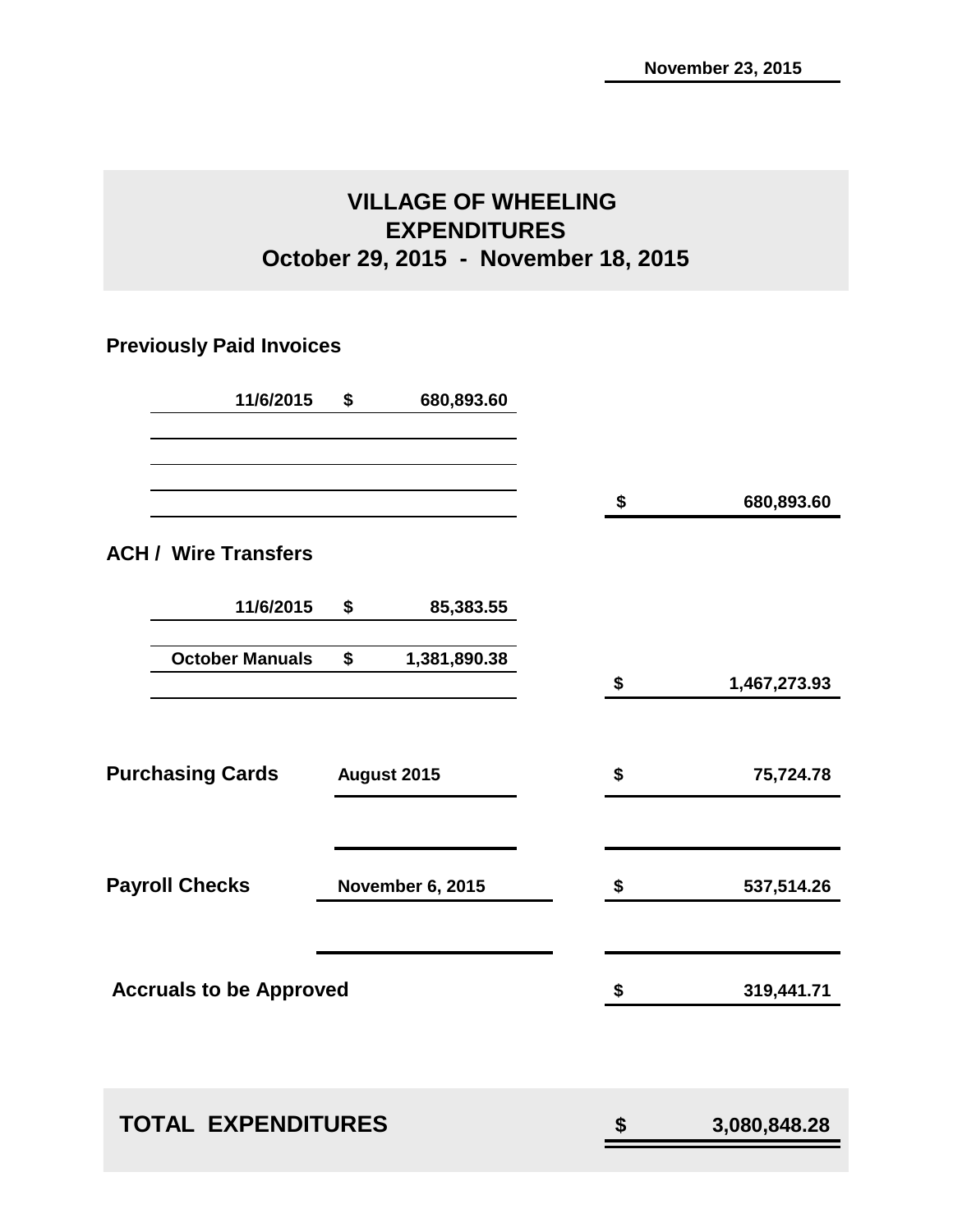SUNGARD PENTAMATION SUNGARD PENTAMATION SUNG PAGE NUMBER: 1 SUNGARD PENTAMATION SUNG PAGE NUMBER: 1 SUNG PAGE NUMBER: 1 SUNG PAGE NUMBER: 1 SUNG PAGE NUMBER: 1 SUNG PAGE NUMBER: 1 SUNG PAGE NUMBER: 1 SUNG PAGE NUMBER: 1 SU SELECTION CRITERIA: ALL

DATE: 11/06/2015 VILLAGE OF WHEELING ACCTPA51CASH REQUIREMENTS - CHECK FORMAT - DUE DATE: 11/06/2015

ACCOUNTING PERIOD: 11/15

| VENDOR                                         | ORGANIZATION                 | <b>ACCOUNT</b>               | PURCHASE OR INVOICE                          |                  | AMOUNT                                            | DESCRIPTION                                                                              |
|------------------------------------------------|------------------------------|------------------------------|----------------------------------------------|------------------|---------------------------------------------------|------------------------------------------------------------------------------------------|
| 8768<br>AFSCME COUNCIL 31                      | 50                           | 2124                         |                                              |                  | 738.56                                            | DED:094 AFSCME DUE                                                                       |
| TOTAL CHECK                                    |                              |                              |                                              |                  | 738.56                                            |                                                                                          |
| 7566<br>A-LAMP CONCRETE CONTRACTORS            | 11                           | 5508                         | 15001191                                     | 15207            | 135,873.52                                        | 2015 STREET PROGRAM                                                                      |
| TOTAL CHECK                                    |                              |                              |                                              |                  | 135,873.52                                        |                                                                                          |
| 8848<br>ARTHUR B ADLER & ASSOCIATES            | 50                           | 2126                         |                                              |                  | 198.15                                            | DED:505 MISC DED                                                                         |
| TOTAL CHECK                                    |                              |                              |                                              |                  | 198.15                                            |                                                                                          |
| 5732<br>AT&T MIDWEST-CWO CENTER<br>TOTAL CHECK | 3200                         | 5506                         | 15002700                                     | 182806           | 4,573.16                                          | RELOCATE CABLE MILW AVE.                                                                 |
|                                                |                              |                              |                                              |                  | 4,573.16                                          |                                                                                          |
| 6255<br>AT&T MOBILITY                          | 1600                         | 5239                         | 15002682                                     |                  | 857.09                                            | CELLULAR SERVICES                                                                        |
| TOTAL CHECK                                    |                              |                              |                                              |                  | 857.09                                            |                                                                                          |
| 8473<br>CITY CONSTRUCTION CO INC               | 3410<br>4330<br>4340<br>3410 | 5508<br>5503<br>5502<br>5504 | 15001192<br>15001192<br>15001192<br>15002290 | 5<br>5<br>5<br>2 | 224,825.15<br>91,134.52<br>31,864.28<br>77,224.20 | REPLACE WATERMAIN<br>REPLACE WATERMAIN<br>REPLACE WATERMAIN<br>MERCANTILE STORM SEWER RE |
| TOTAL CHECK                                    |                              |                              |                                              |                  | 425,048.15                                        |                                                                                          |
| 9580<br>HOWARD COHN                            | 40                           | 2207                         |                                              |                  | 76.15                                             | <b>UB REFUND</b>                                                                         |
| TOTAL CHECK                                    |                              |                              |                                              |                  | 76.15                                             |                                                                                          |
| 9585                                           | 01                           | 4790                         | 15002722                                     |                  | 1,500.00                                          | DONATION                                                                                 |
| DISTRICT 21 FAMILY LEARNING<br>TOTAL CHECK     |                              |                              |                                              |                  | 1,500.00                                          |                                                                                          |
| 4000                                           | 01                           | 4790                         | 15002724                                     |                  | 1,000.00                                          | <b>DONATION</b>                                                                          |
| DOLLARS FOR SCHOLARS<br>TOTAL CHECK            |                              |                              |                                              |                  | 1,000.00                                          |                                                                                          |
| 9581                                           | 40                           | 2207                         |                                              |                  | 62.05                                             | UB REFUND                                                                                |
| MICHELLE FENTY<br>TOTAL CHECK                  |                              |                              |                                              |                  | 62.05                                             |                                                                                          |
| 5704<br>FUELMAN                                | 1240                         | 5301                         | 15002708                                     | NP45825864       | 118.20                                            | FUEL FOR FLEET                                                                           |
| TOTAL CHECK                                    |                              |                              |                                              |                  | 118.20                                            |                                                                                          |
| 5180<br>HYATT HOTELS                           | 2100                         | 5205                         | 15002354                                     | 32CGZXMB         | 954.85                                            | CONF. ACCOMMODATIONS                                                                     |
| TOTAL CHECK                                    |                              |                              |                                              |                  | 954.85                                            |                                                                                          |
| 5180<br>HYATT HOTELS                           | 2100                         | 5205                         | 15002356                                     | 32CH232B         | 954.85                                            | CONF. ACCOMMODATIONS                                                                     |
| TOTAL CHECK                                    |                              |                              |                                              |                  | 954.85                                            |                                                                                          |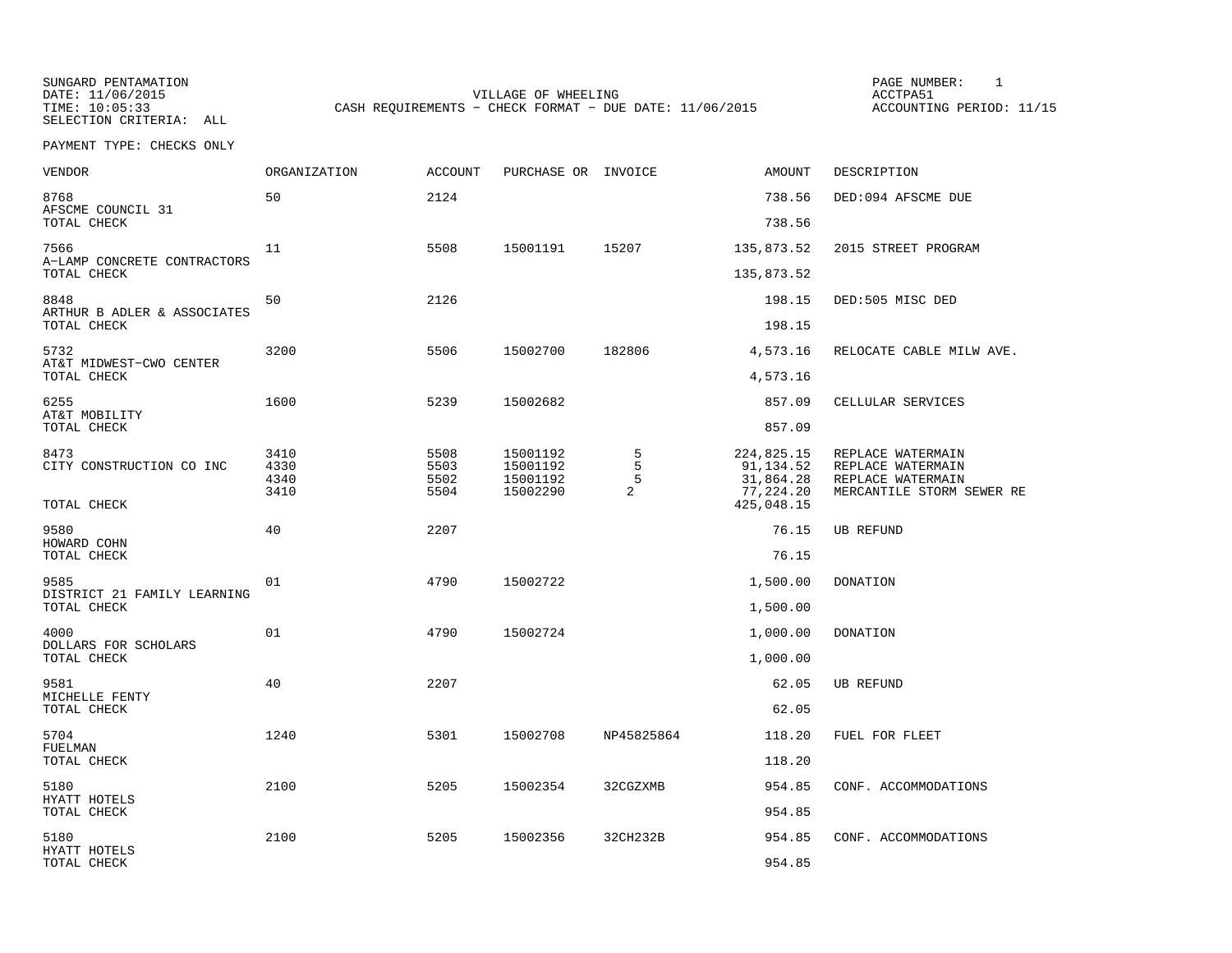SELECTION CRITERIA: ALL

SUNGARD PENTAMATION SUNGARD PENTAMATION SUNG PAGE NUMBER: 2 DATE: 11/06/2015 VILLAGE OF WHEELING ACCTPA51CASH REQUIREMENTS - CHECK FORMAT - DUE DATE: 11/06/2015

ACCOUNTING PERIOD: 11/15

| <b>VENDOR</b>                               | <b>ORGANIZATION</b> | <b>ACCOUNT</b> | PURCHASE OR INVOICE |      | AMOUNT     | DESCRIPTION               |
|---------------------------------------------|---------------------|----------------|---------------------|------|------------|---------------------------|
| 9586                                        | 01                  | 4790           | 15002723            |      | 1,500.00   | <b>DONATION</b>           |
| KOREAN CULTURAL CENTER OF CH<br>TOTAL CHECK |                     |                |                     |      | 1,500.00   |                           |
| 9519<br>KOVILIC CONSTRUCTION CO INC         | 3410                | 5504           | 15002301            | 001  | 87,234.30  | JACKSON DR STORM SEWER LI |
| TOTAL CHECK                                 |                     |                |                     |      | 87, 234.30 |                           |
| 9442<br>LAW OFFICES OF NICHOLAS J ST        | 1900                | 5218           | 15001691            |      | 1,500.00   | PROSECUTOR FEES-NOV.      |
| TOTAL CHECK                                 |                     |                |                     |      | 1,500.00   |                           |
| 5740<br>LIFETEC                             | 40                  | 2207           |                     |      | 7.70       | UB REFUND                 |
| TOTAL CHECK                                 |                     |                |                     |      | 7.70       |                           |
| 7422<br>LORI LEE SMITH                      | 50                  | 2134           |                     |      | 636.00     | DED:192 MISC DEDUC        |
| TOTAL CHECK                                 |                     |                |                     |      | 636.00     |                           |
| 5495<br>OFFICE OF CHAPTER 13 TRUSTEE        | 50                  | 2138           |                     |      | 157.00     | DED:191 MISC DEDUC        |
| TOTAL CHECK                                 |                     |                |                     |      | 157.00     |                           |
| 9587<br>OPERATION WARM                      | 01                  | 4790           | 15002726            |      | 500.00     | <b>DONATION</b>           |
| TOTAL CHECK                                 |                     |                |                     |      | 500.00     |                           |
| 183<br>ANGELA PETERS                        | 1600                | 5105           | 15002702            |      | 64.47      | BUDGET WORKSHOP MTG       |
| TOTAL CHECK                                 |                     |                |                     |      | 64.47      |                           |
| 5707<br>PRAIRIE PARK                        | 40                  | 2207           |                     |      | 2,593.35   | <b>UB REFUND</b>          |
| TOTAL CHECK                                 |                     |                |                     |      | 2,593.35   |                           |
| 9579<br>R.W. COLLINS CO                     | 3200                | 5506           | 15002681            | 5352 | 10,060.97  | UST TANK REMOVAL          |
| TOTAL CHECK                                 |                     |                |                     |      | 10,060.97  |                           |
| 9562<br>IMRAN SABIR                         | 40                  | 2207           |                     |      | 52.18      | UB REFUND                 |
| TOTAL CHECK                                 |                     |                |                     |      | 52.18      |                           |
| 2440<br>STATE DISBURSEMENT UNIT             | 50                  | 2140           |                     |      | 332.00     | DED:198 MISC DEDUC        |
| TOTAL CHECK                                 |                     |                |                     |      | 332.00     |                           |
| 2441<br>STATE DISBURSEMENT UNIT             | 50                  | 2136           |                     |      | 527.00     | DED:193 MISC DEDUC        |
| TOTAL CHECK                                 |                     |                |                     |      | 527.00     |                           |
| 2443<br>STATE DISBURSEMENT UNIT             | 50                  | 2139           |                     |      | 722.49     | DED:197 MISC DEDUC        |
| TOTAL CHECK                                 |                     |                |                     |      | 722.49     |                           |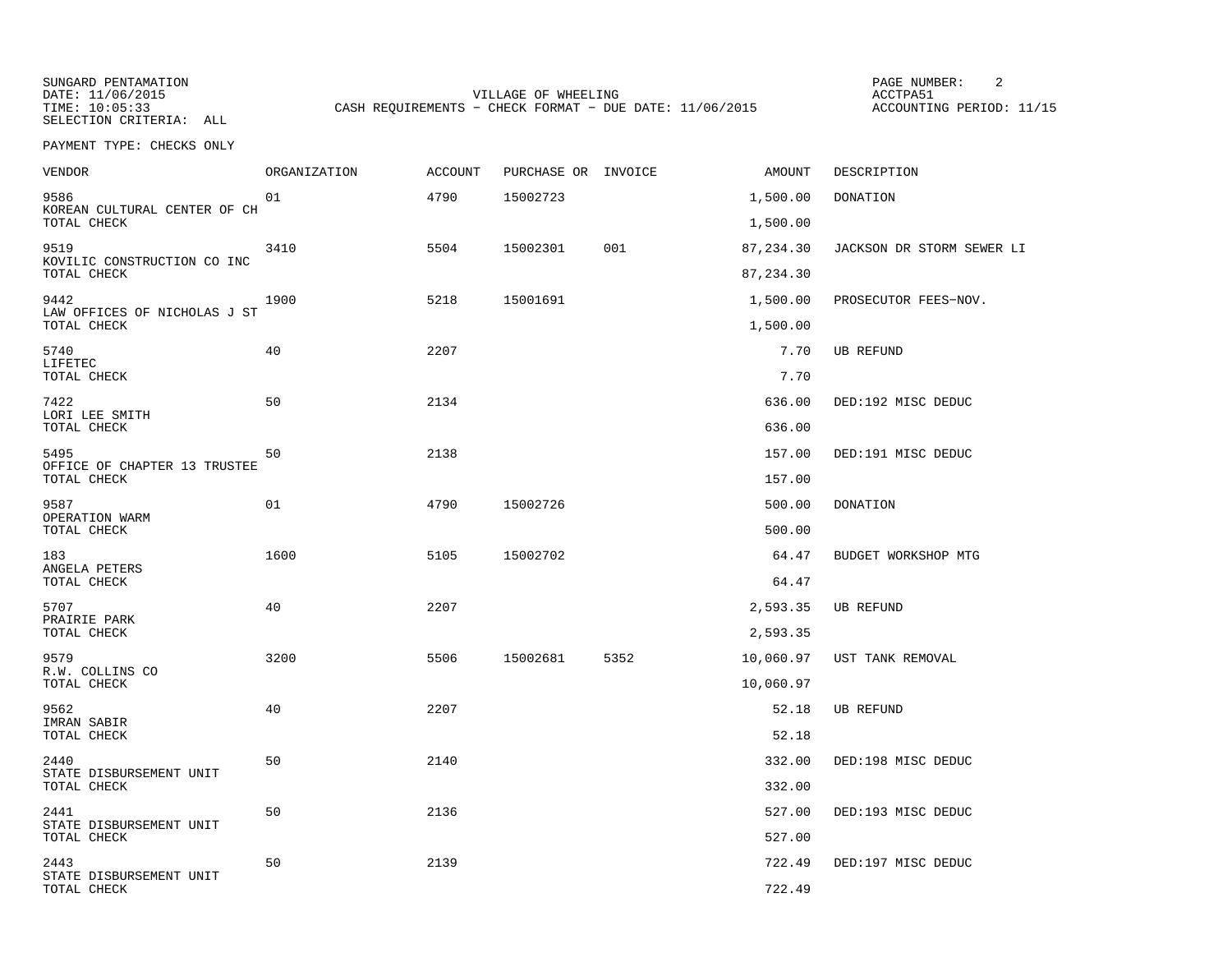SUNGARD PENTAMATION SUNGARD PENTAMATION SUNG PAGE NUMBER: 3<br>
PAGE PENTAMATION SUNG PAGE NUMBER: 3 SELECTION CRITERIA: ALL

DATE: 11/06/2015 VILLAGE OF WHEELING ACCTPA51CASH REQUIREMENTS - CHECK FORMAT - DUE DATE: 11/06/2015

ACCOUNTING PERIOD: 11/15

| <b>VENDOR</b>                                                                                             | ORGANIZATION | ACCOUNT | PURCHASE OR | INVOICE   | AMOUNT            | DESCRIPTION        |
|-----------------------------------------------------------------------------------------------------------|--------------|---------|-------------|-----------|-------------------|--------------------|
| 2444<br>STATE DISBURSEMENT UNIT                                                                           | 50           | 2136    |             |           | 408.44            | DED:502 MISC DEDUC |
| TOTAL CHECK                                                                                               |              |         |             |           | 408.44            |                    |
| 2445<br>STATE DISBURSEMENT UNIT                                                                           | 50           | 2136    |             |           | 901.38            | DED:196 MISC DEDUC |
| TOTAL CHECK                                                                                               |              |         |             |           | 901.38            |                    |
| 2447<br>STATE DISBURSEMENT UNIT                                                                           | 50           | 2136    |             |           | 494.77            | DED:194 MISC DEDUC |
| TOTAL CHECK                                                                                               |              |         |             |           | 494.77            |                    |
| 8200<br>STATE DISBURSEMENT UNIT                                                                           | 50           | 2136    |             |           | 703.85            | DED:504 MISC DED   |
| TOTAL CHECK                                                                                               |              |         |             |           | 703.85            |                    |
| 2666<br><b>UPS</b>                                                                                        | 1600         | 5227    | 15000040    | 328T1T435 | 42.97             | OVERNIGHT DELIVERY |
| TOTAL CHECK                                                                                               |              |         |             |           | 42.97             |                    |
| 8883<br>WHEELING FOOD PANTRY                                                                              | 01           | 4790    | 15002725    |           | 500.00            | <b>DONATION</b>    |
| TOTAL CHECK                                                                                               |              |         |             |           | 500.00            |                    |
| TOTAL CASHABLE CHECKS<br>TOTAL EFT VOUCHERS                                                               |              |         |             |           | 680,893.60<br>.00 |                    |
| TOTAL REPORT<br>TOTAL NUMBER OF CHECKS TO BE ISSUED - 33<br>TOTAL NUMBER OF EFT VOUCHERS TO BE ISSUED - 0 |              |         |             |           | 680,893.60        |                    |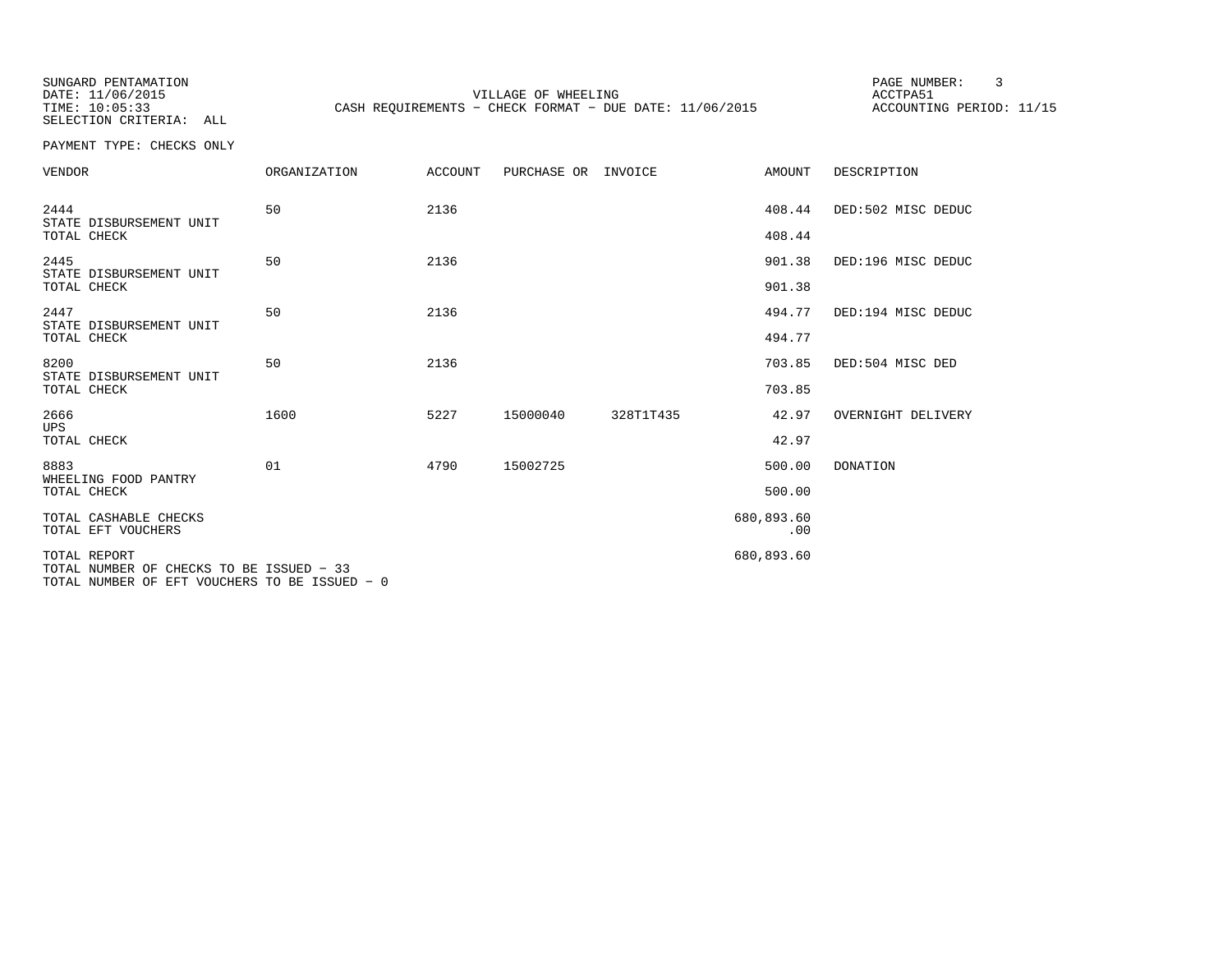SELECTION CRITERIA: ALL

SUNGARD PENTAMATION SUNGARD PENTAMATION SUNG PAGE NUMBER: 1 SUNGARD PENTAMATION SUNG PAGE NUMBER: 1 SUNG PAGE NUMBER: 1 SUNG PAGE NUMBER: 1 SUNG PAGE NUMBER: 1 SUNG PAGE NUMBER: 1 SUNG PAGE NUMBER: 1 SUNG PAGE NUMBER: 1 SU DATE: 11/06/2015 VILLAGE OF WHEELING ACCTPA51CASH REQUIREMENTS - CHECK FORMAT - DUE DATE: 11/06/2015

ACCOUNTING PERIOD: 11/15

PAYMENT TYPE: EFT ONLY

| <b>VENDOR</b>                        | <b>ORGANIZATION</b> | <b>ACCOUNT</b> | PURCHASE OR INVOICE | <b>AMOUNT</b> | DESCRIPTION           |
|--------------------------------------|---------------------|----------------|---------------------|---------------|-----------------------|
| 5487                                 | 1600                | 5239           | 15000037            | 60.00         | CELL PHONE REIMB-NOV. |
| DEAN ARGIRIS<br>TOTAL VOUCHER        |                     |                |                     | 60.00         |                       |
| 2818                                 | 2100                | 5205           | 15002357            | 276.00        | CONF. MEAL ADVANCE    |
| WILLIAM BENSON<br>TOTAL VOUCHER      |                     |                |                     | 276.00        |                       |
| 1509                                 | 2100                | 5205           | 15002355            | 276.00        | CONF. MEAL ADVANCE    |
| LARRY CARMODY<br>TOTAL VOUCHER       |                     |                |                     | 276.00        |                       |
| 2706<br>VICTOR CHIRIO                | 2100                | 5205           | 15002715            | 133.60        | CONF. REIMBURSEMENT   |
| TOTAL VOUCHER                        |                     |                |                     | 133.60        |                       |
| 554<br>COMBINED COUNTIES POLICE ASN  | 50                  | 2108           |                     | 1,031.00      | DED:090 CCPA DUES     |
| TOTAL VOUCHER                        |                     |                |                     | 1,031.00      |                       |
| 6047<br>MICHAEL CROTTY               | 1800                | 5205           | 15002684            | 403.79        | CONF. REIMBURSEMENT   |
| TOTAL VOUCHER                        |                     |                |                     | 403.79        |                       |
| 6454<br>LUKASZ CZAPLA                | 2100                | 5106           | 15002663            | 266.42        | UNIFORM ALLOWANCE     |
| TOTAL VOUCHER                        |                     |                |                     | 266.42        |                       |
| 4972<br>DIVERSIFIED 457 INVESTMENT A | 50                  | 2115           |                     | 4,541.40      | DED:042 DIVERS 457    |
| TOTAL VOUCHER                        |                     |                |                     | 4,541.40      |                       |
| 1106<br>I C M A RETIREMENT TRUST-457 | 50                  | 2101           |                     | 14, 148. 33   | DED:030 457 ICMA      |
| TOTAL VOUCHER                        |                     |                |                     | 14, 148. 33   |                       |
| 6327<br>JENNIFER KANCHES             | 50                  | 2136           |                     | 584.07        | DED:199 MISC DEDUC    |
| TOTAL VOUCHER                        |                     |                |                     | 584.07        |                       |
| 502<br>CHRIS KANCHES                 | 2100                | 5205           | 15002613            | 46.06         | MEETING SUPPLIES      |
| TOTAL VOUCHER                        |                     |                |                     | 46.06         |                       |
| 1731<br>MICHAEL MONDSCHAIN           | 1700                | 5205           | 15002714            | 285.53        | CONF. REIMBURSEMENT   |
| TOTAL VOUCHER                        |                     |                |                     | 285.53        |                       |
| 1869<br>NATIONWIDE RETIREMENT SOLUTI | 50                  | 2112           |                     | 20,054.82     | DED:040 457 NTWIDE    |
| TOTAL VOUCHER                        |                     |                |                     | 20,054.82     |                       |
| 4561<br>IGNACIO OROPEZA-HERNANDEZ    | 2100                | 5106           | 15002659            | 490.47        | UNIFORM ALLOWANCE     |
| TOTAL VOUCHER                        |                     |                |                     | 490.47        |                       |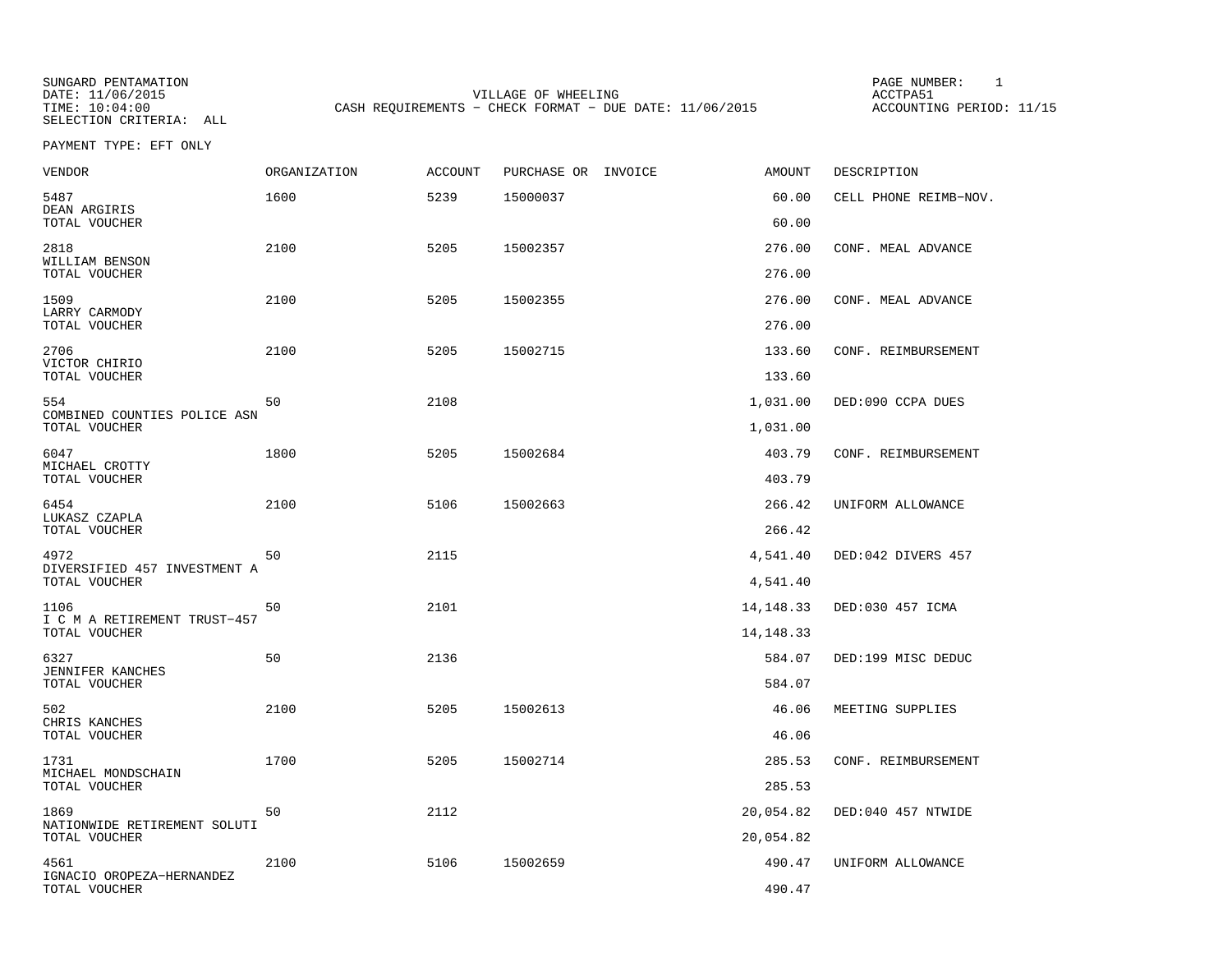SELECTION CRITERIA: ALL

SUNGARD PENTAMATION SUNGARD PENTAMATION SUNG PAGE NUMBER: 2 VILLAGE OF WHEELING **ACCTPA51** TIME: 10:04:00 CASH REQUIREMENTS - CHECK FORMAT - DUE DATE: 11/06/2015

ACCOUNTING PERIOD: 11/15

PAYMENT TYPE: EFT ONLY

| <b>VENDOR</b>                                                                                             | <b>ORGANIZATION</b> | <b>ACCOUNT</b> | PURCHASE OR INVOICE | AMOUNT                 | DESCRIPTION        |
|-----------------------------------------------------------------------------------------------------------|---------------------|----------------|---------------------|------------------------|--------------------|
| 2587<br>THOMAS PINEDO<br>TOTAL VOUCHER                                                                    | 2100                | 5106           | 15002660            | 91.36<br>91.36         | UNIFORM ALLOWANCE  |
| 2703<br>VERONICA SALAZAR<br>TOTAL VOUCHER                                                                 | 2100                | 5106           | 15002661            | 148.53<br>148.53       | UNIFORM ALLOWANCE  |
| 9299<br>GREG STONE<br>TOTAL VOUCHER                                                                       | 1300                | 5105           | 15002479            | 69.00<br>69.00         | CONF. MEAL ADVANCE |
| 732<br>DORANN SWANSON<br>TOTAL VOUCHER                                                                    | 2100                | 5106           | 15002662            | 81.68<br>81.68         | UNIFORM ALLOWANCE  |
| 2735<br>WHEELING FIRE PENSION FUND<br>TOTAL VOUCHER                                                       | 50                  | 2107           |                     | 17,761.06<br>17,761.06 | DED:012 FIRE PENS  |
| 2792<br>WHEELING FIREFIGHTER'S ASSN<br>TOTAL VOUCHER                                                      | 50                  | 2111           |                     | 2,179.80<br>2,179.80   | DED:091 FIRE ASC   |
| 2736<br>WHEELING POLICE PENSION FUND<br>TOTAL VOUCHER                                                     | 50                  | 2106           |                     | 22,454.63<br>22,454.63 | DED:011 POL PENS   |
| TOTAL CASHABLE CHECKS<br>TOTAL EFT VOUCHERS                                                               |                     |                |                     | .00<br>85, 383.55      |                    |
| TOTAL REPORT<br>TOTAL NUMBER OF CHECKS TO BE ISSUED - 0<br>TOTAL NUMBER OF EFT VOUCHERS TO BE ISSUED - 21 |                     |                |                     | 85, 383.55             |                    |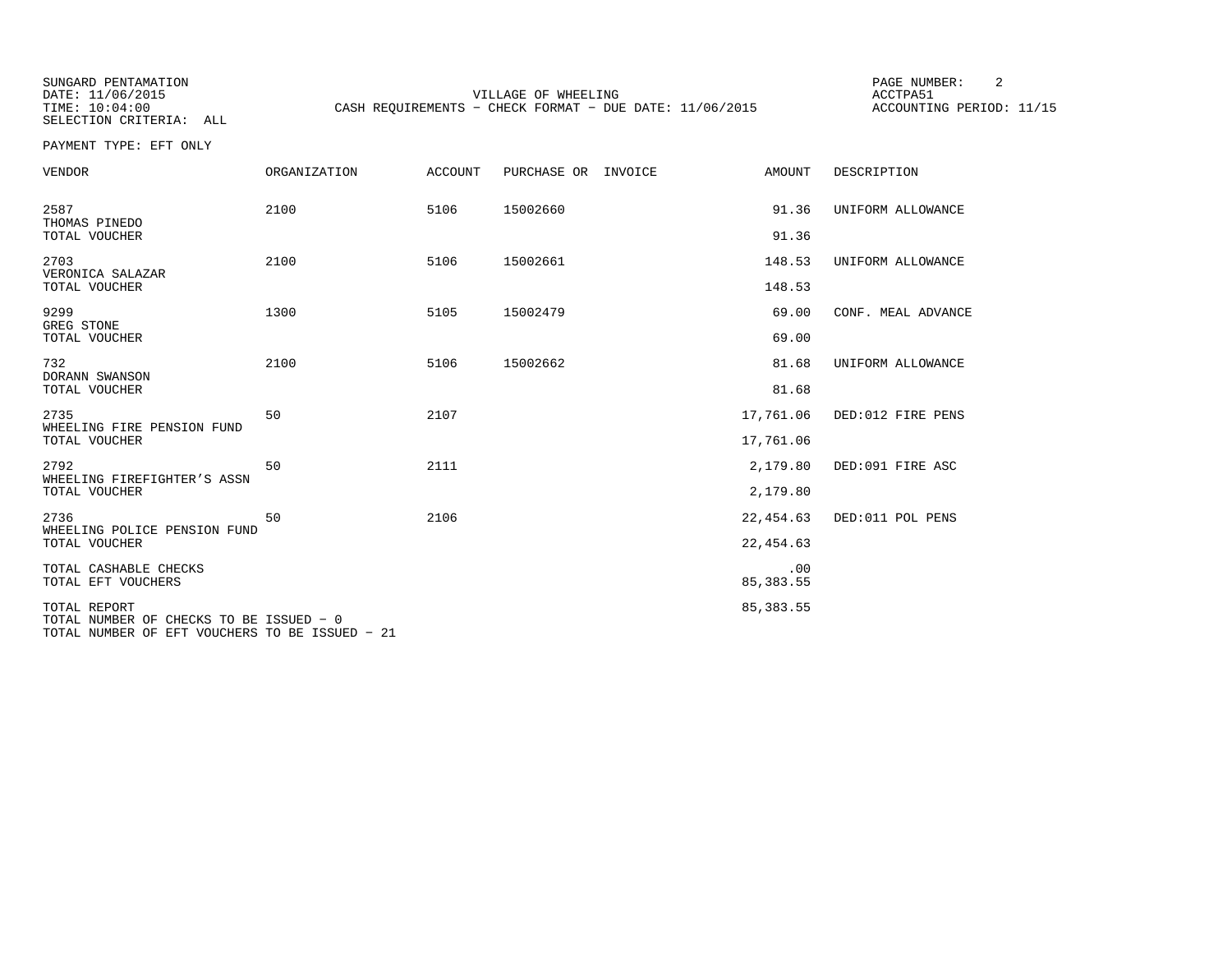SUNGARD PENTAMATION<br>
SUNGARD PENTAMATION<br>
DATE: 11/17/2015 DATE: 11/17/2015 VILLAGE OF WHEELING DAILY51

MANUAL CHECK ACTIVITY

SELECTION CRITERIA:ACCOUNTING PERIOD: 10/15

FUND − 01 − GENERAL FUND

| ORGANIZATION                                                               | <b>ACCOUNT</b><br>CONTROL | <b>VENDOR</b><br>DESCRIPTION                       | T/C INVOICE | 1099 PURCHASE ORDE TRANSACT PROJ/TAS CASH ACCT<br>CHK DATE ACCOUNT | CHECK NO        | SALES TAX<br>USE TAX | DISC DATE<br>DISC AMT | CHECK AMT<br>NET PAYABLE |
|----------------------------------------------------------------------------|---------------------------|----------------------------------------------------|-------------|--------------------------------------------------------------------|-----------------|----------------------|-----------------------|--------------------------|
| 01                                                                         | 2011<br><b>RBS1015</b>    | IPBC<br>OCT 15 INS PREMIUMS                        | N<br>20     | 10/01/15<br>10/01/15                                               | 1071<br>2015149 | 0.00<br>0.00         | 0.00                  | 102711.06<br>102711.06   |
| 01                                                                         | 2011<br><b>RBS1015</b>    | GUARDIAN<br>NOV 15 AIRPORT DENTA 20                | N           | 10/30/15<br>10/30/15                                               | 1003<br>2015163 | 0.00<br>0.00         | 0.00                  | 579.81<br>579.81         |
| TOTAL GENERAL FUND CHECK AMT<br>TOTAL GENERAL FUND NET PAYABLE             |                           |                                                    |             |                                                                    |                 |                      |                       | 103290.87<br>103290.87   |
| 1160                                                                       | 5227<br><b>RBS1015</b>    | PERMIT 3 N<br>POSTMASTER<br>OCT WATER BILL POST 20 |             | 10/30/15<br>10/30/15                                               | 1003<br>2015160 | 0.00<br>0.00         | 0.00                  | 46.72<br>46.72           |
| 1160                                                                       | 5231<br><b>RBS1015</b>    | MB FINANCIAL BANK<br>NOV SWANCC FEE                | N<br>20     | 10/21/15<br>10/21/15                                               | 1003<br>2015152 | 0.00<br>0.00         | 0.00                  | 33827.00<br>33827.00     |
| TOTAL SOLID WASTE SYSTEM CHECK AMT<br>TOTAL SOLID WASTE SYSTEM NET PAYABLE |                           |                                                    |             |                                                                    |                 |                      |                       | 33873.72<br>33873.72     |
| 1700                                                                       | 5299<br><b>RBS1015</b>    | DISCOVERY BENEFITS<br>OCT PROCESSING FEE           | N<br>20     | 10/26/15<br>10/26/15                                               | 1003<br>2015156 | 0.00<br>0.00         | 0.00                  | 333.00<br>333.00         |
| TOTAL FINANCE DEPARTMENT CHECK AMT<br>TOTAL FINANCE DEPARTMENT NET PAYABLE |                           |                                                    |             |                                                                    |                 |                      |                       | 333.00<br>333.00         |
| TOTAL GENERAL FUND CHECK AMT<br>TOTAL GENERAL FUND NET PAYABLE             |                           |                                                    |             |                                                                    |                 |                      |                       | 137497.59<br>137497.59   |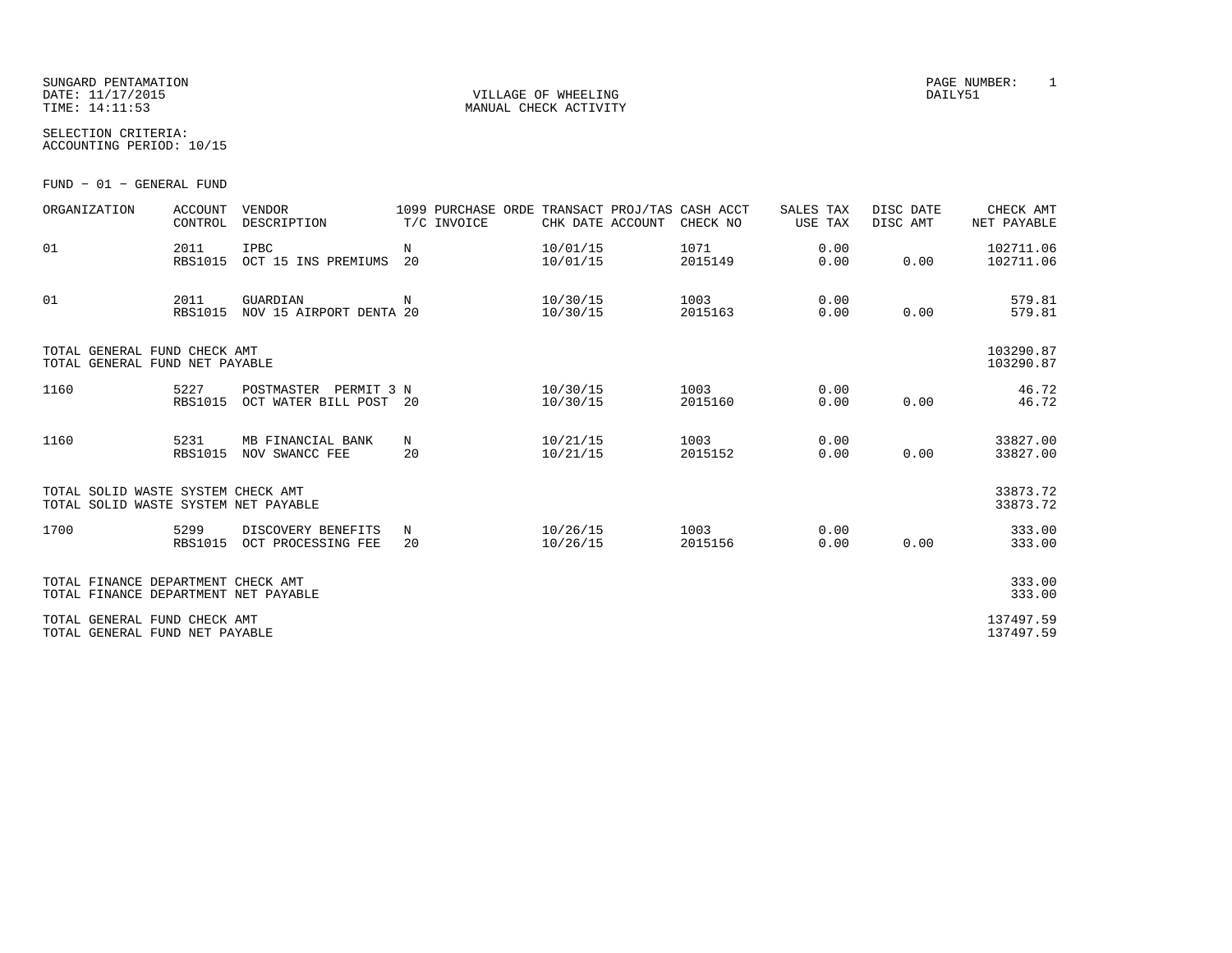SUNGARD PENTAMATION PAGE NUMBER: 2DATE: 11/17/2015 VILLAGE OF WHEELING DAILY51

MANUAL CHECK ACTIVITY

SELECTION CRITERIA:ACCOUNTING PERIOD: 10/15

FUND − 23 − 2009 GEN OBLIG BOND FUND

| ORGANIZATION                             | ACCOUNT<br>CONTROL | VENDOR<br>DESCRIPTION                            | 1099 PURCHASE ORDE TRANSACT PROJ/TAS CASH ACCT<br>T/C INVOICE | CHK DATE ACCOUNT     | CHECK NO        | SALES TAX<br>USE TAX | DISC DATE<br>DISC AMT | CHECK AMT<br>NET PAYABLE |
|------------------------------------------|--------------------|--------------------------------------------------|---------------------------------------------------------------|----------------------|-----------------|----------------------|-----------------------|--------------------------|
| 23                                       | 5624<br>RBS1015    | BANK OF AMERICA, CHI N<br>SWAP PAYMENT OCT 15 20 |                                                               | 10/01/15<br>10/01/15 | 1003<br>2015148 | 0.00<br>0.00         | 0.00                  | 27521.31<br>27521.31     |
| TOTAL 2009 GEN OBLIG BOND FUND CHECK AMT |                    | TOTAL 2009 GEN OBLIG BOND FUND NET PAYABLE       |                                                               |                      |                 |                      |                       | 27521.31<br>27521.31     |
| TOTAL 2009 GEN OBLIG BOND FUND CHECK AMT |                    | TOTAL 2009 GEN OBLIG BOND FUND NET PAYABLE       |                                                               |                      |                 |                      |                       | 27521.31<br>27521.31     |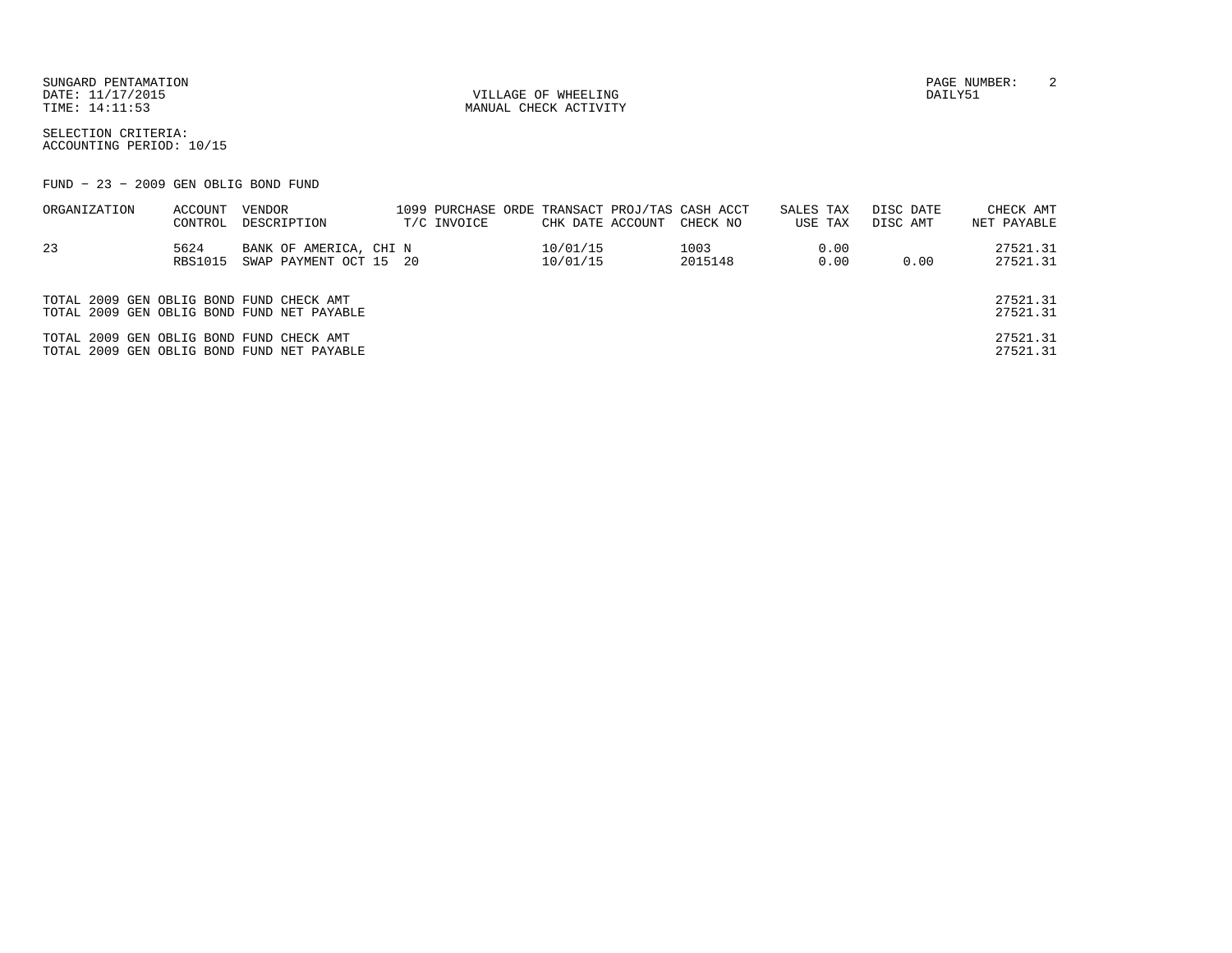SUNGARD PENTAMATION PAGE NUMBER: 3DATE: 11/17/2015 VILLAGE OF WHEELING DAILY51TIME:  $14:11:53$  MANUAL CHECK ACTIVITY

SELECTION CRITERIA:ACCOUNTING PERIOD: 10/15

FUND − 40 − WATER AND SEWER FUND

| ORGANIZATION                                                                   | <b>ACCOUNT</b><br>CONTROL | VENDOR<br>DESCRIPTION                              |    | 1099 PURCHASE ORDE TRANSACT PROJ/TAS CASH ACCT<br>T/C INVOICE | CHK DATE ACCOUNT     | CHECK NO        |             | SALES TAX<br>USE TAX | DISC DATE<br>DISC AMT | CHECK AMT<br>NET PAYABLE |
|--------------------------------------------------------------------------------|---------------------------|----------------------------------------------------|----|---------------------------------------------------------------|----------------------|-----------------|-------------|----------------------|-----------------------|--------------------------|
| 40                                                                             | 1501<br><b>RBS1015</b>    | NORTHWEST WATER COMM N<br>JAN 2016 PAYMENT         | 20 |                                                               | 10/30/15<br>10/30/15 | 1071<br>2015161 |             | 0.00<br>0.00         | 0.00                  | 113188.07<br>113188.07   |
| TOTAL WATER AND SEWER FUND CHECK AMT<br>TOTAL WATER AND SEWER FUND NET PAYABLE |                           |                                                    |    |                                                               |                      |                 |             |                      |                       | 113188.07<br>113188.07   |
| 4100                                                                           | 5705<br><b>RBS1015</b>    | NORTHWEST WATER COMM N<br>NOV.DEC 2015 PAYMENT 20  |    |                                                               | 10/30/15<br>10/30/15 | 1071<br>2015161 |             | 0.00<br>0.00         | 0.00                  | 226376.13<br>226376.13   |
| 4100                                                                           | 5227<br><b>RBS1015</b>    | POSTMASTER PERMIT 3 N<br>OCT WATER BILL POST 20    |    |                                                               | 10/30/15<br>10/30/15 | 1003<br>2015160 |             | 0.00<br>0.00         | 0.00                  | 1245.78<br>1245.78       |
| TOTAL WATER DIVISION CHECK AMT<br>TOTAL WATER DIVISION NET PAYABLE             |                           |                                                    |    |                                                               |                      |                 |             |                      |                       | 227621.91<br>227621.91   |
| 4200                                                                           | 5227<br>RBS1015           | POSTMASTER<br>PERMIT 3 N<br>OCT WATER BILL POST 20 |    |                                                               | 10/30/15<br>10/30/15 | 1003<br>2015160 |             | 0.00<br>0.00         | 0.00                  | 264.72<br>264.72         |
| 4200                                                                           | 5217                      | ENCAP INC<br>AMM10/06 BUFFALO CREEK MAINT, 20      | M  | 15002230-01<br>1509                                           | 10/13/15<br>10/06/15 | 1003<br>33165   | $\mathbf V$ | 0.00<br>0.00         | 09/30/15<br>0.00      | $-2111.00$<br>$-2111.00$ |
| TOTAL SEWER DIVISION CHECK AMT<br>TOTAL SEWER DIVISION NET PAYABLE             |                           |                                                    |    |                                                               |                      |                 |             |                      |                       | $-1846.28$<br>$-1846.28$ |
| TOTAL WATER AND SEWER FUND CHECK AMT<br>TOTAL WATER AND SEWER FUND NET PAYABLE |                           |                                                    |    |                                                               |                      |                 |             |                      |                       | 338963.70<br>338963.70   |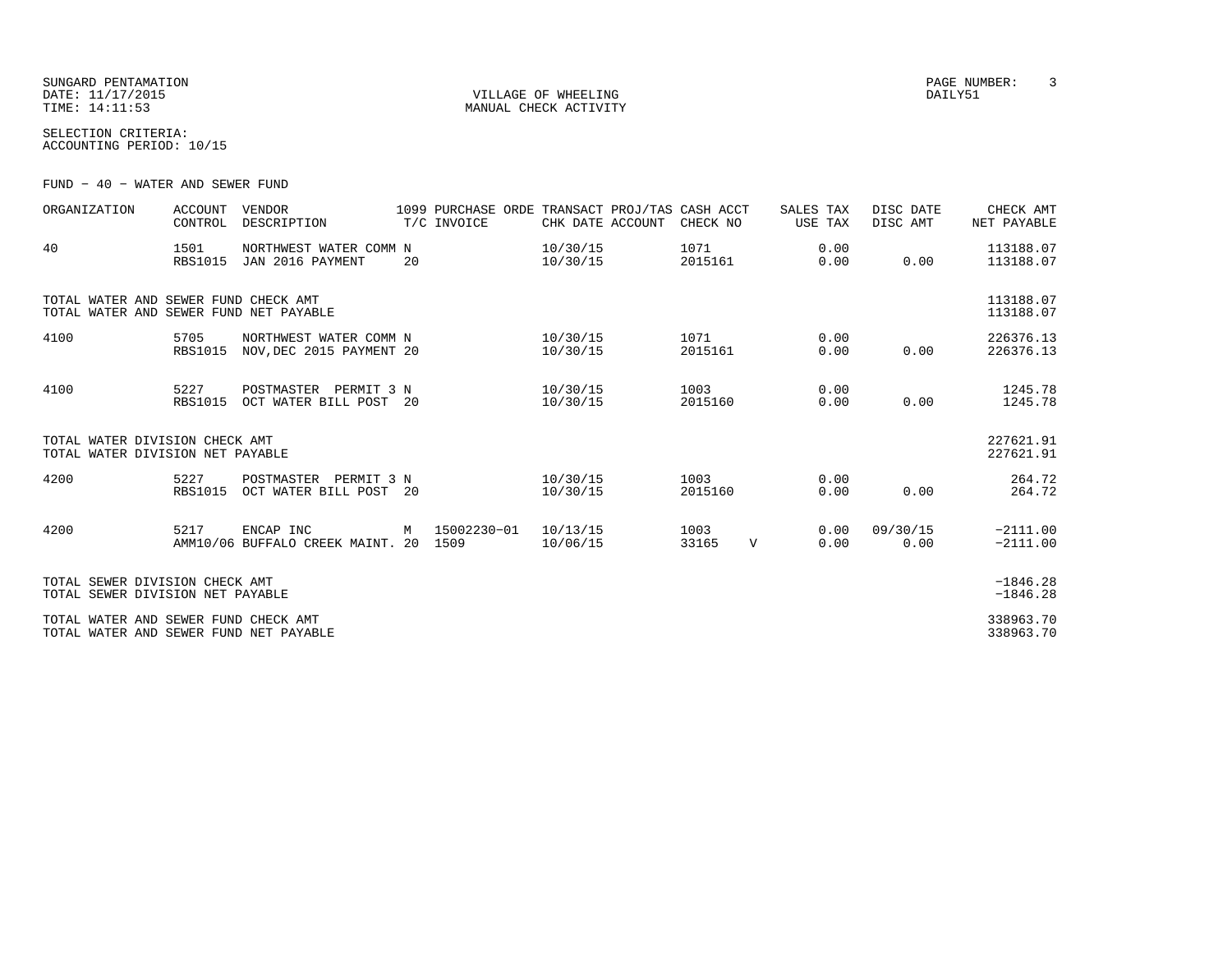#### SUNGARD PENTAMATION SUNGARD PENTAMATION SUNGARD PAGE NUMBER: 4 SECOND PAGE NUMBER: 4 SECOND PAGE NUMBER: 4 SECOND PAGE NUMBER: 4 SECOND PAGE NUMBER: 4 SECOND PAGE NUMBER: 4 SECOND PAGE NUMBER: 4 SECOND PAGE NUMBER: 4 SECON DATE: 11/17/2015 VILLAGE OF WHEELING DAILY51

MANUAL CHECK ACTIVITY

SELECTION CRITERIA:ACCOUNTING PERIOD: 10/15

FUND − 50 − PAYROLL FUND

| ORGANIZATION                                                   | <b>ACCOUNT</b><br>CONTROL | VENDOR<br>DESCRIPTION                                    | 1099 PURCHASE ORDE TRANSACT PROJ/TAS CASH ACCT<br>T/C INVOICE | CHK DATE ACCOUNT     | CHECK NO        | SALES TAX<br>USE TAX | DISC DATE<br>DISC AMT | CHECK AMT<br>NET PAYABLE |
|----------------------------------------------------------------|---------------------------|----------------------------------------------------------|---------------------------------------------------------------|----------------------|-----------------|----------------------|-----------------------|--------------------------|
| 50                                                             | 2104<br><b>RBS1015</b>    | ILLINOIS MUNICIPAL R N<br>OCT IMRF                       | 20                                                            | 10/29/15<br>10/29/15 | 1003<br>2015159 | 0.00<br>0.00         | 0.00                  | 119140.19<br>119140.19   |
| 50                                                             | 2102<br><b>RBS1015</b>    | INTERNAL REVENUE SER N<br>PR DEDUCT 100915               | 20                                                            | 10/09/15<br>10/09/15 | 1003<br>2015150 | 0.00<br>0.00         | 0.00                  | 109118.64<br>109118.64   |
| 50                                                             | 2105<br><b>RBS1015</b>    | INTERNAL REVENUE SER N<br>PR DEDUCT 100915               | 20                                                            | 10/09/15<br>10/09/15 | 1003<br>2015150 | 0.00<br>0.00         | 0.00                  | 69121.40<br>69121.40     |
| 50                                                             | 2105<br><b>RBS1015</b>    | INTERNAL REVENUE SER N<br>PR DEDUCTION 102315 20         |                                                               | 10/22/15<br>10/22/15 | 1003<br>2015153 | 0.00<br>0.00         | 0.00                  | 65406.52<br>65406.52     |
| 50                                                             | 2102                      | INTERNAL REVENUE SER N<br>RBS1015 PR DEDUCTION 102315 20 |                                                               | 10/22/15<br>10/22/15 | 1003<br>2015153 | 0.00<br>0.00         | 0.00                  | 103866.32<br>103866.32   |
| TOTAL VENDOR CHECK AMT<br>TOTAL VENDOR NET PAYABLE             |                           |                                                          |                                                               |                      |                 |                      |                       | 347512.88<br>347512.88   |
| 50                                                             | 2103<br>RBS1015           | ILLINOIS DEPARTMENT N<br>PR DEDUCTION 100915             | 20                                                            | 10/13/15<br>10/13/15 | 1003<br>2015151 | 0.00<br>0.00         | 0.00                  | 26750.84<br>26750.84     |
| 50                                                             | 2103                      | ILLINOIS DEPARTMENT<br>RBS1015 PR DEDUCTION 1023         | $_{\rm N}$<br>20                                              | 10/23/15<br>10/23/15 | 1003<br>2015154 | 0.00<br>0.00         | 0.00                  | 25555.59<br>25555.59     |
| TOTAL VENDOR CHECK AMT<br>TOTAL VENDOR NET PAYABLE             |                           |                                                          |                                                               |                      |                 |                      |                       | 52306.43<br>52306.43     |
| 50                                                             | 2117<br><b>RBS1015</b>    | <b>IPBC</b><br>OCT 15 INS PREMIUMS                       | N<br>20                                                       | 10/01/15<br>10/01/15 | 1071<br>2015149 | 0.00<br>0.00         | 0.00                  | 128725.25<br>128725.25   |
| 50                                                             | 2118<br><b>RBS1015</b>    | IPBC<br>OCT 15 INS PREMIUMS 20                           | N                                                             | 10/01/15<br>10/01/15 | 1071<br>2015149 | 0.00<br>0.00         | 0.00                  | 184618.18<br>184618.18   |
| TOTAL VENDOR CHECK AMT<br>TOTAL VENDOR NET PAYABLE             |                           |                                                          |                                                               |                      |                 |                      |                       | 313343.43<br>313343.43   |
| 50                                                             | 2109                      | WISCONSIN DEPARTMENT N<br>RBS1015 PR DEDUCTION OCT       | 20                                                            | 10/23/15<br>10/23/15 | 1003<br>2015155 | 0.00<br>0.00         | 0.00                  | 604.85<br>604.85         |
| TOTAL PAYROLL FUND CHECK AMT<br>TOTAL PAYROLL FUND NET PAYABLE |                           |                                                          |                                                               |                      |                 |                      |                       | 832907.78<br>832907.78   |
| TOTAL PAYROLL FUND CHECK AMT<br>TOTAL PAYROLL FUND NET PAYABLE |                           |                                                          |                                                               |                      |                 |                      |                       | 832907.78<br>832907.78   |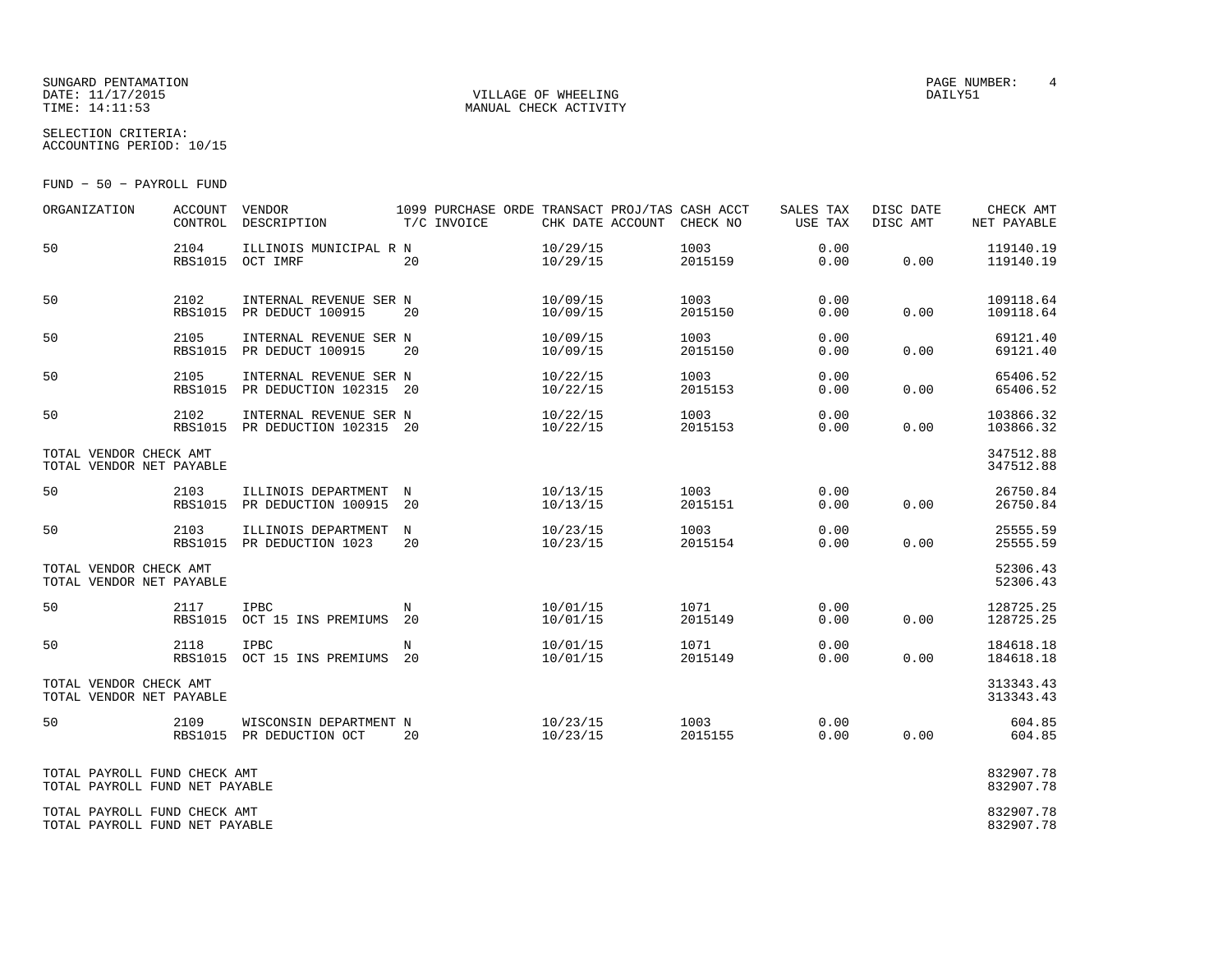SUNGARD PENTAMATION SUNGARD PENTAMATION SUNGARD PAGE NUMBER: 5 SECRETARY PAGE NUMBER: 5 SECRETARY PAGE NUMBER: 5 SECRETARY PAGE NUMBER: 5 SECRETARY PAGE NUMBER: 5 SECRETARY PAGE NUMBER: 5 SECRETARY PAGE NUMBER: 5 SECRETARY DATE: 11/17/2015 VILLAGE OF WHEELING DAILY51

MANUAL CHECK ACTIVITY

SELECTION CRITERIA:ACCOUNTING PERIOD: 10/15

FUND − 51 − LIABILITY INSURANCE FUND

| ORGANIZATION                                       | ACCOUNT<br>CONTROL | VENDOR<br>DESCRIPTION                        |      | T/C INVOICE | CHK DATE ACCOUNT     | 1099 PURCHASE ORDE TRANSACT PROJ/TAS CASH ACCT<br>CHECK NO | SALES TAX | USE TAX      | DISC DATE<br>DISC AMT | CHECK AMT<br>NET PAYABLE |
|----------------------------------------------------|--------------------|----------------------------------------------|------|-------------|----------------------|------------------------------------------------------------|-----------|--------------|-----------------------|--------------------------|
| 51                                                 | 1002<br>RBS1015    | ALTERNATE SERVICE CO N<br>OCT ESCROW FUNDING | - 20 |             | 10/28/15<br>10/28/15 | 1003<br>2015157                                            |           | 0.00<br>0.00 | 0.00                  | 45000.00<br>45000.00     |
| TOTAL LIABILITY INSURANCE FUND CHECK AMT           |                    | TOTAL LIABILITY INSURANCE FUND NET PAYABLE   |      |             |                      |                                                            |           |              |                       | 45000.00<br>45000.00     |
| TOTAL LIABILITY INSURANCE FUND CHECK AMT           |                    | TOTAL LIABILITY INSURANCE FUND NET PAYABLE   |      |             |                      |                                                            |           |              |                       | 45000.00<br>45000.00     |
| TOTAL REPORT CHECK AMT<br>TOTAL REPORT NET PAYABLE |                    |                                              |      |             |                      |                                                            |           |              |                       | 1381890.38<br>1381890.38 |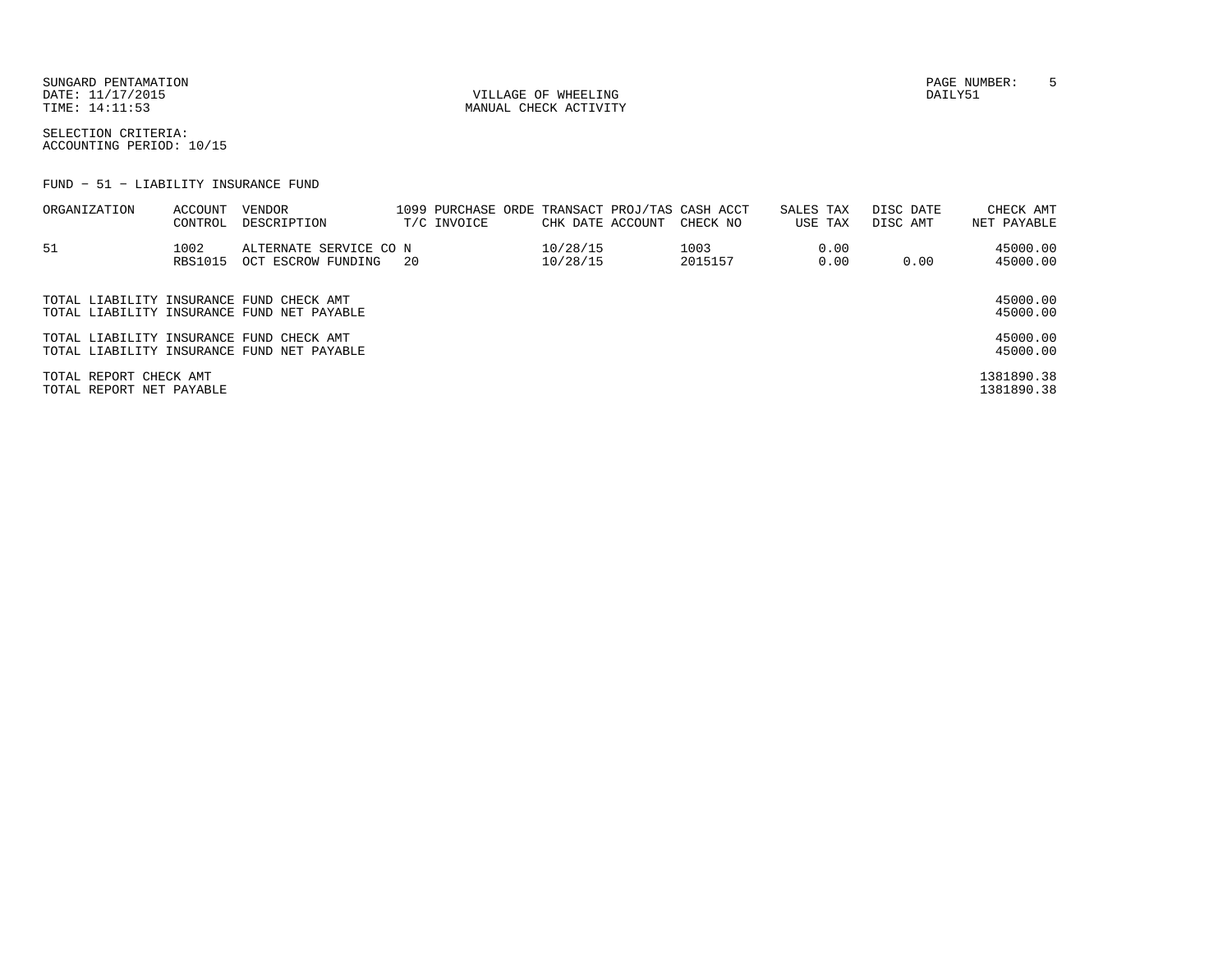# PURCHASE CARD REPORT August, 2015

**(08/01/2015 through 08/31/2015)**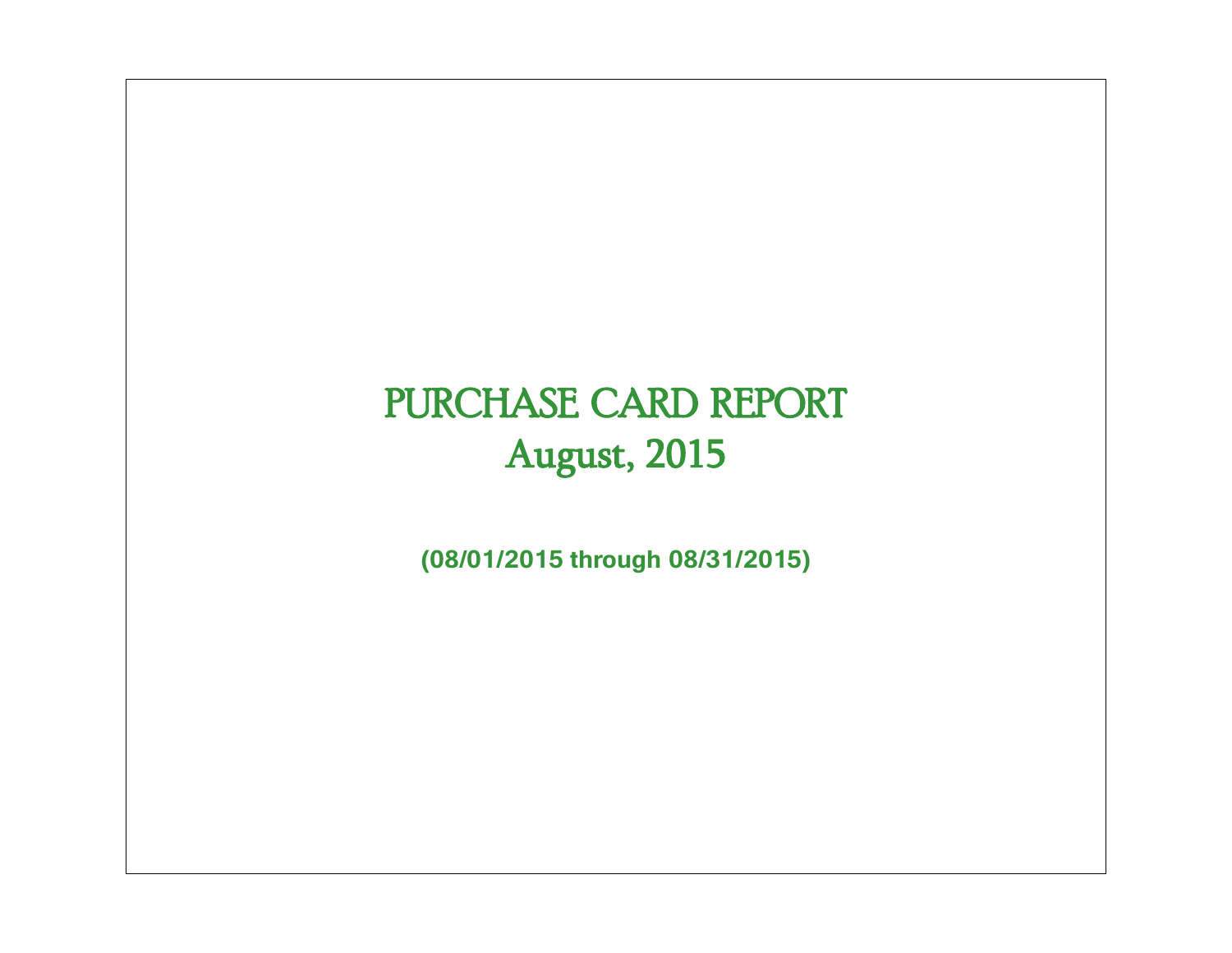### Account Statement

Posting Date: 08/01/2015 - 08/31/2015

| <b>Account Name</b>          | <b>Transaction</b>        | <b>Transaction</b> |
|------------------------------|---------------------------|--------------------|
|                              | Count                     | Amount             |
| ALYSIA MILLER GOLDSTEIN      | 2                         | 115.00             |
| <b>ANGELA MORRIS</b>         | 6                         | 9,189.32           |
| <b>CHRISTIE REVELAND</b>     | 16                        | 1,105.60           |
| <b>CHUCK SPRATT</b>          | 23                        | 6,812.24           |
| <b>DARLA CALLANAN</b>        | 8                         | 1,598.92           |
| <b>DEAN ARGIRIS</b>          | $\overline{4}$            | 861.58             |
| <b>DERRYL SHAPIRO</b>        | 8                         | 3,317.69           |
| DONALD WENNERSTROM           | 3                         | 273.51             |
| <b>DRUCILLA GARCIA</b>       | 9                         | 2,808.48           |
| <b>JEFF WOLFGRAM</b>         | 1                         | 6.99               |
| <b>JOHNNY PEREZ</b>          | 13                        | 4,963.12           |
| <b>JON SFONDILIS</b>         | 4                         | 667.98             |
| <b>JOSHUA BERMAN</b>         | 10                        | 1,774.41           |
| <b>LANA RUDNIK</b>           | 10                        | 990.19             |
| <b>LINA COLUNGA</b>          | 12                        | 5,369.15           |
| <b>LORI HAZLEWOOD</b>        | 10                        | 6,443.37           |
| <b>LOUIS MAGURNO</b>         | 6                         | 1,881.38           |
| <b>LUCA URSAN</b>            | 41                        | 8,381.96           |
| MICHAEL BLIEFERNICH          | 3                         | 5,570.53           |
| <b>MICHAEL CROTTY</b>        | 3                         | 629.05             |
| <b>MICHAEL MONDSCHAIN</b>    | 7                         | 686.38             |
| MICHAEL SCHROEDER            | 9                         | 1,781.13           |
| PETER RODGERS                | 1                         | 45.00              |
| <b>ROSE LEMANIS</b>          | $\overline{12}$           | 3,115.11           |
| <b>SCOTT WILSON</b>          | 6                         | 774.42             |
| <b>SEAN LINDSAY</b>          | $\overline{4}$            | 2,032.31           |
| <b>SHARI MATTHEWS HUIZAR</b> | $\overline{6}$            | 266.92             |
| STEPHEN D KRAUS              | 3                         | 74.69              |
| <b>THOMAS LUEDERS</b>        | 5                         | 2,710.55           |
| <b>TODD WOLFF</b>            | 1                         | 292.45             |
| <b>TY JOHNSON</b>            | 7                         | 585.15             |
| <b>VINCENT HOFFMAN</b>       | $\overline{\overline{3}}$ | 600.20             |
| <b>Report Totals</b>         | 256                       | 75,724.78          |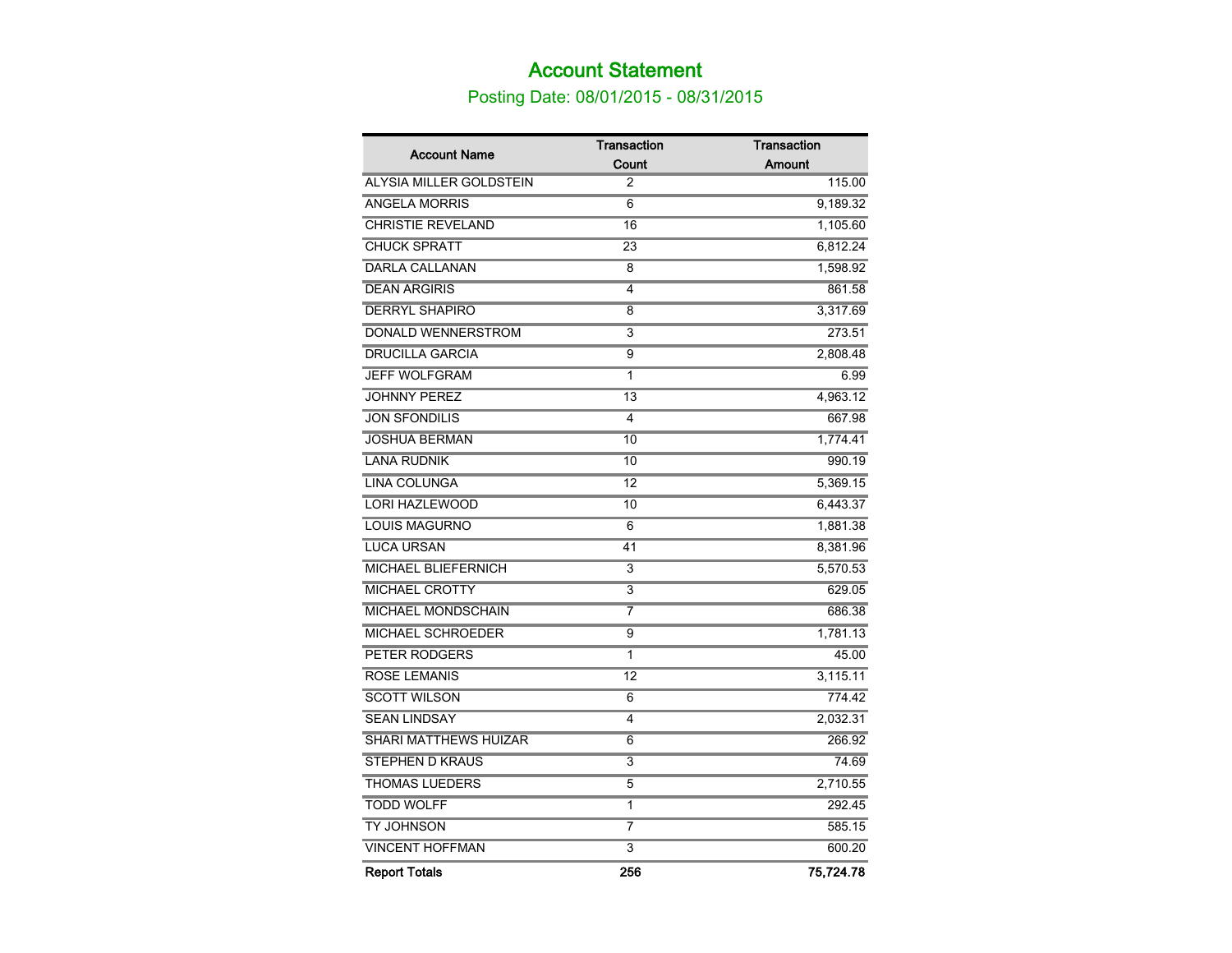#### Expense Report Posting Date: 08/01/2015 - 08/31/2015

#### ALYSIA MILLER GOLDSTEIN

Card Transactions

| Posting                                        | Transaction                   |                                                | Receipt | <b>Expense</b> |          |
|------------------------------------------------|-------------------------------|------------------------------------------------|---------|----------------|----------|
| Date                                           | Date                          | Description                                    | Amount  | Amount         | Reviewed |
|                                                |                               | DOLRTREE 4808 00048082-BUFFALO                 |         |                |          |
| 08/03/2015                                     | 07/31/2015                    | GROVE, IL, 60089                               | 15.00   | 15.00          |          |
| Expense Description: Anniv. Party Supplies     |                               |                                                |         |                |          |
| FUND/PROGRAM:                                  | 1320 SENIOR CITIZENS SERVICES | EXPENDITURE ACCOUNTS: 5297 PROGRAMS/ACTIVITIES |         |                |          |
| PROJECT#:                                      |                               |                                                |         |                |          |
| 08/21/2015                                     | 08/20/2015                    | JACOB HENRY MANSION-JOLIET, IL, 60433          | 100.00  | 100.00         |          |
| Expense Description: Henry Mansion Trip Depost |                               |                                                |         |                |          |
| FUND/PROGRAM:                                  | 1320 SENIOR CITIZENS SERVICES | EXPENDITURE ACCOUNTS: 5297 PROGRAMS/ACTIVITIES |         |                |          |
| PROJECT#:                                      |                               |                                                |         |                |          |
|                                                |                               | <b>Card Subtotal</b>                           |         | 115.00         |          |

#### ANGELA MORRIS

| <b>Card Transactions</b>                                                   |                                                |                                                      |                |                |              |
|----------------------------------------------------------------------------|------------------------------------------------|------------------------------------------------------|----------------|----------------|--------------|
| Posting                                                                    | Transaction                                    |                                                      | <b>Receipt</b> | <b>Expense</b> |              |
| Date                                                                       | Date                                           | <b>Description</b>                                   | Amount         | Amount         | Reviewed     |
| 08/03/2015<br>Expense Description: Bid Notice-Lift Station                 | 07/31/2015                                     | DAILYHERALD/TWNSQR/REF-847-4274300,IL,60005          | 108.00         | 108.00         |              |
| FUND/PROGRAM:<br>PROJECT#:                                                 | 1600 ADMIN & BOT                               | EXPENDITURE ACCOUNTS: 5201 ADVERTISING & PUBLISHING  |                |                |              |
| 08/07/2015                                                                 | 08/05/2015                                     | DAILYHERALD/TWNSQR/REF-847-4274300,IL,60005          | 24.30          | 24.30          |              |
| Expense Description: Notice- Roadside Safety<br>FUND/PROGRAM:<br>PROJECT#: | 2100 POLICE DEPARTMENT                         | EXPENDITURE ACCOUNTS: 5228 PRINTING & BINDING        |                |                |              |
| 08/12/2015                                                                 | 08/11/2015                                     | COMCAST-866-511-6489, PA, 19462                      | 3,061.86       | 1,530.93       |              |
| Expense Description: Fiber Optic Data Links<br>FUND/PROGRAM:<br>PROJECT#:  | 1750 INFORMATION SYSTEMS                       | EXPENDITURE ACCOUNTS: 5207 IS SERV & MAINT AGREEMENT |                |                |              |
| 08/12/2015                                                                 | 08/11/2015                                     | COMCAST-866-511-6489, PA, 19462                      | 3.061.86       | 1,530.93       | $\checkmark$ |
| Expense Description: Fiber Optic Data Links<br>FUND/PROGRAM:<br>PROJECT#:  | 0015 EMERGENCY TELEPHONE SYS (911)<br>2014-037 | EXPENDITURE ACCOUNTS: 5207 IS SERV & MAINT AGREEMENT |                |                |              |
| 08/13/2015                                                                 | 08/11/2015                                     | VZWRLSS MY VZ VB P-ALPHARETTA, GA, 30004             | 5,651.06       | 5,651.06       |              |
| <b>Expense Description: Cellular Service</b><br>FUND/PROGRAM:              | 1600 ADMIN & BOT                               | EXPENDITURE ACCOUNTS: 5239 CELLULAR SERVICES         |                |                |              |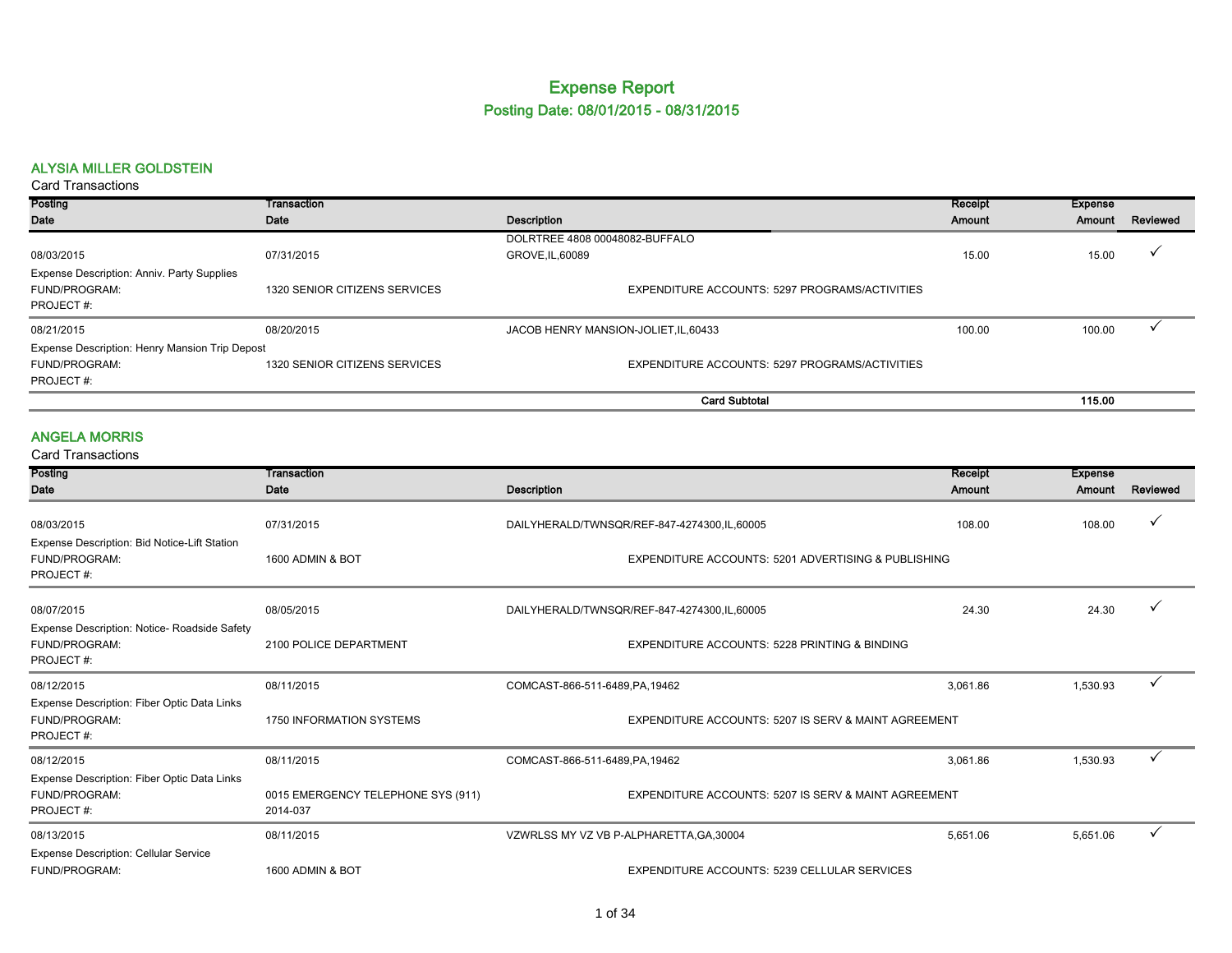#### PROJECT #:

|                                                                                  |                            | <b>Card Subtotal</b>                                  |                                                     | 9.189.32 |   |  |  |
|----------------------------------------------------------------------------------|----------------------------|-------------------------------------------------------|-----------------------------------------------------|----------|---|--|--|
| FUND/PROGRAM:<br><b>PROJECT#:</b>                                                | 1600 ADMIN & BOT           | EXPENDITURE ACCOUNTS: 5201 ADVERTISING & PUBLISHING   |                                                     |          |   |  |  |
| 08/21/2015<br>Expense Description: Public Notice-Bridge Ind                      | 08/19/2015                 | DAILYHERALD/TWNSQR/REF-847-4274300,IL,60005           | 93.00                                               | 93.00    |   |  |  |
| Expense Description: Bid Notice-Storm Sewer<br>FUND/PROGRAM:<br><b>PROJECT#:</b> | 1600 ADMIN & BOT           |                                                       | EXPENDITURE ACCOUNTS: 5201 ADVERTISING & PUBLISHING |          |   |  |  |
| 08/17/2015                                                                       | 08/14/2015                 | DAILYHERALD/TWNSQR/REF-847-4274300,IL,60005           | 251.10                                              | 182.25   |   |  |  |
| Expense Description: Public Notice-2015-9 A&B<br>FUND/PROGRAM:<br>PROJECT#:      | 1300 COMMUNITY DEVELOPMENT |                                                       | EXPENDITURE ACCOUNTS: 5201 ADVERTISING & PUBLISHING |          |   |  |  |
| 08/17/2015                                                                       | 08/14/2015                 | 251.10<br>DAILYHERALD/TWNSQR/REF-847-4274300,IL,60005 |                                                     | 68.85    | ✓ |  |  |

#### CHRISTIE REVELAND

| Posting                                     | Transaction                |                                                           | Receipt | <b>Expense</b> |          |
|---------------------------------------------|----------------------------|-----------------------------------------------------------|---------|----------------|----------|
| Date                                        | Date                       | <b>Description</b>                                        | Amount  | Amount         | Reviewed |
|                                             |                            | AMAZON MKTPLACE PMTS-                                     |         |                |          |
| 08/03/2015                                  | 07/31/2015                 | AMZN.COM/BILL, WA, 98109                                  | 39.00   | 39.00          | ✓        |
| Expense Description: Chlorine Test Strips   |                            |                                                           |         |                |          |
| FUND/PROGRAM:                               | 1300 COMMUNITY DEVELOPMENT | EXPENDITURE ACCOUNTS: 5306 HEALTH TEST SUPPLIES           |         |                |          |
| PROJECT#:                                   |                            |                                                           |         |                |          |
|                                             |                            | ROGANS SHOES INC BUFFA-BUFFALO                            |         |                |          |
| 08/05/2015                                  | 08/04/2015                 | GROVE, IL, 60089-4008                                     | 110.50  | 110.50         |          |
| Expense Description: Safety Shoes-RB        |                            |                                                           |         |                |          |
| FUND/PROGRAM:                               | 1300 COMMUNITY DEVELOPMENT | EXPENDITURE ACCOUNTS: 5319 PROTECTIVE CLOTHING            |         |                |          |
| PROJECT#:                                   |                            |                                                           |         |                |          |
| 08/05/2015                                  | 08/04/2015                 | QUILL CORPORATION-800-982-3400, SC, 29223                 | 143.99  | 143.99         |          |
| <b>Expense Description: Toner</b>           |                            |                                                           |         |                |          |
| FUND/PROGRAM:                               | 1300 COMMUNITY DEVELOPMENT | EXPENDITURE ACCOUNTS: 5318 OFFICE SUPPLIES                |         |                |          |
| PROJECT#:                                   |                            |                                                           |         |                |          |
| 08/05/2015                                  | 08/04/2015                 | QUILL CORPORATION-800-982-3400, SC, 29223                 | 13.99   | 13.99          | ✓        |
| <b>Expense Description: Office Supplies</b> |                            |                                                           |         |                |          |
| FUND/PROGRAM:                               | 1300 COMMUNITY DEVELOPMENT | EXPENDITURE ACCOUNTS: 5317 MISC OPERATING SUPPLIES        |         |                |          |
| PROJECT#:                                   |                            |                                                           |         |                |          |
| 08/05/2015                                  | 08/04/2015                 | QUILL CORPORATION-800-982-3400, SC, 29223                 | 7.59    | 7.59           | ✓        |
| <b>Expense Description: Office Supplies</b> |                            |                                                           |         |                |          |
| FUND/PROGRAM:                               | 1300 COMMUNITY DEVELOPMENT | <b>EXPENDITURE ACCOUNTS: 5317 MISC OPERATING SUPPLIES</b> |         |                |          |
| PROJECT#:                                   |                            |                                                           |         |                |          |
| 08/07/2015                                  | 08/06/2015                 | QUILL CORPORATION-800-982-3400, SC, 29223                 | 25.99   | 25.99          | ✓        |
| <b>Expense Description: Office Supplies</b> |                            |                                                           |         |                |          |
| FUND/PROGRAM:                               | 1300 COMMUNITY DEVELOPMENT | <b>EXPENDITURE ACCOUNTS: 5317 MISC OPERATING SUPPLIES</b> |         |                |          |
|                                             |                            |                                                           |         |                |          |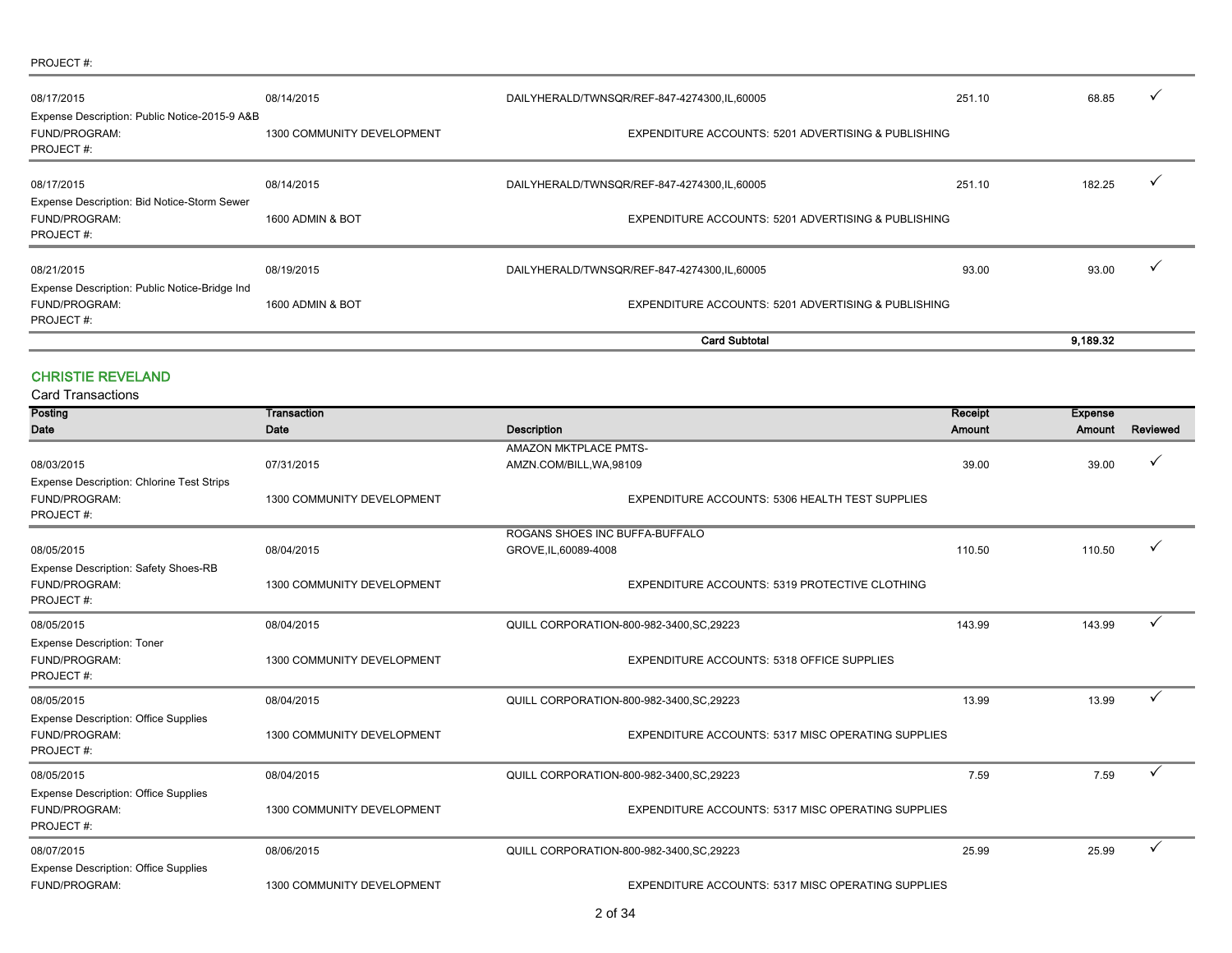| PROJECT#: |
|-----------|
|-----------|

| 08/10/2015<br>Expense Description: Newspaper Deliver-Aug&Sep<br>FUND/PROGRAM:<br>PROJECT#: | 08/07/2015<br>1300 COMMUNITY DEVELOPMENT |                                           | DAILYHERALD/TWNSQR/REF-847-4274300,IL,60005<br>EXPENDITURE ACCOUNTS: 5302 BOOKS & SUBSCRIPTIONS | 33.80  | 33.80    |   |
|--------------------------------------------------------------------------------------------|------------------------------------------|-------------------------------------------|-------------------------------------------------------------------------------------------------|--------|----------|---|
| 08/10/2015<br><b>Expense Description: Office Supplies</b><br>FUND/PROGRAM:<br>PROJECT#:    | 08/07/2015<br>1300 COMMUNITY DEVELOPMENT | QUILL CORPORATION-800-982-3400, SC, 29223 | EXPENDITURE ACCOUNTS: 5317 MISC OPERATING SUPPLIES                                              | 60.56  | 60.56    | ✓ |
| 08/10/2015<br><b>Expense Description: Office Supplies</b><br>FUND/PROGRAM:<br>PROJECT#:    | 08/08/2015<br>1300 COMMUNITY DEVELOPMENT | QUILL CORPORATION-800-982-3400, SC, 29223 | EXPENDITURE ACCOUNTS: 5317 MISC OPERATING SUPPLIES                                              | 20.99  | 20.99    |   |
| 08/12/2015<br><b>Expense Description: Office Supplies</b><br>FUND/PROGRAM:<br>PROJECT#:    | 08/11/2015<br>1300 COMMUNITY DEVELOPMENT | QUILL CORPORATION-800-982-3400, SC, 29223 | <b>EXPENDITURE ACCOUNTS: 5317 MISC OPERATING SUPPLIES</b>                                       | 36.98  | 36.98    | ✓ |
| 08/12/2015<br>Expense Description: AEC Conf Reg-BS<br>FUND/PROGRAM:<br>PROJECT#:           | 08/11/2015<br>1300 COMMUNITY DEVELOPMENT | ILLINOIS ENVIRONMEN-815-9775884,IL,61107  | <b>EXPENDITURE ACCOUNTS: 5205 CONFERENCES &amp; MEETINGS</b>                                    | 115.00 | 115.00   | ✓ |
| 08/13/2015<br><b>Expense Description: Office Supplies</b><br>FUND/PROGRAM:<br>PROJECT#:    | 08/12/2015<br>1300 COMMUNITY DEVELOPMENT | QUILL CORPORATION-800-982-3400, SC, 29223 | EXPENDITURE ACCOUNTS: 5317 MISC OPERATING SUPPLIES                                              | 44.37  | 44.37    | ✓ |
| 08/19/2015<br><b>Expense Description: Office Supplies</b><br>FUND/PROGRAM:<br>PROJECT#:    | 08/18/2015<br>1300 COMMUNITY DEVELOPMENT | QUILL CORPORATION-800-982-3400, SC, 29223 | <b>EXPENDITURE ACCOUNTS: 5317 MISC OPERATING SUPPLIES</b>                                       | 107.42 | 107.42   | ✓ |
| 08/24/2015<br>Expense Description: Office Supplies<br>FUND/PROGRAM:<br>PROJECT#:           | 08/21/2015<br>1300 COMMUNITY DEVELOPMENT | QUILL CORPORATION-800-982-3400, SC, 29223 | EXPENDITURE ACCOUNTS: 5317 MISC OPERATING SUPPLIES                                              | 293.98 | 293.98   | ✓ |
| 08/31/2015<br><b>Expense Description: Office Supplies</b><br>FUND/PROGRAM:<br>PROJECT#:    | 08/28/2015<br>1300 COMMUNITY DEVELOPMENT | QUILL CORPORATION-800-982-3400, SC, 29223 | EXPENDITURE ACCOUNTS: 5318 OFFICE SUPPLIES                                                      | 23.45  | 23.45    | ✓ |
| 08/31/2015<br><b>Expense Description: Office Supplies</b><br>FUND/PROGRAM:<br>PROJECT#:    | 08/30/2015<br>1300 COMMUNITY DEVELOPMENT | QUILL CORPORATION-800-982-3400, SC, 29223 | EXPENDITURE ACCOUNTS: 5318 OFFICE SUPPLIES                                                      | 27.99  | 27.99    |   |
|                                                                                            |                                          |                                           | <b>Card Subtotal</b>                                                                            |        | 1,105.60 |   |

CHUCK SPRATT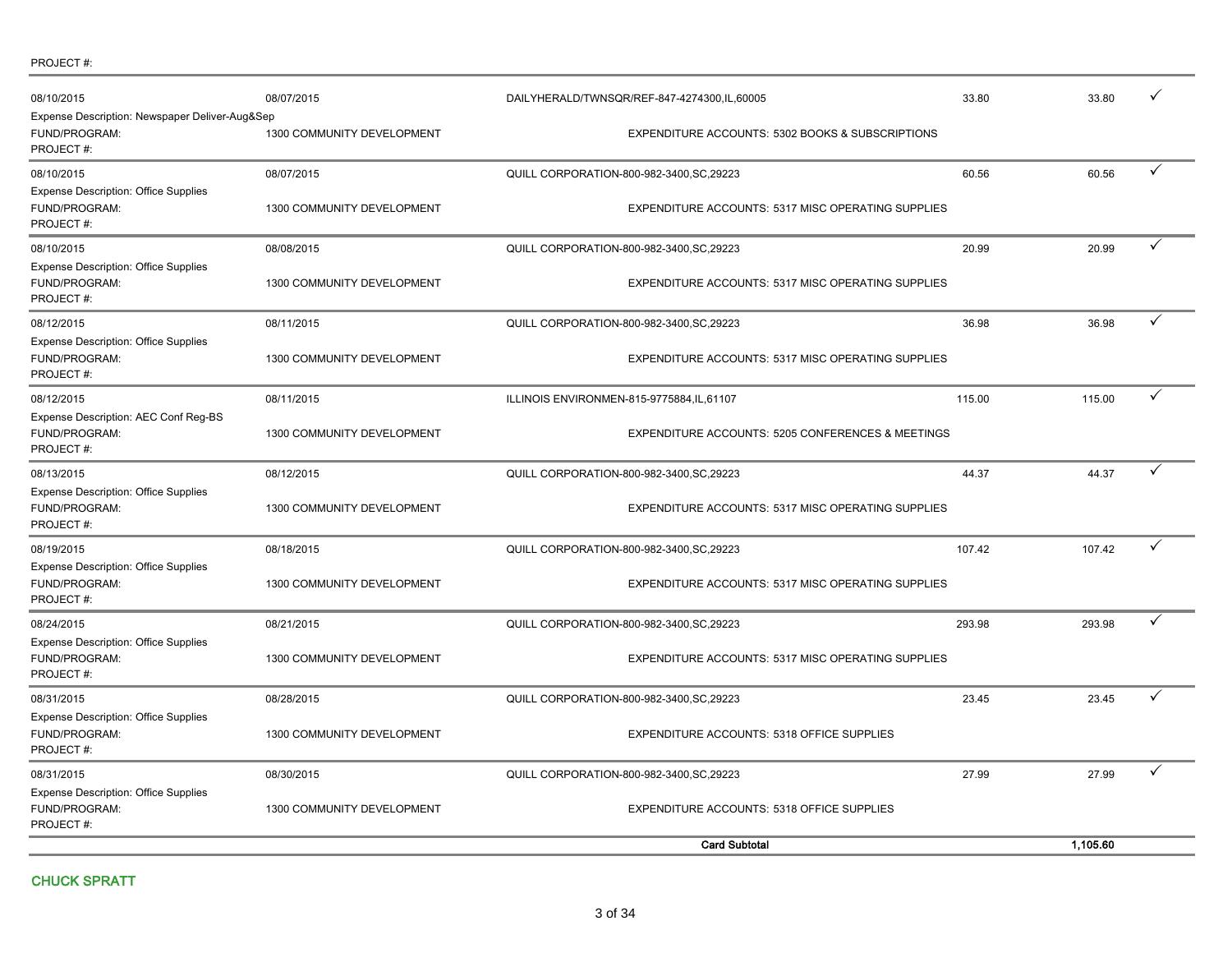| <b>Card Transactions</b>                                                           |                                    |                                    |                                                    |               |                |              |
|------------------------------------------------------------------------------------|------------------------------------|------------------------------------|----------------------------------------------------|---------------|----------------|--------------|
| Posting                                                                            | Transaction                        |                                    |                                                    | Receipt       | <b>Expense</b> |              |
| Date                                                                               | Date                               | <b>Description</b>                 |                                                    | <b>Amount</b> | Amount         | Reviewed     |
| 08/03/2015<br>Expense Description: Male Plug & Wires<br>FUND/PROGRAM:<br>PROJECT#: | 08/01/2015<br>2200 FIRE DEPARTMENT | ABDTR NET LLC-09732284293,NJ,07006 | EXPENDITURE ACCOUNTS: 5310 VEHICLE MAINTENANCE     | 157.96        | 157.96         | $\checkmark$ |
| 08/04/2015                                                                         | 08/03/2015                         | CARQUEST 2780-WHEELING,IL,60090    |                                                    | 42.30         | 42.30          | ✓            |
| Expense Description: Red Threadlocker<br>FUND/PROGRAM:<br>PROJECT#:                | 1240 FLEET SERVICES                |                                    | EXPENDITURE ACCOUNTS: 5317 MISC OPERATING SUPPLIES |               |                |              |
| 08/04/2015                                                                         | 08/03/2015                         | CARQUEST 2780-WHEELING,IL,60090    |                                                    | 91.11         | 91.11          | $\checkmark$ |
| Expense Description: Battery/#I-31<br>FUND/PROGRAM:<br>PROJECT#:                   | 2100 POLICE DEPARTMENT             |                                    | EXPENDITURE ACCOUNTS: 5310 VEHICLE MAINTENANCE     |               |                |              |
| 08/07/2015                                                                         | 08/07/2015                         |                                    | ARAMARK UNIFORM-800-504-0328, KY, 40509            | 395.23        | 395.23         | ✓            |
| <b>Expense Description: Uniform Service</b><br>FUND/PROGRAM:<br>PROJECT#:          | 1240 FLEET SERVICES                |                                    | EXPENDITURE ACCOUNTS: 5106 UNIFORM ALLOWANCE       |               |                |              |
| 08/10/2015                                                                         | 08/07/2015                         | CARQUEST 2780-WHEELING, IL, 60090  |                                                    | 130.37        | 130.37         | ✓            |
| Expense Description: Tie Rod Ends/#749<br>FUND/PROGRAM:<br>PROJECT#:               | 1220 BUILDING SERVICES             |                                    | EXPENDITURE ACCOUNTS: 5310 VEHICLE MAINTENANCE     |               |                |              |
| 08/10/2015                                                                         | 08/07/2015                         | CARQUEST 2780-WHEELING, IL, 60090  |                                                    | 722.37        | 669.70         | ✓            |
| Expense Description: Hydraulic Fittings<br>FUND/PROGRAM:<br>PROJECT#:              | 1240 FLEET SERVICES                |                                    | EXPENDITURE ACCOUNTS: 5317 MISC OPERATING SUPPLIES |               |                |              |
| 08/10/2015                                                                         | 08/07/2015                         | CARQUEST 2780-WHEELING, IL, 60090  |                                                    | 722.37        | 52.67          | ✓            |
| <b>Expense Description: Filters</b><br>FUND/PROGRAM:<br>PROJECT#:                  | 1420 STREETS DIVISION              |                                    | EXPENDITURE ACCOUNTS: 5310 VEHICLE MAINTENANCE     |               |                |              |
| 08/11/2015                                                                         | 08/10/2015                         | EMERGENCYVE-8005248060,MO,63376    |                                                    | 176.53        | 176.53         | $\checkmark$ |
| Expense Description: Fed Signal Siren/#622<br>FUND/PROGRAM:<br>PROJECT#:           | 2200 FIRE DEPARTMENT               |                                    | EXPENDITURE ACCOUNTS: 5310 VEHICLE MAINTENANCE     |               |                |              |
| 08/12/2015                                                                         | 08/11/2015                         | CARQUEST 2780-WHEELING,IL,60090    |                                                    | 47.29         | 47.29          | ✓            |
| Expense Description: Timing CVR Gasket/#749<br>FUND/PROGRAM:<br>PROJECT#:          | 1220 BUILDING SERVICES             |                                    | EXPENDITURE ACCOUNTS: 5310 VEHICLE MAINTENANCE     |               |                |              |
| 08/13/2015                                                                         | 08/12/2015                         | CARQUEST 2780-WHEELING, IL, 60090  |                                                    | 33.15         | 33.15          | $\checkmark$ |
| Expense Description: Fuel Filters/#241<br>FUND/PROGRAM:<br>PROJECT#:               | 1430 FORESTRY DIVISION             |                                    | EXPENDITURE ACCOUNTS: 5310 VEHICLE MAINTENANCE     |               |                |              |
| 08/13/2015                                                                         | 08/12/2015                         |                                    | ARAMARK UNIFORM-800-504-0328,KY,40509              | 324.91        | 324.91         | $\checkmark$ |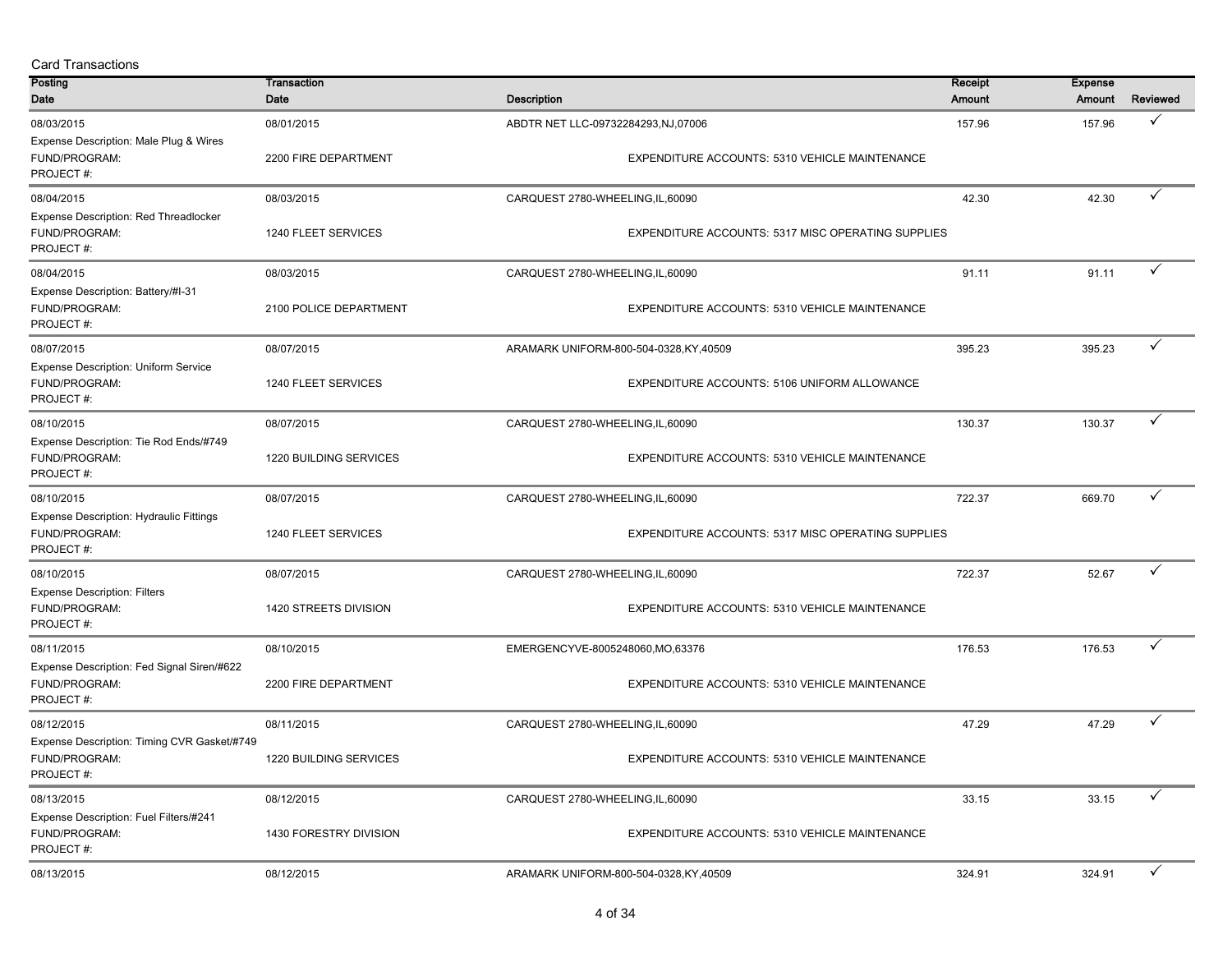| <b>Expense Description: Uniform Service</b><br>FUND/PROGRAM:<br>PROJECT#:    | 1240 FLEET SERVICES         |                                   | EXPENDITURE ACCOUNTS: 5106 UNIFORM ALLOWANCE       |        |        |   |
|------------------------------------------------------------------------------|-----------------------------|-----------------------------------|----------------------------------------------------|--------|--------|---|
| 08/14/2015                                                                   | 08/13/2015                  |                                   | SPARTAN CHASSIS, INC-06175436400, MI, 48813        | 475.00 | 475.00 | ✓ |
| Expense Description: Spartan Fire Truck Repair<br>FUND/PROGRAM:<br>PROJECT#: | 1240 FLEET SERVICES         |                                   | EXPENDITURE ACCOUNTS: 5205 CONFERENCES & MEETINGS  |        |        |   |
| 08/18/2015                                                                   | 08/17/2015                  | CARQUEST 2780-WHEELING,IL,60090   |                                                    | 20.52  | 20.52  | ✓ |
| Expense Description: Radiator Hose/#611<br>FUND/PROGRAM:<br>PROJECT#:        | 2200 FIRE DEPARTMENT        |                                   | EXPENDITURE ACCOUNTS: 5310 VEHICLE MAINTENANCE     |        |        |   |
| 08/19/2015                                                                   | 08/18/2015                  | CARQUEST 2780-WHEELING, IL, 60090 |                                                    | 5.59   | 5.59   | ✓ |
| Expense Description: Radiator Hose/#611<br>FUND/PROGRAM:<br>PROJECT#:        | 2200 FIRE DEPARTMENT        |                                   | EXPENDITURE ACCOUNTS: 5310 VEHICLE MAINTENANCE     |        |        |   |
| 08/19/2015                                                                   | 08/18/2015                  |                                   | PAYPAL TRUCKXL INC-4029357733,FL,34471             | 536.00 | 536.00 | ✓ |
| Expense Description: Ford Running Boards<br>FUND/PROGRAM:<br>PROJECT#:       | 0033 CAPITAL EQPT REPL FUND |                                   | EXPENDITURE ACCOUNTS: 5401 MOBILE EQUIPMENT        |        |        |   |
| 08/20/2015                                                                   | 08/19/2015                  |                                   | PAYPAL CATALOGCOMP-4029357733,MN,55337             | 234.72 | 34.90  | ✓ |
| Expense Description: Grease Gun<br>FUND/PROGRAM:<br>PROJECT#:                | 1240 FLEET SERVICES         |                                   | EXPENDITURE ACCOUNTS: 5315 SMALL TOOLS & EQUIPMENT |        |        |   |
| 08/20/2015                                                                   | 08/19/2015                  |                                   | PAYPAL CATALOGCOMP-4029357733,MN,55337             | 234.72 | 164.92 | ✓ |
| Expense Description: Transfer Pump<br>FUND/PROGRAM:<br>PROJECT#:             | 1240 FLEET SERVICES         |                                   | EXPENDITURE ACCOUNTS: 5317 MISC OPERATING SUPPLIES |        |        |   |
| 08/20/2015                                                                   | 08/19/2015                  |                                   | PAYPAL CATALOGCOMP-4029357733,MN,55337             | 234.72 | 34.90  |   |
| Expense Description: Grease Fitting Cleaner<br>FUND/PROGRAM:<br>PROJECT#:    | 1240 FLEET SERVICES         |                                   | EXPENDITURE ACCOUNTS: 5315 SMALL TOOLS & EQUIPMENT |        |        |   |
| 08/21/2015                                                                   | 08/19/2015                  |                                   | AMPCO PARKING EXPRESS-MILWAUKEE, WI,53203          | 10.00  | 10.00  | ✓ |
| Expense Description: Training Parking-MK<br>FUND/PROGRAM:<br>PROJECT#:       | 1240 FLEET SERVICES         |                                   | EXPENDITURE ACCOUNTS: 5205 CONFERENCES & MEETINGS  |        |        |   |
| 08/24/2015                                                                   | 08/20/2015                  |                                   | AMPCO PARKING EXPRESS-MILWAUKEE, WI,53203          | 10.00  | 10.00  |   |
| Expense Description: Training Parking-MK<br>FUND/PROGRAM:<br>PROJECT#:       | 1240 FLEET SERVICES         |                                   | EXPENDITURE ACCOUNTS: 5205 CONFERENCES & MEETINGS  |        |        |   |
| 08/24/2015<br>Expense Description: Batteries/#I-60                           | 08/21/2015                  | CARQUEST 2780-WHEELING,IL,60090   |                                                    | 109.87 | 109.87 | ✓ |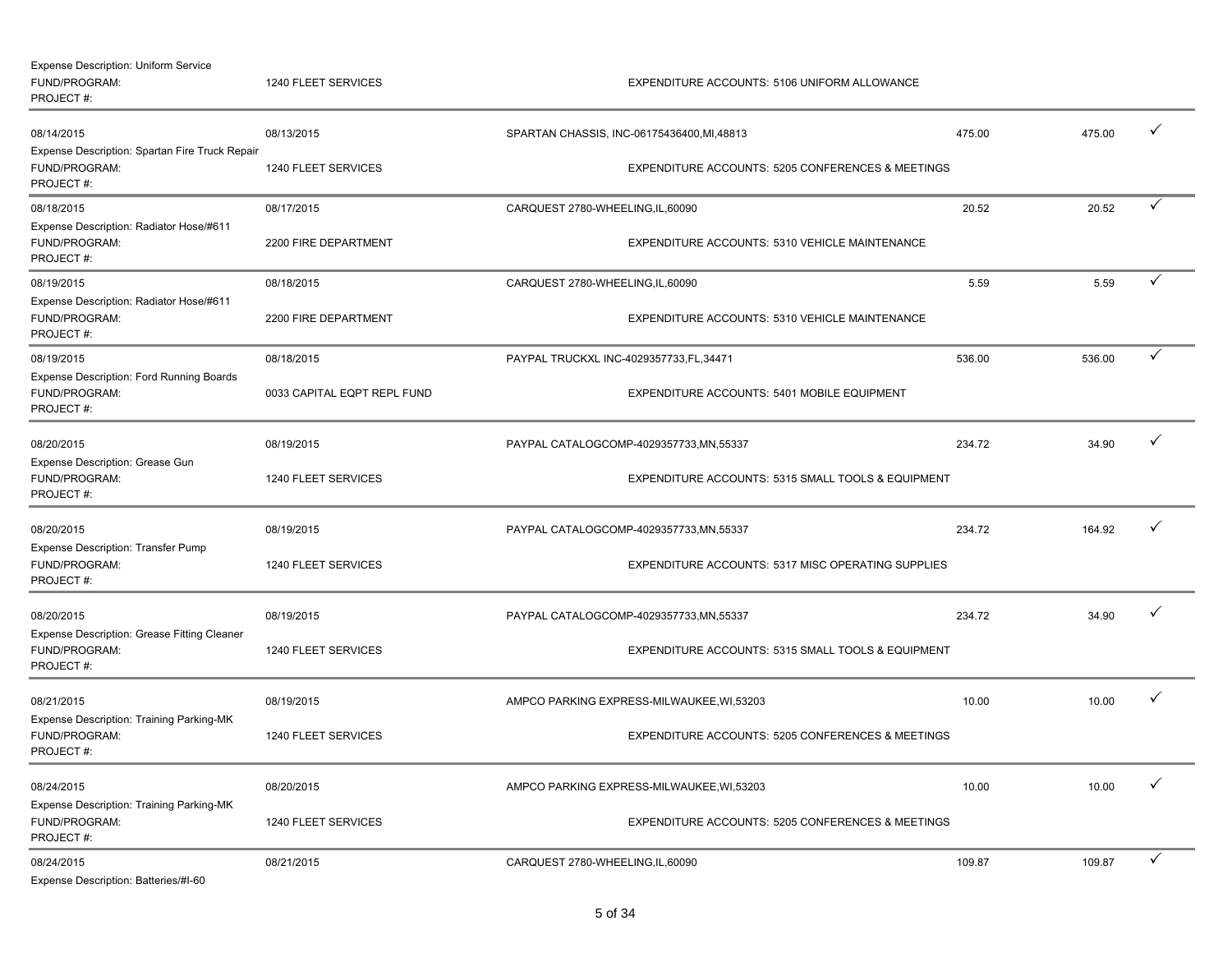| FUND/PROGRAM:<br>PROJECT#:                                                   | 2100 POLICE DEPARTMENT | EXPENDITURE ACCOUNTS: 5310 VEHICLE MAINTENANCE      |                                                    |          |   |
|------------------------------------------------------------------------------|------------------------|-----------------------------------------------------|----------------------------------------------------|----------|---|
| 08/24/2015                                                                   | 08/22/2015             | 4TE SOS LIBERTYVILLE V-217-782-4696, IL, 60048      | 206.00                                             | 206.00   |   |
| Expense Description: License & Title/839 & 904<br>FUND/PROGRAM:<br>PROJECT#: | 4100 WATER DIVISION    | EXPENDITURE ACCOUNTS: 5310 VEHICLE MAINTENANCE      |                                                    |          |   |
| 08/24/2015                                                                   | 08/22/2015             | 4TE IL SOS FORTE VEHIC-469-675-9920, IL, 62756      | 4.84                                               | 4.84     |   |
| Expense Description: Sec of State Process Fee<br>FUND/PROGRAM:<br>PROJECT#:  | 4100 WATER DIVISION    | EXPENDITURE ACCOUNTS: 5310 VEHICLE MAINTENANCE      |                                                    |          |   |
| 08/26/2015                                                                   | 08/25/2015             | JEM TOP-LAKE ZURICH, IL, 60047                      | 1,898.00                                           | 1,898.00 |   |
| Expense Description: Truck Bed Cover & Bins<br>FUND/PROGRAM:<br>PROJECT#:    | 4100 WATER DIVISION    | EXPENDITURE ACCOUNTS: 5315 SMALL TOOLS & EQUIPMENT  |                                                    |          |   |
| 08/27/2015                                                                   | 08/26/2015             | RADISSON HOTELS-LANSING, MI, 48933                  | 396.48                                             | 396.48   |   |
| Expense Description: Conference Lodging-CS<br>FUND/PROGRAM:<br>PROJECT#:     | 1240 FLEET SERVICES    | EXPENDITURE ACCOUNTS: 5205 CONFERENCES & MEETINGS   |                                                    |          |   |
| 08/28/2015                                                                   | 08/27/2015             | STERTIL ALM CORP-STREATOR, IL, 613640000            | 784.00                                             | 392.00   |   |
| Expense Description: Comm Cable w/Plug<br>FUND/PROGRAM:<br>PROJECT#:         | 1240 FLEET SERVICES    | EXPENDITURE ACCOUNTS: 5220 MAINT OFF/SPEC EQUIPMENT |                                                    |          |   |
| 08/28/2015                                                                   | 08/27/2015             | STERTIL ALM CORP-STREATOR, IL, 613640000            | 784.00                                             | 392.00   | ✓ |
| Expense Description: Comm Cable w/Plug<br>FUND/PROGRAM:<br>PROJECT#:         | 1240 FLEET SERVICES    |                                                     | EXPENDITURE ACCOUNTS: 5317 MISC OPERATING SUPPLIES |          |   |
|                                                                              |                        | <b>Card Subtotal</b>                                |                                                    | 6.812.24 |   |

#### DARLA CALLANAN

| Posting                                                                    | Transaction          |                                                           | Receipt | <b>Expense</b> |          |
|----------------------------------------------------------------------------|----------------------|-----------------------------------------------------------|---------|----------------|----------|
| Date                                                                       | Date                 | <b>Description</b>                                        | Amount  | Amount         | Reviewed |
| 08/07/2015                                                                 | 08/06/2015           | SCHWEPPE-06306273550,IL,60148                             | 470.73  | 470.73         |          |
| Expense Description: Kitchen Cookware<br><b>FUND/PROGRAM:</b><br>PROJECT#: | 2200 FIRE DEPARTMENT | <b>EXPENDITURE ACCOUNTS: 5317 MISC OPERATING SUPPLIES</b> |         |                |          |
| 08/13/2015                                                                 | 08/12/2015           | WAL-MART #1735-WHEELING,IL,60090                          | 73.32   | 73.32          |          |
| <b>Expense Description: Rehab Equipment</b><br>FUND/PROGRAM:<br>PROJECT#:  | 2200 FIRE DEPARTMENT | <b>EXPENDITURE ACCOUNTS: 5105 TRAINING</b>                |         |                |          |
| 08/14/2015                                                                 | 08/13/2015           | WAL-MART #1735-WHEELING, IL, 60090                        | 121.78  | 43.78          |          |
| <b>Expense Description: Rehab Supplies</b><br><b>FUND/PROGRAM:</b>         | 2200 FIRE DEPARTMENT | <b>EXPENDITURE ACCOUNTS: 5105 TRAINING</b>                |         |                |          |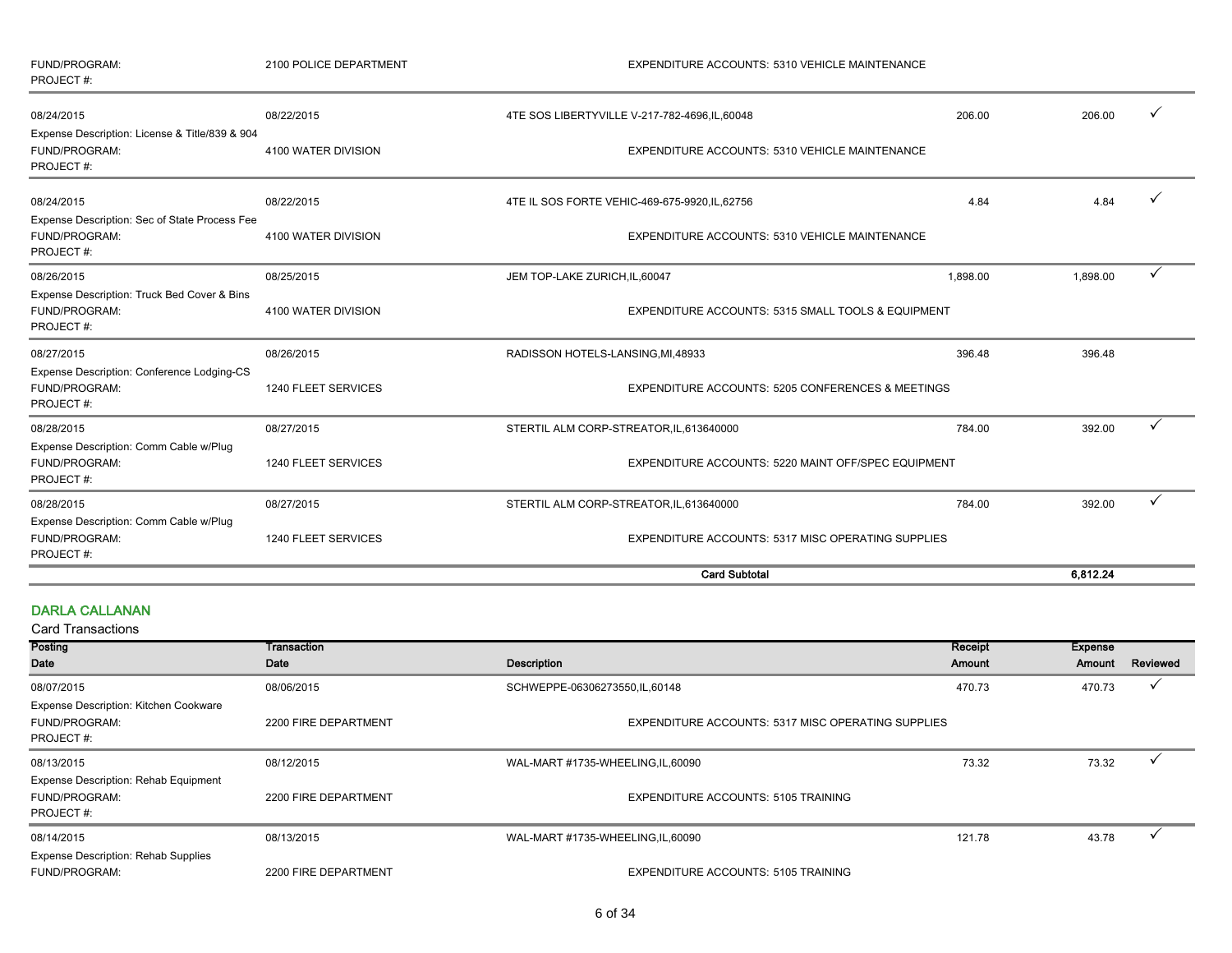|                                                                                    |                      | <b>Card Subtotal</b>                                |                                                     | 1.598.92 |   |
|------------------------------------------------------------------------------------|----------------------|-----------------------------------------------------|-----------------------------------------------------|----------|---|
| Expense Description: Dive Team Exposure Suit<br>FUND/PROGRAM:<br>PROJECT#:         | 2200 FIRE DEPARTMENT | EXPENDITURE ACCOUNTS: 5305 FIREFIGHTING SUPPLIES    |                                                     |          |   |
| 08/27/2015                                                                         | 08/26/2015           | LEISURE PRO LTD-212-741-0401, NY, 10011             | 378.15                                              | 378.15   | ✓ |
| <b>Expense Description: Subscription</b><br>FUND/PROGRAM:<br>PROJECT#:             | 2200 FIRE DEPARTMENT | EXPENDITURE ACCOUNTS: 5302 BOOKS & SUBSCRIPTIONS    |                                                     |          |   |
| 08/25/2015                                                                         | 08/24/2015           | FIREHOUSE/CYGNUS-800-278-1496, WI, 53538            | 19.95                                               | 19.95    | ✓ |
| <b>Expense Description: Wall Smoking Receptacles</b><br>FUND/PROGRAM:<br>PROJECT#: | 2200 FIRE DEPARTMENT |                                                     | EXPENDITURE ACCOUNTS: 5311 BLDG/GROUNDS MAINTENANCE |          |   |
| 08/24/2015                                                                         | 08/22/2015           | WALMART.COM-800-966-6546,AR,72712                   | 297.85                                              | 297.85   | ✓ |
| <b>Expense Description: Linen Supplies</b><br>FUND/PROGRAM:<br>PROJECT#:           | 2200 FIRE DEPARTMENT | EXPENDITURE ACCOUNTS: 5317 MISC OPERATING SUPPLIES  |                                                     |          |   |
| 08/21/2015                                                                         | 08/20/2015           | TARGET 00013854-WHEELING, IL, 60090                 | 113.88                                              | 113.88   | ✓ |
| <b>Expense Description: Linen Supplies</b><br>FUND/PROGRAM:<br>PROJECT#:           | 2200 FIRE DEPARTMENT | EXPENDITURE ACCOUNTS: 5317 MISC OPERATING SUPPLIES  |                                                     |          |   |
| 08/17/2015                                                                         | 08/14/2015           | TARGET 00013854-WHEELING, IL, 60090                 | 123.26                                              | 123.26   | ✓ |
| Expense Description: Shop Vac<br>FUND/PROGRAM:<br>PROJECT#:                        | 2200 FIRE DEPARTMENT | EXPENDITURE ACCOUNTS: 5311 BLDG/GROUNDS MAINTENANCE |                                                     |          |   |
| 08/14/2015                                                                         | 08/13/2015           | WAL-MART #1735-WHEELING,IL,60090                    | 121.78                                              | 78.00    | ✓ |
| PROJECT#:                                                                          |                      |                                                     |                                                     |          |   |

#### DEAN ARGIRIS

| Posting                                                                   | Transaction      |                                              | Receipt | <b>Expense</b> |          |
|---------------------------------------------------------------------------|------------------|----------------------------------------------|---------|----------------|----------|
| Date                                                                      | Date             | <b>Description</b>                           | Amount  | Amount         | Reviewed |
| 08/04/2015                                                                | 08/03/2015       | ILLINOIS MUNICIPAL LEA-2175251220, IL, 62701 | 330.00  | 330.00         |          |
| Expense Description: IML Conference-DA & JS<br>FUND/PROGRAM:<br>PROJECT#: | 1600 ADMIN & BOT | <b>EXPENDITURE ACCOUNTS: 5105 TRAINING</b>   |         |                |          |
| 08/11/2015                                                                | 08/10/2015       | MARKET SQUARE REST-WHEELING, IL, 60090       | 400.00  | 400.00         |          |
| Expense Description: Shop w/Cops Golf Outing-4                            |                  |                                              |         |                |          |
| FUND/PROGRAM:                                                             | 1600 ADMIN & BOT | <b>EXPENDITURE ACCOUNTS: 5105 TRAINING</b>   |         |                |          |
| PROJECT#:                                                                 |                  |                                              |         |                |          |
| 08/17/2015                                                                | 08/13/2015       | RISEANDDINE-WHEELING, IL, 600900000          | 27.71   | 27.71          |          |
| Expense Description: Mtg w/Laz Lopez                                      |                  |                                              |         |                |          |
| FUND/PROGRAM:                                                             | 1600 ADMIN & BOT | <b>EXPENDITURE ACCOUNTS: 5105 TRAINING</b>   |         |                |          |
| PROJECT#:                                                                 |                  |                                              |         |                |          |
| 08/21/2015                                                                | 08/20/2015       | MARKET SQUARE REST-WHEELING, IL, 60090       | 103.87  | 103.87         |          |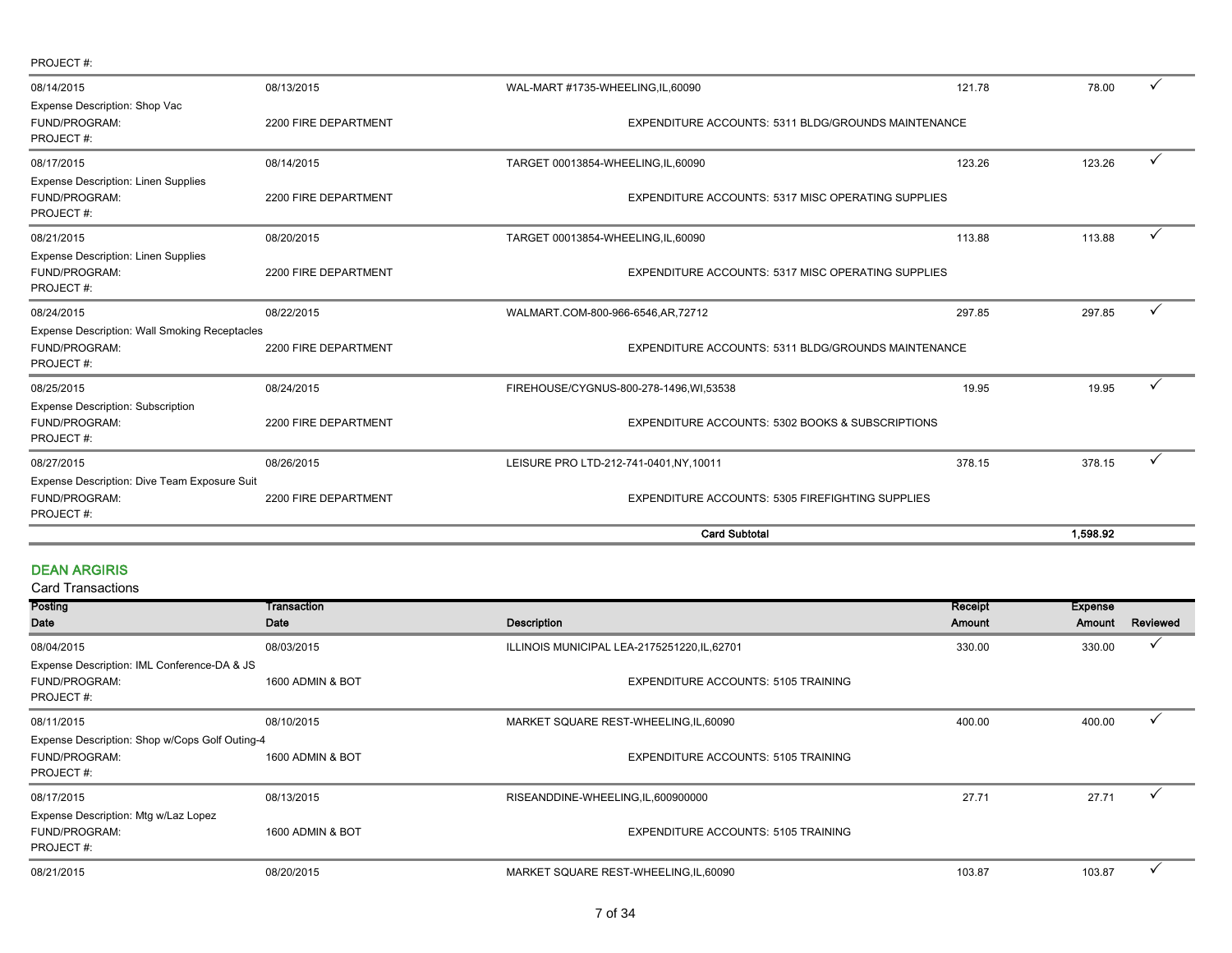| <b>Card Subtotal</b>                                                       |                          |                                                      | 861.58        |                |              |
|----------------------------------------------------------------------------|--------------------------|------------------------------------------------------|---------------|----------------|--------------|
| <b>DERRYL SHAPIRO</b><br><b>Card Transactions</b>                          |                          |                                                      |               |                |              |
| Posting                                                                    | Transaction              |                                                      | Receipt       | <b>Expense</b> |              |
| Date                                                                       | Date                     | <b>Description</b>                                   | <b>Amount</b> | Amount         | Reviewed     |
| 08/14/2015                                                                 | 08/12/2015               | IN COMPUTERS NATIONWI-847-4199900,IL,60090           | 500.00        | 500.00         | ✓            |
| Expense Description: Direct Burial Cable<br>FUND/PROGRAM:<br>PROJECT#:     | 1750 INFORMATION SYSTEMS | EXPENDITURE ACCOUNTS: 5313 IS MISC EQPT & SUPPLIES   |               |                |              |
| 08/14/2015                                                                 | 08/13/2015               | CYBERXLINK DOT COM-951-8241572, CA, 92595            | 45.00         | 45.00          | ✓            |
| <b>Expense Description: IT Misc Supplies</b><br>FUND/PROGRAM:<br>PROJECT#: | 1750 INFORMATION SYSTEMS | EXPENDITURE ACCOUNTS: 5313 IS MISC EQPT & SUPPLIES   |               |                |              |
| 08/17/2015                                                                 | 08/14/2015               | OFFICE DEPOT #1099-DELRAY BEACH, FL, 33445           | 109.99        | 109.99         | ✓            |
| Expense Description: Utility Shop Printer<br>FUND/PROGRAM:<br>PROJECT#:    | 4200 SEWER DIVISION      | EXPENDITURE ACCOUNTS: 5220 MAINT OFF/SPEC EQUIPMENT  |               |                |              |
| 08/19/2015                                                                 | 08/19/2015               | DMI DELL K-12/GOVT-800-981-3355, TX, 78682           | 240.28        | 240.28         | $\checkmark$ |
| Expense Description: Server Memory<br>FUND/PROGRAM:<br>PROJECT#:           | 1750 INFORMATION SYSTEMS | EXPENDITURE ACCOUNTS: 5207 IS SERV & MAINT AGREEMENT |               |                |              |
| 08/19/2015                                                                 | 08/19/2015               | DMI DELL K-12/GOVT-800-981-3355, TX, 78682           | 22.74         | 11.37          | ✓            |
| Expense Description: Monitor Soundbar<br>FUND/PROGRAM:<br>PROJECT#:        | 4100 WATER DIVISION      | EXPENDITURE ACCOUNTS: 5313 IS MISC EQPT & SUPPLIES   |               |                |              |
| 08/19/2015                                                                 | 08/19/2015               | DMI DELL K-12/GOVT-800-981-3355, TX, 78682           | 22.74         | 11.37          | ✓            |
| Expense Description: Monitor Soundbar<br>FUND/PROGRAM:<br>PROJECT#:        | 4200 SEWER DIVISION      | EXPENDITURE ACCOUNTS: 5313 IS MISC EQPT & SUPPLIES   |               |                |              |
| 08/20/2015                                                                 | 08/20/2015               | DMI DELL K-12/GOVT-800-981-3355, TX, 78682           | 1,351.28      | 675.64         | $\checkmark$ |
| Expense Description: GIS PC PW<br>FUND/PROGRAM:<br>PROJECT#:               | 4100 WATER DIVISION      | EXPENDITURE ACCOUNTS: 5313 IS MISC EQPT & SUPPLIES   |               |                |              |
| 08/20/2015                                                                 | 08/20/2015               | DMI DELL K-12/GOVT-800-981-3355, TX, 78682           | 1,351.28      | 675.64         | ✓            |
| Expense Description: GIS PC PW<br>FUND/PROGRAM:<br>PROJECT#:               | 4200 SEWER DIVISION      | EXPENDITURE ACCOUNTS: 5313 IS MISC EQPT & SUPPLIES   |               |                |              |
| 08/28/2015<br>Expense Description: Supplies - Media                        | 08/27/2015               | WWW.NEWEGG.COM-800-390-1119,CA,91748                 | 27.98         | 27.98          | ✓            |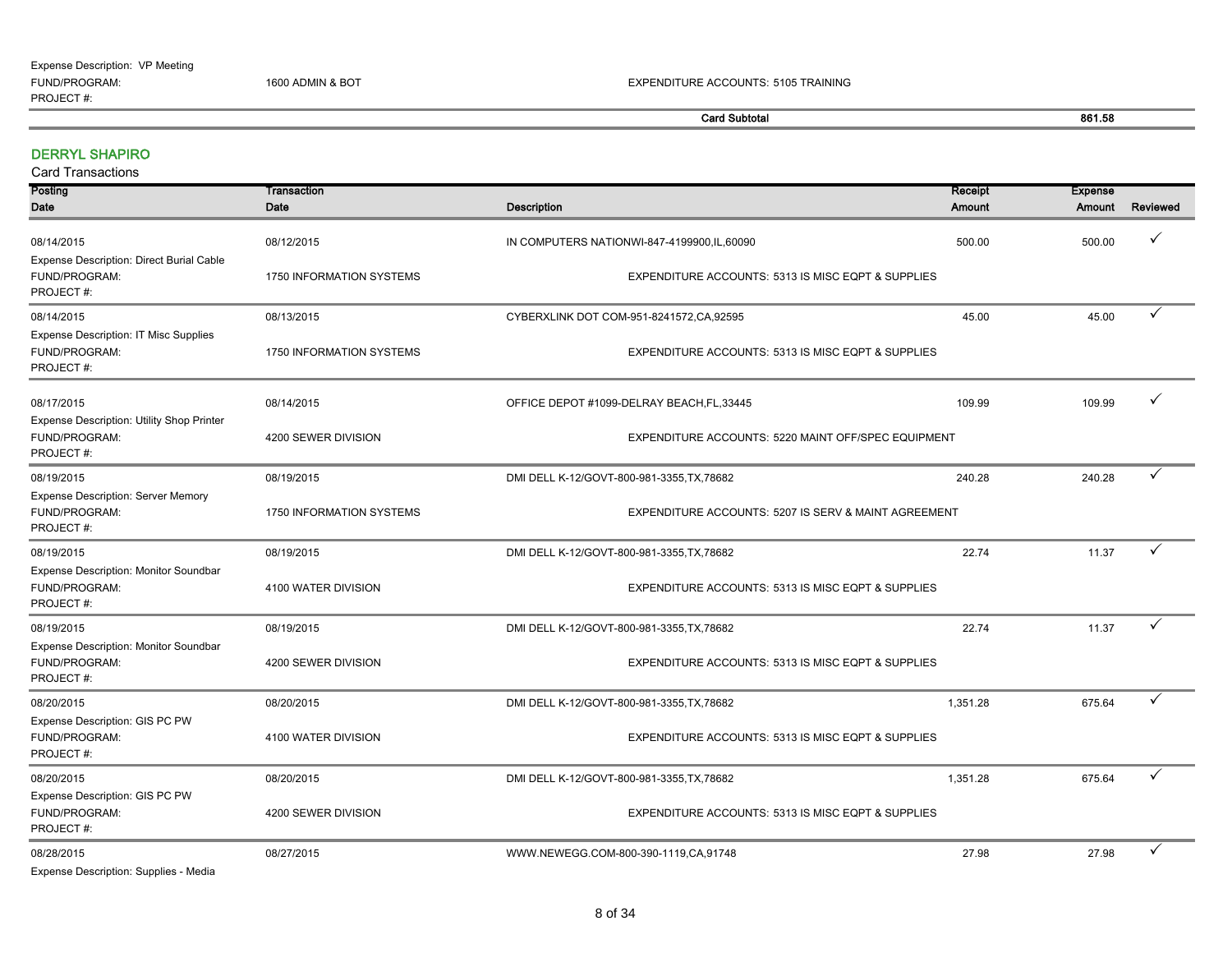| FUND/PROGRAM:<br>PROJECT#:                                                          | 1750 INFORMATION SYSTEMS                 | <b>EXPENDITURE ACCOUNTS: 5317 MISC OPERATING SUPPLIES</b>                                     |          |        |              |  |
|-------------------------------------------------------------------------------------|------------------------------------------|-----------------------------------------------------------------------------------------------|----------|--------|--------------|--|
| 08/31/2015<br>Expense Description: Copies CD July<br>FUND/PROGRAM:<br>PROJECT#:     | 08/28/2015<br>1300 COMMUNITY DEVELOPMENT | WAREHOUSE DIRECT-8479521925, IL, 60056<br>EXPENDITURE ACCOUNTS: 5220 MAINT OFF/SPEC EQUIPMENT | 1,020.42 | 205.70 | $\checkmark$ |  |
| 08/31/2015<br>Expense Description: Copies IT July<br>FUND/PROGRAM:                  | 08/28/2015<br>1750 INFORMATION SYSTEMS   | WAREHOUSE DIRECT-8479521925, IL, 60056<br>EXPENDITURE ACCOUNTS: 5220 MAINT OFF/SPEC EQUIPMENT | 1,020.42 | 22.86  | $\checkmark$ |  |
| PROJECT#:                                                                           |                                          |                                                                                               |          |        |              |  |
| 08/31/2015<br>Expense Description: Copies Admin July<br>FUND/PROGRAM:<br>PROJECT #: | 08/28/2015<br>1600 ADMIN & BOT           | WAREHOUSE DIRECT-8479521925, IL, 60056<br>EXPENDITURE ACCOUNTS: 5220 MAINT OFF/SPEC EQUIPMENT | 1,020.42 | 124.58 | ✓            |  |
| 08/31/2015                                                                          | 08/28/2015                               | WAREHOUSE DIRECT-8479521925, IL, 60056                                                        | 1,020.42 | 95.28  | ✓            |  |
| Expense Description: Copies Fire July<br>FUND/PROGRAM:<br>PROJECT#:                 | 2200 FIRE DEPARTMENT                     | EXPENDITURE ACCOUNTS: 5220 MAINT OFF/SPEC EQUIPMENT                                           |          |        |              |  |
| 08/31/2015                                                                          | 08/28/2015                               | WAREHOUSE DIRECT-8479521925, IL, 60056                                                        | 1,020.42 | 22.44  |              |  |
| Expense Description: Copies PW FS July<br>FUND/PROGRAM:<br>PROJECT#:                | <b>1500 PUBLIC WORKS ADMINISTRATI</b>    | EXPENDITURE ACCOUNTS: 5220 MAINT OFF/SPEC EQUIPMENT                                           |          |        |              |  |
| 08/31/2015                                                                          | 08/28/2015                               | WAREHOUSE DIRECT-8479521925, IL, 60056                                                        | 1,020.42 | 114.28 |              |  |
| Expense Description: Copies SenCnt July<br>FUND/PROGRAM:<br>PROJECT#:               | 1320 SENIOR CITIZENS SERVICES            | EXPENDITURE ACCOUNTS: 5220 MAINT OFF/SPEC EQUIPMENT                                           |          |        |              |  |
| 08/31/2015                                                                          | 08/28/2015                               | WAREHOUSE DIRECT-8479521925, IL, 60056                                                        | 1,020.42 | 97.98  |              |  |
| Expense Description: Copies PD H July<br>FUND/PROGRAM:<br>PROJECT#:                 | 2100 POLICE DEPARTMENT                   | EXPENDITURE ACCOUNTS: 5220 MAINT OFF/SPEC EQUIPMENT                                           |          |        |              |  |
| 08/31/2015                                                                          | 08/28/2015                               | WAREHOUSE DIRECT-8479521925, IL, 60056                                                        | 1,020.42 | 50.43  | ✓            |  |
| <b>Expense Description: Copies PD Records</b><br>FUND/PROGRAM:<br>PROJECT#:         | 2100 POLICE DEPARTMENT                   | EXPENDITURE ACCOUNTS: 5220 MAINT OFF/SPEC EQUIPMENT                                           |          |        |              |  |
| 08/31/2015                                                                          | 08/28/2015                               | WAREHOUSE DIRECT-8479521925, IL, 60056                                                        | 1,020.42 | 132.77 | $\checkmark$ |  |
| <b>Expense Description: Copies Finance</b><br>FUND/PROGRAM:<br>PROJECT#:            | 1700 FINANCE DEPARTMENT                  | EXPENDITURE ACCOUNTS: 5220 MAINT OFF/SPEC EQUIPMENT                                           |          |        |              |  |
| 08/31/2015                                                                          | 08/28/2015                               | WAREHOUSE DIRECT-8479521925, IL, 60056                                                        | 1,020.42 | 51.37  |              |  |
| Expense Description: Copies PW Admin<br>FUND/PROGRAM:<br>PROJECT#:                  | <b>1500 PUBLIC WORKS ADMINISTRATI</b>    | EXPENDITURE ACCOUNTS: 5220 MAINT OFF/SPEC EQUIPMENT                                           |          |        |              |  |
| 08/31/2015<br>Expense Description: Copies PW Water                                  | 08/28/2015                               | WAREHOUSE DIRECT-8479521925, IL, 60056                                                        | 1,020.42 | 51.37  |              |  |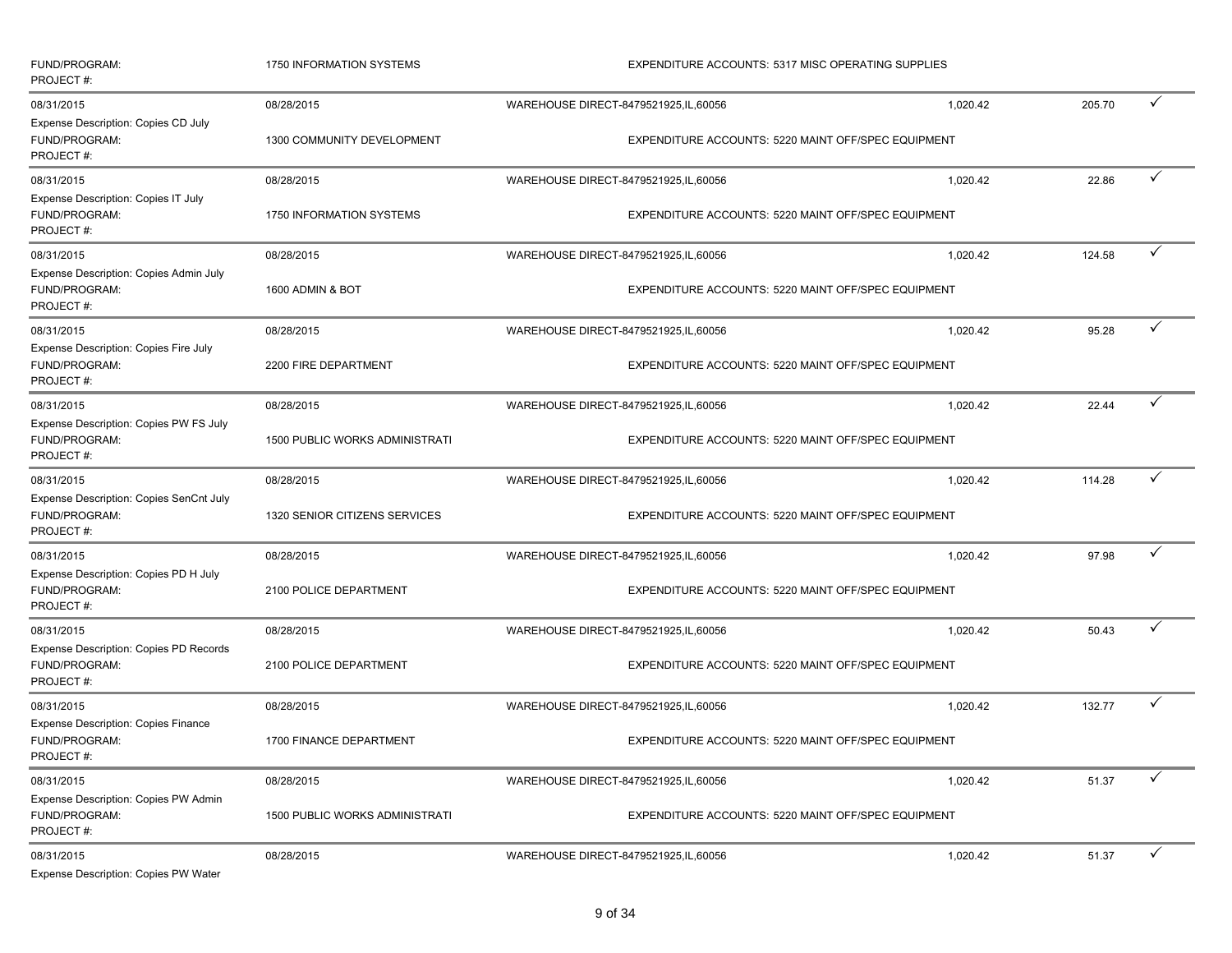| FUND/PROGRAM:<br>PROJECT #:                 | 4100 WATER DIVISION | EXPENDITURE ACCOUNTS: 5220 MAINT OFF/SPEC EQUIPMENT |  |       |  |  |
|---------------------------------------------|---------------------|-----------------------------------------------------|--|-------|--|--|
| 08/31/2015                                  | 08/28/2015          | WAREHOUSE DIRECT-8479521925,IL,60056<br>1.020.42    |  | 51.36 |  |  |
| <b>Expense Description: Copies PW Sewer</b> |                     |                                                     |  |       |  |  |
| FUND/PROGRAM:                               | 4200 SEWER DIVISION | EXPENDITURE ACCOUNTS: 5220 MAINT OFF/SPEC EQUIPMENT |  |       |  |  |
| PROJECT #:                                  |                     |                                                     |  |       |  |  |
|                                             |                     | 3,317.69<br><b>Card Subtotal</b>                    |  |       |  |  |

#### DONALD WENNERSTROM

| Posting                                      | Transaction         |                                                           | Receipt | <b>Expense</b> |              |
|----------------------------------------------|---------------------|-----------------------------------------------------------|---------|----------------|--------------|
| Date                                         | Date                | Description                                               | Amount  | Amount         | Reviewed     |
| 08/12/2015                                   | 08/11/2015          | WW GRAINGER-877-2022594, PA, 15201-1416                   | 142.62  | 142.62         | $\checkmark$ |
| Expense Description: Battery Pack & Gatorade |                     |                                                           |         |                |              |
| FUND/PROGRAM:                                | 4200 SEWER DIVISION | <b>EXPENDITURE ACCOUNTS: 5317 MISC OPERATING SUPPLIES</b> |         |                |              |
| PROJECT#:                                    |                     |                                                           |         |                |              |
| 08/14/2015                                   | 08/13/2015          | WW GRAINGER-877-2022594, PA, 15201-1416                   | 75.51   | 75.51          |              |
| <b>Expense Description: Wire Marker Tape</b> |                     |                                                           |         |                |              |
| FUND/PROGRAM:                                | 4100 WATER DIVISION | EXPENDITURE ACCOUNTS: 5315 SMALL TOOLS & EQUIPMENT        |         |                |              |
| PROJECT#:                                    |                     |                                                           |         |                |              |
| 08/27/2015                                   | 08/25/2015          | FULLIFE SAFETY CENTER-ROSELLE, IL, 60172                  | 55.38   | 55.38          |              |
| Expense Description: Safety Glass & Gloves   |                     |                                                           |         |                |              |
| FUND/PROGRAM:                                | 4200 SEWER DIVISION | EXPENDITURE ACCOUNTS: 5319 PROTECTIVE CLOTHING            |         |                |              |
| PROJECT#:                                    |                     |                                                           |         |                |              |
|                                              |                     | <b>Card Subtotal</b>                                      |         | 273.51         |              |

#### DRUCILLA GARCIA

| Amount<br>28.54 | Amount<br>28.54 | Reviewed<br>$\checkmark$ |
|-----------------|-----------------|--------------------------|
|                 |                 |                          |
|                 |                 |                          |
|                 |                 |                          |
|                 |                 |                          |
|                 |                 |                          |
|                 |                 |                          |
|                 |                 |                          |
|                 |                 |                          |
|                 |                 |                          |
|                 |                 |                          |
|                 |                 |                          |
| 10.00           | 10.00           |                          |
|                 |                 |                          |
|                 |                 |                          |
|                 |                 |                          |
| 38.34           | 38.34           |                          |
|                 | 40.00           | 40.00                    |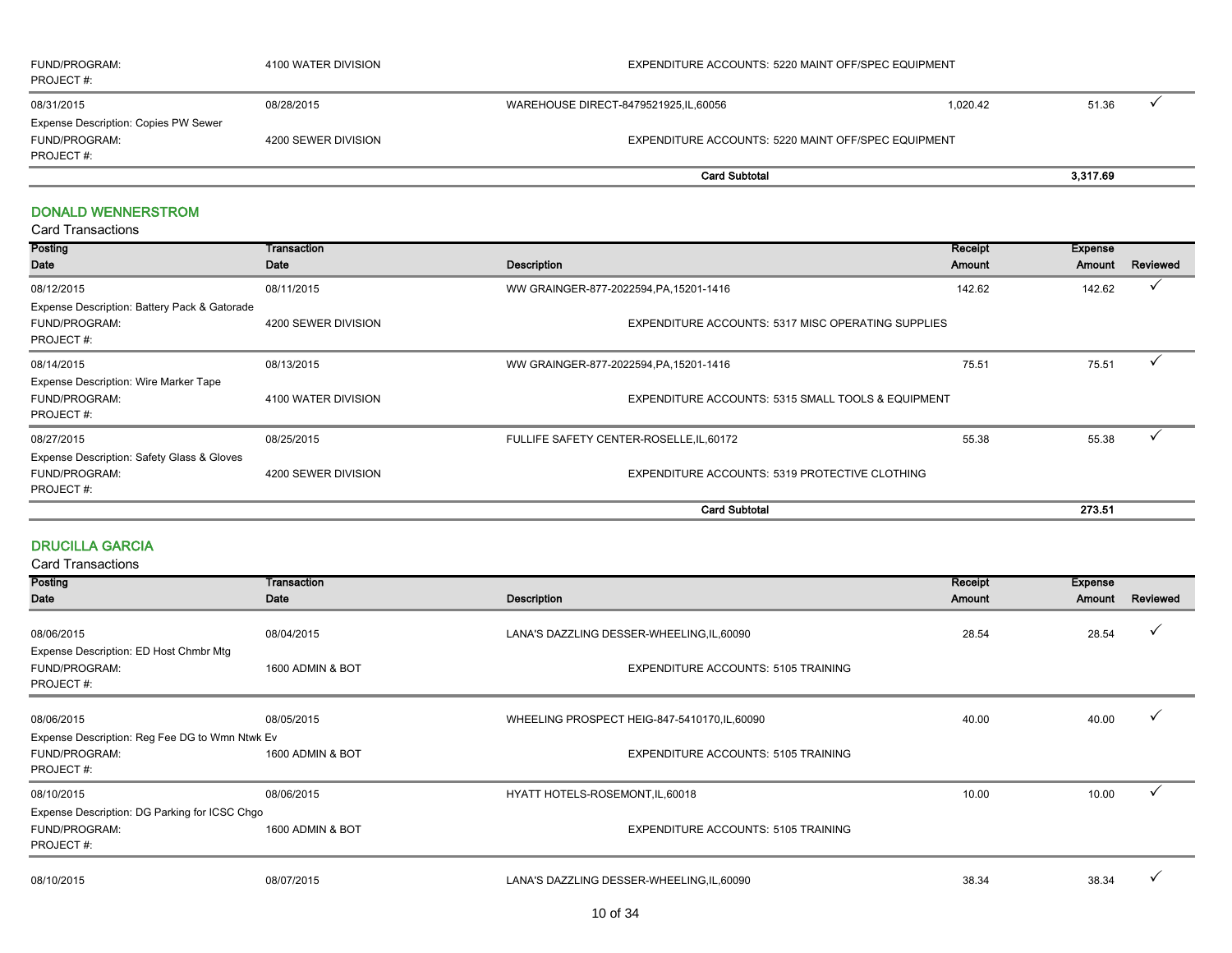| Expense Description: ED in Mtg w/Kor Consul                                  |                  |                                                  |        |          |              |
|------------------------------------------------------------------------------|------------------|--------------------------------------------------|--------|----------|--------------|
| FUND/PROGRAM:<br>PROJECT#:                                                   | 1600 ADMIN & BOT | <b>EXPENDITURE ACCOUNTS: 5105 TRAINING</b>       |        |          |              |
| 08/13/2015                                                                   | 08/13/2015       | COSTAR GROUP INC-08884141243, DC, 20005          | 575.05 | 575.05   | $\checkmark$ |
| Expense Description: Aug Mthly Fee for Cmml RE<br>FUND/PROGRAM:<br>PROJECT#: | 1600 ADMIN & BOT | EXPENDITURE ACCOUNTS: 5302 BOOKS & SUBSCRIPTIONS |        |          |              |
| 08/14/2015                                                                   | 08/12/2015       | 2,050.00<br>BISNOW-202-2930370,DC,20036          |        | 2,050.00 |              |
| Expense Description: Marketing Pgm Jan to Aug<br>FUND/PROGRAM:<br>PROJECT#:  | 1600 ADMIN & BOT | EXPENDITURE ACCOUNTS: 5333 BUSINESS RECRUITMENT  |        |          |              |
| 08/19/2015                                                                   | 08/18/2015       | FRESH FARMS INTERN-WHEELING,IL,60090             | 6.73   | 6.73     |              |
| Expense Description: ED Host Chmber Cmte Mtg<br>FUND/PROGRAM:<br>PROJECT#:   | 1600 ADMIN & BOT | <b>EXPENDITURE ACCOUNTS: 5105 TRAINING</b>       |        |          |              |
| 08/24/2015                                                                   | 08/24/2015       | HTL HIGHTAIL-669-222-8281, CA, 95008             | 15.99  | 15.99    | ✓            |
| Expense Description: Bulk File Share Svc Mthly<br>FUND/PROGRAM:<br>PROJECT#: | 1600 ADMIN & BOT | <b>EXPENDITURE ACCOUNTS: 5105 TRAINING</b>       |        |          |              |
| 08/26/2015                                                                   | 08/25/2015       | DUNDEE DONUTS-WHEELING, IL, 60090                | 43.83  | 43.83    |              |
| Expense Description: VOW Host Mfrs Bkfst<br>FUND/PROGRAM:<br>PROJECT#:       | 1600 ADMIN & BOT | <b>EXPENDITURE ACCOUNTS: 5105 TRAINING</b>       |        |          |              |
|                                                                              |                  | <b>Card Subtotal</b>                             |        | 2.808.48 |              |

#### JEFF WOLFGRAM

Card Transactions

| Posting                                       | Transaction         |                                                    | Receipt | <b>Expense</b> |          |
|-----------------------------------------------|---------------------|----------------------------------------------------|---------|----------------|----------|
| <b>Date</b>                                   | Date                | Description                                        | Amount  | Amount         | Reviewed |
| 08/07/2015                                    | 08/06/2015          | STAPLES 00116897-WHEELING,IL,60090                 | 6.99    | 6.99           |          |
| Expense Description: Zip Drive for Sewer Data |                     |                                                    |         |                |          |
| FUND/PROGRAM:                                 | 4200 SEWER DIVISION | EXPENDITURE ACCOUNTS: 5317 MISC OPERATING SUPPLIES |         |                |          |
| PROJECT#:                                     |                     |                                                    |         |                |          |
|                                               |                     | <b>Card Subtotal</b>                               |         | 6.99           |          |

#### JOHNNY PEREZ

| <b>Card Transactions</b>                        |                        |                                                |          |          |          |  |  |
|-------------------------------------------------|------------------------|------------------------------------------------|----------|----------|----------|--|--|
| Posting                                         | Transaction            |                                                | Receipt  | Expense  |          |  |  |
| Date                                            | Date                   | Description                                    | Amount   | Amount   | Reviewed |  |  |
|                                                 |                        |                                                |          |          |          |  |  |
| 08/03/2015                                      | 07/31/2015             | NORTH AMERICAN CORP-8478324000,IL,60025        | 3.376.87 | 3.376.87 |          |  |  |
| <b>Expense Description: Janitorial Supplies</b> |                        |                                                |          |          |          |  |  |
| FUND/PROGRAM:                                   | 1220 BUILDING SERVICES | EXPENDITURE ACCOUNTS: 5309 JANITORIAL SUPPLIES |          |          |          |  |  |
| PROJECT#:                                       |                        |                                                |          |          |          |  |  |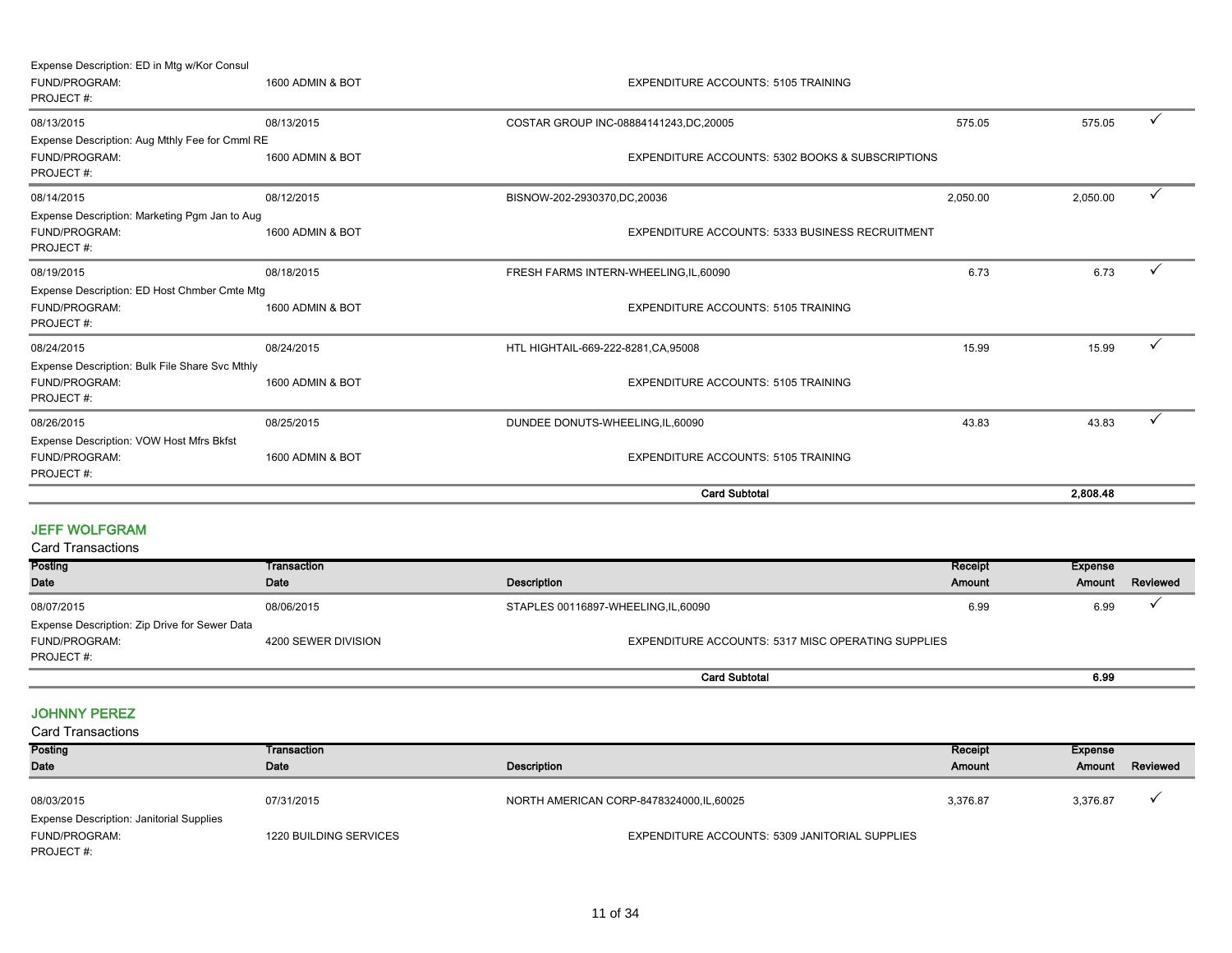|                                                        |                        |                                      |                                                     |        |        | ✓            |
|--------------------------------------------------------|------------------------|--------------------------------------|-----------------------------------------------------|--------|--------|--------------|
| 08/03/2015<br>Expense Description: Sloan Gasket & Ring | 08/01/2015             |                                      | 8 G.O. GREEN ENTERPRIS-435-8684073, UT, 84721       | 17.75  | 17.75  |              |
| FUND/PROGRAM:<br>PROJECT#:                             | 1220 BUILDING SERVICES |                                      | EXPENDITURE ACCOUNTS: 5311 BLDG/GROUNDS MAINTENANCE |        |        |              |
|                                                        |                        | AMAZON MKTPLACE PMTS-                |                                                     |        |        |              |
| 08/06/2015                                             | 08/05/2015             | AMZN.COM/BILL, WA, 98109             |                                                     | 55.66  | 55.66  | ✓            |
| Expense Description: Hubbell AC Plug                   |                        |                                      |                                                     |        |        |              |
| FUND/PROGRAM:                                          | 2200 FIRE DEPARTMENT   |                                      | EXPENDITURE ACCOUNTS: 5310 VEHICLE MAINTENANCE      |        |        |              |
| PROJECT#:                                              |                        |                                      |                                                     |        |        |              |
| 08/07/2015                                             | 08/06/2015             |                                      |                                                     | 148.12 | 148.12 | ✓            |
|                                                        |                        |                                      | WW GRAINGER-877-2022594, PA, 15201-1416             |        |        |              |
| <b>Expense Description: LED Light Fixtures</b>         |                        |                                      |                                                     |        |        |              |
| FUND/PROGRAM:<br>PROJECT#:                             | 1220 BUILDING SERVICES |                                      | EXPENDITURE ACCOUNTS: 5311 BLDG/GROUNDS MAINTENANCE |        |        |              |
|                                                        |                        |                                      |                                                     |        |        |              |
|                                                        |                        | AMAZON MKTPLACE PMTS-                |                                                     |        |        | ✓            |
| 08/10/2015                                             | 08/07/2015             | AMZN.COM/BILL, WA, 98109             |                                                     | 102.32 | 102.32 |              |
| Expense Description: Hubbell AC Plugs                  |                        |                                      |                                                     |        |        |              |
| FUND/PROGRAM:                                          | 2200 FIRE DEPARTMENT   |                                      | EXPENDITURE ACCOUNTS: 5310 VEHICLE MAINTENANCE      |        |        |              |
| PROJECT#:                                              |                        |                                      |                                                     |        |        |              |
|                                                        |                        | THE WEBSTAURANT STORE-717-392-       |                                                     |        |        | ✓            |
| 08/10/2015                                             | 08/07/2015             | 7472, PA, 17602                      |                                                     | 260.02 | 90.52  |              |
| <b>Expense Description: Janitorial Supplies</b>        |                        |                                      |                                                     |        |        |              |
| FUND/PROGRAM:                                          | 1220 BUILDING SERVICES |                                      | EXPENDITURE ACCOUNTS: 5309 JANITORIAL SUPPLIES      |        |        |              |
| PROJECT#:                                              |                        |                                      |                                                     |        |        |              |
|                                                        |                        | THE WEBSTAURANT STORE-717-392-       |                                                     |        |        | ✓            |
| 08/10/2015                                             | 08/07/2015             | 7472, PA, 17602                      |                                                     | 260.02 | 169.50 |              |
| <b>Expense Description: Smoking Receptacle</b>         |                        |                                      |                                                     |        |        |              |
| FUND/PROGRAM:                                          | 1220 BUILDING SERVICES |                                      | EXPENDITURE ACCOUNTS: 5311 BLDG/GROUNDS MAINTENANCE |        |        |              |
| PROJECT#:                                              |                        |                                      |                                                     |        |        |              |
| 08/12/2015                                             | 08/11/2015             |                                      | WW GRAINGER-877-2022594, PA, 15201-1416             | 463.88 | 463.88 | ✓            |
| Expense Description: 50 Gal. Trash Can                 |                        |                                      |                                                     |        |        |              |
| FUND/PROGRAM:                                          | 1220 BUILDING SERVICES |                                      | EXPENDITURE ACCOUNTS: 5311 BLDG/GROUNDS MAINTENANCE |        |        |              |
| PROJECT#:                                              |                        |                                      |                                                     |        |        |              |
| 08/13/2015                                             | 08/12/2015             | AMAZON.COM-AMZN.COM/BILL, WA, 98101  |                                                     | 95.02  | 95.02  | ✓            |
| Expense Description: Automatic Greaser                 |                        |                                      |                                                     |        |        |              |
| FUND/PROGRAM:                                          | 1420 STREETS DIVISION  |                                      | EXPENDITURE ACCOUNTS: 5311 BLDG/GROUNDS MAINTENANCE |        |        |              |
| PROJECT#:                                              |                        |                                      |                                                     |        |        |              |
|                                                        |                        |                                      |                                                     |        |        |              |
| 08/18/2015                                             | 08/17/2015             | PAYPAL AIRSTAR-4029357733, CA, 95131 |                                                     | 228.87 | 228.87 | ✓            |
| Expense Description: HVAC Gel Tablets                  |                        |                                      |                                                     |        |        |              |
| FUND/PROGRAM:                                          | 1220 BUILDING SERVICES |                                      | EXPENDITURE ACCOUNTS: 5303 CHEMICALS                |        |        |              |
| PROJECT#:                                              |                        |                                      |                                                     |        |        |              |
| 08/19/2015                                             | 08/18/2015             |                                      | WW GRAINGER-877-2022594, PA, 15201-1416             | 117.90 | 117.90 | $\checkmark$ |
| Expense Description: Exhaust Fan Motor                 |                        |                                      |                                                     |        |        |              |
| FUND/PROGRAM:                                          | 1220 BUILDING SERVICES |                                      | EXPENDITURE ACCOUNTS: 5311 BLDG/GROUNDS MAINTENANCE |        |        |              |
| PROJECT#:                                              |                        |                                      |                                                     |        |        |              |
|                                                        |                        |                                      |                                                     |        |        |              |
| 08/24/2015                                             | 08/21/2015             |                                      | ACDCUSA.COM ACDC USA-6314502232, NY, 11901          | 34.89  | 34.89  | $\checkmark$ |
|                                                        |                        |                                      |                                                     |        |        |              |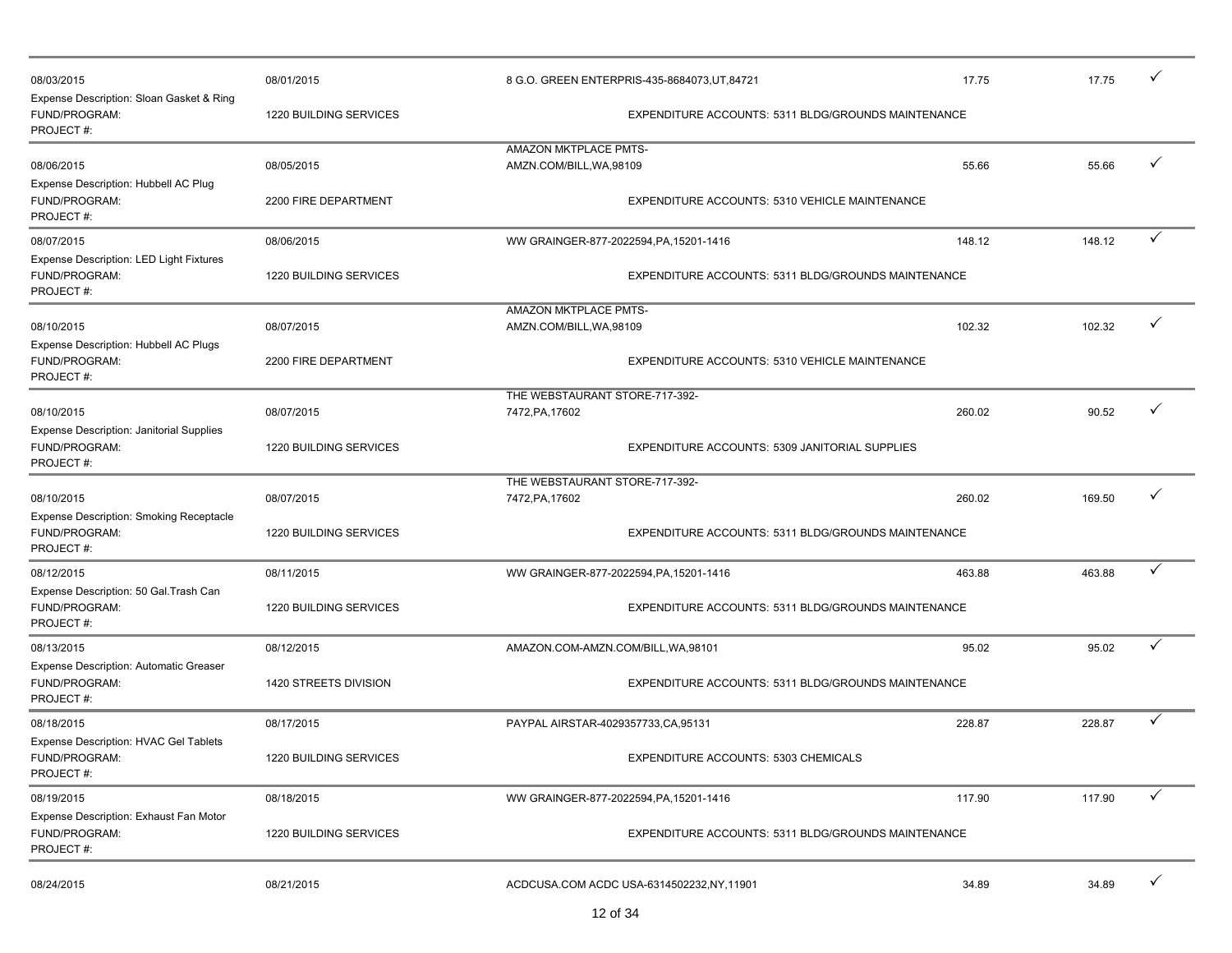#### Expense Description: Weatherproof Cover Plates

|                                                                               |                        | <b>Card Subtotal</b>                                |       | 4.963.12 |  |
|-------------------------------------------------------------------------------|------------------------|-----------------------------------------------------|-------|----------|--|
| <b>Expense Description: Outlet Cover Plates</b><br>FUND/PROGRAM:<br>PROJECT#: | 1220 BUILDING SERVICES | EXPENDITURE ACCOUNTS: 5311 BLDG/GROUNDS MAINTENANCE |       |          |  |
| 08/28/2015                                                                    | 08/27/2015             | CRESCENT ELECTRIC 062-03076824470, WY, 82718        | 47.45 | 47.45    |  |
| <b>Expense Description: PVC Fittings</b><br>FUND/PROGRAM:<br>PROJECT#:        | 1220 BUILDING SERVICES | EXPENDITURE ACCOUNTS: 5311 BLDG/GROUNDS MAINTENANCE |       |          |  |
| 08/28/2015                                                                    | 08/27/2015             | ZIMMERMANNS ACE HARDWA-BUFFALO<br>GROVE, IL, 60089  | 14.37 | 14.37    |  |
| PROJECT#:                                                                     |                        |                                                     |       |          |  |
| FUND/PROGRAM:                                                                 | 1220 BUILDING SERVICES | EXPENDITURE ACCOUNTS: 5311 BLDG/GROUNDS MAINTENANCE |       |          |  |

#### JON SFONDILIS

Card Transactions

| Posting                                        | Transaction               |                                                    | Receipt | <b>Expense</b> |              |
|------------------------------------------------|---------------------------|----------------------------------------------------|---------|----------------|--------------|
| Date                                           | Date                      | <b>Description</b>                                 | Amount  | Amount         | Reviewed     |
| 08/13/2015                                     | 08/12/2015                | ORIGINAL GRANNYS INC-WHEELING, IL, 60090           | 32.82   | 32.82          | $\checkmark$ |
| Expense Description: Mtg w/Vogel & Brady       |                           |                                                    |         |                |              |
| FUND/PROGRAM:                                  | 1600 ADMIN & BOT          | <b>EXPENDITURE ACCOUNTS: 5105 TRAINING</b>         |         |                |              |
| PROJECT#:                                      |                           |                                                    |         |                |              |
|                                                |                           | MI MEXICO RESTAURANT-BUFFALO                       |         |                |              |
| 08/20/2015                                     | 08/18/2015                | GROVE, IL, 60089                                   | 96.99   | 96.99          | $\check{ }$  |
| Expense Description: BG Basin Mtg              |                           |                                                    |         |                |              |
| FUND/PROGRAM:                                  | 1600 ADMIN & BOT          | <b>EXPENDITURE ACCOUNTS: 5105 TRAINING</b>         |         |                |              |
| PROJECT#:                                      |                           |                                                    |         |                |              |
|                                                |                           | BROOKHOLLOWCARDS.COM-800-443-                      |         |                |              |
| 08/20/2015                                     | 08/20/2015                | 8847, ID, 83441                                    | 347.49  | 347.49         | $\checkmark$ |
| Expense Description: Village Bd Greeting Cards |                           |                                                    |         |                |              |
| FUND/PROGRAM:                                  | 1800 HUMAN RESOURCES DEPT | EXPENDITURE ACCOUNTS: 5323 AWARDS/DECORATIONS      |         |                |              |
| PROJECT#:                                      |                           |                                                    |         |                |              |
| 08/25/2015                                     | 08/24/2015                | NINOS PIZZERIA INC-BUFFALO GROVE, IL, 60089        | 190.68  | 190.68         |              |
|                                                |                           |                                                    |         |                |              |
| Expense Description: Budget Pre-Discussion     |                           |                                                    |         |                |              |
| FUND/PROGRAM:                                  | 1600 ADMIN & BOT          | EXPENDITURE ACCOUNTS: 5317 MISC OPERATING SUPPLIES |         |                |              |
| PROJECT#:                                      |                           |                                                    |         |                |              |
|                                                |                           | <b>Card Subtotal</b>                               |         | 667.98         |              |

#### JOSHUA BERMAN

| Posting                                      | Transaction |                                          | Receipt       | <b>Expense</b> |                 |
|----------------------------------------------|-------------|------------------------------------------|---------------|----------------|-----------------|
| Date                                         | Date        | Description                              | <b>Amount</b> |                | Amount Reviewed |
| 08/04/2015                                   | 08/03/2015  | JOHN DEERE LANDSCAPES0-WHEELING,IL,60090 | 25.47         | 25.47          |                 |
| Expense Description: Irrigation System Parts |             |                                          |               |                |                 |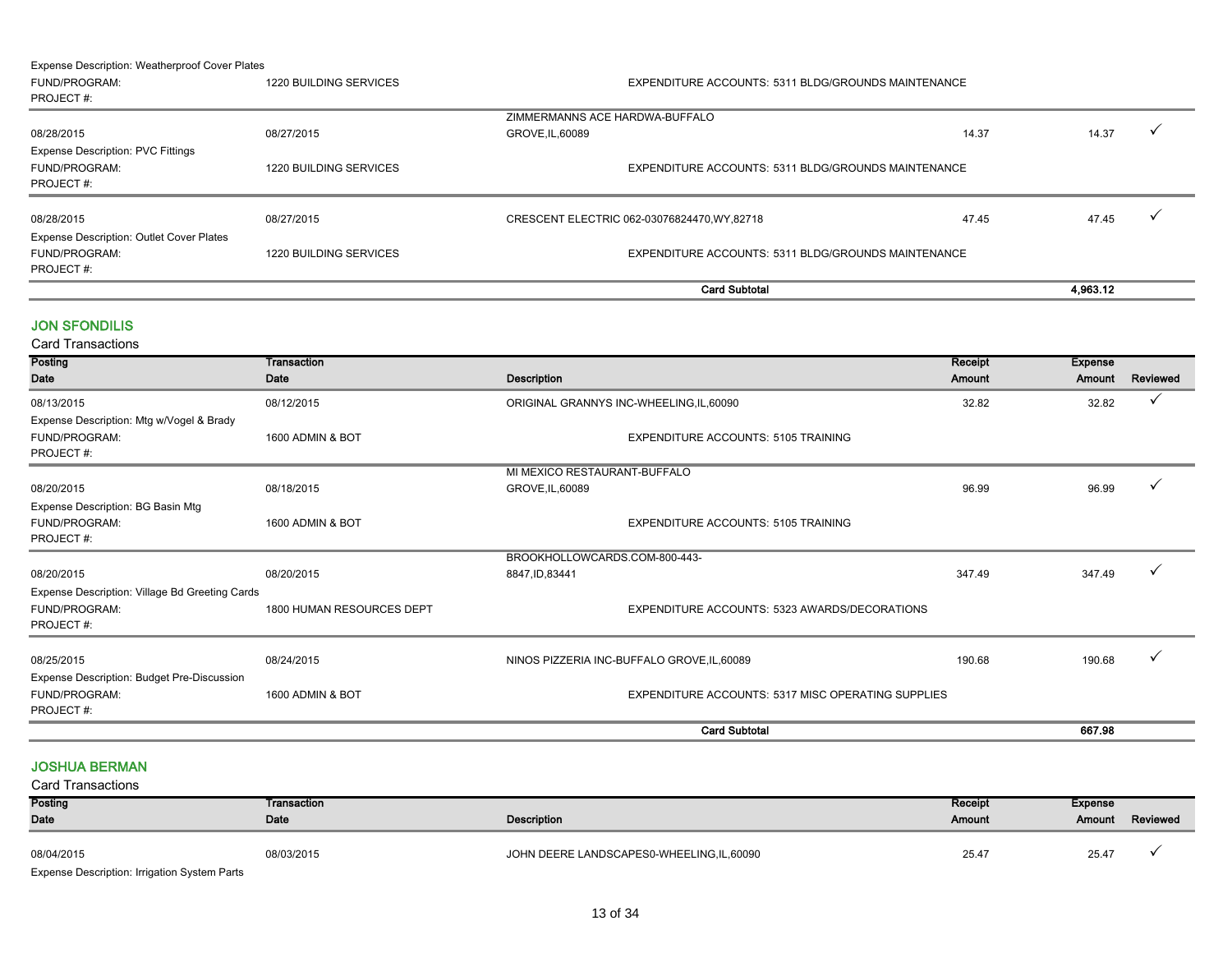| FUND/PROGRAM:<br>PROJECT#:                                                        | 1430 FORESTRY DIVISION<br>2003-008 | EXPENDITURE ACCOUNTS: 5311 BLDG/GROUNDS MAINTENANCE |        |          |              |
|-----------------------------------------------------------------------------------|------------------------------------|-----------------------------------------------------|--------|----------|--------------|
| 08/13/2015<br>Expense Description: Irrigation System Parts                        | 08/12/2015                         | JOHN DEERE LANDSCAPES0-WHEELING, IL, 60090          | 59.30  | 59.30    | ✓            |
| FUND/PROGRAM:<br>PROJECT#:                                                        | 1430 FORESTRY DIVISION<br>2003-008 | EXPENDITURE ACCOUNTS: 5311 BLDG/GROUNDS MAINTENANCE |        |          |              |
| 08/13/2015<br>Expense Description: Irrigation System Parts                        | 08/12/2015                         | JOHN DEERE LANDSCAPES0-WHEELING, IL, 60090          | 346.27 | 346.27   | ✓            |
| FUND/PROGRAM:<br>PROJECT#:                                                        | 1430 FORESTRY DIVISION<br>2003-008 | EXPENDITURE ACCOUNTS: 5311 BLDG/GROUNDS MAINTENANCE |        |          |              |
| 08/19/2015                                                                        | 08/17/2015                         | HOMEDEPOT.COM-800-430-3376,GA,30339                 | 30.68  | 30.68    | ✓            |
| Expense Description: Irrigation Tubing<br>FUND/PROGRAM:<br>PROJECT#:              | 1430 FORESTRY DIVISION<br>2003-008 | EXPENDITURE ACCOUNTS: 5311 BLDG/GROUNDS MAINTENANCE |        |          |              |
| 08/21/2015                                                                        | 08/20/2015                         | ARTHUR CLESEN - MA-LINCOLNSHIRE, IL, 60069          | 22.87  | 22.87    | ✓            |
| Expense Description: Erosion Control Blanket<br>FUND/PROGRAM:<br>PROJECT#:        | 4200 SEWER DIVISION                | EXPENDITURE ACCOUNTS: 5342 SEWER LINE MAINTENANCE   |        |          |              |
| 08/24/2015                                                                        | 08/20/2015                         | THE HOME DEPOT 1913-MT<br>PROSPECT, IL, 600560000   | 71.10  | 71.10    |              |
| Expense Description: Drain Pipe Parts (North)<br>FUND/PROGRAM:<br>PROJECT#:       | 4100 WATER DIVISION                | EXPENDITURE ACCOUNTS: 5345 WATER STORAGE MAINT      |        |          |              |
| 08/24/2015                                                                        | 08/21/2015                         | HACH COMPANY-LOVELAND,CO,80538                      | 334.00 | 334.00   | ✓            |
| <b>Expense Description: Chlorine Analyzer Parts</b><br>FUND/PROGRAM:<br>PROJECT#: | 4100 WATER DIVISION                | EXPENDITURE ACCOUNTS: 5345 WATER STORAGE MAINT      |        |          |              |
| 08/24/2015                                                                        | 08/21/2015                         | HACH COMPANY-LOVELAND,CO,80538                      | 508.87 | 508.87   | ✓            |
| Expense Description: Chlorine Analyzer Parts<br>FUND/PROGRAM:<br>PROJECT#:        | 4100 WATER DIVISION                | EXPENDITURE ACCOUNTS: 5345 WATER STORAGE MAINT      |        |          |              |
| 08/25/2015                                                                        | 08/24/2015                         | IMI NORGREN-08007666674,CO,80120                    | 313.01 | 313.01   |              |
| Expense Description: Chlorine Analyzer Parts<br>FUND/PROGRAM:<br>PROJECT#:        | 4100 WATER DIVISION                | EXPENDITURE ACCOUNTS: 5345 WATER STORAGE MAINT      |        |          |              |
| 08/28/2015                                                                        | 08/27/2015                         | WW GRAINGER-877-2022594, PA, 15201-1416             | 62.84  | 62.84    | $\checkmark$ |
| Expense Description: Wheel Valve Lockout<br>FUND/PROGRAM:<br>PROJECT#:            | 4200 SEWER DIVISION                | EXPENDITURE ACCOUNTS: 5340 LIFT STATIONS            |        |          |              |
|                                                                                   |                                    | <b>Card Subtotal</b>                                |        | 1,774.41 |              |

LANA RUDNIK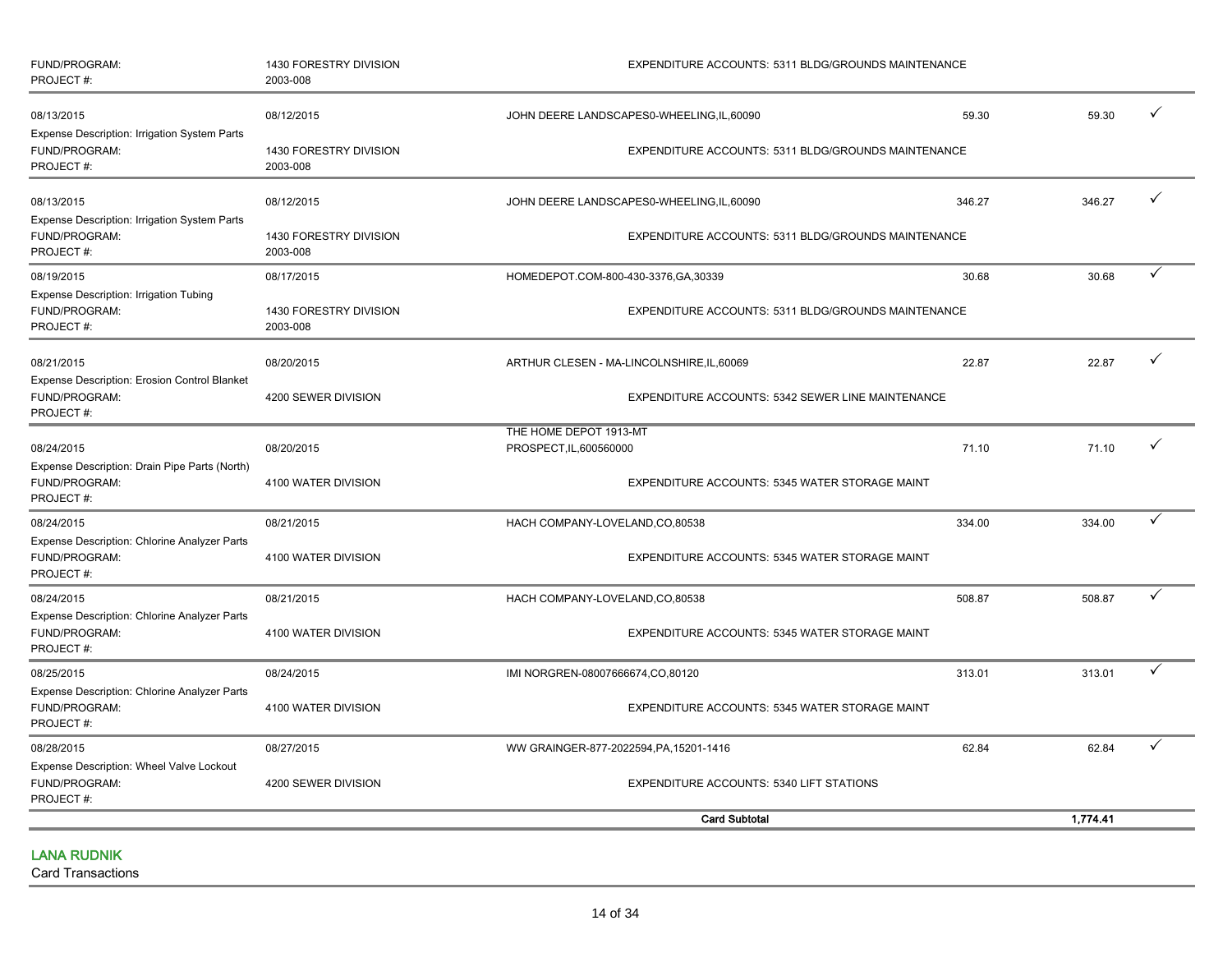| Posting<br>Date                                                           | Transaction<br>Date  | <b>Description</b>                                                                       | Receipt<br><b>Amount</b> | <b>Expense</b><br>Amount | Reviewed     |
|---------------------------------------------------------------------------|----------------------|------------------------------------------------------------------------------------------|--------------------------|--------------------------|--------------|
| 08/03/2015<br>Expense Description: Screen Cleaner                         | 07/31/2015           | OFFICE DEPOT #1105-800-463-3768, IL, 60188                                               | 7.30                     | 7.30                     | ✓            |
| FUND/PROGRAM:<br>PROJECT#:                                                | 1400 CIP ENGINEERING | EXPENDITURE ACCOUNTS: 5317 MISC OPERATING SUPPLIES                                       |                          |                          |              |
| 08/03/2015<br>Expense Description: Screen Protector                       | 08/02/2015           | AMAZON MKTPLACE PMTS-<br>AMZN.COM/BILL, WA, 98109                                        | 7.16                     | 7.16                     | $\checkmark$ |
| FUND/PROGRAM:<br>PROJECT#:                                                | 1400 CIP ENGINEERING | EXPENDITURE ACCOUNTS: 5317 MISC OPERATING SUPPLIES                                       |                          |                          |              |
| 08/03/2015                                                                | 08/03/2015           | AMAZON MKTPLACE PMTS-<br>AMZN.COM/BILL, WA, 98109                                        | 520.96                   | 34.99                    | ✓            |
| Expense Description: IPAD case<br>FUND/PROGRAM:<br>PROJECT#:              | 1400 CIP ENGINEERING | EXPENDITURE ACCOUNTS: 5317 MISC OPERATING SUPPLIES                                       |                          |                          |              |
| 08/03/2015                                                                | 08/03/2015           | AMAZON MKTPLACE PMTS-                                                                    |                          | 437.99                   |              |
| <b>Expense Description: IPAD</b><br>FUND/PROGRAM:<br>PROJECT#:            | 1400 CIP ENGINEERING | 520.96<br>AMZN.COM/BILL, WA, 98109<br>EXPENDITURE ACCOUNTS: 5315 SMALL TOOLS & EQUIPMENT |                          |                          |              |
|                                                                           |                      | AMAZON MKTPLACE PMTS-                                                                    |                          |                          |              |
| 08/03/2015                                                                | 08/03/2015           | AMZN.COM/BILL, WA, 98109                                                                 | 520.96                   | 47.98                    | ✓            |
| <b>Expense Description: Toner</b><br>FUND/PROGRAM:<br>PROJECT#:           | 1400 CIP ENGINEERING | EXPENDITURE ACCOUNTS: 5228 PRINTING & BINDING                                            |                          |                          |              |
| 08/07/2015                                                                | 08/06/2015           | UWEX REGISTRATION-608-2622451, WI,53706-1415                                             | 195.00                   | 195.00                   | $\checkmark$ |
| Expense Description: Eng. Ethics Seminar-JT<br>FUND/PROGRAM:<br>PROJECT#: | 1400 CIP ENGINEERING | EXPENDITURE ACCOUNTS: 5105 TRAINING                                                      |                          |                          |              |
| 08/11/2015                                                                | 08/10/2015           | AMAZON.COM-AMZN.COM/BILL, WA, 98101                                                      | 72.07                    | 72.07                    | ✓            |
| Expense Description: Brother Drum<br>FUND/PROGRAM:<br>PROJECT#:           | 1400 CIP ENGINEERING | EXPENDITURE ACCOUNTS: 5228 PRINTING & BINDING                                            |                          |                          |              |
| 08/13/2015                                                                | 08/12/2015           | WW GRAINGER-877-2022594, PA, 15201-1416                                                  | 23.68                    | 23.68                    | ✓            |
| <b>Expense Description: Safety Glasses</b><br>FUND/PROGRAM:<br>PROJECT#:  | 1400 CIP ENGINEERING | EXPENDITURE ACCOUNTS: 5319 PROTECTIVE CLOTHING                                           |                          |                          |              |
| 08/13/2015                                                                | 08/12/2015           | AMAZON.COM-AMZN.COM/BILL, WA, 98101                                                      | 30.78                    | 30.78                    | $\checkmark$ |
| Expense Description: Cat 6 Connectors<br>FUND/PROGRAM:<br>PROJECT#:       | 4100 WATER DIVISION  | EXPENDITURE ACCOUNTS: 5345 WATER STORAGE MAINT                                           |                          |                          |              |
| 08/21/2015                                                                | 08/20/2015           | UDEMY.COM-8888385432,CA,94107                                                            | 50.00                    | 50.00                    | $\checkmark$ |
| Expense Description: Excel Seminar-LR<br>FUND/PROGRAM:<br>PROJECT#:       | 1400 CIP ENGINEERING | <b>EXPENDITURE ACCOUNTS: 5105 TRAINING</b>                                               |                          |                          |              |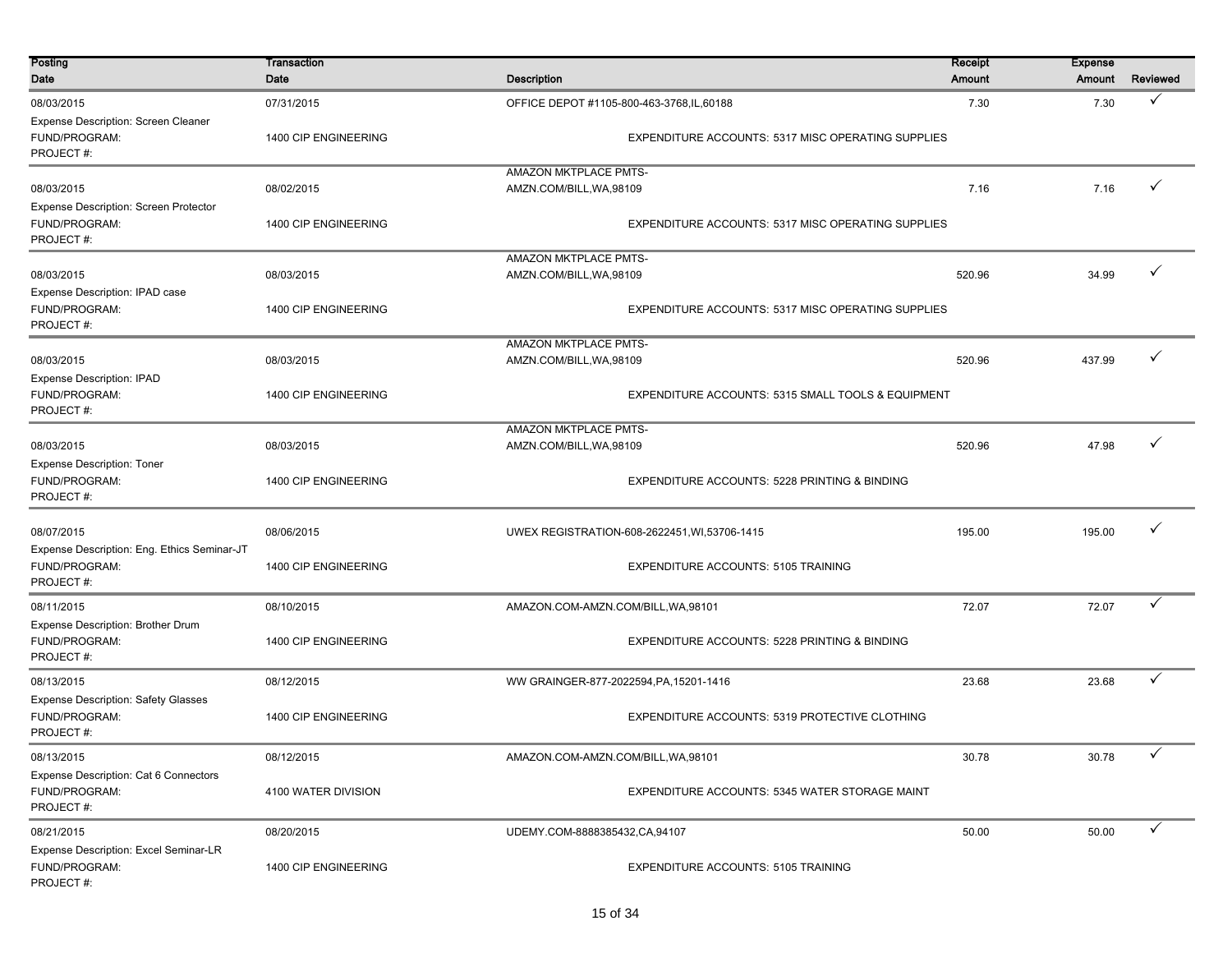| 08/26/2015                                                                | 08/25/2015           | QUILL CORPORATION-800-982-3400, SC, 29223  | 48.57 |        |  |
|---------------------------------------------------------------------------|----------------------|--------------------------------------------|-------|--------|--|
| <b>Expense Description: Office Supplies</b><br>FUND/PROGRAM:<br>PROJECT#: | 1400 CIP ENGINEERING | EXPENDITURE ACCOUNTS: 5318 OFFICE SUPPLIES |       |        |  |
| 08/28/2015                                                                | 08/27/2015           | QUILL CORPORATION-800-982-3400, SC, 29223  | 34.67 | 34.67  |  |
| <b>Expense Description: Office Supplies</b><br>FUND/PROGRAM:<br>PROJECT#: | 1400 CIP ENGINEERING | EXPENDITURE ACCOUNTS: 5318 OFFICE SUPPLIES |       |        |  |
|                                                                           |                      | <b>Card Subtotal</b>                       |       | 990.19 |  |

#### LINA COLUNGA

| Posting                                                                             | Transaction                  | Receipt                                                      | <b>Expense</b> |          |          |
|-------------------------------------------------------------------------------------|------------------------------|--------------------------------------------------------------|----------------|----------|----------|
| Date                                                                                | <b>Description</b><br>Date   |                                                              | Amount         | Amount   | Reviewed |
| 08/03/2015                                                                          | 07/30/2015                   | AMERICAN AIRLINES-DALLAS, TX, 85034-3802                     | 211.20         | 211.20   | ✓        |
| Expense Description: CALEA Conf Airfare-WB<br>FUND/PROGRAM:<br>PROJECT#:            | 2100 POLICE DEPARTMENT       | EXPENDITURE ACCOUNTS: 5205 CONFERENCES & MEETINGS            |                |          |          |
| 08/03/2015                                                                          | 07/30/2015                   | AMERICAN AIRLINES-DALLAS, TX, 85034-3802                     | 211.20         | 211.20   | ✓        |
| Expense Description: CALEA Conf Airfare-LC<br>FUND/PROGRAM:<br>PROJECT#:            | 2100 POLICE DEPARTMENT       | <b>EXPENDITURE ACCOUNTS: 5205 CONFERENCES &amp; MEETINGS</b> |                |          |          |
| 08/03/2015                                                                          | 07/31/2015                   | WM SUPERCENTER #1735-WHEELING, IL, 60090                     | 70.82          | 70.82    |          |
| Expense Description: CALEA Inspector's Refresh<br>FUND/PROGRAM:<br>PROJECT#:        | 2100 POLICE DEPARTMENT       | <b>EXPENDITURE ACCOUNTS: 5205 CONFERENCES &amp; MEETINGS</b> |                |          |          |
| 08/03/2015                                                                          | 07/31/2015                   | PROVANTAGE LLC-800-3361166, OH, 44720-6902                   | 925.00         | 925.00   |          |
| Expense Description: Squad Car MDT Docks<br>FUND/PROGRAM:<br>PROJECT#:              | 2100 POLICE DEPARTMENT       | EXPENDITURE ACCOUNTS: 5313 IS MISC EQPT & SUPPLIES           |                |          |          |
| 08/12/2015                                                                          | 08/11/2015                   | NU CPS REGISTRATION-08474913447, IL, 60208                   | 750.00         | 750.00   | ✓        |
| Expense Description: Internal Affairs Class-JL<br><b>FUND/PROGRAM:</b><br>PROJECT#: | 2100 POLICE DEPARTMENT       | EXPENDITURE ACCOUNTS: 5105 TRAINING                          |                |          |          |
| 08/14/2015                                                                          | 08/13/2015                   | B&H PHOTO MOTO-800-606-6969,NY,10001                         | 41.17          | 41.17    | ✓        |
| Expense Description: Label Maker Labels<br>FUND/PROGRAM:<br>PROJECT#:               | 2100 POLICE DEPARTMENT       | EXPENDITURE ACCOUNTS: 5317 MISC OPERATING SUPPLIES           |                |          |          |
| 08/14/2015                                                                          | 08/13/2015                   | TITAN STRENGTH FITNESS-08774189511, MO, 63011                | 1,550.00       | 1,550.00 |          |
| Expense Description: Exercise Room Flooring<br>FUND/PROGRAM:<br>PROJECT#:           | 2110 DISPATCHERS<br>2015-020 | EXPENDITURE ACCOUNTS: 5315 SMALL TOOLS & EQUIPMENT           |                |          |          |
| 08/20/2015                                                                          | 08/19/2015                   | WA-PA-GHETTI'S PIZZA-WHEELING, IL, 60090                     | 66.00          | 66.00    |          |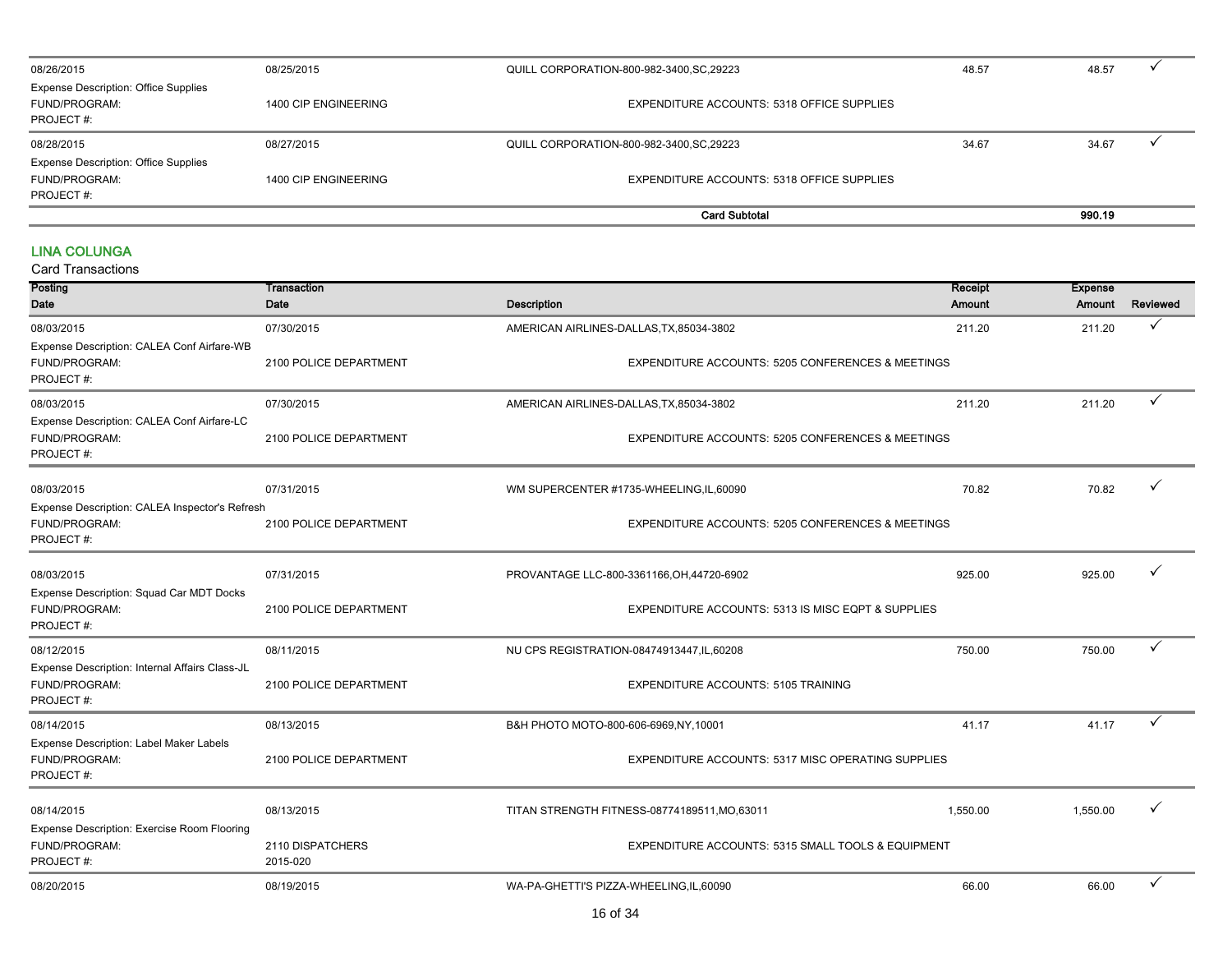Expense Description: NW Suburban Gang Mtg Food

FUND/PROGRAM: 2100 POLICE DEPARTMENT EXPENDITURE ACCOUNTS: 5205 CONFERENCES & MEETINGS PROJECT #: 08/20/2015 08/20/2015 AMAZON MKTPLACE PMTS- $\blacksquare$ AMZN.COM/BILL,WA,98109  $\bigcirc$ FUND/PROGRAM: 2100 POLICE DEPARTMENT EXPENDITURE ACCOUNTS: 5317 MISC OPERATING SUPPLIES PROJECT #: 08/21/2015 08/20/2015 AMAZON MKTPLACE PMTS- $\blacksquare$ AMZN.COM/BILL.WA,98109  $\blacksquare$ FUND/PROGRAM: 2100 POLICE DEPARTMENT EXPENDITURE ACCOUNTS: 5317 MISC OPERATING SUPPLIES PROJECT #: 08/24/2015 08/22/2015 AMAZON MKTPLACE PMTS-AMZN.COM/BILL,WA,98109 47.94 47.94 47.94 47.94 47.94 47.94 47.94 47.94 47.94 47.94 47.94 47.94 47.94 47.94 47.94 47.94 47.94 47.94 47.94 47.94 47.94 47.94 47.94 47.94 47.94 47.94 47.94 47.94 47.94 47.94 47.94 47.94 47.94 FUND/PROGRAM: 2100 POLICE DEPARTMENT EXPENDITURE ACCOUNTS: 5317 MISC OPERATING SUPPLIES PROJECT #:  $08/25/2015$   $08/24/2015$   $08/24/2015$   $08/25/2015$   $08/25/20171$   $08/25/2015$   $08/25/2015$   $08/25/2015$   $08/25/2015$   $08/25/2015$   $08/25/2015$   $08/25/2015$   $08/25/2015$   $08/25/2015$   $08/25/2015$   $08/25/2015$   $08/25/2015$ FUND/PROGRAM: 2100 POLICE DEPARTMENT EXPENDITURE ACCOUNTS: 5205 CONFERENCES & MEETINGS PROJECT #: Expense Description: 12 USB Car Chargers Expense Description: 6 PowerDrive Car Chargers Expense Description: 6 PowerDrive Car Chargers Expense Description: CALEA Conf Reg-WB & LC Card Subtotal 5,369.15

#### LORI HAZLEWOOD

| Posting<br>Transaction                        |                        |                                                               | Receipt       | <b>Expense</b> |          |
|-----------------------------------------------|------------------------|---------------------------------------------------------------|---------------|----------------|----------|
| Date                                          | Date                   | Description                                                   | <b>Amount</b> | Amount         | Reviewed |
|                                               |                        |                                                               |               |                |          |
| 08/10/2015                                    | 08/07/2015             | ST FRANCIS PET CREMATO-WOOD DALE, IL, 60191                   | 265.00        | 265.00         |          |
| Expense Description: Deceased Animal Disposal |                        |                                                               |               |                |          |
| FUND/PROGRAM:                                 | 1420 STREETS DIVISION  | EXPENDITURE ACCOUNTS: 5299 MISC CONTRACTUAL SERVICES          |               |                |          |
| PROJECT#:                                     |                        |                                                               |               |                |          |
| 08/12/2015                                    | 08/11/2015             | JOHN DEERE LANDSCAPES0-WHEELING, IL, 60090                    | 452.07        | 452.07         |          |
| <b>Expense Description: Grass Seed</b>        |                        |                                                               |               |                |          |
| FUND/PROGRAM:                                 | 1430 FORESTRY DIVISION | <b>EXPENDITURE ACCOUNTS: 5311 BLDG/GROUNDS MAINTENANCE</b>    |               |                |          |
| PROJECT#:                                     |                        |                                                               |               |                |          |
|                                               |                        |                                                               |               |                |          |
| 08/13/2015                                    | 08/12/2015             | ST FRANCIS PET CREMATO-WOOD DALE, IL, 60191                   | 225.00        | 225.00         |          |
| Expense Description: Deceased Animal Disposal |                        |                                                               |               |                |          |
| FUND/PROGRAM:                                 | 1420 STREETS DIVISION  | EXPENDITURE ACCOUNTS: 5299 MISC CONTRACTUAL SERVICES          |               |                |          |
| PROJECT#:                                     |                        |                                                               |               |                |          |
|                                               |                        | <b>ARLINGTON POWER EQUIPM-</b>                                |               |                |          |
| 08/13/2015                                    | 08/12/2015             | 08472411530, IL, 60074                                        | 199.04        | 199.04         |          |
| Expense Description: Vac Bag & Trimmer Head   |                        |                                                               |               |                |          |
| FUND/PROGRAM:                                 | 1430 FORESTRY DIVISION | <b>EXPENDITURE ACCOUNTS: 5315 SMALL TOOLS &amp; EQUIPMENT</b> |               |                |          |
| PROJECT#:                                     |                        |                                                               |               |                |          |
|                                               |                        |                                                               |               |                |          |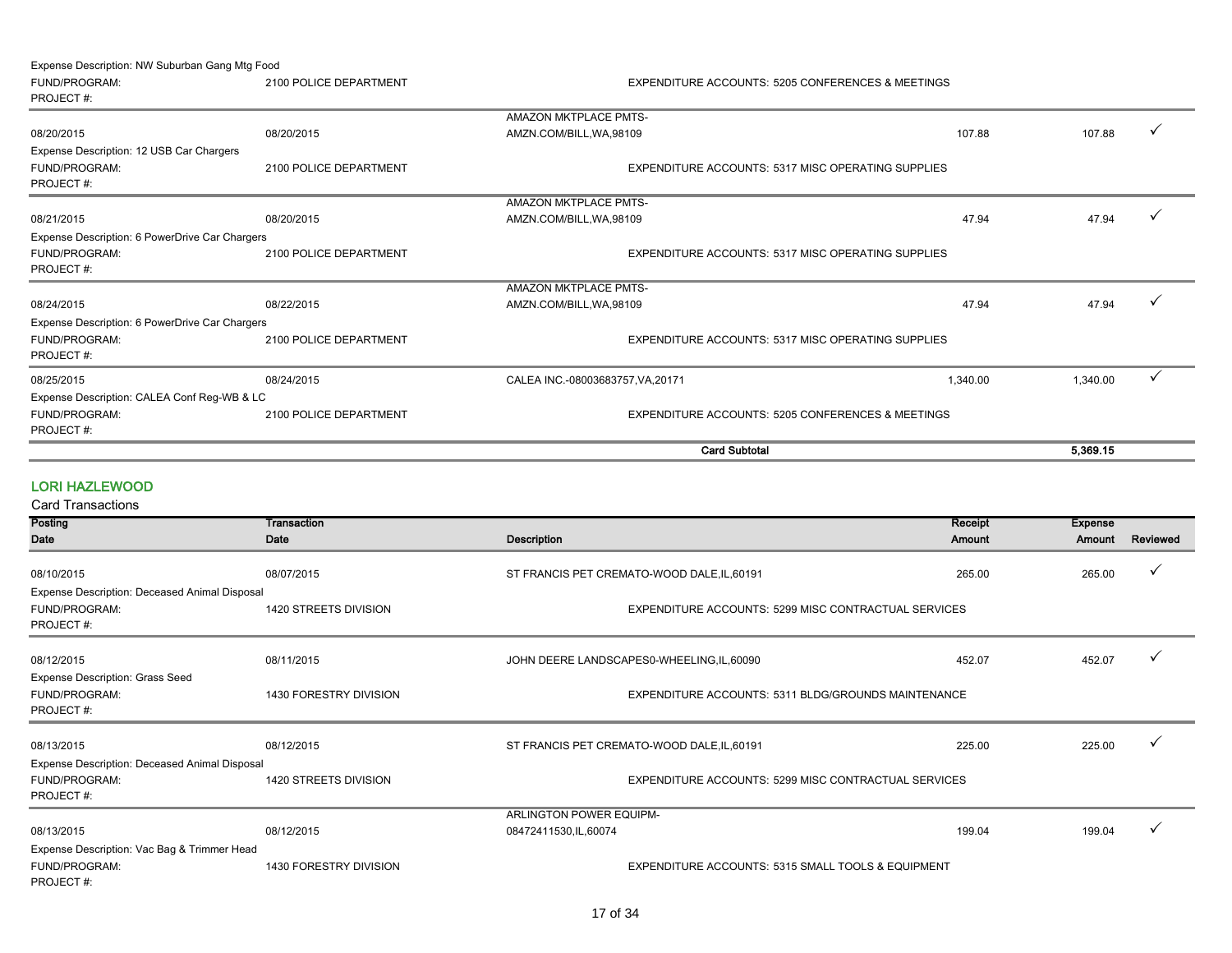| 08/13/2015                                                                  | 08/12/2015             | RED'S GARDEN CENTER, I-08472721209,IL,60062<br>4.414.44 |            | 4.414.44   | ✓ |
|-----------------------------------------------------------------------------|------------------------|---------------------------------------------------------|------------|------------|---|
| Expense Description: Annual Flowers<br>FUND/PROGRAM:<br>PROJECT#:           | 1430 FORESTRY DIVISION | EXPENDITURE ACCOUNTS: 5311 BLDG/GROUNDS MAINTENANCE     |            |            |   |
| 08/14/2015                                                                  | 08/13/2015             | TRAFFTECH INC-PORT WASHINGT, WI,530740000               | 1,350.00   | 1,350.00   | ✓ |
| Expense Description: Sign Machine Maintenance<br>FUND/PROGRAM:<br>PROJECT#: | 1420 STREETS DIVISION  | <b>EXPENDITURE ACCOUNTS: 5320 STREET SIGNS</b>          |            |            |   |
| 08/14/2015                                                                  | 08/13/2015             | IN THE MULCH CENTER L-847-4597200, IL, 60015            | 600.00     | 600.00     | ✓ |
| Expense Description: Log & Chip Disposal<br>FUND/PROGRAM:<br>PROJECT#:      | 1430 FORESTRY DIVISION | EXPENDITURE ACCOUNTS: 5208 DEBRIS DUMP CHARGES          |            |            |   |
| 08/14/2015                                                                  | 08/13/2015             | IN THE MULCH CENTER L-847-4597200, IL, 60015            | 1,030.00   | 1,030.00   | ✓ |
| <b>Expense Description: Topsoil</b><br>FUND/PROGRAM:<br>PROJECT#:           | 1430 FORESTRY DIVISION | EXPENDITURE ACCOUNTS: 5311 BLDG/GROUNDS MAINTENANCE     |            |            |   |
| 08/17/2015                                                                  | 08/14/2015             | THE HOME DEPOT 1927-PALATINE, IL, 600740000             | 107.82     | 107.82     | ✓ |
| <b>Expense Description: Rakes</b><br>FUND/PROGRAM:<br>PROJECT#:             | 1430 FORESTRY DIVISION | EXPENDITURE ACCOUNTS: 5315 SMALL TOOLS & EQUIPMENT      |            |            |   |
| 08/21/2015                                                                  | 08/20/2015             | RED'S GARDEN CENTER, I-08472721209,IL,60062             | (2,200.00) | (2,200.00) | ✓ |
| Expense Description: Credit for Overcharge<br>FUND/PROGRAM:<br>PROJECT#:    | 1430 FORESTRY DIVISION | EXPENDITURE ACCOUNTS: 5311 BLDG/GROUNDS MAINTENANCE     |            |            |   |
|                                                                             |                        | <b>Card Subtotal</b>                                    |            | 6,443.37   |   |

#### LOUIS MAGURNO

| <b>Card Transactions</b>                                                    |                               |                                                     |         |                |          |
|-----------------------------------------------------------------------------|-------------------------------|-----------------------------------------------------|---------|----------------|----------|
| Posting<br>Transaction                                                      |                               |                                                     | Receipt | <b>Expense</b> |          |
| Date                                                                        | Date                          | <b>Description</b>                                  | Amount  | Amount         | Reviewed |
| 08/18/2015<br>Expense Description: 250 ft Low Volt Wire                     | 08/17/2015                    | JOHN DEERE LANDSCAPES0-WHEELING, IL, 60090          | 111.50  | 111.50         |          |
| FUND/PROGRAM:<br>PROJECT#:                                                  | <b>1220 BUILDING SERVICES</b> | EXPENDITURE ACCOUNTS: 5311 BLDG/GROUNDS MAINTENANCE |         |                |          |
| 08/20/2015                                                                  | 08/19/2015                    | WW GRAINGER-877-2022594, PA, 15201-1416             | 556.56  | 556.56         |          |
| Expense Description: Sloan Toilet Kits<br><b>FUND/PROGRAM:</b><br>PROJECT#: | 1220 BUILDING SERVICES        | EXPENDITURE ACCOUNTS: 5311 BLDG/GROUNDS MAINTENANCE |         |                |          |
| 08/21/2015                                                                  | 08/20/2015                    | MRSUPPLY.COM-DIM@GRANTEP.C.NJ,07606                 | 223.80  | 223.80         |          |
| Expense Description: 20A GFCI Outlets                                       |                               |                                                     |         |                |          |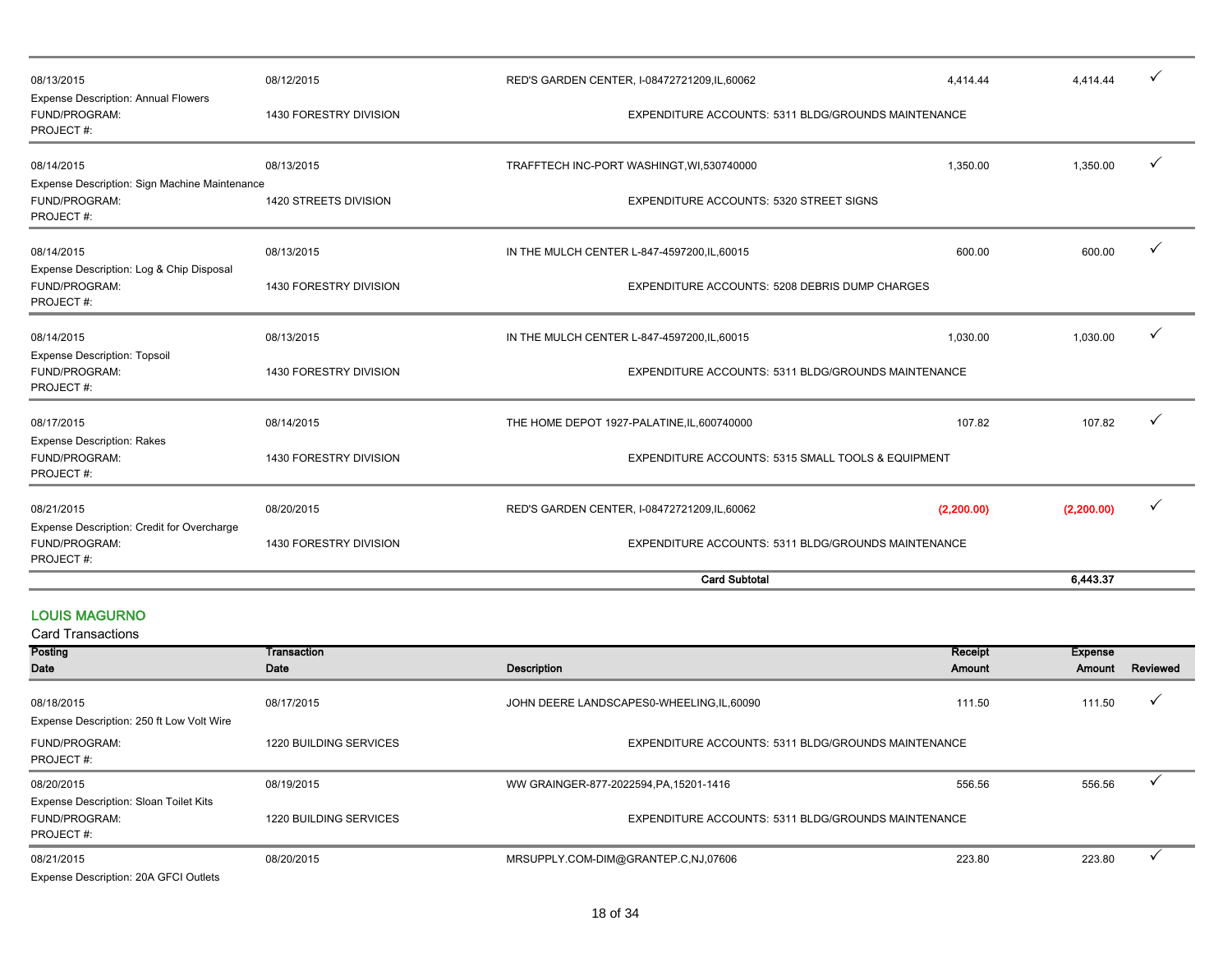| FUND/PROGRAM:<br>PROJECT#:                                         | <b>1220 BUILDING SERVICES</b> | EXPENDITURE ACCOUNTS: 5311 BLDG/GROUNDS MAINTENANCE |                                                |                        |  |  |
|--------------------------------------------------------------------|-------------------------------|-----------------------------------------------------|------------------------------------------------|------------------------|--|--|
| 08/24/2015                                                         | 08/21/2015                    | GALESBURG ELECTRIC IND-309-343-4112, IL, 61401      | 771.45                                         | 192.87<br>$\checkmark$ |  |  |
| Expense Description: LUMARK 30W LED Light                          |                               |                                                     |                                                |                        |  |  |
| <b>FUND/PROGRAM:</b><br>PROJECT#:                                  | <b>1220 BUILDING SERVICES</b> | <b>EXPENDITURE ACCOUNTS:</b>                        | 5311 BLDG/GROUNDS MAINTENANCE                  |                        |  |  |
| 08/24/2015                                                         | 08/21/2015                    | GALESBURG ELECTRIC IND-309-343-4112, IL, 61401      | 771.45                                         | $\checkmark$<br>578.58 |  |  |
| Expense Description: LUMARK 30W LED light                          |                               |                                                     |                                                |                        |  |  |
| FUND/PROGRAM:<br>PROJECT#:                                         | 1430 FORESTRY DIVISION        | EXPENDITURE ACCOUNTS: 5311 BLDG/GROUNDS MAINTENANCE |                                                |                        |  |  |
|                                                                    |                               | THE WEBSTAURANT STORE-717-392-                      |                                                |                        |  |  |
| 08/24/2015                                                         | 08/21/2015                    | 7472, PA, 17602                                     | 182.43                                         | 182.43<br>$\checkmark$ |  |  |
| Expense Description: Foil Food Trays<br>FUND/PROGRAM:<br>PROJECT#: | <b>1220 BUILDING SERVICES</b> |                                                     | EXPENDITURE ACCOUNTS: 5309 JANITORIAL SUPPLIES |                        |  |  |
| 08/31/2015                                                         | 08/28/2015                    | HENRICHSENS FIRE AND S-WHEELING, IL, 60090          | 35.64                                          | 35.64<br>$\checkmark$  |  |  |
| Expense Description: Recharge Fire Ext.                            |                               |                                                     |                                                |                        |  |  |
| FUND/PROGRAM:<br>PROJECT#:                                         | 2100 POLICE DEPARTMENT        |                                                     | EXPENDITURE ACCOUNTS: 5310 VEHICLE MAINTENANCE |                        |  |  |
|                                                                    |                               |                                                     | <b>Card Subtotal</b>                           | 1,881.38               |  |  |

LUCA URSAN Card Transaction

| Card Transactions                                                                   |                          |                                                      |          |                |          |
|-------------------------------------------------------------------------------------|--------------------------|------------------------------------------------------|----------|----------------|----------|
| Posting                                                                             | Transaction              |                                                      | Receipt  | <b>Expense</b> |          |
| Date                                                                                | Date                     | Description                                          | Amount   | Amount         | Reviewed |
| 08/03/2015                                                                          | 07/31/2015               | LEAVER&CO / MEDIASERVE-6154428300, TN, 37066         | 60.00    | 60.00          |          |
| <b>Expense Description: Webcasting Svcs</b><br>FUND/PROGRAM:<br>PROJECT#:           | 1750 INFORMATION SYSTEMS | EXPENDITURE ACCOUNTS: 5207 IS SERV & MAINT AGREEMENT |          |                |          |
| 08/03/2015                                                                          | 08/01/2015               | AT&T DATA-08003310500, GA, 30004                     | 25.00    | 25.00          |          |
| Expense Description: Wireless Data Svcs<br>FUND/PROGRAM:<br>PROJECT#:               | 1600 ADMIN & BOT         | EXPENDITURE ACCOUNTS: 5239 CELLULAR SERVICES         |          |                |          |
| 08/03/2015                                                                          | 08/01/2015               | AT&T DATA-08003310500, GA, 30004                     | 25.00    | 25.00          |          |
| <b>Expense Description: Wireless Data Svcs</b><br><b>FUND/PROGRAM:</b><br>PROJECT#: | 1600 ADMIN & BOT         | EXPENDITURE ACCOUNTS: 5239 CELLULAR SERVICES         |          |                |          |
| 08/03/2015                                                                          | 08/01/2015               | AT&T DATA-08003310500, GA, 30004                     | 14.99    | 14.99          |          |
| Expense Description: Wireless Data Svcs<br>FUND/PROGRAM:<br>PROJECT#:               | 1600 ADMIN & BOT         | EXPENDITURE ACCOUNTS: 5239 CELLULAR SERVICES         |          |                |          |
| 08/03/2015                                                                          | 08/03/2015               | WWW.ALLHDD.COM-718-766-5269.NY.11377-7719            | 2.080.00 | 2,080.00       |          |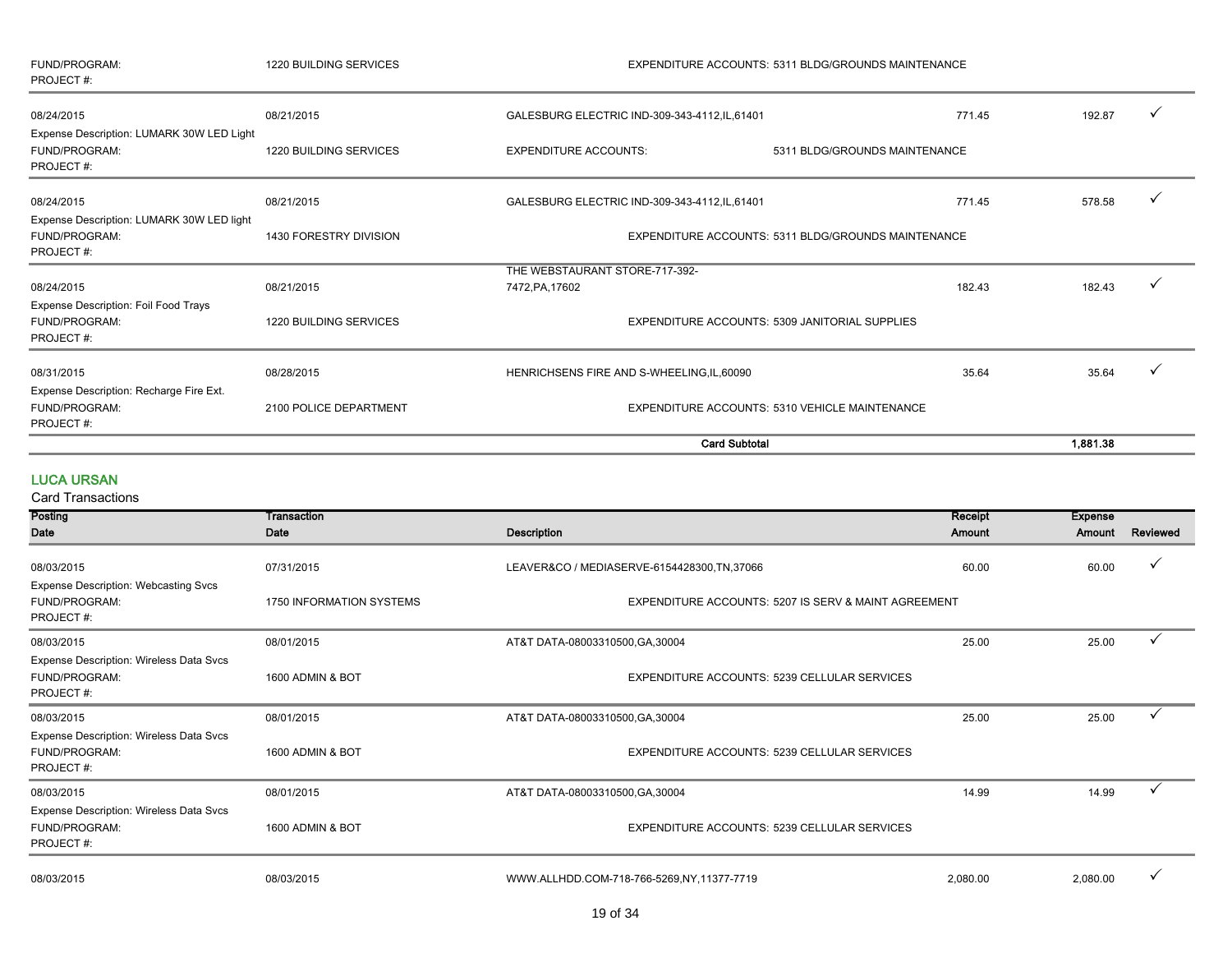| <b>Expense Description: IT Equipment</b><br>FUND/PROGRAM:<br>PROJECT#:                  | 1750 INFORMATION SYSTEMS<br>EXPENDITURE ACCOUNTS: 5313 IS MISC EQPT & SUPPLIES |                                                    |                                                                                                       |        |        |              |
|-----------------------------------------------------------------------------------------|--------------------------------------------------------------------------------|----------------------------------------------------|-------------------------------------------------------------------------------------------------------|--------|--------|--------------|
| 08/04/2015<br>Expense Description: Webpayments Sys Fees<br>FUND/PROGRAM:<br>PROJECT#:   | 08/03/2015<br>1750 INFORMATION SYSTEMS                                         | PAYFLOW/PAYPAL-08888839770,NE,68126                | EXPENDITURE ACCOUNTS: 5207 IS SERV & MAINT AGREEMENT                                                  | 26.55  | 26.55  | $\checkmark$ |
| 08/04/2015<br>Expense Description: HighSpeed Internet Svc<br>FUND/PROGRAM:<br>PROJECT#: | 08/04/2015<br><b>1750 INFORMATION SYSTEMS</b>                                  |                                                    | COMCAST CHICAGO-800-COMCAST, IL, 60173<br>EXPENDITURE ACCOUNTS: 5207 IS SERV & MAINT AGREEMENT        | 237.85 | 237.85 | $\checkmark$ |
| 08/04/2015<br>Expense Description: HighSpeed Internet Svc<br>FUND/PROGRAM:<br>PROJECT#: | 08/04/2015<br>1750 INFORMATION SYSTEMS                                         |                                                    | COMCAST CHICAGO CS 1X-800-266-2278, IL, 60173<br>EXPENDITURE ACCOUNTS: 5207 IS SERV & MAINT AGREEMENT | 449.80 | 449.80 | $\checkmark$ |
| 08/06/2015<br>Expense Description: Website Hosting Svc<br>FUND/PROGRAM:<br>PROJECT#:    | 08/06/2015<br>1750 INFORMATION SYSTEMS                                         | SERVER CENTRAL NETWORK-312-829-<br>1111, IL, 60604 | EXPENDITURE ACCOUNTS: 5207 IS SERV & MAINT AGREEMENT                                                  | 402.00 | 402.00 | $\checkmark$ |
| 08/07/2015<br>Expense Description: Wireless Data Svcs<br>FUND/PROGRAM:<br>PROJECT#:     | 08/05/2015<br>1600 ADMIN & BOT                                                 | AT&T DATA-08003310500, GA, 30004                   | EXPENDITURE ACCOUNTS: 5239 CELLULAR SERVICES                                                          | 14.99  | 14.99  | $\checkmark$ |
| 08/10/2015<br>Expense Description: IT Equipment<br>FUND/PROGRAM:<br>PROJECT#:           | 08/08/2015<br>1300 COMMUNITY DEVELOPMENT                                       |                                                    | VZWRLSS MW M5761-01-800-922-0204, GA, 30004<br>EXPENDITURE ACCOUNTS: 5313 IS MISC EQPT & SUPPLIES     | 137.47 | 137.47 | ✓            |
| 08/11/2015<br><b>Expense Description: IT Supplies</b><br>FUND/PROGRAM:<br>PROJECT#:     | 08/10/2015<br>1750 INFORMATION SYSTEMS                                         | PAYPAL SWINTERS-4029357733, CA, 95131              | EXPENDITURE ACCOUNTS: 5317 MISC OPERATING SUPPLIES                                                    | 7.95   | 7.95   | $\checkmark$ |
| 08/11/2015<br>Expense Description: U-Verse Internet Svc<br>FUND/PROGRAM:<br>PROJECT#:   | 08/10/2015<br>1750 INFORMATION SYSTEMS                                         | ATT BILL PAYMENT-800-288-2020, TX, 75202           | EXPENDITURE ACCOUNTS: 5207 IS SERV & MAINT AGREEMENT                                                  | 52.67  | 52.67  | ✓            |
| 08/12/2015<br>Expense Description: Wireless Data Svcs<br>FUND/PROGRAM:<br>PROJECT#:     | 08/11/2015<br>1600 ADMIN & BOT                                                 | AT&T DATA-08003310500, GA, 30004                   | EXPENDITURE ACCOUNTS: 5239 CELLULAR SERVICES                                                          | 14.99  | 14.99  | $\checkmark$ |
| 08/17/2015<br>Expense Description: GIS/IT Equipment<br>FUND/PROGRAM:<br>PROJECT#:       | 08/14/2015<br>1600 ADMIN & BOT                                                 |                                                    | WWW.NEWEGG.COM-800-390-1119,CA,91748<br>EXPENDITURE ACCOUNTS: 5207 IS SERV & MAINT AGREEMENT          | 699.95 | 349.98 | $\checkmark$ |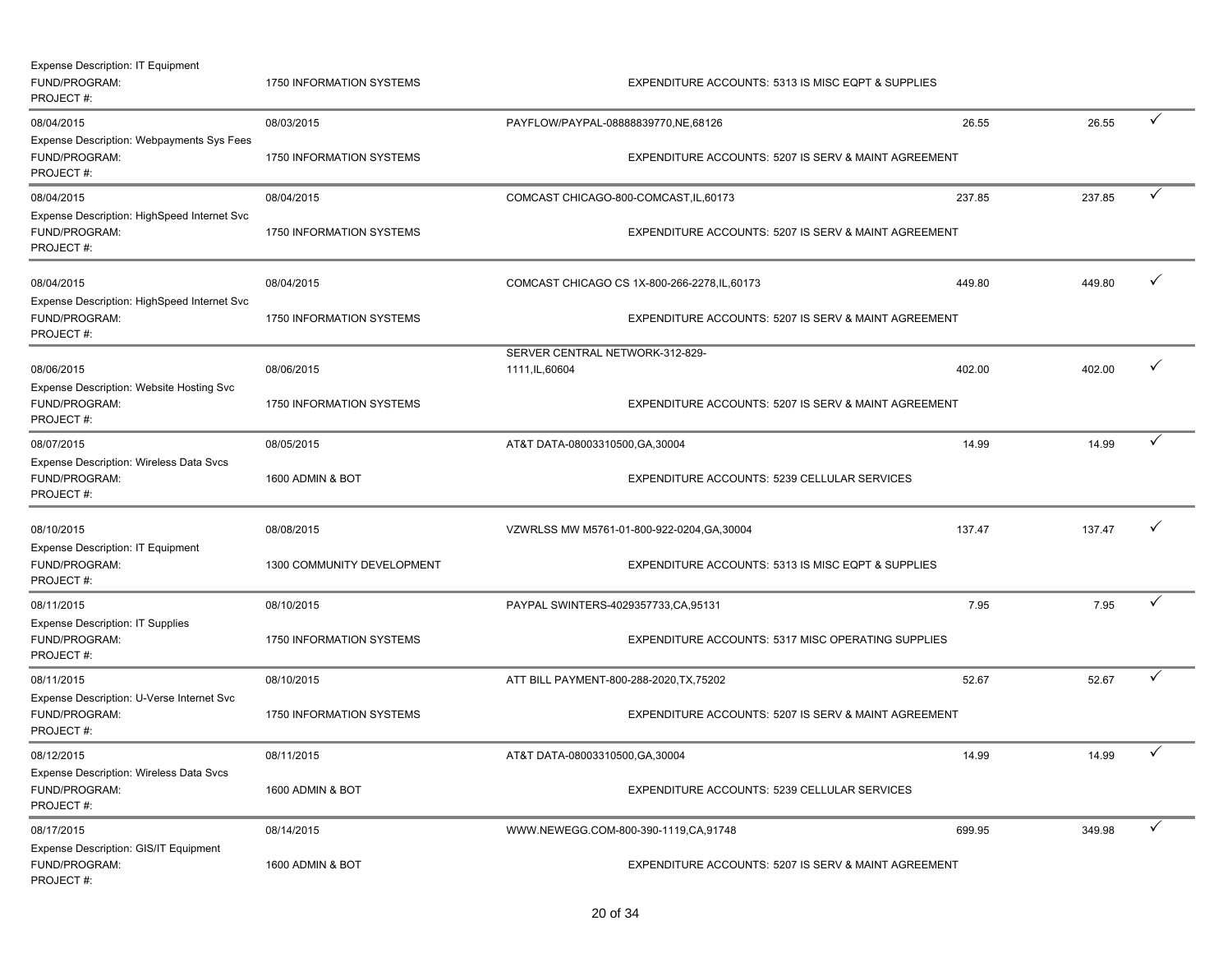| 08/17/2015                                                                   | 08/14/2015          |                                  | WWW.NEWEGG.COM-800-390-1119,CA,91748                 | 699.95   | 174.99 | ✓            |
|------------------------------------------------------------------------------|---------------------|----------------------------------|------------------------------------------------------|----------|--------|--------------|
| Expense Description: GIS/IT Equipment<br>FUND/PROGRAM:<br>PROJECT#:          | 4100 WATER DIVISION |                                  | EXPENDITURE ACCOUNTS: 5207 IS SERV & MAINT AGREEMENT |          |        |              |
| 08/17/2015                                                                   | 08/14/2015          |                                  | WWW.NEWEGG.COM-800-390-1119,CA,91748                 | 699.95   | 174.98 | ✓            |
| Expense Description: GIS/IT Equipment<br>FUND/PROGRAM:<br>PROJECT#:          | 4200 SEWER DIVISION |                                  | EXPENDITURE ACCOUNTS: 5207 IS SERV & MAINT AGREEMENT |          |        |              |
| 08/17/2015                                                                   | 08/14/2015          | AT&T DATA-08003310500, GA, 30004 |                                                      | 14.99    | 14.99  | ✓            |
| Expense Description: Wireless Data Svcs<br>FUND/PROGRAM:<br>PROJECT#:        | 1600 ADMIN & BOT    |                                  | EXPENDITURE ACCOUNTS: 5239 CELLULAR SERVICES         |          |        |              |
| 08/17/2015                                                                   | 08/14/2015          | AT&T DATA-08003310500, GA, 30004 |                                                      | 14.99    | 14.99  | ✓            |
| Expense Description: Wireless Data Svcs<br>FUND/PROGRAM:<br>PROJECT#:        | 1600 ADMIN & BOT    |                                  | EXPENDITURE ACCOUNTS: 5239 CELLULAR SERVICES         |          |        |              |
| 08/17/2015                                                                   | 08/15/2015          | AT&T DATA-08003310500, GA, 30004 |                                                      | 14.99    | 14.99  | ✓            |
| Expense Description: Wireless Data Svcs<br>FUND/PROGRAM:<br>PROJECT#:        | 1600 ADMIN & BOT    |                                  | EXPENDITURE ACCOUNTS: 5239 CELLULAR SERVICES         |          |        |              |
| 08/18/2015                                                                   | 08/17/2015          | AT&T DATA-08003310500, GA, 30004 |                                                      | 25.00    | 25.00  | ✓            |
| Expense Description: Wireless Data Svcs<br>FUND/PROGRAM:<br>PROJECT#:        | 1600 ADMIN & BOT    |                                  | EXPENDITURE ACCOUNTS: 5239 CELLULAR SERVICES         |          |        |              |
| 08/18/2015                                                                   | 08/17/2015          |                                  | WWW.NEWEGG.COM-800-390-1119,CA,91748                 | 1,439.90 | 719.95 | ✓            |
| Expense Description: GIS/IT Equipment<br>FUND/PROGRAM:<br>PROJECT#:          | 1600 ADMIN & BOT    |                                  | EXPENDITURE ACCOUNTS: 5207 IS SERV & MAINT AGREEMENT |          |        |              |
| 08/18/2015                                                                   | 08/17/2015          |                                  | WWW.NEWEGG.COM-800-390-1119,CA,91748                 | 1,439.90 | 359.98 | ✓            |
| Expense Description: GIS/IT Equipment<br>FUND/PROGRAM:<br>PROJECT#:          | 4100 WATER DIVISION |                                  | EXPENDITURE ACCOUNTS: 5207 IS SERV & MAINT AGREEMENT |          |        |              |
| 08/18/2015                                                                   | 08/17/2015          |                                  | WWW.NEWEGG.COM-800-390-1119,CA,91748                 | 1,439.90 | 359.97 | $\checkmark$ |
| Expense Description: GIS/IT Equipment<br>FUND/PROGRAM:<br>PROJECT#:          | 4200 SEWER DIVISION |                                  | EXPENDITURE ACCOUNTS: 5207 IS SERV & MAINT AGREEMENT |          |        |              |
| 08/19/2015                                                                   | 08/17/2015          | AT&T DATA-08003310500, GA, 30004 |                                                      | 25.00    | 25.00  | $\checkmark$ |
| <b>Expense Description: Wireless Data Svcs</b><br>FUND/PROGRAM:<br>PROJECT#: | 1600 ADMIN & BOT    |                                  | EXPENDITURE ACCOUNTS: 5239 CELLULAR SERVICES         |          |        |              |
| 08/19/2015                                                                   | 08/18/2015          | AT&T DATA-08003310500, GA, 30004 |                                                      | 14.99    | 14.99  | $\checkmark$ |
| <b>Expense Description: Wireless Data Svcs</b><br>FUND/PROGRAM:<br>PROJECT#: | 1600 ADMIN & BOT    |                                  | EXPENDITURE ACCOUNTS: 5239 CELLULAR SERVICES         |          |        |              |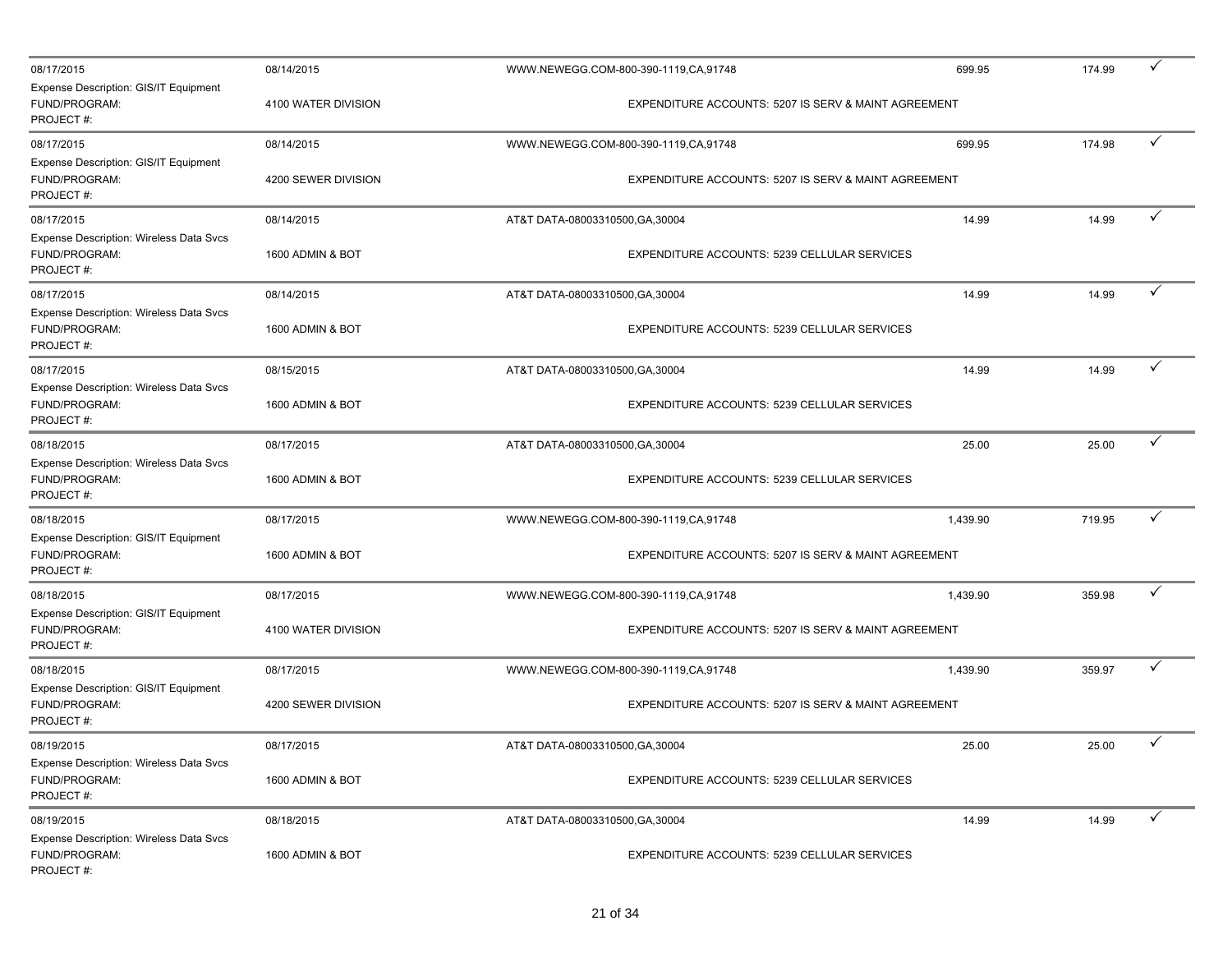| 08/20/2015                                                                          | 08/18/2015                             | AT&T DATA-08003310500, GA, 30004 |                                                    | 30.00  | 30.00  | ✓            |
|-------------------------------------------------------------------------------------|----------------------------------------|----------------------------------|----------------------------------------------------|--------|--------|--------------|
| Expense Description: Wireless Data Svcs<br>FUND/PROGRAM:<br>PROJECT#:               | 1600 ADMIN & BOT                       |                                  | EXPENDITURE ACCOUNTS: 5239 CELLULAR SERVICES       |        |        |              |
| 08/20/2015                                                                          | 08/19/2015                             | AT&T DATA-08003310500, GA, 30004 |                                                    | 14.99  | 14.99  | $\checkmark$ |
| Expense Description: Wireless Data Svcs<br>FUND/PROGRAM:<br>PROJECT#:               | 1600 ADMIN & BOT                       |                                  | EXPENDITURE ACCOUNTS: 5239 CELLULAR SERVICES       |        |        |              |
| 08/20/2015                                                                          | 08/19/2015                             | AT&T DATA-08003310500, GA, 30004 |                                                    | 25.00  | 25.00  | ✓            |
| <b>Expense Description: Wireless Data Svcs</b><br>FUND/PROGRAM:<br>PROJECT#:        | 1600 ADMIN & BOT                       |                                  | EXPENDITURE ACCOUNTS: 5239 CELLULAR SERVICES       |        |        |              |
| 08/21/2015                                                                          | 08/19/2015                             | AT&T DATA-08003310500, GA, 30004 |                                                    | 25.00  | 25.00  | ✓            |
| Expense Description: Wireless Data Svcs<br>FUND/PROGRAM:<br>PROJECT#:               | 1600 ADMIN & BOT                       |                                  | EXPENDITURE ACCOUNTS: 5239 CELLULAR SERVICES       |        |        |              |
| 08/21/2015                                                                          | 08/20/2015                             |                                  | B&H PHOTO, 800-606-696-800-2215743, NY, 10001      | 950.98 | 950.98 | ✓            |
| <b>Expense Description: IT Equipment</b><br>FUND/PROGRAM:<br>PROJECT#:              | 1750 INFORMATION SYSTEMS               |                                  | EXPENDITURE ACCOUNTS: 5313 IS MISC EQPT & SUPPLIES |        |        |              |
| 08/21/2015                                                                          | 08/20/2015                             | AT&T DATA-08003310500, GA, 30004 |                                                    | 14.99  | 14.99  |              |
| Expense Description: Wireless Data Svcs<br>FUND/PROGRAM:<br>PROJECT#:               | 1600 ADMIN & BOT                       |                                  | EXPENDITURE ACCOUNTS: 5239 CELLULAR SERVICES       |        |        |              |
| 08/24/2015                                                                          | 08/20/2015                             | AT&T DATA-08003310500, GA, 30004 |                                                    | 14.99  | 14.99  | $\checkmark$ |
| Expense Description: Wireless Data Svcs<br>FUND/PROGRAM:<br>PROJECT#:               | 1600 ADMIN & BOT                       |                                  | EXPENDITURE ACCOUNTS: 5239 CELLULAR SERVICES       |        |        |              |
|                                                                                     |                                        | AMAZON MKTPLACE PMTS-            |                                                    |        |        | ✓            |
| 08/27/2015<br><b>Expense Description: IT Supplies</b><br>FUND/PROGRAM:<br>PROJECT#: | 08/26/2015<br>1750 INFORMATION SYSTEMS | AMZN.COM/BILL, WA, 98109         | EXPENDITURE ACCOUNTS: 5317 MISC OPERATING SUPPLIES | 12.00  | 12.00  |              |
| 08/28/2015                                                                          | 08/26/2015                             | AT&T DATA-08003310500, GA, 30004 |                                                    | 25.00  | 25.00  | ✓            |
| Expense Description: Wireless Data Svcs<br>FUND/PROGRAM:<br>PROJECT#:               | 1600 ADMIN & BOT                       |                                  | EXPENDITURE ACCOUNTS: 5239 CELLULAR SERVICES       |        |        |              |
| 08/28/2015                                                                          | 08/27/2015                             |                                  | WWW.NEWEGG.COM-800-390-1119,CA,91748               | 79.98  | 79.98  | ✓            |
| <b>Expense Description: IT Equipment</b><br>FUND/PROGRAM:<br>PROJECT#:              | 1750 INFORMATION SYSTEMS               |                                  | EXPENDITURE ACCOUNTS: 5313 IS MISC EQPT & SUPPLIES |        |        |              |
| 08/28/2015                                                                          | 08/27/2015                             | AT&T DATA-08003310500, GA, 30004 |                                                    | 25.00  | 25.00  | $\checkmark$ |
| Expense Description: Wireless Data Svcs<br>FUND/PROGRAM:                            | 1600 ADMIN & BOT                       |                                  | EXPENDITURE ACCOUNTS: 5239 CELLULAR SERVICES       |        |        |              |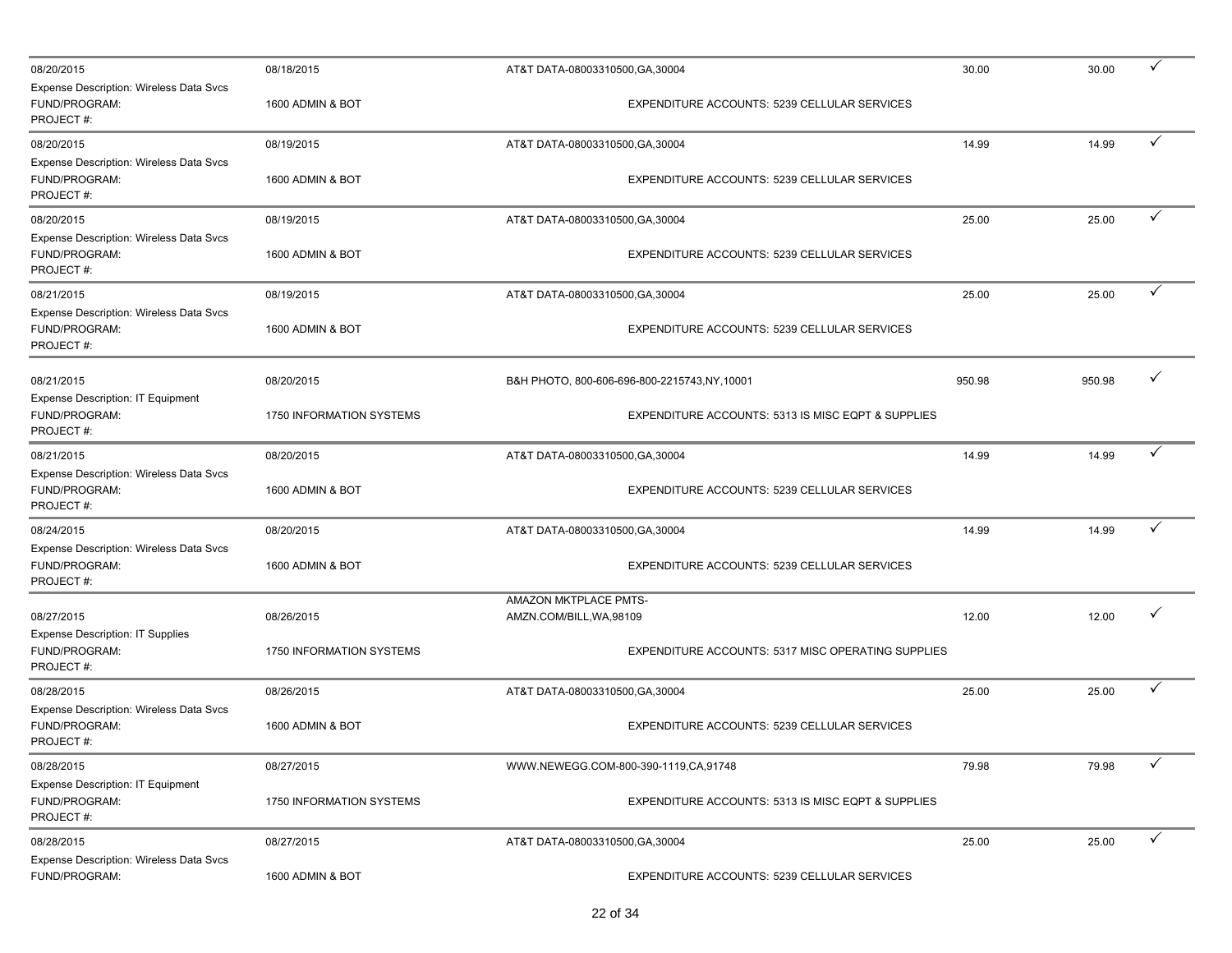| PROJECT#:                                                                    |                                        |                                                                                            |        |          |   |
|------------------------------------------------------------------------------|----------------------------------------|--------------------------------------------------------------------------------------------|--------|----------|---|
| 08/31/2015<br><b>Expense Description: Webhosting Fees</b><br>FUND/PROGRAM:   | 08/28/2015<br>1750 INFORMATION SYSTEMS | WWW.1AND1.COM-06105601589,PA,19087<br>EXPENDITURE ACCOUNTS: 5207 IS SERV & MAINT AGREEMENT | 94.99  | 94.99    | ✓ |
| PROJECT#:                                                                    |                                        |                                                                                            |        |          |   |
| 08/31/2015<br>Expense Description: IT Equipment & Svcs                       | 08/28/2015                             | MSFT MICROSOFTSTORE-877-696-7786, WA, 98052                                                | 149.00 | 149.00   |   |
| FUND/PROGRAM:<br>PROJECT#:                                                   | 2200 FIRE DEPARTMENT                   | EXPENDITURE ACCOUNTS: 5313 IS MISC EQPT & SUPPLIES                                         |        |          |   |
| 08/31/2015                                                                   | 08/28/2015                             | PAYPAL SAMSCELLAR-4029357733,CA,95131                                                      | 925.00 | 925.00   | ✓ |
| <b>Expense Description: IT-AV Equipment</b><br>FUND/PROGRAM:<br>PROJECT#:    | 1750 INFORMATION SYSTEMS               | EXPENDITURE ACCOUNTS: 5313 IS MISC EQPT & SUPPLIES                                         |        |          |   |
| 08/31/2015                                                                   | 08/28/2015                             | HSW HOSTWAY.COM-866-4678929, IL, 60606                                                     | 126.00 | 126.00   | ✓ |
| <b>Expense Description: Hosting Svcs</b><br>FUND/PROGRAM:<br>PROJECT#:       | 1750 INFORMATION SYSTEMS               | EXPENDITURE ACCOUNTS: 5207 IS SERV & MAINT AGREEMENT                                       |        |          |   |
| 08/31/2015                                                                   | 08/29/2015                             | AT&T DATA-08003310500, GA, 30004                                                           | 25.00  | 25.00    | ✓ |
| Expense Description: Wireless Data Svcs<br>FUND/PROGRAM:<br>PROJECT#:        | 1600 ADMIN & BOT                       | EXPENDITURE ACCOUNTS: 5239 CELLULAR SERVICES                                               |        |          |   |
| 08/31/2015                                                                   | 08/29/2015                             | AT&T DATA-08003310500, GA, 30004                                                           | 14.99  | 14.99    | ✓ |
| Expense Description: Wireless Data Svcs<br>FUND/PROGRAM:<br>PROJECT#:        | 1600 ADMIN & BOT                       | EXPENDITURE ACCOUNTS: 5239 CELLULAR SERVICES                                               |        |          |   |
| 08/31/2015                                                                   | 08/29/2015                             | AT&T DATA-08003310500, GA, 30004                                                           | 14.99  | 14.99    | ✓ |
| <b>Expense Description: Wireless Data Svcs</b><br>FUND/PROGRAM:<br>PROJECT#: | 1600 ADMIN & BOT                       | EXPENDITURE ACCOUNTS: 5239 CELLULAR SERVICES                                               |        |          |   |
| 08/31/2015                                                                   | 08/29/2015                             | AT&T DATA-08003310500, GA, 30004                                                           | 14.99  | 14.99    | ✓ |
| Expense Description: Wireless Data Svcs<br>FUND/PROGRAM:<br>PROJECT#:        | 1600 ADMIN & BOT                       | EXPENDITURE ACCOUNTS: 5239 CELLULAR SERVICES                                               |        |          |   |
|                                                                              |                                        | <b>Card Subtotal</b>                                                                       |        | 8.381.96 |   |

### MICHAEL BLIEFERNICH

Posting Date Transaction Date **Date Description** Receipt Amount Expense Amount Reviewed 08/06/2015 08/05/2015 SQ INTERNATIONAL F-LAKE ZURICH,IL,60047 2,341.79 260.00 P FUND/PROGRAM: 1220 BUILDING SERVICES EQUIPMENT EXPENDITURE ACCOUNTS: 5220 MAINT OFF/SPEC EQUIPMENT PROJECT #: 08/06/2015 08/05/2015 08/05/2015 SQ INTERNATIONAL F-LAKE ZURICH,IL,60047 2,341.79 2,341.79 385.00 <del>V</del> Card Transactions Expense Description: Semi Ann Fire Sys Maint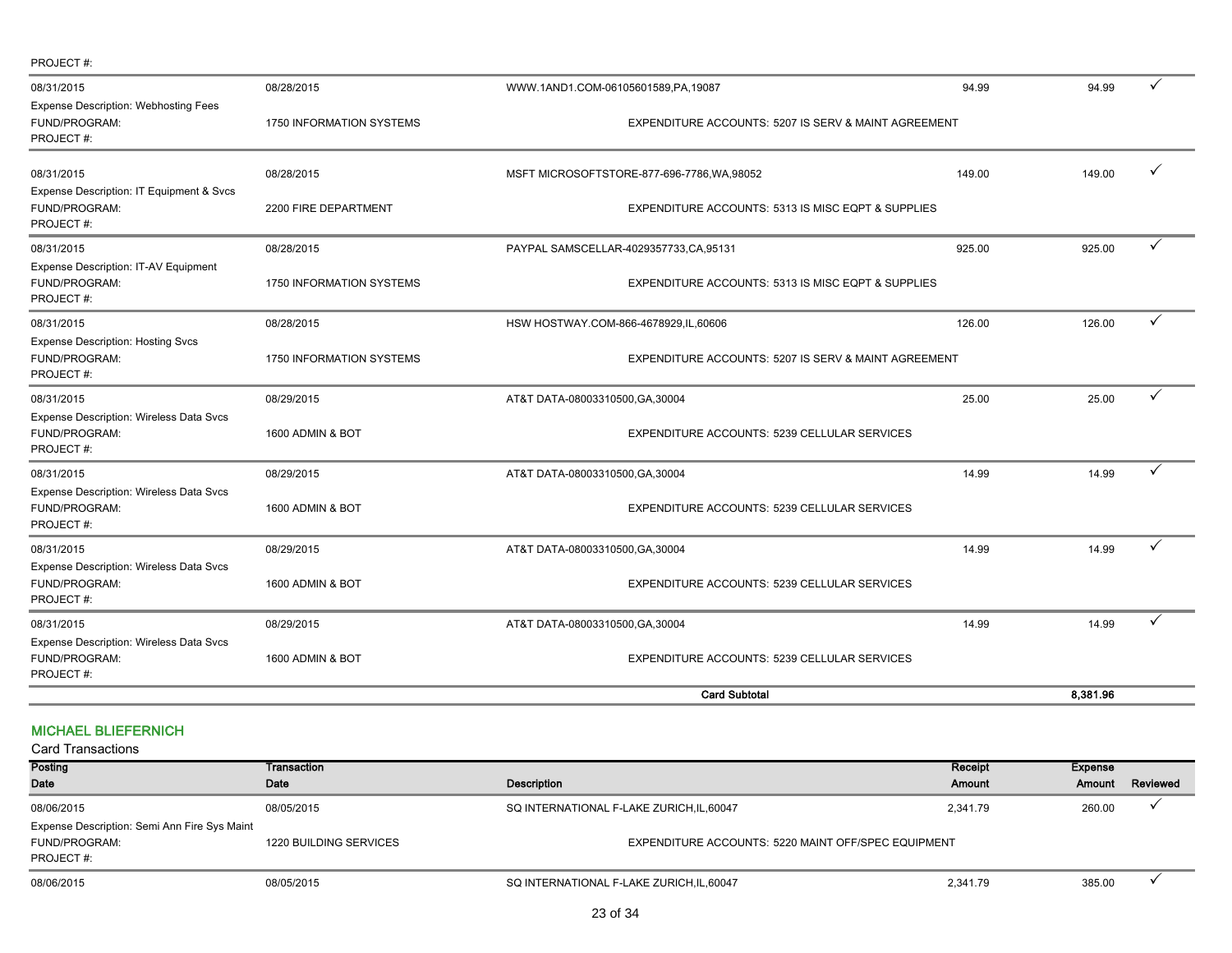| Expense Description: Semi Ann Fire Syst Maint |                               |                                                     |          |          |   |
|-----------------------------------------------|-------------------------------|-----------------------------------------------------|----------|----------|---|
| FUND/PROGRAM:                                 | 1220 BUILDING SERVICES        | EXPENDITURE ACCOUNTS: 5220 MAINT OFF/SPEC EQUIPMENT |          |          |   |
| PROJECT#:                                     | 2009-032                      |                                                     |          |          |   |
| 08/06/2015                                    | 08/05/2015                    | SQ INTERNATIONAL F-LAKE ZURICH, IL, 60047           | 2.341.79 | 305.00   | ✓ |
| Expense Description: Semi Ann Fire Sys Maint  |                               |                                                     |          |          |   |
| FUND/PROGRAM:                                 | 1170 COMMUTER PARKING         | EXPENDITURE ACCOUNTS: 5220 MAINT OFF/SPEC EQUIPMENT |          |          |   |
| PROJECT#:                                     |                               |                                                     |          |          |   |
| 08/06/2015                                    | 08/05/2015                    | SQ INTERNATIONAL F-LAKE ZURICH, IL, 60047           | 2.341.79 | 480.00   | ✓ |
| Expense Description: Semi Ann Fire Sys Maint  |                               |                                                     |          |          |   |
| FUND/PROGRAM:                                 | 4100 WATER DIVISION           | EXPENDITURE ACCOUNTS: 5220 MAINT OFF/SPEC EQUIPMENT |          |          |   |
| PROJECT#:                                     |                               |                                                     |          |          |   |
| 08/06/2015                                    | 08/05/2015                    | SQ INTERNATIONAL F-LAKE ZURICH, IL, 60047           | 2,341.79 | 911.79   |   |
| Expense Description: Semi Ann Fire Sys Maint  |                               |                                                     |          |          |   |
| FUND/PROGRAM:                                 | 2200 FIRE DEPARTMENT          | EXPENDITURE ACCOUNTS: 5211 EXTINGUISHER SERVICE     |          |          |   |
| PROJECT#:                                     |                               |                                                     |          |          |   |
|                                               |                               | <b>HALLORAN POWER EQUIPME-</b>                      |          |          |   |
| 08/10/2015                                    | 08/07/2015                    | 08477051984,IL,60074                                | 3,084.00 | 3,084.00 | ✓ |
| Expense Description: Walk Behind Power Brush  |                               |                                                     |          |          |   |
| FUND/PROGRAM:                                 | <b>1220 BUILDING SERVICES</b> | EXPENDITURE ACCOUNTS: 5315 SMALL TOOLS & EQUIPMENT  |          |          |   |
| PROJECT#:                                     |                               |                                                     |          |          |   |
| 08/28/2015                                    | 08/27/2015                    | JC LICHT #1261-MOUNT PROSPEC, IL, 60056             | 144.74   | 144.74   | ✓ |
| <b>Expense Description: Painting Supplies</b> |                               |                                                     |          |          |   |
| FUND/PROGRAM:                                 | 1220 BUILDING SERVICES        | <b>EXPENDITURE ACCOUNTS: 5303 CHEMICALS</b>         |          |          |   |
| PROJECT#:                                     |                               |                                                     |          |          |   |
|                                               |                               | <b>Card Subtotal</b>                                |          | 5.570.53 |   |

#### MICHAEL CROTTY

| Posting                                                                      | Transaction               |                                                   | Receipt | <b>Expense</b> |              |
|------------------------------------------------------------------------------|---------------------------|---------------------------------------------------|---------|----------------|--------------|
| Date                                                                         | Date                      | <b>Description</b>                                | Amount  | Amount         | Reviewed     |
| 08/06/2015<br>Expense Description: IPELRA Conf Reg-MC                        | 08/05/2015                | NATL PUBLIC EMPLOYER L-07604331686,CA,94043       | 375.00  | 375.00         | ✓            |
| <b>FUND/PROGRAM:</b><br>PROJECT#:                                            | 1800 HUMAN RESOURCES DEPT | EXPENDITURE ACCOUNTS: 5205 CONFERENCES & MEETINGS |         |                |              |
| 08/06/2015                                                                   | 08/05/2015                | EAGLE RIDGE RESORT-GALENA, IL, 61036              | 235.90  | 78.63          |              |
| Expense Description: IPELRA Lodging Dep<br><b>FUND/PROGRAM:</b><br>PROJECT#: | 1800 HUMAN RESOURCES DEPT | EXPENDITURE ACCOUNTS: 5205 CONFERENCES & MEETINGS |         |                |              |
| 08/06/2015                                                                   | 08/05/2015                | EAGLE RIDGE RESORT-GALENA, IL, 61036              | 235.90  | 78.63          |              |
| Expense Description: IPELRA Lodging Dep<br><b>FUND/PROGRAM:</b><br>PROJECT#: | 1700 FINANCE DEPARTMENT   | EXPENDITURE ACCOUNTS: 5205 CONFERENCES & MEETINGS |         |                |              |
| 08/06/2015                                                                   | 08/05/2015                | EAGLE RIDGE RESORT-GALENA, IL, 61036              | 235.90  | 78.64          | $\checkmark$ |
| Expense Description: IPELRA Lodging Dep                                      |                           |                                                   |         |                |              |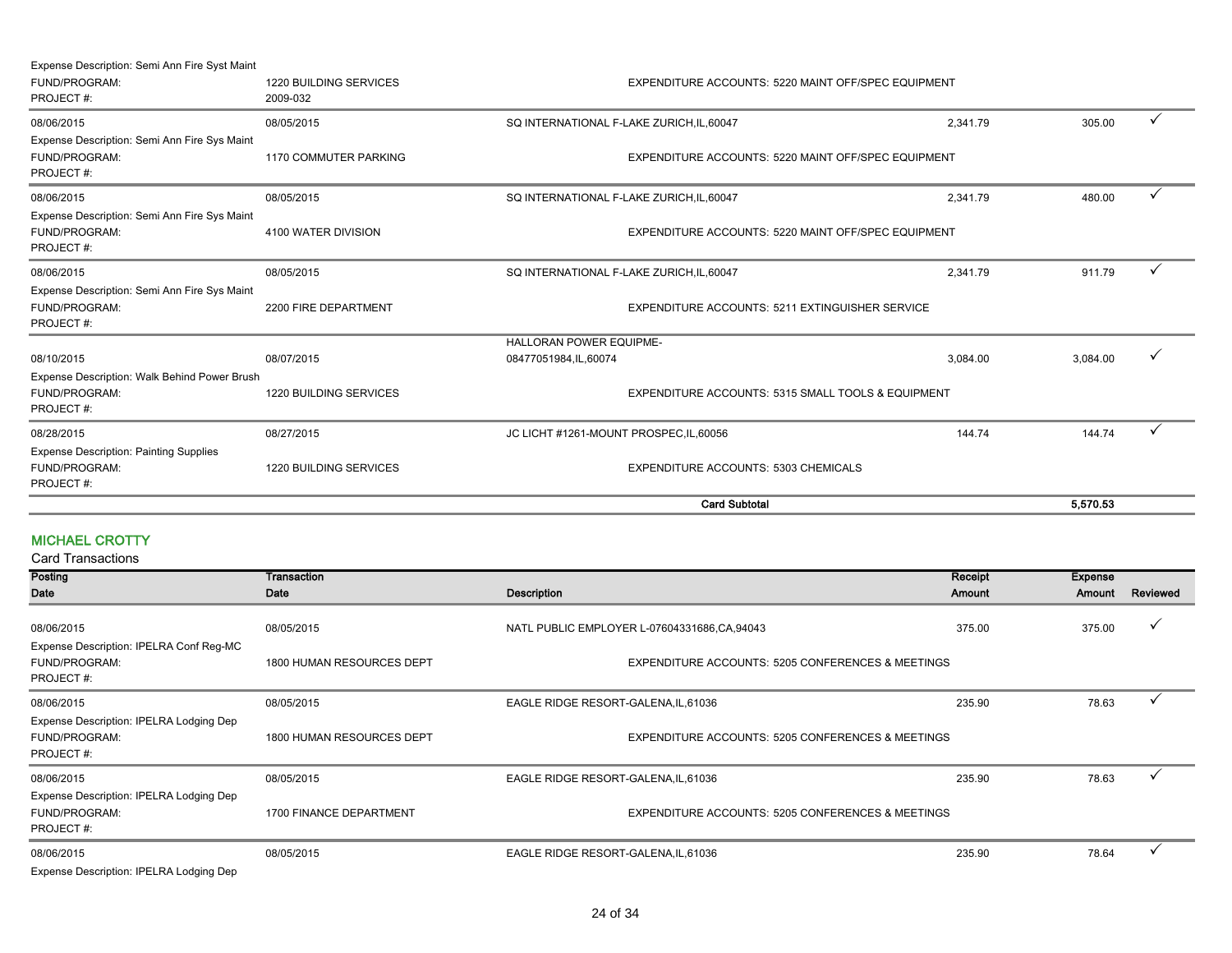| FUND/PROGRAM:<br>PROJECT #:                                             | 1500 PUBLIC WORKS ADMINISTRATI | EXPENDITURE ACCOUNTS: 5205 CONFERENCES & MEETINGS |       |        |  |
|-------------------------------------------------------------------------|--------------------------------|---------------------------------------------------|-------|--------|--|
| 08/27/2015                                                              | 08/26/2015                     | JIMMY JOHNS - 1629 - M-WHEELING, IL, 60090        | 18.15 | 18.15  |  |
| <b>Expense Description: Lunch Meeting</b><br>FUND/PROGRAM:<br>PROJECT#: | 1800 HUMAN RESOURCES DEPT      | <b>EXPENDITURE ACCOUNTS: 5105 TRAINING</b>        |       |        |  |
|                                                                         |                                | <b>Card Subtotal</b>                              |       | 629.05 |  |

#### MICHAEL MONDSCHAIN

| <b>Card Transactions</b> |  |  |  |
|--------------------------|--|--|--|
|--------------------------|--|--|--|

| Posting<br><b>Date</b>                                                      | Transaction<br>Date     | <b>Description</b>                                           | Receipt<br>Amount | <b>Expense</b><br>Amount | Reviewed |
|-----------------------------------------------------------------------------|-------------------------|--------------------------------------------------------------|-------------------|--------------------------|----------|
| 08/07/2015                                                                  | 08/06/2015              | IPPFA-ELGIN, IL, 60124                                       | 150.00            | 150.00                   | ✓        |
| Expense Description: IPPFA Seminar-MM<br>FUND/PROGRAM:<br>PROJECT#:         | 1700 FINANCE DEPARTMENT | <b>EXPENDITURE ACCOUNTS: 5105 TRAINING</b>                   |                   |                          |          |
| 08/12/2015                                                                  | 08/11/2015              | IPPFA-ELGIN, IL, 60124                                       | 150.00            | 150.00                   |          |
| Expense Description: IPPFA Seminar-Marro<br>FUND/PROGRAM:<br>PROJECT#:      | 1700 FINANCE DEPARTMENT | <b>EXPENDITURE ACCOUNTS: 5105 TRAINING</b>                   |                   |                          |          |
| 08/19/2015                                                                  | 08/18/2015              | NATL PUBLIC EMPLOYER L-07604331686,CA,94043                  | 375.00            | 375.00                   | ✓        |
| Expense Description: IPELRA Conf Reg-MM<br>FUND/PROGRAM:<br>PROJECT#:       | 1700 FINANCE DEPARTMENT | <b>EXPENDITURE ACCOUNTS: 5205 CONFERENCES &amp; MEETINGS</b> |                   |                          |          |
| 08/25/2015                                                                  | 08/24/2015              | IPPFA-ELGIN, IL, 60124                                       | (100.00)          | (100.00)                 |          |
| Expense Description: REFUND/Registration Fees<br>FUND/PROGRAM:<br>PROJECT#: | 1700 FINANCE DEPARTMENT | <b>EXPENDITURE ACCOUNTS: 5105 TRAINING</b>                   |                   |                          |          |
| 08/28/2015                                                                  | 08/27/2015              | OFFICE DEPOT #1079-800-463-3768, TX, 75050                   | 9.36              | 9.36                     |          |
| <b>Expense Description: Office Supplies</b><br>FUND/PROGRAM:<br>PROJECT#:   | 1700 FINANCE DEPARTMENT | EXPENDITURE ACCOUNTS: 5318 OFFICE SUPPLIES                   |                   |                          |          |
| 08/28/2015                                                                  | 08/27/2015              | OFFICE DEPOT #1105-800-463-3768,IL,60188                     | 84.70             | 84.70                    |          |
| <b>Expense Description: Office Supplies</b><br>FUND/PROGRAM:<br>PROJECT#:   | 1700 FINANCE DEPARTMENT | EXPENDITURE ACCOUNTS: 5318 OFFICE SUPPLIES                   |                   |                          |          |
| 08/31/2015                                                                  | 08/28/2015              | OFFICE DEPOT #5910-800-463-3768, PA, 17241                   | 17.32             | 17.32                    |          |
| <b>Expense Description: Office Supplies</b><br>FUND/PROGRAM:<br>PROJECT#:   | 1700 FINANCE DEPARTMENT | EXPENDITURE ACCOUNTS: 5318 OFFICE SUPPLIES                   |                   |                          |          |
|                                                                             |                         | <b>Card Subtotal</b>                                         |                   | 686.38                   |          |

#### MICHAEL SCHROEDER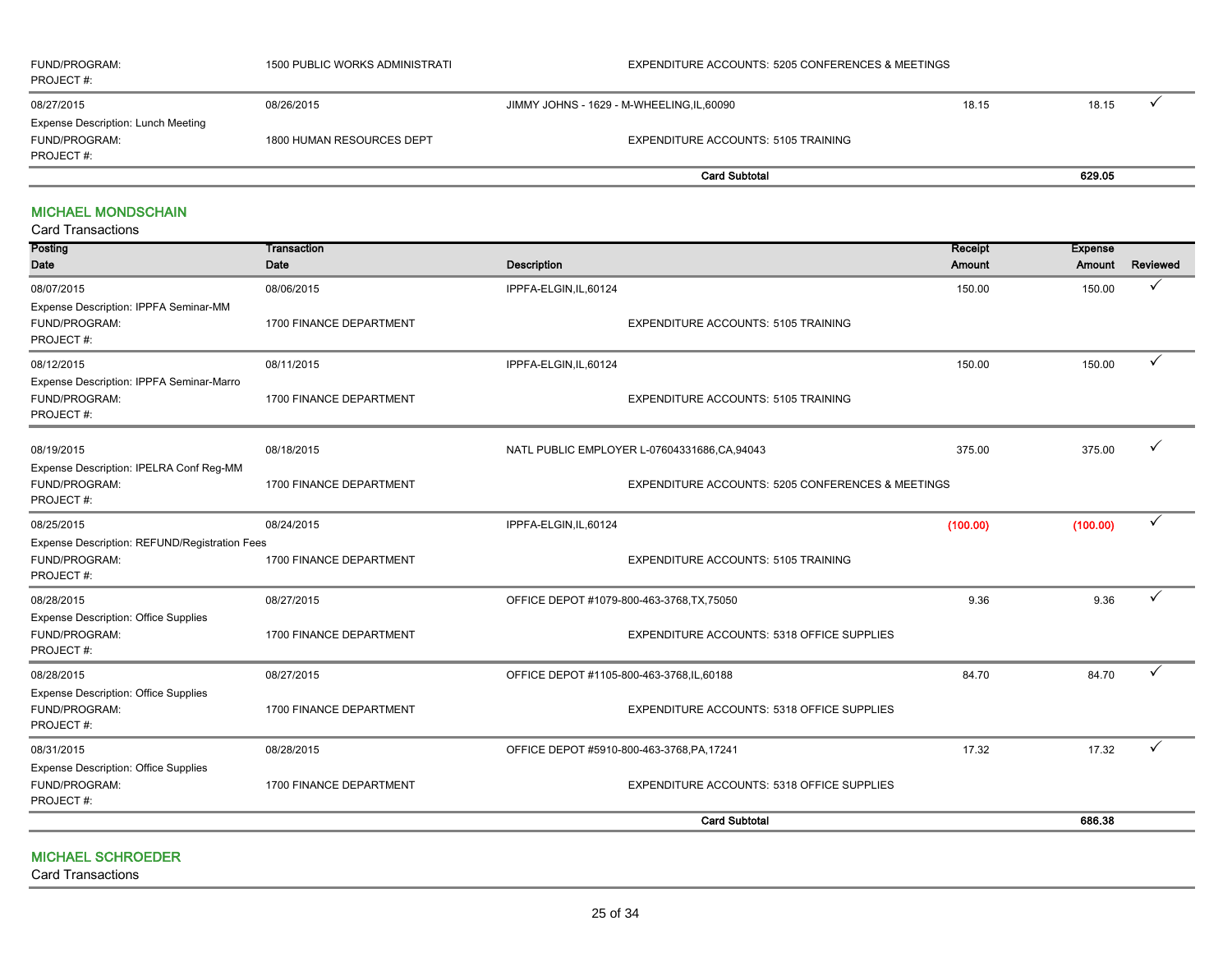| Posting<br>Date                                                              | Transaction<br>Date                  | <b>Description</b>                                      |                                                                                                 | <b>Receipt</b><br>Amount | <b>Expense</b><br>Amount | Reviewed     |  |
|------------------------------------------------------------------------------|--------------------------------------|---------------------------------------------------------|-------------------------------------------------------------------------------------------------|--------------------------|--------------------------|--------------|--|
| 08/07/2015                                                                   |                                      |                                                         |                                                                                                 |                          |                          | ✓            |  |
| Expense Description: HVAC Fan Motor Capacitors<br>FUND/PROGRAM:<br>PROJECT#: | 08/06/2015<br>1220 BUILDING SERVICES |                                                         | LENNOX INDUSTRIES-09724976730, TX, 75080<br>EXPENDITURE ACCOUNTS: 5311 BLDG/GROUNDS MAINTENANCE | 8.45                     | 8.45                     |              |  |
| 08/07/2015                                                                   | 08/06/2015                           |                                                         | LENNOX INDUSTRIES-09724976730, TX, 75080                                                        | 403.04                   | 403.04                   | $\checkmark$ |  |
| Expense Description: HVAC Fan Motors<br>FUND/PROGRAM:<br>PROJECT#:           | 1220 BUILDING SERVICES               |                                                         | EXPENDITURE ACCOUNTS: 5311 BLDG/GROUNDS MAINTENANCE                                             |                          |                          |              |  |
| 08/07/2015                                                                   | 08/06/2015                           | <b>MENARDS MOUNT PROSPECT-MT</b><br>PROSPECT, IL, 60056 |                                                                                                 | 468.92                   | 128.95                   | $\checkmark$ |  |
| Expense Description: LED Bulbs/Exp Tank<br>FUND/PROGRAM:<br>PROJECT#:        | 1320 SENIOR CITIZENS SERVICES        |                                                         | EXPENDITURE ACCOUNTS: 5311 BLDG/GROUNDS MAINTENANCE                                             |                          |                          |              |  |
| 08/07/2015                                                                   | 08/06/2015                           | MENARDS MOUNT PROSPECT-MT<br>PROSPECT, IL, 60056        |                                                                                                 | 468.92                   | 19.52                    | $\checkmark$ |  |
| Expense Description: Acryl Light Diffuse<br>FUND/PROGRAM:<br>PROJECT#:       | 2200 FIRE DEPARTMENT                 |                                                         | EXPENDITURE ACCOUNTS: 5311 BLDG/GROUNDS MAINTENANCE                                             |                          |                          |              |  |
| 08/07/2015                                                                   | 08/06/2015                           | MENARDS MOUNT PROSPECT-MT<br>PROSPECT, IL, 60056        |                                                                                                 | 468.92                   | 139.98                   |              |  |
| Expense Description: Blk Roll Roofing<br>FUND/PROGRAM:<br>PROJECT#:          | 4100 WATER DIVISION                  |                                                         | EXPENDITURE ACCOUNTS: 5243 PUMPHOUSE MAINTENANCE                                                |                          |                          |              |  |
| 08/07/2015<br>Expense Description: Wasp Spray                                | 08/06/2015                           | MENARDS MOUNT PROSPECT-MT<br>PROSPECT, IL, 60056        |                                                                                                 | 468.92                   | 23.64                    | ✓            |  |
| FUND/PROGRAM:<br>PROJECT#:                                                   | 1220 BUILDING SERVICES               |                                                         | <b>EXPENDITURE ACCOUNTS: 5303 CHEMICALS</b>                                                     |                          |                          |              |  |
| 08/07/2015                                                                   | 08/06/2015                           | MENARDS MOUNT PROSPECT-MT<br>PROSPECT, IL, 60056        |                                                                                                 | 468.92                   | 156.83                   | ✓            |  |
| Expense Description: Paint, Caulk, Elect Sup<br>FUND/PROGRAM:<br>PROJECT#:   | 1220 BUILDING SERVICES               |                                                         | EXPENDITURE ACCOUNTS: 5311 BLDG/GROUNDS MAINTENANCE                                             |                          |                          |              |  |
| 08/11/2015                                                                   | 08/10/2015                           | MENARDS 3131 MOUNT PRO-MT<br>PROSPECT, IL, 60056        |                                                                                                 | (19.97)                  | (19.97)                  | $\checkmark$ |  |
| Expense Description: Return Credit<br>FUND/PROGRAM:<br>PROJECT#:             | 1220 BUILDING SERVICES               |                                                         | EXPENDITURE ACCOUNTS: 5311 BLDG/GROUNDS MAINTENANCE                                             |                          |                          |              |  |
| 08/11/2015                                                                   | 08/10/2015                           | MENARDS MOUNT PROSPECT-MT<br>PROSPECT, IL, 60056        |                                                                                                 | 39.00                    | 39.00                    | $\checkmark$ |  |
| Expense Description: Posi-Temp Valve<br>FUND/PROGRAM:<br>PROJECT#:           | 1220 BUILDING SERVICES               |                                                         | EXPENDITURE ACCOUNTS: 5311 BLDG/GROUNDS MAINTENANCE                                             |                          |                          |              |  |
| 08/11/2015<br>Expense Description: Concrete/Roof Caulk                       | 08/10/2015                           | MENARDS MOUNT PROSPECT-MT<br>PROSPECT, IL, 60056        |                                                                                                 | 253.65                   | 138.72                   | $\checkmark$ |  |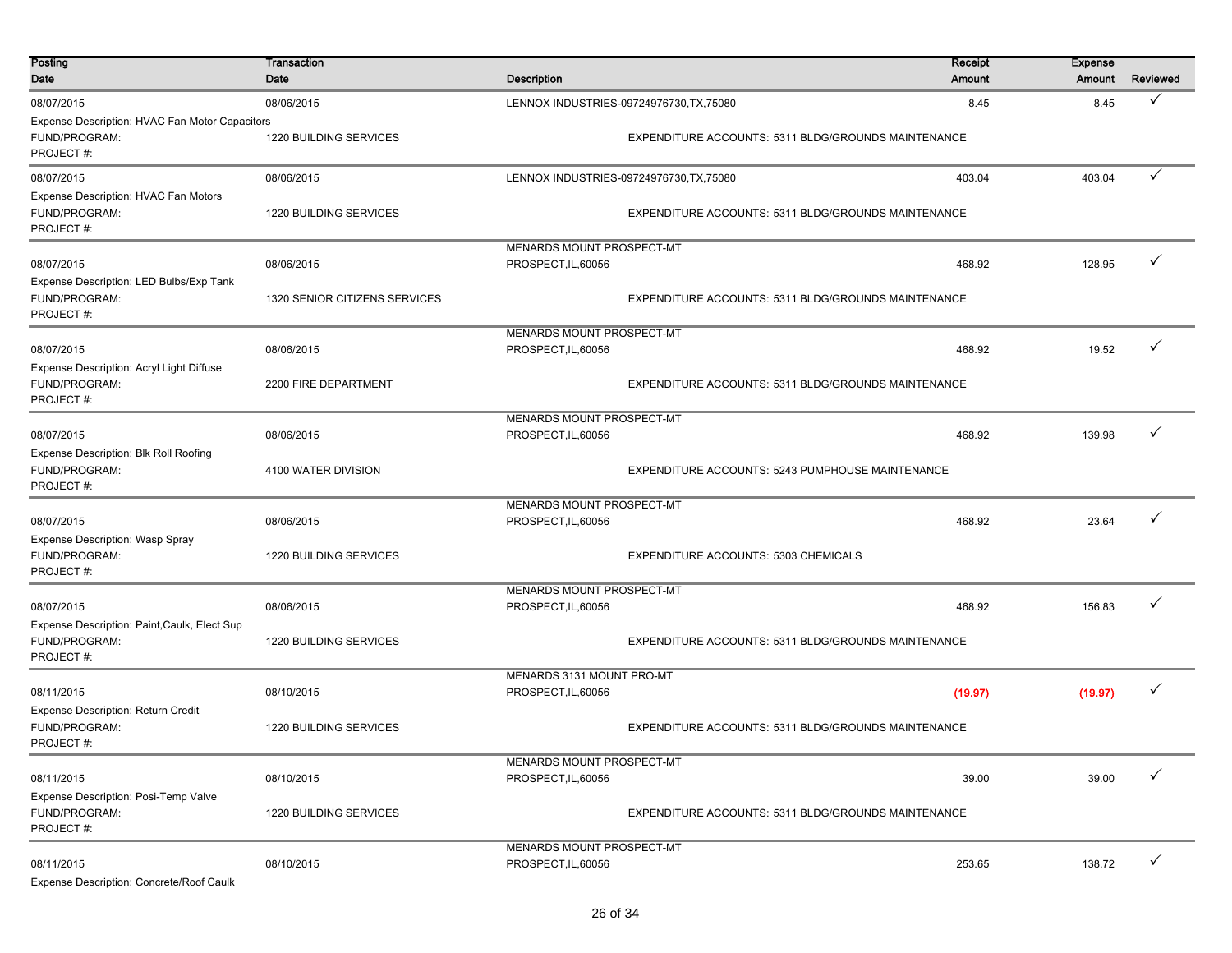|                                                                             |                        | <b>Card Subtotal</b>                                    |        | 1,781.13 |              |
|-----------------------------------------------------------------------------|------------------------|---------------------------------------------------------|--------|----------|--------------|
|                                                                             |                        |                                                         |        |          |              |
| FUND/PROGRAM:<br>PROJECT#:                                                  | 1220 BUILDING SERVICES | EXPENDITURE ACCOUNTS: 5311 BLDG/GROUNDS MAINTENANCE     |        |          |              |
| Expense Description: High Arc Faucets                                       |                        |                                                         |        |          |              |
| 08/25/2015                                                                  | 08/24/2015             | MENARDS MOUNT PROSPECT-MT<br>PROSPECT, IL, 60056        | 482.45 | 285.02   |              |
| <b>Expense Description: Wasp Spray</b><br>FUND/PROGRAM:<br>PROJECT#:        | 1220 BUILDING SERVICES | EXPENDITURE ACCOUNTS: 5303 CHEMICALS                    |        |          |              |
| 08/25/2015                                                                  | 08/24/2015             | MENARDS MOUNT PROSPECT-MT<br>PROSPECT, IL, 60056        | 482.45 | 15.96    |              |
| <b>Expense Description: Plumbing Material</b><br>FUND/PROGRAM:<br>PROJECT#: | 2200 FIRE DEPARTMENT   | EXPENDITURE ACCOUNTS: 5311 BLDG/GROUNDS MAINTENANCE     |        |          |              |
| 08/25/2015                                                                  | 08/24/2015             | MENARDS MOUNT PROSPECT-MT<br>PROSPECT, IL, 60056        | 482.45 | 181.47   |              |
| Expense Description: Commercial Ceiling Fan<br>FUND/PROGRAM:<br>PROJECT#:   | 1220 BUILDING SERVICES | EXPENDITURE ACCOUNTS: 5311 BLDG/GROUNDS MAINTENANCE     |        |          |              |
| 08/17/2015                                                                  | 08/14/2015             | ZORO TOOLS INC-855-2899676,IL,60089                     | 84.80  | 84.80    | ✓            |
| <b>Expense Description: Chair Casters</b><br>FUND/PROGRAM:<br>PROJECT#:     | 1220 BUILDING SERVICES | EXPENDITURE ACCOUNTS: 5311 BLDG/GROUNDS MAINTENANCE     |        |          |              |
| 08/14/2015                                                                  | 08/12/2015             | MCMASTER-CARR-630-834-9600, IL, 60126                   | 60.79  | 60.79    | $\checkmark$ |
| Expense Description: Corner Protect & Valve<br>FUND/PROGRAM:<br>PROJECT#:   | 1220 BUILDING SERVICES | EXPENDITURE ACCOUNTS: 5311 BLDG/GROUNDS MAINTENANCE     |        |          |              |
| 08/11/2015                                                                  | 08/10/2015             | <b>MENARDS MOUNT PROSPECT-MT</b><br>PROSPECT, IL, 60056 | 253.65 | 114.93   |              |
| FUND/PROGRAM:<br>PROJECT#:                                                  | 4100 WATER DIVISION    | EXPENDITURE ACCOUNTS: 5243 PUMPHOUSE MAINTENANCE        |        |          |              |

#### PETER RODGERS

Card Transactions

| Posting                                    | Transaction            |                                             | Receipt | <b>Expense</b> |          |
|--------------------------------------------|------------------------|---------------------------------------------|---------|----------------|----------|
| <b>Date</b>                                | Date                   | <b>Description</b>                          | Amount  | Amount         | Reviewed |
|                                            |                        |                                             |         |                |          |
| 08/07/2015                                 | 08/06/2015             | WM SUPERCENTER #1735-WHEELING,IL,60090      | 45.00   | 45.00          |          |
| <b>Expense Description: Prisoner Meals</b> |                        |                                             |         |                |          |
| FUND/PROGRAM:                              | 2100 POLICE DEPARTMENT | EXPENDITURE ACCOUNTS: 5229 PRISONER WELFARE |         |                |          |
| PROJECT#:                                  |                        |                                             |         |                |          |
|                                            |                        | <b>Card Subtotal</b>                        |         | 45.00          |          |

#### ROSE LEMANIS

| <b>Card Transactions</b> |                    |             |         |                |          |
|--------------------------|--------------------|-------------|---------|----------------|----------|
| Posting                  | <b>Fransaction</b> |             | Receipt | <b>Expense</b> |          |
| Date                     | Date               | Description | Amount  | Amount         | Reviewed |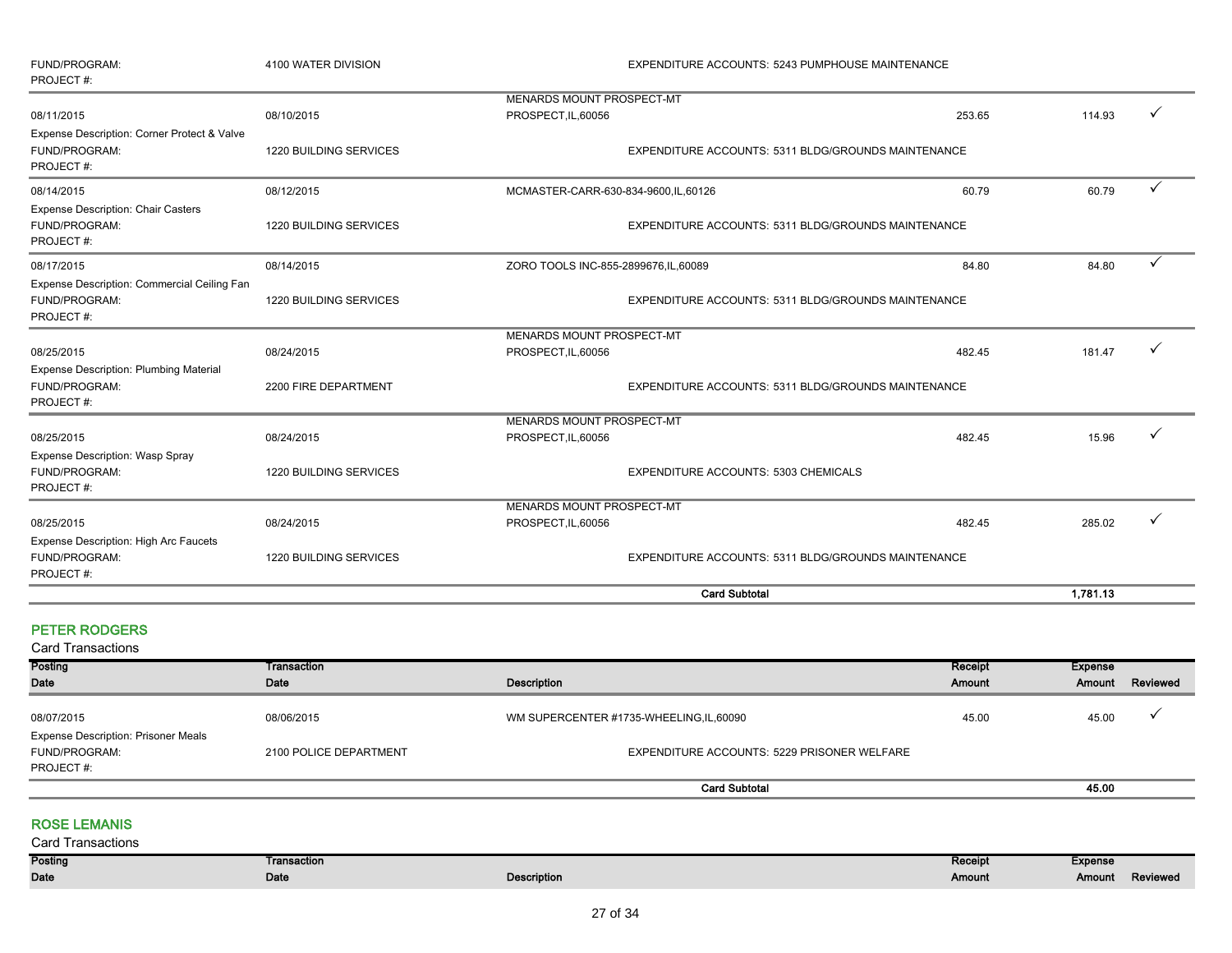| 08/05/2015                                                                    | 08/04/2015                            | AMAZON.COM-AMZN.COM/BILL, WA, 98101               |                                                              | 78.00  | 78.00  | ✓            |
|-------------------------------------------------------------------------------|---------------------------------------|---------------------------------------------------|--------------------------------------------------------------|--------|--------|--------------|
| Expense Description: Temp Replacement Cartridg<br>FUND/PROGRAM:<br>PROJECT#:  | 1220 BUILDING SERVICES                |                                                   | EXPENDITURE ACCOUNTS: 5311 BLDG/GROUNDS MAINTENANCE          |        |        |              |
| 08/06/2015                                                                    | 08/05/2015                            |                                                   | JOSEPH D FOREMAN CO-08473827310, IL, 60010                   | 330.00 | 330.00 | $\checkmark$ |
| <b>Expense Description: Hydrant Parts</b><br>FUND/PROGRAM:<br>PROJECT#:       | 4100 WATER DIVISION                   |                                                   | EXPENDITURE ACCOUNTS: 5214 HYDRANT MAINTENANCE               |        |        |              |
| 08/14/2015                                                                    | 08/13/2015                            | SKYWIRE-LAS VEGAS, NV, 89119                      |                                                              | 999.00 | 999.00 | $\checkmark$ |
| Expense Description: 'Count Me In' Maintenance<br>FUND/PROGRAM:<br>PROJECT#:  | <b>1500 PUBLIC WORKS ADMINISTRATI</b> |                                                   | EXPENDITURE ACCOUNTS: 5207 IS SERV & MAINT AGREEMENT         |        |        |              |
| 08/20/2015                                                                    | 08/19/2015                            | AMAZON MKTPLACE PMTS-<br>AMZN.COM/BILL, WA, 98109 |                                                              | 122.14 | 122.14 | ✓            |
| Expense Description: VHB Tape<br>FUND/PROGRAM:<br>PROJECT#:                   | 1220 BUILDING SERVICES                |                                                   | EXPENDITURE ACCOUNTS: 5311 BLDG/GROUNDS MAINTENANCE          |        |        |              |
|                                                                               |                                       | <b>AMAZON MKTPLACE PMTS-</b>                      |                                                              |        |        |              |
| 08/21/2015                                                                    | 08/20/2015                            | AMZN.COM/BILL, WA, 98109                          |                                                              | 239.97 | 239.97 | ✓            |
| <b>Expense Description: Fingerprint Readers</b><br>FUND/PROGRAM:<br>PROJECT#: | 1500 PUBLIC WORKS ADMINISTRATI        |                                                   | EXPENDITURE ACCOUNTS: 5220 MAINT OFF/SPEC EQUIPMENT          |        |        |              |
|                                                                               |                                       | AMAZON MKTPLACE PMTS-                             |                                                              |        |        | ✓            |
| 08/24/2015<br><b>Expense Description: Flash Drives</b>                        | 08/21/2015                            | AMZN.COM/BILL, WA, 98109                          |                                                              | 79.40  | 79.40  |              |
| FUND/PROGRAM:<br>PROJECT#:                                                    | 4100 WATER DIVISION                   |                                                   | <b>EXPENDITURE ACCOUNTS: 5317 MISC OPERATING SUPPLIES</b>    |        |        |              |
| 08/24/2015                                                                    | 08/21/2015                            |                                                   | OFFICE DEPOT #1105-800-463-3768, IL, 60188                   | 411.17 | 167.59 | ✓            |
| <b>Expense Description: Office Supplies</b><br>FUND/PROGRAM:<br>PROJECT#:     | 4100 WATER DIVISION                   |                                                   | EXPENDITURE ACCOUNTS: 5317 MISC OPERATING SUPPLIES           |        |        |              |
| 08/24/2015                                                                    | 08/21/2015                            |                                                   | OFFICE DEPOT #1105-800-463-3768, IL, 60188                   | 411.17 | 243.58 | ✓            |
| <b>Expense Description: Office Supplies</b><br>FUND/PROGRAM:<br>PROJECT#:     | 1500 PUBLIC WORKS ADMINISTRATI        |                                                   | EXPENDITURE ACCOUNTS: 5317 MISC OPERATING SUPPLIES           |        |        |              |
| 08/24/2015                                                                    | 08/22/2015                            | AMAZON MKTPLACE PMTS-<br>AMZN.COM/BILL, WA, 98109 |                                                              | 20.45  | 20.45  |              |
| <b>Expense Description: iPhone Chargers</b><br>FUND/PROGRAM:<br>PROJECT#:     | 4200 SEWER DIVISION                   |                                                   | EXPENDITURE ACCOUNTS: 5317 MISC OPERATING SUPPLIES           |        |        |              |
| 08/26/2015                                                                    | 08/25/2015                            |                                                   | NATL PUBLIC EMPLOYER L-07604331686, CA, 94043                | 399.00 | 399.00 | $\checkmark$ |
| Expense Description: NPELRA Academy Reg-MJ<br>FUND/PROGRAM:<br>PROJECT#:      | <b>1500 PUBLIC WORKS ADMINISTRATI</b> |                                                   | <b>EXPENDITURE ACCOUNTS: 5205 CONFERENCES &amp; MEETINGS</b> |        |        |              |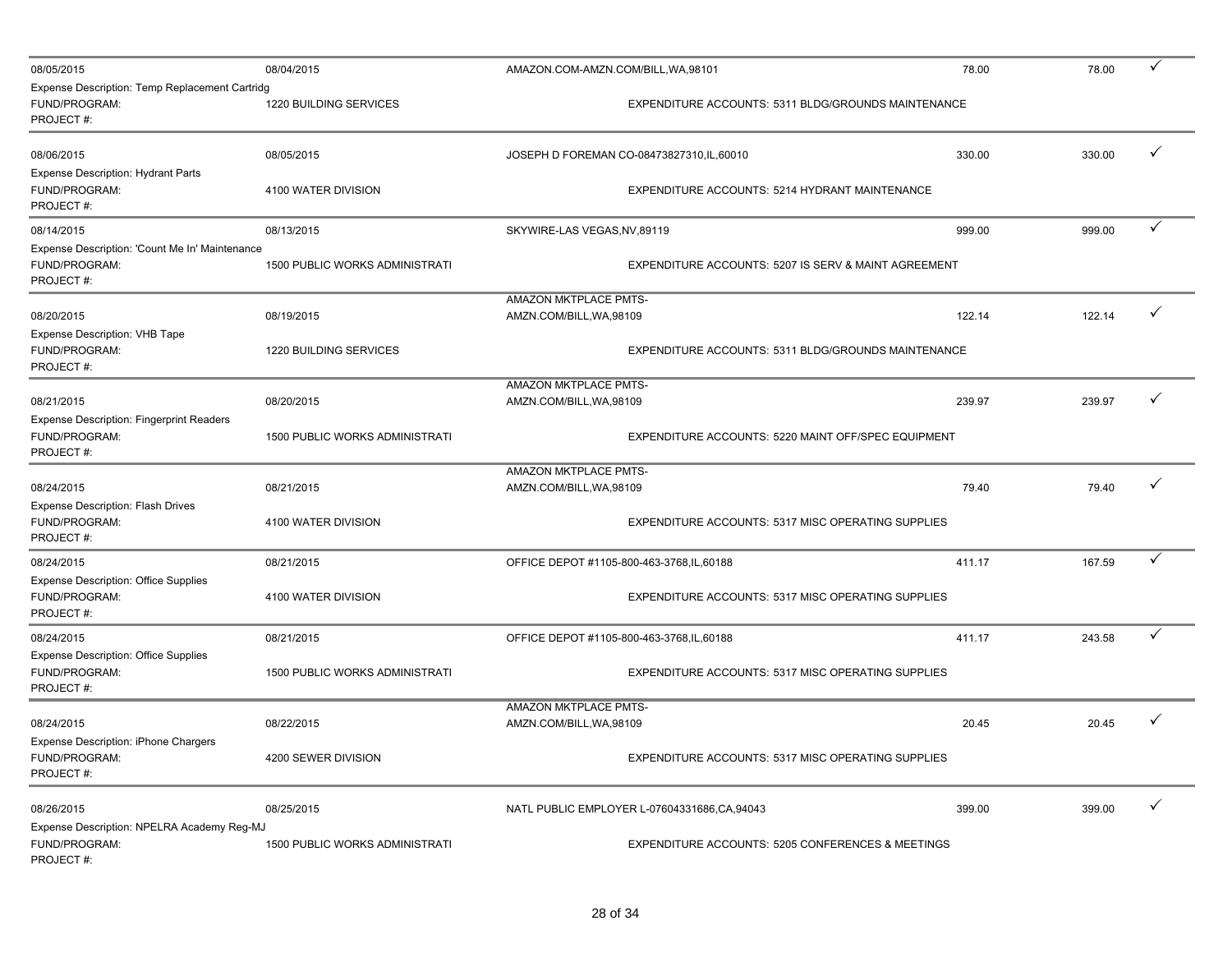|                                                                           |                                       | <b>Card Subtotal</b>                                         |        | 3.115.11 |              |
|---------------------------------------------------------------------------|---------------------------------------|--------------------------------------------------------------|--------|----------|--------------|
| Expense Description: Hose Reel T-Swivel<br>FUND/PROGRAM:<br>PROJECT#:     | 1220 BUILDING SERVICES                | EXPENDITURE ACCOUNTS: 5311 BLDG/GROUNDS MAINTENANCE          |        |          |              |
| 08/27/2015                                                                | 08/26/2015                            | PAYPAL DTTSTORE-4029357733,CA,95131                          | 35.99  | 35.99    |              |
| <b>Expense Description: Office Supplies</b><br>FUND/PROGRAM:<br>PROJECT#: | <b>1500 PUBLIC WORKS ADMINISTRATI</b> | EXPENDITURE ACCOUNTS: 5318 OFFICE SUPPLIES                   |        |          |              |
| 08/27/2015                                                                | 08/25/2015                            | OFFICE DEPOT #1105-800-463-3768, IL, 60188                   | 24.99  | 24.99    |              |
| Expense Description: IPELRA Conf Reg-MJ<br>FUND/PROGRAM:<br>PROJECT#:     | 1500 PUBLIC WORKS ADMINISTRATI        | <b>EXPENDITURE ACCOUNTS: 5205 CONFERENCES &amp; MEETINGS</b> |        |          |              |
| 08/26/2015                                                                | 08/25/2015                            | NATL PUBLIC EMPLOYER L-07604331686,CA,94043                  | 375.00 | 375.00   | $\checkmark$ |

#### **SCOTT WILSON**

| <b>Card Transactions</b>                    |                       |                                 |                                                    |         |                |          |
|---------------------------------------------|-----------------------|---------------------------------|----------------------------------------------------|---------|----------------|----------|
| Posting                                     | Transaction           |                                 |                                                    | Receipt | <b>Expense</b> |          |
| Date                                        | Date                  | <b>Description</b>              |                                                    | Amount  | Amount         | Reviewed |
|                                             |                       | EL COR INDUSTRIES INC-PROSPECT  |                                                    |         |                |          |
| 08/10/2015                                  | 08/06/2015            | <b>HEIG, IL, 60070</b>          |                                                    | 24.87   | 24.87          |          |
| Expense Description: Grease Gun Parts       |                       |                                 |                                                    |         |                |          |
| FUND/PROGRAM:                               | 1240 FLEET SERVICES   |                                 | EXPENDITURE ACCOUNTS: 5317 MISC OPERATING SUPPLIES |         |                |          |
| PROJECT#:                                   |                       |                                 |                                                    |         |                |          |
| 08/18/2015                                  | 08/17/2015            |                                 | INNOVATIVE CONTROLS IN-04128242264, PA, 15112      | 495.16  | 495.16         |          |
| Expense Description: Foam Tank Probes/#610  |                       |                                 |                                                    |         |                |          |
| FUND/PROGRAM:                               | 2200 FIRE DEPARTMENT  |                                 | EXPENDITURE ACCOUNTS: 5310 VEHICLE MAINTENANCE     |         |                |          |
| PROJECT#:                                   |                       |                                 |                                                    |         |                |          |
| 08/26/2015                                  | 08/25/2015            | AW DIRECT-800-2433194, WI,53546 |                                                    | 92.38   | 92.38          |          |
| <b>Expense Description: Folding Step</b>    |                       |                                 |                                                    |         |                |          |
| FUND/PROGRAM:                               | 2200 FIRE DEPARTMENT  |                                 | EXPENDITURE ACCOUNTS: 5310 VEHICLE MAINTENANCE     |         |                |          |
| PROJECT#:                                   |                       |                                 |                                                    |         |                |          |
|                                             |                       | EL COR INDUSTRIES INC-PROSPECT  |                                                    |         |                |          |
| 08/31/2015                                  | 08/29/2015            | HEIG, IL, 60070                 |                                                    | 87.43   | 53.63          |          |
| Expense Description: Cutting Edge Bolt      |                       |                                 |                                                    |         |                |          |
| FUND/PROGRAM:                               | 1420 STREETS DIVISION |                                 | EXPENDITURE ACCOUNTS: 5310 VEHICLE MAINTENANCE     |         |                |          |
| PROJECT#:                                   |                       |                                 |                                                    |         |                |          |
|                                             |                       | EL COR INDUSTRIES INC-PROSPECT  |                                                    |         |                |          |
| 08/31/2015                                  | 08/29/2015            | <b>HEIG, IL, 60070</b>          |                                                    | 87.43   | 33.80          |          |
| <b>Expense Description: Toggle Switches</b> |                       |                                 |                                                    |         |                |          |
| FUND/PROGRAM:                               | 1240 FLEET SERVICES   |                                 | EXPENDITURE ACCOUNTS: 5317 MISC OPERATING SUPPLIES |         |                |          |
| PROJECT#:                                   |                       |                                 |                                                    |         |                |          |
|                                             |                       | EL COR INDUSTRIES INC-PROSPECT  |                                                    |         |                |          |
| 08/31/2015                                  | 08/29/2015            | <b>HEIG, IL, 60070</b>          |                                                    | 57.98   | 57.98          |          |
| Expense Description: Map Light/#612         |                       |                                 |                                                    |         |                |          |
| FUND/PROGRAM:                               | 2200 FIRE DEPARTMENT  |                                 | EXPENDITURE ACCOUNTS: 5310 VEHICLE MAINTENANCE     |         |                |          |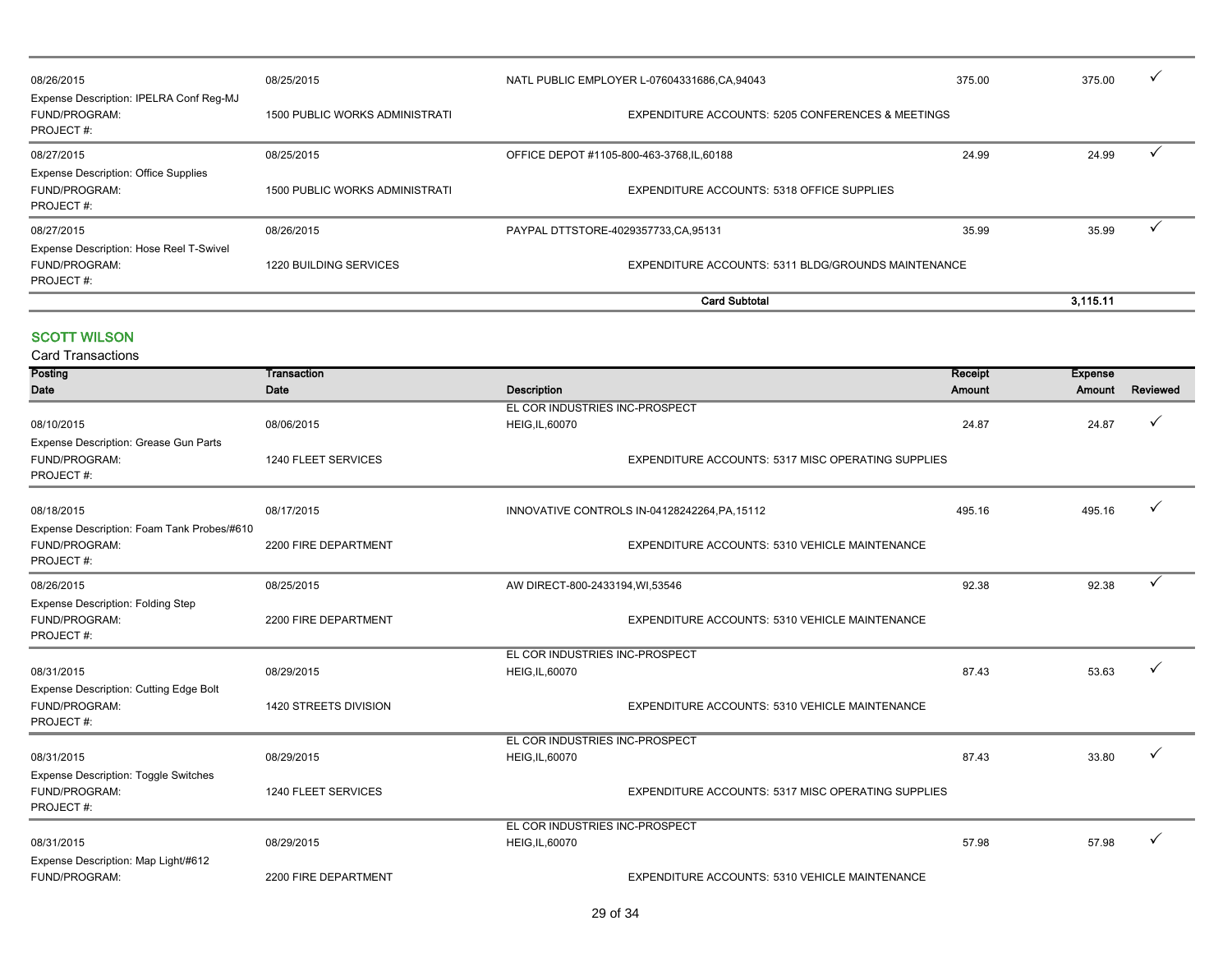#### PROJECT #: - 11

| 08/31/2015                                                                                 | 08/29/2015 | EL COR INDUSTRIES INC-PROSPECT<br><b>HEIG, IL, 60070</b> | 16.60 | 16.60  |  |
|--------------------------------------------------------------------------------------------|------------|----------------------------------------------------------|-------|--------|--|
| Expense Description: Hole Saw & Arbor<br>FUND/PROGRAM:<br>1240 FLEET SERVICES<br>PROJECT#: |            | EXPENDITURE ACCOUNTS: 5317 MISC OPERATING SUPPLIES       |       |        |  |
|                                                                                            |            | <b>Card Subtotal</b>                                     |       | 774.42 |  |
| <b>SEAN LINDSAY</b><br><b>Card Transactions</b>                                            |            |                                                          |       |        |  |

| Posting                                                                                         | Transaction                   |                                                       | Receipt  | <b>Expense</b> |              |
|-------------------------------------------------------------------------------------------------|-------------------------------|-------------------------------------------------------|----------|----------------|--------------|
| Date                                                                                            | Date                          | <b>Description</b>                                    | Amount   | Amount         | Reviewed     |
| 08/03/2015                                                                                      | 07/31/2015                    | NORTH AMERICAN CORP-8478324000, IL, 60025             | 1,955.25 | 1,955.25       | ✓            |
| <b>Expense Description: Janitorial Supplies</b><br>FUND/PROGRAM:<br>PROJECT#:                   | <b>1220 BUILDING SERVICES</b> | <b>EXPENDITURE ACCOUNTS: 5309 JANITORIAL SUPPLIES</b> |          |                |              |
| 08/13/2015                                                                                      | 08/12/2015                    | FASTENAL COMPANY01-WHEELING,IL,60090                  | 6.06     | 6.06           | $\checkmark$ |
| Expense Description: Lag Bolts-FD Antenna<br><b>FUND/PROGRAM:</b><br>PROJECT#:                  | <b>1220 BUILDING SERVICES</b> | EXPENDITURE ACCOUNTS: 5311 BLDG/GROUNDS MAINTENANCE   |          |                |              |
|                                                                                                 |                               | LAYSTROM-BUESCHER INC-                                |          |                |              |
| 08/20/2015                                                                                      | 08/19/2015                    | WHEELING, IL, 600900000                               | 35.00    | 35.00          | $\checkmark$ |
| <b>Expense Description: Door Sweeps</b><br>FUND/PROGRAM:<br>1220 BUILDING SERVICES<br>PROJECT#: |                               | EXPENDITURE ACCOUNTS: 5311 BLDG/GROUNDS MAINTENANCE   |          |                |              |
|                                                                                                 |                               | LAYSTROM-BUESCHER INC-                                |          |                |              |
| 08/20/2015                                                                                      | 08/19/2015                    | WHEELING, IL, 600900000                               | 36.00    | 36.00          |              |
| Expense Description: Replacement Primus Keys                                                    |                               |                                                       |          |                |              |
| FUND/PROGRAM:<br>PROJECT#:                                                                      | 1220 BUILDING SERVICES        | EXPENDITURE ACCOUNTS: 5317 MISC OPERATING SUPPLIES    |          |                |              |
|                                                                                                 |                               | <b>Card Subtotal</b>                                  |          | 2.032.31       |              |

#### SHARI MATTHEWS HUIZAR

| Posting<br>Date                                                                 | Transaction<br>Date           | Description                                       | Receipt<br>Amount | Expense<br>Amount | Reviewed |
|---------------------------------------------------------------------------------|-------------------------------|---------------------------------------------------|-------------------|-------------------|----------|
| 08/05/2015                                                                      | 08/04/2015                    | AMAZON.COM-AMZN.COM/BILL, WA, 98101               | 51.21             | 51.21             |          |
| Expense Description: Anniv. Party Supplies<br>FUND/PROGRAM:<br>PROJECT#:        | 1320 SENIOR CITIZENS SERVICES | EXPENDITURE ACCOUNTS: 5297 PROGRAMS/ACTIVITIES    |                   |                   |          |
| 08/05/2015                                                                      | 08/05/2015                    | AMAZON.COM-AMZN.COM/BILL, WA, 98101               | 57.00             | 57.00             |          |
| <b>Expense Description: Anniv. Party Supplies</b><br>FUND/PROGRAM:<br>PROJECT#: | 1320 SENIOR CITIZENS SERVICES | EXPENDITURE ACCOUNTS: 5297 PROGRAMS/ACTIVITIES    |                   |                   |          |
| 08/05/2015                                                                      | 08/05/2015                    | AMAZON MKTPLACE PMTS-<br>AMZN.COM/BILL, WA, 98109 | 23.07             | 23.07             |          |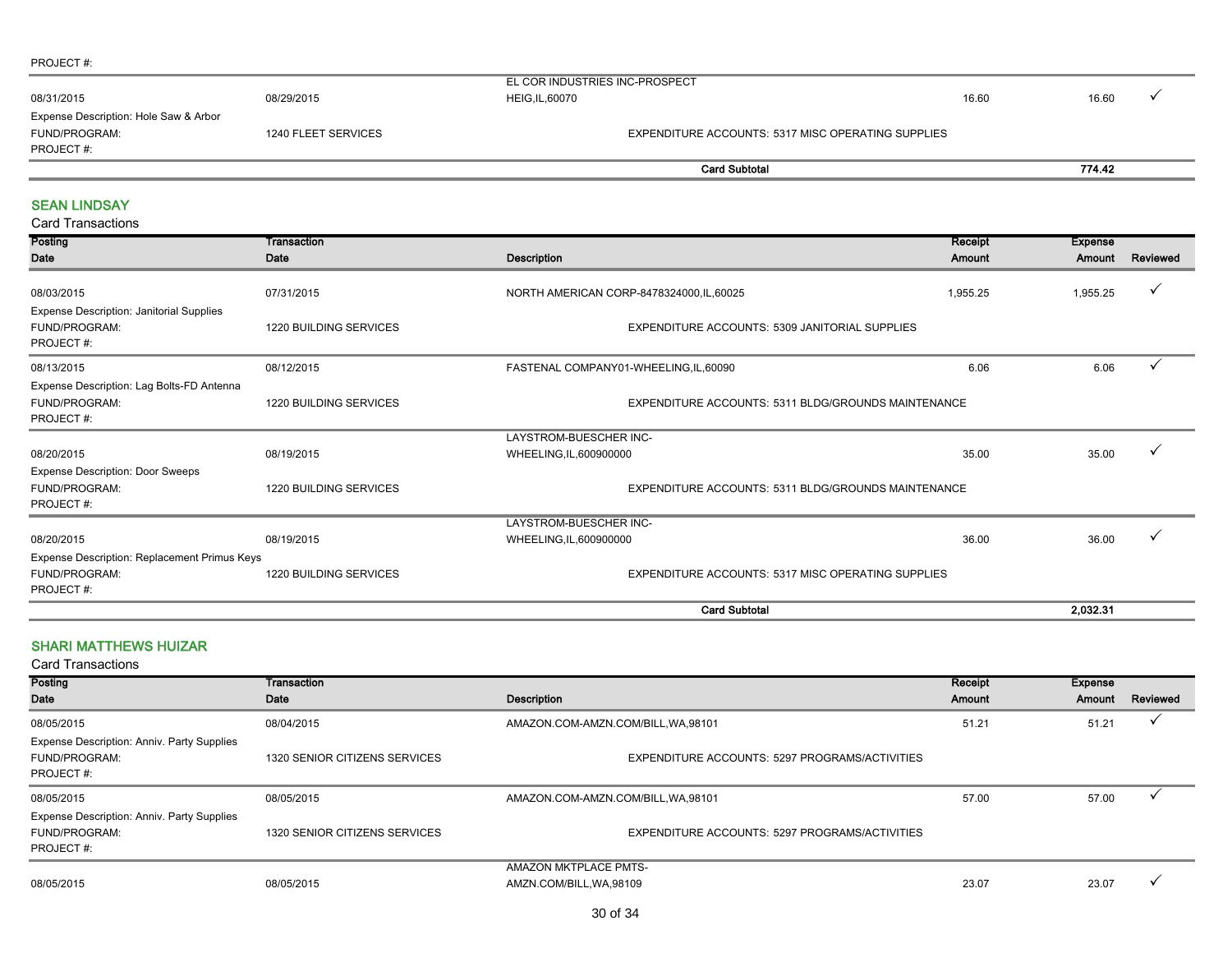| Expense Description: Anniv. Party Supplies<br>FUND/PROGRAM:<br>PROJECT#:      | 1320 SENIOR CITIZENS SERVICES | EXPENDITURE ACCOUNTS: 5297 PROGRAMS/ACTIVITIES |       |        |  |
|-------------------------------------------------------------------------------|-------------------------------|------------------------------------------------|-------|--------|--|
| 08/05/2015                                                                    | 08/05/2015                    | AMAZON.COM-AMZN.COM/BILL, WA, 98101            | 44.36 | 44.36  |  |
| Expense Description: Anniv. Party Supplies<br>FUND/PROGRAM:<br>PROJECT#:      | 1320 SENIOR CITIZENS SERVICES | EXPENDITURE ACCOUNTS: 5297 PROGRAMS/ACTIVITIES |       |        |  |
| 08/06/2015                                                                    | 08/05/2015                    | WM SUPERCENTER #1735-WHEELING, IL, 60090       | 74.92 | 74.92  |  |
| <b>Expense Description: School Supply Drive</b><br>FUND/PROGRAM:<br>PROJECT#: | 1320 SENIOR CITIZENS SERVICES | EXPENDITURE ACCOUNTS: 5297 PROGRAMS/ACTIVITIES |       |        |  |
| 08/06/2015                                                                    | 08/05/2015                    | AMAZON.COM-AMZN.COM/BILL, WA, 98101            | 16.36 | 16.36  |  |
| Expense Description: Anniv. Party Supplies<br>FUND/PROGRAM:<br>PROJECT#:      | 1320 SENIOR CITIZENS SERVICES | EXPENDITURE ACCOUNTS: 5297 PROGRAMS/ACTIVITIES |       |        |  |
|                                                                               |                               | <b>Card Subtotal</b>                           |       | 266.92 |  |

#### STEPHEN D KRAUS

Card Transactions

| <b>Posting</b>                               | Transaction         |                                                         | Receipt | <b>Expense</b> |          |
|----------------------------------------------|---------------------|---------------------------------------------------------|---------|----------------|----------|
| Date                                         | Date                | <b>Description</b>                                      | Amount  | Amount         | Reviewed |
|                                              |                     | THE HOME DEPOT 1913-MT                                  |         |                |          |
| 08/20/2015                                   | 08/18/2015          | PROSPECT, IL, 600560000                                 | 44.92   | 44.92          |          |
| Expense Description: Torch Kit & Fittings    |                     |                                                         |         |                |          |
| FUND/PROGRAM:                                | 4100 WATER DIVISION | EXPENDITURE ACCOUNTS: 5243 PUMPHOUSE MAINTENANCE        |         |                |          |
| PROJECT#:                                    |                     |                                                         |         |                |          |
|                                              |                     | THE HOME DEPOT 1913-MT                                  |         |                |          |
| 08/21/2015                                   | 08/19/2015          | PROSPECT, IL, 600560000                                 | 17.84   | 17.84          |          |
| <b>Expense Description: Electric Outlets</b> |                     |                                                         |         |                |          |
| FUND/PROGRAM:                                | 4100 WATER DIVISION | <b>EXPENDITURE ACCOUNTS: 5243 PUMPHOUSE MAINTENANCE</b> |         |                |          |
| PROJECT#:                                    |                     |                                                         |         |                |          |
|                                              |                     | THE HOME DEPOT 1913-MT                                  |         |                |          |
| 08/21/2015                                   | 08/19/2015          | PROSPECT, IL, 600560000                                 | 11.93   | 11.93          | ✓        |
| <b>Expense Description: PVC Pipe</b>         |                     |                                                         |         |                |          |
| FUND/PROGRAM:                                | 4100 WATER DIVISION | EXPENDITURE ACCOUNTS: 5243 PUMPHOUSE MAINTENANCE        |         |                |          |
| PROJECT#:                                    |                     |                                                         |         |                |          |
|                                              |                     | <b>Card Subtotal</b>                                    |         | 74.69          |          |

#### THOMAS LUEDERS

| <b>Card Transactions</b>               |                     |                                                   |         |         |          |
|----------------------------------------|---------------------|---------------------------------------------------|---------|---------|----------|
| Posting                                | Transaction         |                                                   | Receipt | Expense |          |
| Date                                   | Date                | Description                                       | Amount  | Amount  | Reviewed |
|                                        |                     | THE HOME DEPOT 1913-MT                            |         |         |          |
| 08/03/2015                             | 07/31/2015          | PROSPECT, IL, 600560000                           | 230.04  | 230.04  |          |
| <b>Expense Description: Mortar Mix</b> |                     |                                                   |         |         |          |
| <b>FUND/PROGRAM:</b>                   | 4200 SEWER DIVISION | EXPENDITURE ACCOUNTS: 5342 SEWER LINE MAINTENANCE |         |         |          |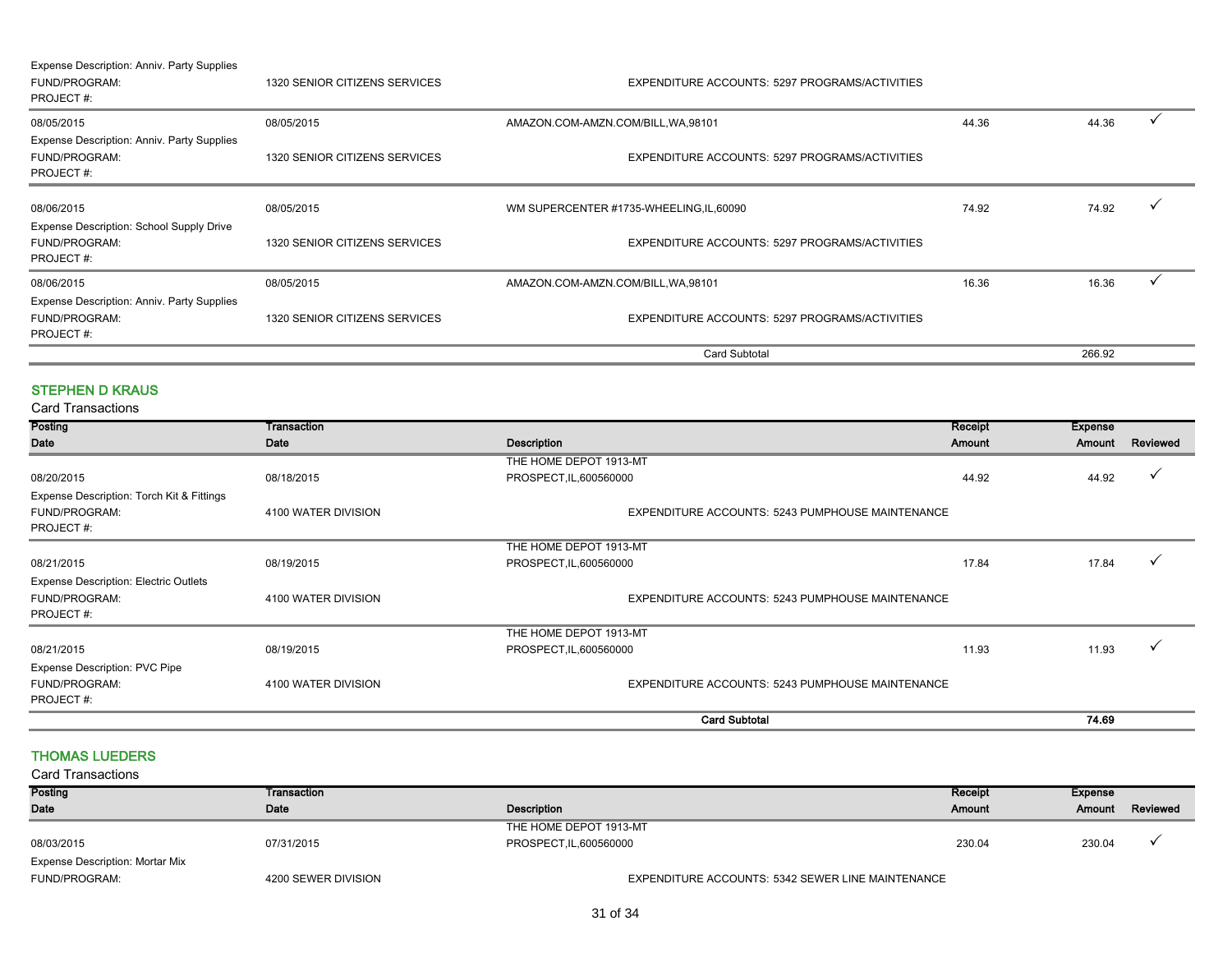#### PROJECT #:

| 08/04/2015                                                                         | 08/03/2015          | JOSEPH D FOREMAN CO-LAKE BARRINGT, IL, 60010               | 520.00                                            | 520.00   |   |
|------------------------------------------------------------------------------------|---------------------|------------------------------------------------------------|---------------------------------------------------|----------|---|
| Expense Description: Speed Crete & Hydro Plug<br><b>FUND/PROGRAM:</b><br>PROJECT#: | 4200 SEWER DIVISION |                                                            | EXPENDITURE ACCOUNTS: 5342 SEWER LINE MAINTENANCE |          |   |
| 08/12/2015                                                                         | 08/11/2015          | WW GRAINGER-877-2022594, PA, 15201-1416                    | 59.51                                             | 59.51    |   |
| <b>Expense Description: HVAC Motor</b><br><b>FUND/PROGRAM:</b><br>PROJECT#:        | 4100 WATER DIVISION | <b>EXPENDITURE ACCOUNTS: 5311 BLDG/GROUNDS MAINTENANCE</b> |                                                   |          |   |
| 08/12/2015                                                                         | 08/11/2015          | WW GRAINGER-877-2022594, PA, 15201-1416                    | 244.40                                            | 244.40   | ✓ |
| Expense Description: Block, Push Button<br>FUND/PROGRAM:<br>PROJECT#:              | 4100 WATER DIVISION | <b>EXPENDITURE ACCOUNTS: 5311 BLDG/GROUNDS MAINTENANCE</b> |                                                   |          |   |
| 08/24/2015<br><b>Expense Description: GRRR Cleaner</b>                             | 08/20/2015          | CERTIFIED LABORATORIES-972-4380391, TX, 75062              | 1.656.60                                          | 828.30   |   |
| FUND/PROGRAM:<br>PROJECT#:                                                         | 4100 WATER DIVISION | <b>EXPENDITURE ACCOUNTS: 5303 CHEMICALS</b>                |                                                   |          |   |
| 08/24/2015                                                                         | 08/20/2015          | CERTIFIED LABORATORIES-972-4380391, TX, 75062              | 1,656.60                                          | 828.30   |   |
| <b>Expense Description: GRRR Cleaner</b><br>FUND/PROGRAM:<br>PROJECT#:             | 4200 SEWER DIVISION | <b>EXPENDITURE ACCOUNTS: 5303 CHEMICALS</b>                |                                                   |          |   |
|                                                                                    |                     | <b>Card Subtotal</b>                                       |                                                   | 2.710.55 |   |

TODD WOLFF

| <b>Card Transactions</b>                 |                        |                                                    |         |         |          |
|------------------------------------------|------------------------|----------------------------------------------------|---------|---------|----------|
| Posting                                  | Transaction            |                                                    | Receipt | Expense |          |
| Date                                     | Date                   | <b>Description</b>                                 | Amount  | Amount  | Reviewed |
| 08/06/2015                               | 08/05/2015             | TUSCANY-WHEELING-WHEELING,IL,60090                 | 292.45  | 292.45  |          |
| <b>Expense Description: CALEA Dinner</b> |                        |                                                    |         |         |          |
| FUND/PROGRAM:                            | 2100 POLICE DEPARTMENT | EXPENDITURE ACCOUNTS: 5317 MISC OPERATING SUPPLIES |         |         |          |
| PROJECT#:                                |                        |                                                    |         |         |          |
|                                          |                        | <b>Card Subtotal</b>                               |         | 292.45  |          |

TY JOHNSON

| <b>Card Transactions</b>          |                        |                                            |         |                |          |
|-----------------------------------|------------------------|--------------------------------------------|---------|----------------|----------|
| Posting                           | Transaction            |                                            | Receipt | <b>Expense</b> |          |
| Date                              | Date                   | Description                                | Amount  | Amount         | Reviewed |
| 08/03/2015                        | 07/31/2015             | SHERWIN WILLIAMS #3711-WHEELING,IL,60090   | 16.18   | 16.18          |          |
| <b>Expense Description: Paint</b> |                        |                                            |         |                |          |
| FUND/PROGRAM:<br>PROJECT#:        | 1220 BUILDING SERVICES | EXPENDITURE ACCOUNTS: 5303 CHEMICALS       |         |                |          |
| 08/03/2015                        | 07/31/2015             | SHERWIN WILLIAMS #3711-WHEELING, IL, 60090 | (16.18) | (16.18)        |          |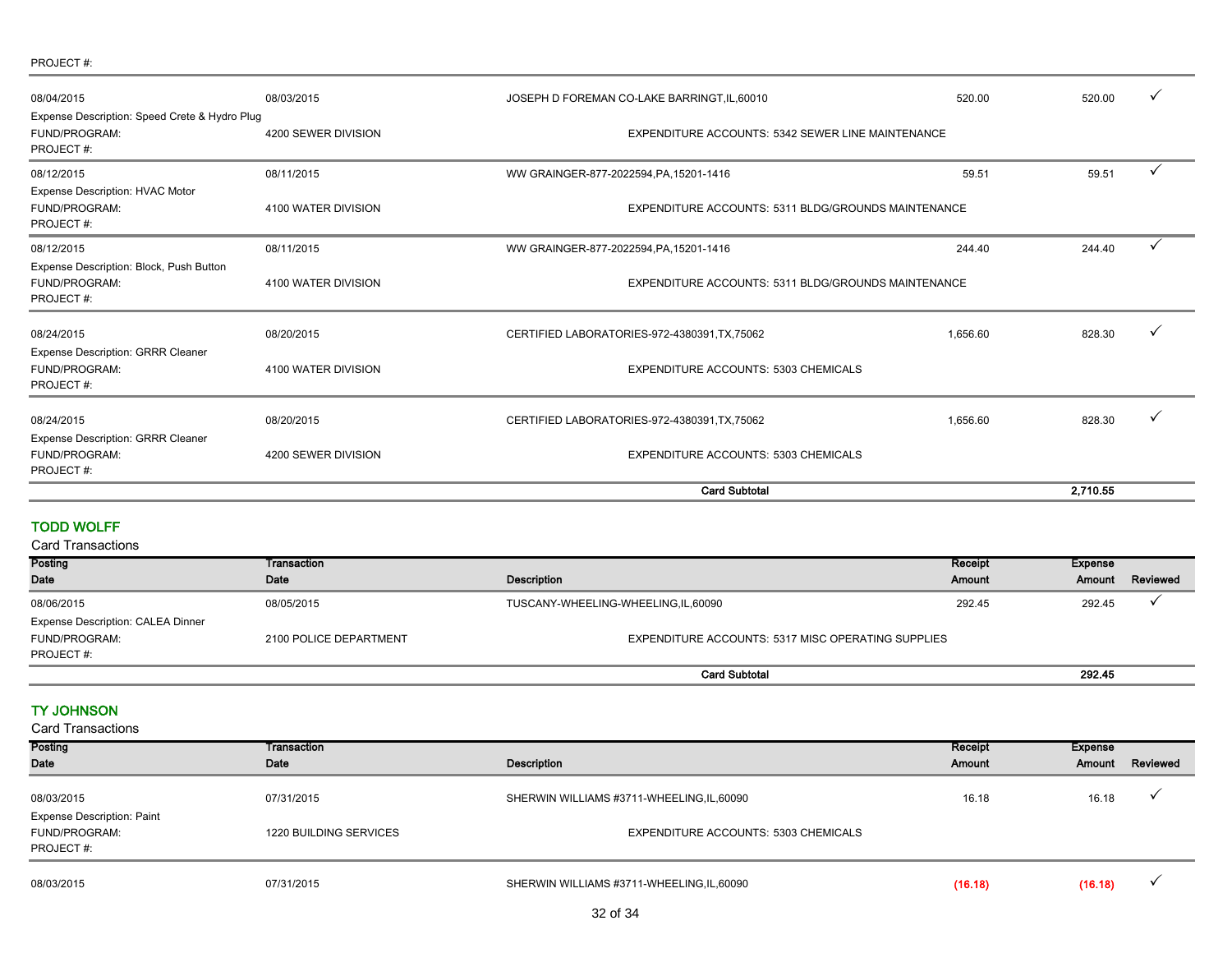| Expense Description: Return Refund<br>FUND/PROGRAM:<br>PROJECT#:         | 1220 BUILDING SERVICES        | EXPENDITURE ACCOUNTS: 5303 CHEMICALS                      |          |          |              |
|--------------------------------------------------------------------------|-------------------------------|-----------------------------------------------------------|----------|----------|--------------|
| 08/04/2015                                                               | 08/03/2015                    | ANIXTER/CLARK/TRI-ED-GLENVIEW,IL,60026                    | 57.86    | 57.86    | ✓            |
| Expense Description: Key Blanks<br>FUND/PROGRAM:<br>PROJECT#:            | 1220 BUILDING SERVICES        | EXPENDITURE ACCOUNTS: 5317 MISC OPERATING SUPPLIES        |          |          |              |
| 08/04/2015                                                               | 08/03/2015                    | ANIXTER/CLARK/TRI-ED-GLENVIEW,IL,60026                    | (153.86) | (153.86) | $\checkmark$ |
| Expense Description: Credit Door Pivot<br>FUND/PROGRAM:<br>PROJECT#:     | 1220 BUILDING SERVICES        | EXPENDITURE ACCOUNTS: 5311 BLDG/GROUNDS MAINTENANCE       |          |          |              |
| 08/07/2015                                                               | 08/06/2015                    | JC LICHT #1261-MOUNT PROSPEC, IL, 60056                   | 230.81   | 17.87    | $\checkmark$ |
| <b>Expense Description: Paint Supplies</b><br>FUND/PROGRAM:<br>PROJECT#: | <b>1220 BUILDING SERVICES</b> | <b>EXPENDITURE ACCOUNTS: 5317 MISC OPERATING SUPPLIES</b> |          |          |              |
| 08/07/2015                                                               | 08/06/2015                    | JC LICHT #1261-MOUNT PROSPEC, IL, 60056                   | 230.81   | 212.94   | ✓            |
| Expense Description: Paint/Thinner<br>FUND/PROGRAM:<br>PROJECT#:         | 1220 BUILDING SERVICES        | EXPENDITURE ACCOUNTS: 5303 CHEMICALS                      |          |          |              |
| 08/21/2015                                                               | 08/19/2015                    | HERBERT L. FLAKE CO-HOUSTON, TX, 77081                    | 428.34   | 214.17   | ✓            |
| Expense Description: Door Lock<br>FUND/PROGRAM:<br>PROJECT#:             | 1220 BUILDING SERVICES        | <b>EXPENDITURE ACCOUNTS: 5317 MISC OPERATING SUPPLIES</b> |          |          |              |
| 08/21/2015                                                               | 08/19/2015                    | HERBERT L. FLAKE CO-HOUSTON, TX, 77081                    | 428.34   | 214.17   | $\checkmark$ |
| Expense Description: Door lock<br>FUND/PROGRAM:<br>PROJECT#:             | 1430 FORESTRY DIVISION        | EXPENDITURE ACCOUNTS: 5311 BLDG/GROUNDS MAINTENANCE       |          |          |              |
| 08/31/2015                                                               | 08/28/2015                    | <b>LAYSTROM-BUESCHER INC-</b><br>WHEELING, IL, 600900000  | 22.00    | 22.00    |              |
| <b>Expense Description: Door Sweeps</b>                                  |                               |                                                           |          |          |              |
| FUND/PROGRAM:<br>PROJECT#:                                               | 1220 BUILDING SERVICES        | EXPENDITURE ACCOUNTS: 5311 BLDG/GROUNDS MAINTENANCE       |          |          |              |
|                                                                          |                               | <b>Card Subtotal</b>                                      |          | 585.15   |              |

VINCENT HOFFMAN

| <b>Card Transactions</b>                                                   |                        |                                                    |         |         |          |
|----------------------------------------------------------------------------|------------------------|----------------------------------------------------|---------|---------|----------|
| <b>Posting</b>                                                             | Transaction            |                                                    | Receipt | Expense |          |
| Date                                                                       | Date                   | Description                                        | Amount  | Amount  | Reviewed |
| 08/03/2015                                                                 | 07/31/2015             | THE HOME DEPOT 1927-PALATINE, IL, 600740000        | 198.76  | 198.76  |          |
| Expense Description: Scoop Shovels & Pickers<br>FUND/PROGRAM:<br>PROJECT#: | 1430 FORESTRY DIVISION | EXPENDITURE ACCOUNTS: 5315 SMALL TOOLS & EQUIPMENT |         |         |          |
| 08/03/2015<br><b>Expense Description: Weed Spray</b>                       | 07/31/2015             | THE HOME DEPOT 1927-PALATINE, IL, 600740000        | 188.80  | 188.80  |          |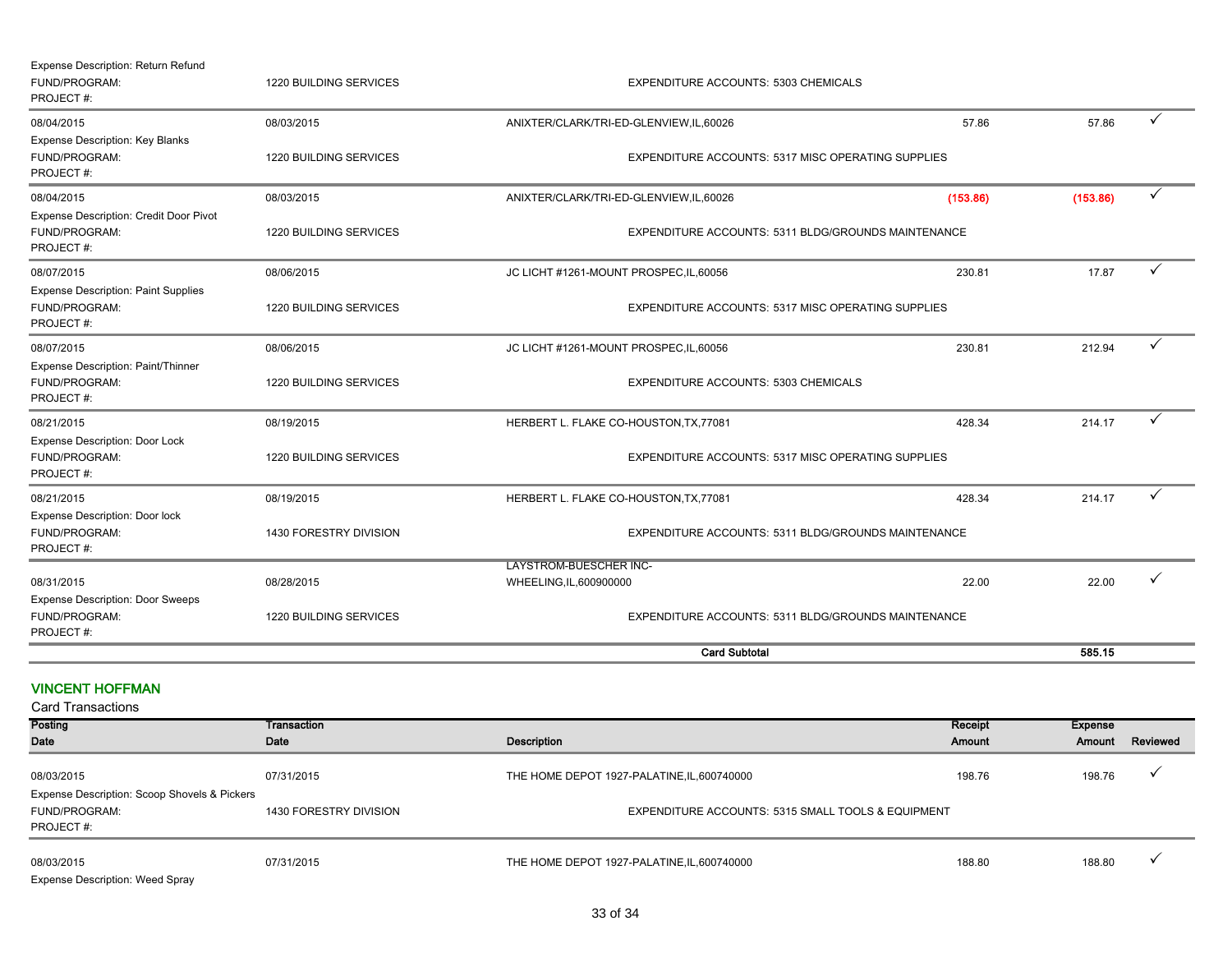| FUND/PROGRAM:<br>PROJECT#:        | 1430 FORESTRY DIVISION | EXPENDITURE ACCOUNTS: 5311 BLDG/GROUNDS MAINTENANCE |        |        |  |
|-----------------------------------|------------------------|-----------------------------------------------------|--------|--------|--|
| 08/19/2015                        | 08/18/2015             | WW GRAINGER-877-2022594, PA, 15201-1416             | 212.64 | 212.64 |  |
| <b>Expense Description: Paint</b> |                        |                                                     |        |        |  |
| FUND/PROGRAM:                     | 1420 STREETS DIVISION  | EXPENDITURE ACCOUNTS: 5314 MINOR STREET REPAIRS     |        |        |  |
| PROJECT#:                         |                        |                                                     |        |        |  |
|                                   |                        | <b>Card Subtotal</b>                                |        | 600.20 |  |

Report Run By: Nancy Hoppe (NHOPPE, Company Program Administrator) © 1994-2015. MasterCard. All rights reserved.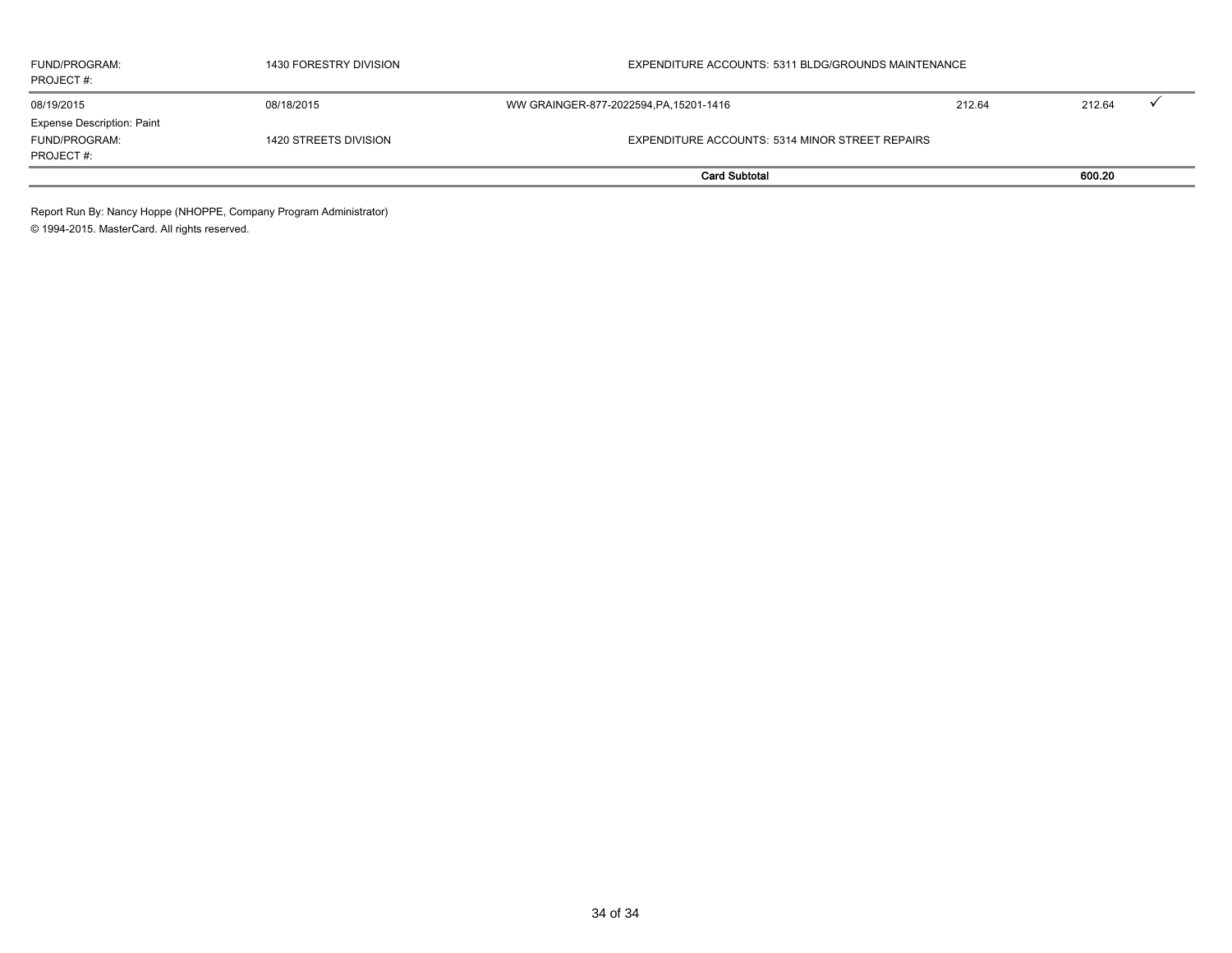## **Village of Wheeling Payroll Summary**

### **Pay Period Ended 11/6/2015**

| <b>Fund Number</b> | Fund                            | <b>Salaries</b> | <b>Benefits</b> | <b>Total Payroll</b> |
|--------------------|---------------------------------|-----------------|-----------------|----------------------|
|                    |                                 |                 |                 |                      |
| 01                 | <b>General Fund</b>             | 753,365.57      | 64,932.59       | 818,298.16           |
| 31                 | <b>Crossroad TIF</b>            | 649.08          | 128.22          | 777.30               |
| 32                 | South 2 TIF                     | 649.10          | 128.19          | 777.29               |
| 35                 | <b>Town Center 2 TIF</b>        | 649.08          | 128.22          | 777.30               |
| 36                 | Southeast 2 TIF                 | 649.08          | 128.22          | 777.30               |
| 39                 | North TIF                       | 649.08          | 128.22          | 777.30               |
| 40                 | Water & Sewer Fund              | 54,710.63       | 10,572.72       | 65,283.35            |
| 55                 | <b>Grant Fund</b>               | 3,518.40        | 696.65          | 4,215.05             |
|                    |                                 |                 |                 |                      |
|                    | <b>Total Gross Payroll</b>      | 814,840.02      | 76,843.03       | 891,683.05           |
|                    |                                 |                 |                 |                      |
|                    | <b>Total Payroll Deductions</b> | 277,325.76      | 76,843.03       | 354,168.79           |
|                    |                                 |                 |                 |                      |
|                    | <b>Total Net Payroll</b>        | 537,514.26      | 0.00            | 537,514.26           |
|                    |                                 |                 |                 |                      |
|                    |                                 |                 |                 |                      |
|                    | <b>Payroll Checks</b>           | 0.00            |                 |                      |
|                    |                                 |                 |                 |                      |
|                    | <b>Direct Deposits</b>          | 537,514.26      |                 |                      |
|                    |                                 |                 |                 |                      |
|                    | <b>Total Net Payroll</b>        | 537,514.26      |                 |                      |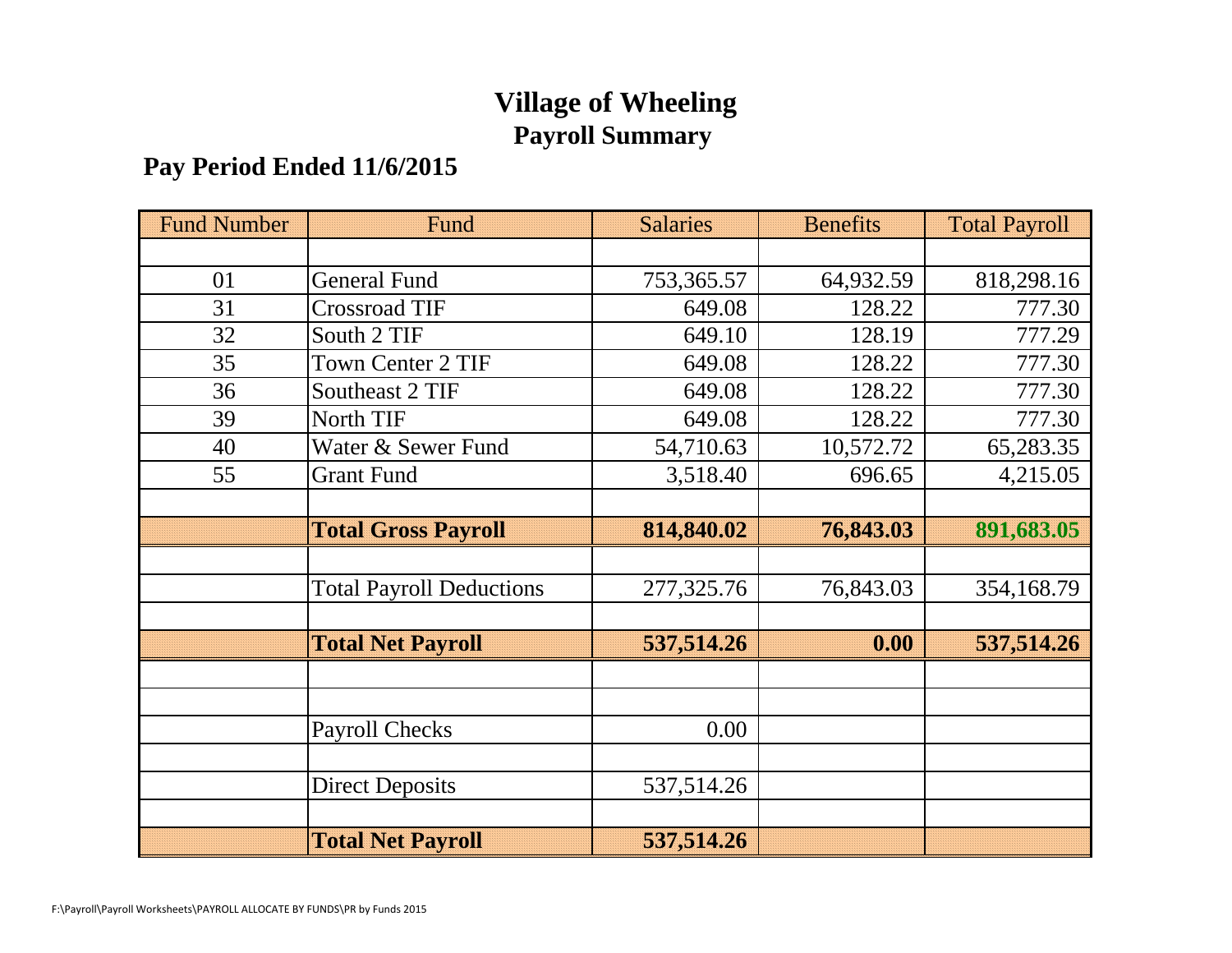SUNGARD PENTAMATION SUNGARD PENTAMATION SUNG PAGE NUMBER: 1 SUNGARD PENTAMATION SUNG PAGE NUMBER: 1 SUNG PAGE NUMBER: 1 SUNG PAGE NUMBER: 1 SUNG PAGE NUMBER: 1 SUNG PAGE NUMBER: 1 SUNG PAGE NUMBER: 1 SUNG PAGE NUMBER: 1 SU VILLAGE OF WHEELING **ACCTPA51** TIME: 10:58:44 CASH REQUIREMENTS − CHECK FORMAT − DUE DATE: 11/24/2015 SELECTION CRITERIA: payable.batch='AMM11/24'

ACCOUNTING PERIOD: 11/15

| VENDOR                                                   | <b>ORGANIZATION</b>          | <b>ACCOUNT</b>               | PURCHASE OR INVOICE                          |                                  | AMOUNT                            | DESCRIPTION                                                                                         |
|----------------------------------------------------------|------------------------------|------------------------------|----------------------------------------------|----------------------------------|-----------------------------------|-----------------------------------------------------------------------------------------------------|
| 9236<br>ABSOLUTE VENDING SERVICE                         | 4100<br>1300<br>1600<br>1700 | 5317<br>5317<br>5317<br>5317 | 15002686<br>15002778<br>15002778<br>15002778 | 17723<br>17874<br>17874<br>17874 | 128.55<br>28.83<br>28.83<br>28.84 | DEPT COFFEE SUPPLY<br>COFFEE FOR VILLAGE HALL<br>COFFEE FOR VILLAGE HALL<br>COFFEE FOR VILLAGE HALL |
| TOTAL CHECK                                              |                              |                              |                                              |                                  | 215.05                            |                                                                                                     |
| 7109<br><b>AECOM</b><br>TOTAL CHECK                      | 4320                         | 5502                         | 15002716                                     | 37646933                         | 367.53<br>367.53                  | SEWER SCADA UPGRADE                                                                                 |
| 8727<br>AEREX PEST CONTROL<br>TOTAL CHECK                | 1300                         | 5210                         | 15002711                                     | 998636                           | 460.00<br>460.00                  | OCTOBER PEST CONTROL                                                                                |
| 84<br>AIR ONE EQUIPMENT, INC<br>TOTAL CHECK              | 2200<br>2200                 | 5305<br>5305                 | 15002540<br>15002540                         | 107769<br>107896                 | 1,708.50<br>803.65<br>2,512.15    | FIREFIGHTING EQUIPMENT<br>FIREFIGHTING EOUIPMENT                                                    |
| 136<br>AMERICAN CHARGE SERVICE<br>TOTAL CHECK            | 1320                         | 5231                         | 15002712                                     | 97512                            | 6.00<br>6.00                      | SENIOR TAXI PROGRAM                                                                                 |
| 8035<br>AMERICAN WELDING & GAS INC<br>TOTAL CHECK        | 2200                         | 5220                         | 15002758                                     | 03644609                         | 273.19<br>273.19                  | CYLINDER RENTALS                                                                                    |
| 4175<br>ARLINGTON HEIGHTS FORD<br>TOTAL CHECK            | 2200                         | 5310                         | 15002732                                     | 739866                           | 163.57<br>163.57                  | PINION/OIL                                                                                          |
| 217<br>ARMSTRONG MEDICAL INDUSTRIES<br>TOTAL CHECK       | 2200                         | 5312                         | 15002003                                     | 1688652                          | 7,139.40<br>7,139.40              | MEDICAL EQUIPMENT                                                                                   |
| 250<br>AT&T DATACOMM INC<br>TOTAL CHECK                  | 15                           | 5313                         | 15002080                                     | 482-037232                       | 246.40<br>246.40                  | COMPUER NETWORK                                                                                     |
| 8865<br>BACKGROUNDS ONLINE<br>TOTAL CHECK                | 1800                         | 5226                         | 15002757                                     | 456915                           | 149.85<br>149.85                  | BACKGROUND CHECKS                                                                                   |
| 296<br>BAXTER & WOODMAN INC<br>TOTAL CHECK               | 3500                         | 5206                         | 15001022                                     | 0182857                          | 8,698.43<br>8,698.43              | COMMUNITY BLVD & DUNDEE                                                                             |
| 7960<br>BLUE CROSS/BLUE SHIELD OF IL 2100<br>TOTAL CHECK | 01                           | 1501<br>5242                 | 15002809<br>15002809                         |                                  | 177.00<br>177.00<br>354.00        | L DAWSON MED SUPP-JAN<br>L DAWSON MED SUPP-DEC                                                      |
| 397<br>CALL ONE<br>TOTAL CHECK                           | 1600                         | 5238                         | 15000271                                     |                                  | 16,449.04<br>16,449.04            | PHONE SERVICE                                                                                       |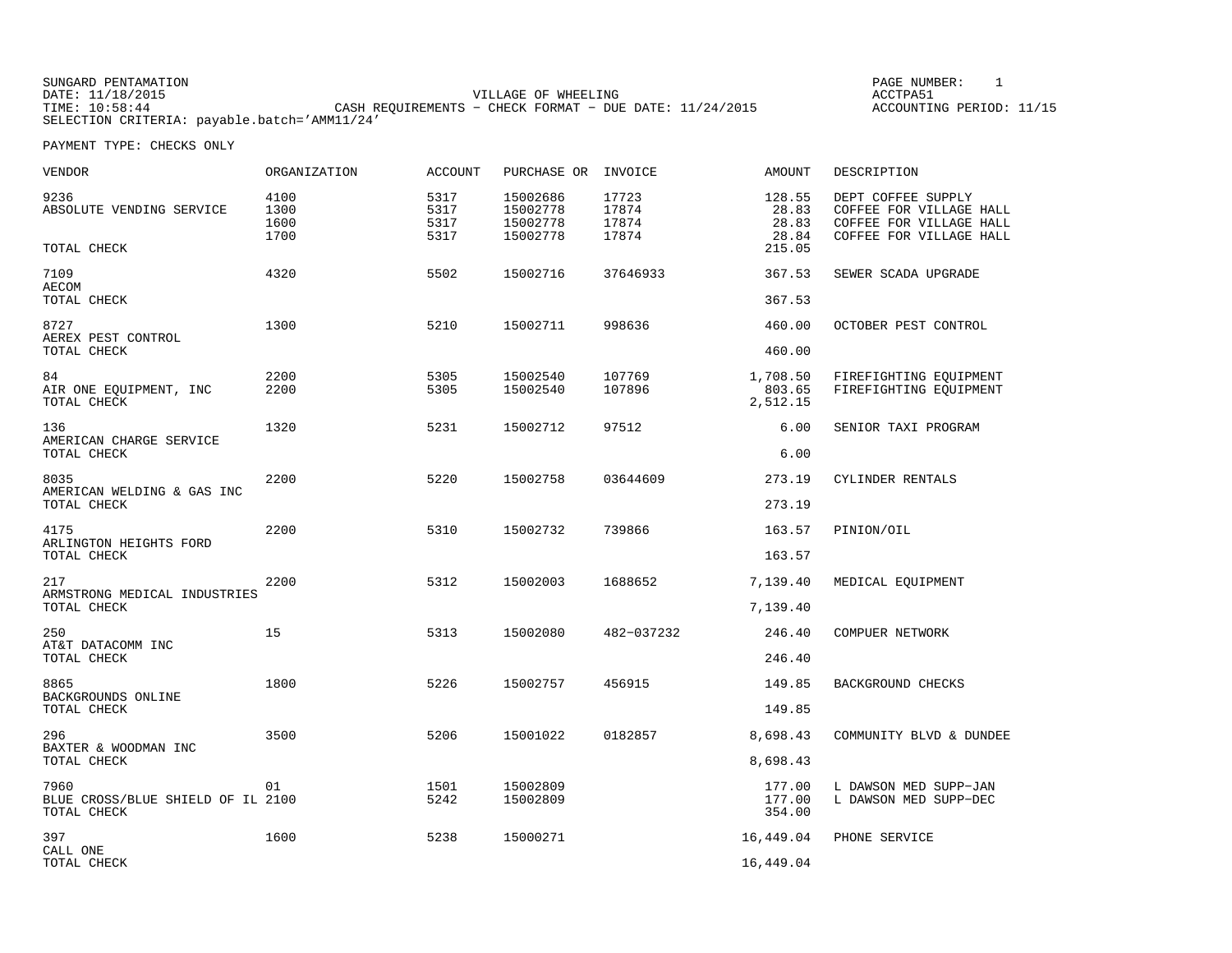SUNGARD PENTAMATION SUNGARD PENTAMATION SUNG PAGE NUMBER: 2 DATE: 11/18/2015 VILLAGE OF WHEELING ACCTPA51CASH REQUIREMENTS - CHECK FORMAT - DUE DATE: 11/24/2015 SELECTION CRITERIA: payable.batch='AMM11/24'

ACCOUNTING PERIOD: 11/15

| VENDOR                                           | <b>ORGANIZATION</b>                  | <b>ACCOUNT</b>                               | PURCHASE OR                                                          | INVOICE            | <b>AMOUNT</b>                                                  | DESCRIPTION                                                                                              |
|--------------------------------------------------|--------------------------------------|----------------------------------------------|----------------------------------------------------------------------|--------------------|----------------------------------------------------------------|----------------------------------------------------------------------------------------------------------|
| 442<br>CDW GOVERNMENT INC<br>TOTAL CHECK         | 2100<br>2100                         | 5317<br>5317                                 | 15002603<br>15002781                                                 | ZR00132<br>ZZ86201 | 304.41<br>240.63<br>545.04                                     | SQUAD PRINTER PAPER<br>EVIDENCE ROOM DVD'S                                                               |
| 478<br>CHICAGO BADGE & INSIGNIA CO               | 2200                                 | 5106                                         | 15002769                                                             | 13880              | 30.00                                                          | UNIFORM ALLOWANCE                                                                                        |
| TOTAL CHECK                                      |                                      |                                              |                                                                      |                    | 30.00                                                          |                                                                                                          |
| 483<br>CHICAGO COMMUNICATIONS LLC                | 15                                   | 5221                                         | 15002604                                                             | 276302             | 932.05                                                         | RADIO MAINT AGREEMENT                                                                                    |
| TOTAL CHECK                                      |                                      |                                              |                                                                      |                    | 932.05                                                         |                                                                                                          |
| 556<br>COMED                                     | 1420<br>4100<br>4200                 | 5209<br>5209<br>5209                         | 15002720<br>15002720<br>15002720                                     |                    | 21.18<br>81.93<br>409.61                                       | ENERGY SERVICE<br>ENERGY SERVICE<br>ENERGY SERVICE                                                       |
| TOTAL CHECK                                      |                                      |                                              |                                                                      |                    | 512.72                                                         |                                                                                                          |
| 557<br>COMED                                     | 11                                   | 5209                                         | 15002719                                                             |                    | 3,639.44                                                       | ENERGY SERVICE                                                                                           |
| TOTAL CHECK                                      |                                      |                                              |                                                                      |                    | 3,639.44                                                       |                                                                                                          |
| 8639<br>CONSTELLATION NEW ENERGY INC 1320        | 1170<br>1430<br>3420<br>4100<br>4200 | 5209<br>5209<br>5209<br>5209<br>5209<br>5209 | 15002721<br>15002721<br>15002721<br>15002721<br>15002721<br>15002721 |                    | 897.23<br>357.41<br>1,703.65<br>1,575.48<br>4,822.64<br>496.85 | ENERGY SERVICE<br>ENERGY SERVICE<br>ENERGY SERVICE<br>ENERGY SERVICE<br>ENERGY SERVICE<br>ENERGY SERVICE |
| TOTAL CHECK                                      |                                      |                                              |                                                                      |                    | 9,853.26                                                       |                                                                                                          |
| 599<br>COOK COUNTY TREASURER                     | 11                                   | 5251                                         | 15002717                                                             | $2015 - 3$         | 700.50                                                         | TRAFFIC SIGNAL MAINT 3RD                                                                                 |
| TOTAL CHECK                                      |                                      |                                              |                                                                      |                    | 700.50                                                         |                                                                                                          |
| 9584<br>CURRENT ELECTRICAL                       | 01                                   | 4220                                         | 15002713                                                             | 02000019819        | 138.00                                                         | REFUND PERMIT FEE                                                                                        |
| TOTAL CHECK                                      |                                      |                                              |                                                                      |                    | 138.00                                                         |                                                                                                          |
| 678<br>DELL COMPUTER CORPORATION                 | 1750                                 | 5207                                         | 15002220                                                             | XJT93P7K7          | 6,679.08                                                       | SERVER SUPPORT RENEWAL                                                                                   |
| TOTAL CHECK                                      |                                      |                                              |                                                                      |                    | 6,679.08                                                       |                                                                                                          |
| 712<br>DIVERSIFIED INSPECTIONS INC               | 2200                                 | 5220                                         | 15002770                                                             | 256453             | 1,537.78                                                       | LADDER INSPECTIONS                                                                                       |
| TOTAL CHECK                                      |                                      |                                              |                                                                      |                    | 1,537.78                                                       |                                                                                                          |
| 5540<br>DJ'S SCUBA LOCKER                        | 2200                                 | 5305                                         | 15002675                                                             | 4731               | 709.20                                                         | DIVE EQUIPMENT                                                                                           |
| TOTAL CHECK                                      |                                      |                                              |                                                                      |                    | 709.20                                                         |                                                                                                          |
| 744<br>DUNDEE AND WOLF AUTOMOTIVE<br>TOTAL CHECK | 2100<br>1300                         | 5310<br>5310                                 | 15002827<br>15002826                                                 | 47247<br>47248     | 449.50<br>7.25<br>456.75                                       | OCT. CAR WASHES<br>OCT. CAR WASHES                                                                       |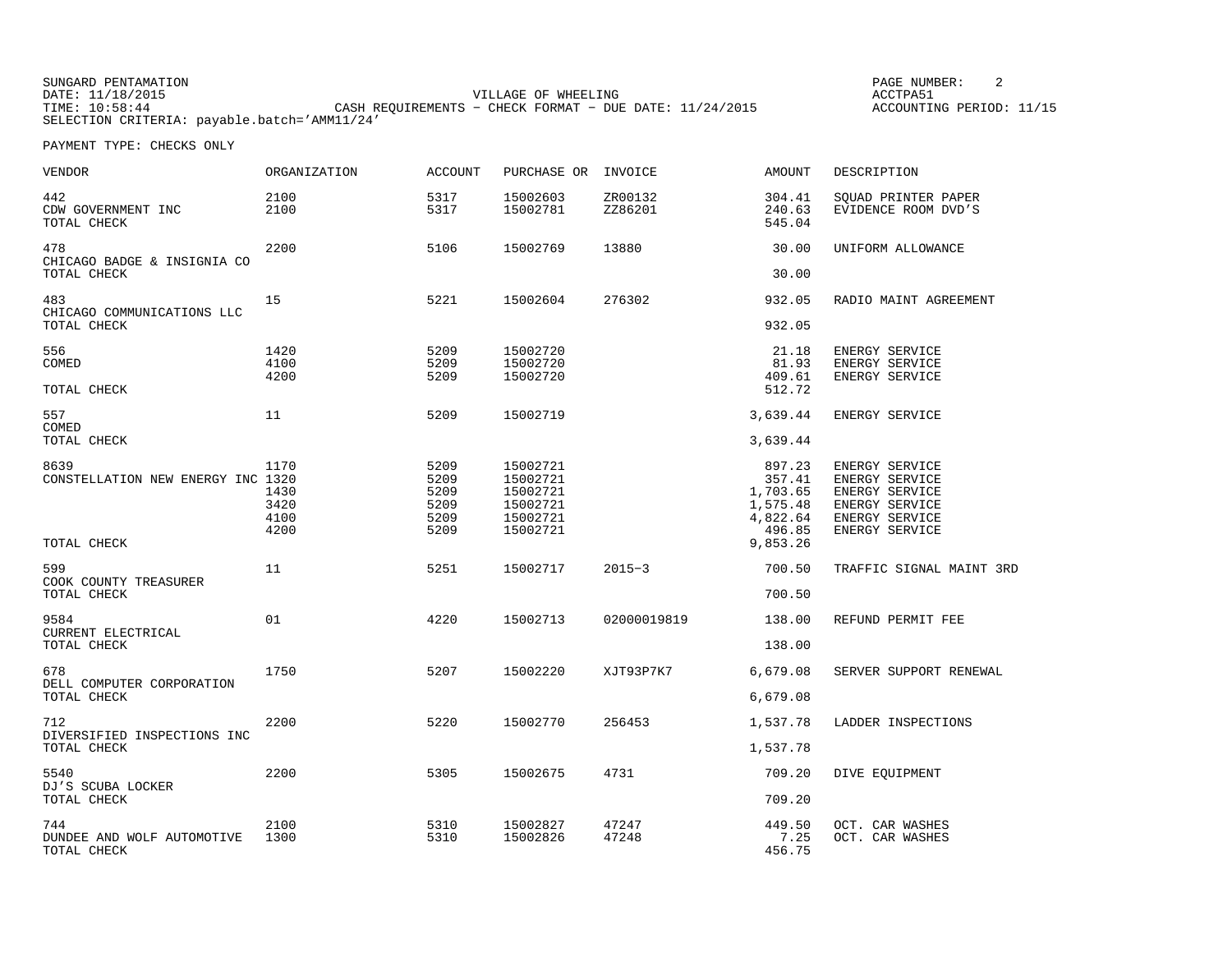SUNGARD PENTAMATION SUNGARD PENTAMATION SUNG PAGE NUMBER: 3 VILLAGE OF WHEELING **ACCTPA51** TIME: 10:58:44 CASH REQUIREMENTS − CHECK FORMAT − DUE DATE: 11/24/2015 SELECTION CRITERIA: payable.batch='AMM11/24'

ACCOUNTING PERIOD: 11/15

| <b>VENDOR</b>                                   | <b>ORGANIZATION</b>                          | <b>ACCOUNT</b>                               | PURCHASE OR                                                          | INVOICE                                                                                | <b>AMOUNT</b>                                     | DESCRIPTION                                                                                                    |
|-------------------------------------------------|----------------------------------------------|----------------------------------------------|----------------------------------------------------------------------|----------------------------------------------------------------------------------------|---------------------------------------------------|----------------------------------------------------------------------------------------------------------------|
| 7931<br>EJ USA INC                              | 4200                                         | 5342                                         | 15002734                                                             | 3900604                                                                                | 1,002.90                                          | STORM GRATES                                                                                                   |
| TOTAL CHECK                                     |                                              |                                              |                                                                      |                                                                                        | 1,002.90                                          |                                                                                                                |
| 9480<br>ELEVATED SAFETY, INC.<br>TOTAL CHECK    | 2200                                         | 5305                                         | 15002014                                                             | 1146                                                                                   | 3,038.46<br>3,038.46                              | TRT EQUIPMENT                                                                                                  |
| 1394<br>JOSEPH D FOREMAN & CO<br>TOTAL CHECK    | 4100                                         | 5344                                         | 15002745                                                             | 271399                                                                                 | 450.00<br>450.00                                  | CONCRETE                                                                                                       |
|                                                 |                                              |                                              |                                                                      |                                                                                        |                                                   |                                                                                                                |
| 4984<br>FOSTER COACH SALES INC<br>TOTAL CHECK   | 2200<br>2200                                 | 5310<br>5310                                 | 15002679<br>15002730                                                 | 7955<br>7999                                                                           | 196.56<br>135.35<br>331.91                        | LED FLASHER<br>BATTERY CONDITIONER                                                                             |
| 3628<br>GARVEY'S OFFICE PRODUCTS                | 2100<br>2100<br>2100<br>2100<br>2100<br>2100 | 5318<br>5318<br>5318<br>5318<br>5318<br>5318 | 15002605<br>15002676<br>15002606<br>15002607<br>15002608<br>15002609 | PINV1029682<br>PINV1034080<br>PINV1037769<br>PINV1038386<br>PINV1040654<br>PINV1042708 | 52.99<br>6.62<br>48.80<br>96.96<br>14.75<br>35.00 | OFFICE SUPPLIES<br>OFFICE SUPPLIES<br>OFFICE SUPPLIES<br>OFFICE SUPPLIES<br>OFFICE SUPPLIES<br>OFFICE SUPPLIES |
| TOTAL CHECK                                     |                                              |                                              |                                                                      |                                                                                        | 255.12                                            |                                                                                                                |
| 9600<br>NICHOLAS GELYANA<br>TOTAL CHECK         | 01                                           | 4512                                         | 15002599                                                             | C3024628                                                                               | 30.00<br>30.00                                    | REFUND DUP PAYMENT                                                                                             |
|                                                 |                                              |                                              |                                                                      |                                                                                        |                                                   |                                                                                                                |
| 2752<br>GRAINGER                                | 1430                                         | 5311                                         | 15002701                                                             | 9873372578                                                                             | 31.56                                             | SURGE PROTECTOR                                                                                                |
| TOTAL CHECK                                     |                                              |                                              |                                                                      |                                                                                        | 31.56                                             |                                                                                                                |
| 6024<br>HAEGER ENGINEERING LLC<br>TOTAL CHECK   | 1400<br>3200<br>3410                         | 5206<br>5206<br>5223                         | 15002790<br>15002791<br>15000182                                     | 77541<br>77545<br>77561                                                                | 1,288.50<br>387.50<br>6, 200.00<br>7,876.00       | NEW SIDEWALK ENGINEERING<br>4.8 MILW AVE PARCEL<br>2015 MFT ST PROGRAM                                         |
| 8902                                            | 01                                           | 1501                                         | 15002748                                                             | 2481                                                                                   | 150.00                                            | ENTERTAINMENT 1/27/16                                                                                          |
| SANDRA HAYNES<br>TOTAL CHECK                    |                                              |                                              |                                                                      |                                                                                        | 150.00                                            |                                                                                                                |
| 5284<br>HD SUPPLY WATERWORKS LTD<br>TOTAL CHECK | 4100<br>4100                                 | 5344<br>5344                                 | 15002687<br>15002746                                                 | E631399<br>E632457                                                                     | 3,150.00<br>3,472.00<br>6,622.00                  | REPAIR CLAMPS<br>REPAIR CLAMPS                                                                                 |
| 9548                                            | 5500                                         | 5299                                         | 15002706                                                             | 9811510002                                                                             | 3, 193. 32                                        | CONGREGATE MEALS-OCT                                                                                           |
| HOFFMAN HOUSE CATERING<br>TOTAL CHECK           |                                              |                                              |                                                                      |                                                                                        | 3, 193. 32                                        |                                                                                                                |
| 1094<br>HR SIMPLIFIED<br>TOTAL CHECK            | 1800                                         | 5206                                         | 15002703                                                             | 44377                                                                                  | 50.00<br>50.00                                    | SEPT COBRA NOTICES                                                                                             |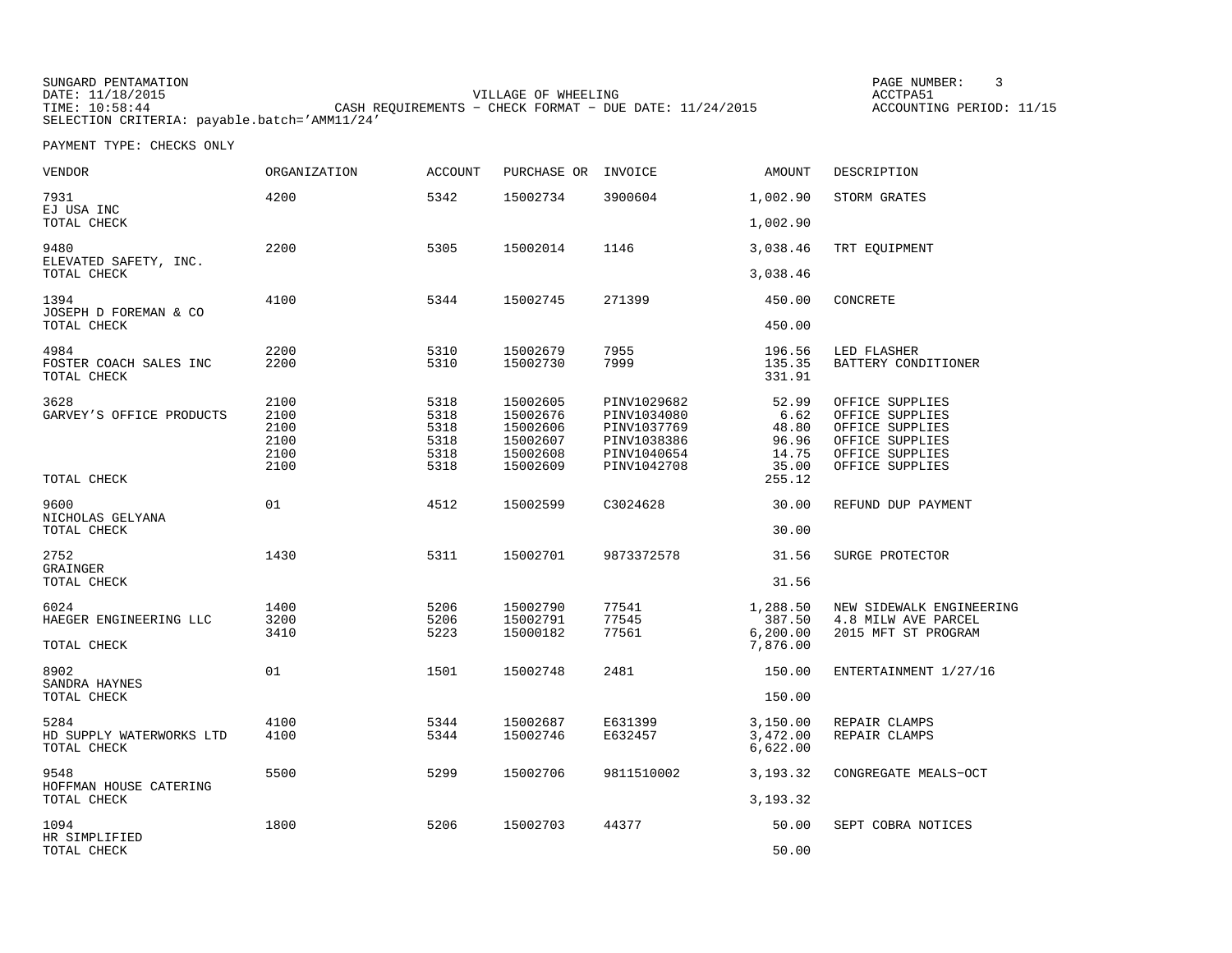| SUNGARD PENTAMATION |                                                           | PAGE NUMBER:             |
|---------------------|-----------------------------------------------------------|--------------------------|
| DATE: 11/18/2015    | VILLAGE OF WHEELING                                       | ACCTPA51                 |
| TIME: 10:58:44      | CASH REOUIREMENTS - CHECK FORMAT - DUE DATE: $11/24/2015$ | ACCOUNTING PERIOD: 11/15 |
|                     | SELECTION CRITERIA: payable.batch='AMM11/24'              |                          |

PAGE NUMBER: 4

| VENDOR                                              | ORGANIZATION                         | <b>ACCOUNT</b>                       | PURCHASE OR                                              | INVOICE                              | <b>AMOUNT</b>                                            | DESCRIPTION                                                                                                                         |
|-----------------------------------------------------|--------------------------------------|--------------------------------------|----------------------------------------------------------|--------------------------------------|----------------------------------------------------------|-------------------------------------------------------------------------------------------------------------------------------------|
| 6946<br>ICCI                                        | 1300                                 | 5206                                 | 15002709                                                 | 20151011                             | 100.00                                                   | PLAN REVIEW                                                                                                                         |
| TOTAL CHECK                                         |                                      |                                      |                                                          |                                      | 100.00                                                   |                                                                                                                                     |
| 1174<br>ILLINOIS ASSN OF CHIEFS OF P<br>TOTAL CHECK | 2100                                 | 5105                                 | 15002610                                                 | 2015-934                             | 198.00<br>198.00                                         | TRAINING                                                                                                                            |
| 3602<br>ILLINOIS PAPER COMPANY<br>TOTAL CHECK       | 1600                                 | 5318                                 | 15002696                                                 | IN190770                             | 2,560.00<br>2,560.00                                     | COPIER PAPER                                                                                                                        |
| 1268<br>INTERSTATE BATTERY<br>TOTAL CHECK           | 4100                                 | 5237                                 | 15002698                                                 |                                      | 37.90<br>37.90                                           | <b>BATTERY</b>                                                                                                                      |
| 9256<br>INTERSTATE BILLING SERVICE I<br>TOTAL CHECK | 2200                                 | 5310                                 | 15002680                                                 | 3000488609                           | 158.56<br>158.56                                         | KING PIN KIT                                                                                                                        |
| 6646<br>KIEFT BROS INC<br>TOTAL CHECK               | 4100                                 | 5344                                 | 15002738                                                 | 215030                               | 298.88<br>298.88                                         | BLOCK FOR MANHOLE REPAIR                                                                                                            |
| 1455<br>KLEIN THORPE & JENKINS LTD<br>TOTAL CHECK   | 1900<br>3100<br>3500<br>3900         | 5218<br>5218<br>5218<br>5218         | 15002825<br>15002825<br>15002825<br>15002825             |                                      | 19,559.46<br>640.00<br>2,811.50<br>3,115.00<br>26,125.96 | SEPT. LEGAL SERVICE<br>SEPT. LEGAL SERVICE<br>SEPT. LEGAL SERVICE<br>SEPT. LEGAL SERVICE                                            |
| 2454<br>STEPHEN A LASER ASSOCIATES<br>TOTAL CHECK   | 1800                                 | 5226                                 | 15002695                                                 | 2004032                              | 550.00<br>550.00                                         | PSYCHOLOGICAL EXAM                                                                                                                  |
| 7369<br>LEADS ONLINE<br>TOTAL CHECK                 | 01                                   | 1501                                 | 15002761                                                 | 234333                               | 3,468.00<br>3,468.00                                     | LEADS ONLINE ACCESS                                                                                                                 |
| 9455<br>MANSFIELD OIL COMPANY<br>TOTAL CHECK        | 01                                   | 1551                                 | 15002815                                                 | 945697/698                           | 11,388.36<br>11,388.36                                   | FUEL FOR FLEET                                                                                                                      |
| 6373<br>MATIS EOUIPMENT<br>TOTAL CHECK              | 1420<br>1430<br>2200<br>4100<br>4200 | 5301<br>5301<br>5301<br>5301<br>5301 | 15002743<br>15002743<br>15002743<br>15002743<br>15002743 | 1771<br>1771<br>1771<br>1771<br>1771 | 96.00<br>96.00<br>96.00<br>96.00<br>96.00<br>480.00      | DIESEL FUEL CONDITIONER<br>DIESEL FUEL CONDITIONER<br>DIESEL FUEL CONDITIONER<br>DIESEL FUEL CONDITIONER<br>DIESEL FUEL CONDITIONER |
| 8249<br>MUNICIPAL CLAIMS & SAFETY AG<br>TOTAL CHECK | 51                                   | 5271                                 | 15000006                                                 | 48                                   | 21,829.00<br>21,829.00                                   | CLAIMS ADMINISTRATION                                                                                                               |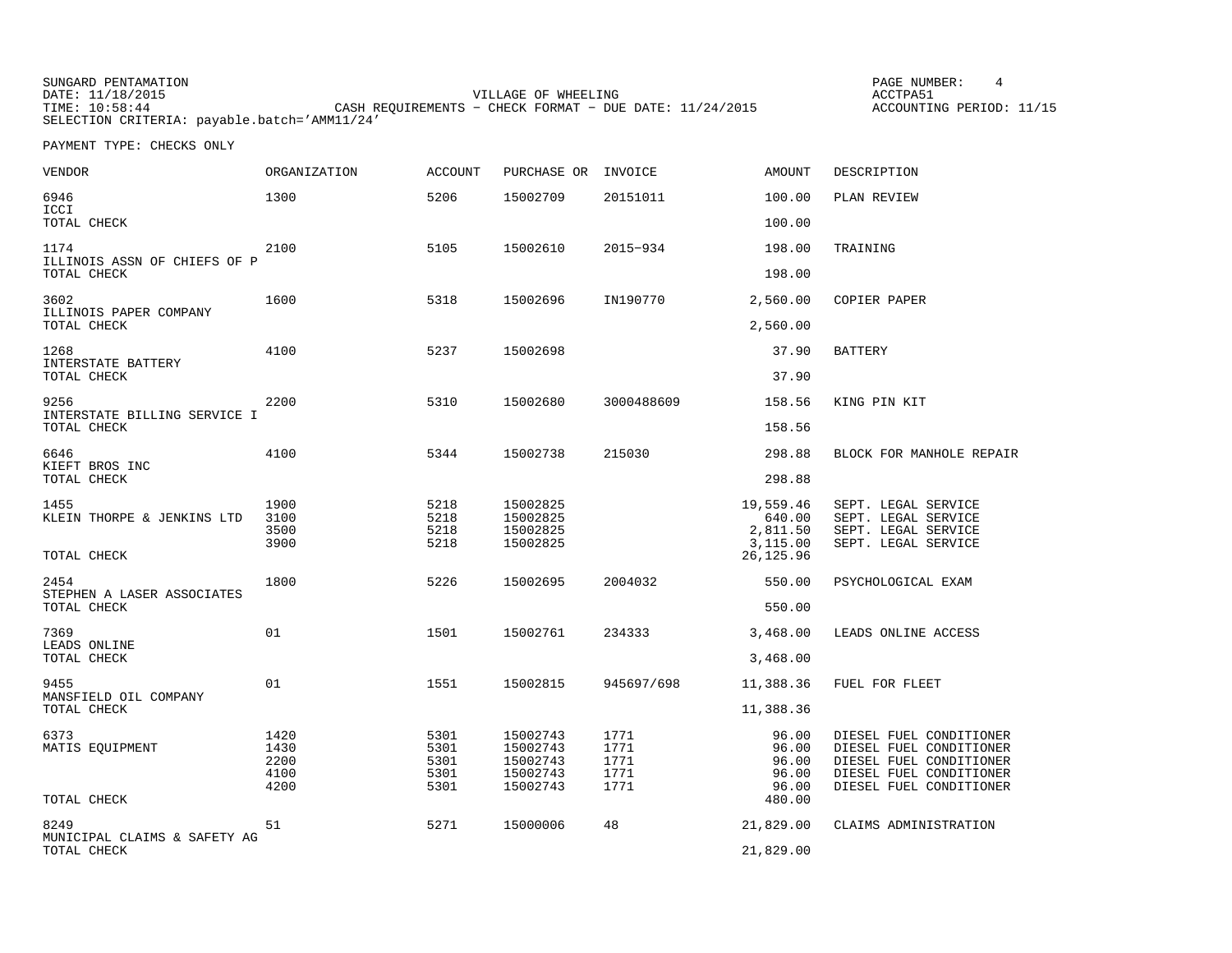SUNGARD PENTAMATION SUNGARD PENTAMATION SUNG PAGE NUMBER: 5 SENSING PAGE NUMBER: 5 SENSING PAGE NUMBER: 5 SENSI VILLAGE OF WHEELING **ACCTPA51** TIME: 10:58:44 CASH REQUIREMENTS − CHECK FORMAT − DUE DATE: 11/24/2015 SELECTION CRITERIA: payable.batch='AMM11/24'

ACCOUNTING PERIOD: 11/15

| VENDOR                                              | ORGANIZATION                                                                                                                                         | ACCOUNT                                                                                                                                              | PURCHASE OR                                                                                                                                                                                                                      | INVOICE                                  | AMOUNT                                                                                                                                                                                                    | DESCRIPTION                                                                                                                                                                                                                                                                                                                                      |
|-----------------------------------------------------|------------------------------------------------------------------------------------------------------------------------------------------------------|------------------------------------------------------------------------------------------------------------------------------------------------------|----------------------------------------------------------------------------------------------------------------------------------------------------------------------------------------------------------------------------------|------------------------------------------|-----------------------------------------------------------------------------------------------------------------------------------------------------------------------------------------------------------|--------------------------------------------------------------------------------------------------------------------------------------------------------------------------------------------------------------------------------------------------------------------------------------------------------------------------------------------------|
| 5989<br>MGP INC<br>TOTAL CHECK                      | 1600<br>4100<br>4200                                                                                                                                 | 5207<br>5207<br>5207                                                                                                                                 | 15000317<br>15000317<br>15000317                                                                                                                                                                                                 | 2761<br>2761<br>2761                     | 5,497.76<br>2,748.87<br>2,748.87<br>10,995.50                                                                                                                                                             | OCT. GIS STAFFINGS<br>OCT. GIS STAFFINGS<br>OCT. GIS STAFFINGS                                                                                                                                                                                                                                                                                   |
| 1762<br>MIDWEST TIME RECORDER<br>TOTAL CHECK        | 15                                                                                                                                                   | 1501                                                                                                                                                 | 15002762                                                                                                                                                                                                                         | 145964                                   | 120.00<br>120.00                                                                                                                                                                                          | TIME CLOCK AGREEMENT                                                                                                                                                                                                                                                                                                                             |
| 8444<br>MILIEU DESIGN LLC<br>TOTAL CHECK            | 1320<br>1430<br>1430<br>4100<br>4200<br>1320<br>1430<br>1430<br>4100<br>4200<br>1320<br>1430<br>1430<br>4100<br>4200<br>1430<br>1430<br>1430<br>1430 | 5217<br>5217<br>5311<br>5217<br>5217<br>5217<br>5217<br>5311<br>5217<br>5217<br>5217<br>5217<br>5311<br>5217<br>5217<br>5217<br>5217<br>5217<br>5217 | 15002646<br>15002646<br>15002646<br>15002646<br>15002646<br>15002689<br>15002689<br>15002689<br>15002689<br>15002689<br>15002740<br>15002740<br>15002740<br>15002740<br>15002740<br>15002742<br>15002647<br>15002688<br>15002741 | 113101<br>114414/415<br>114490<br>114799 | 47.71<br>3,035.01<br>35.50<br>267.97<br>531.89<br>47.71<br>2,121.92<br>35.50<br>267.97<br>5.08<br>47.71<br>2,539.71<br>35.50<br>267.97<br>177.63<br>1,015.00<br>3,045.00<br>456.75<br>395.85<br>14,377.38 | WEEKLY MOWING<br>WEEKLY MOWING<br>WEEKLY MOWING<br>WEEKLY MOWING<br>WEEKLY MOWING<br>WEEKLY MOWING<br>WEEKLY MOWING<br>WEEKLY MOWING<br>WEEKLY MOWING<br>WEEKLY MOWING<br>WEEKLY MOWING<br>WEEKLY MOWING<br>WEEKLY MOWING<br>WEEKLY MOWING<br>WEEKLY MOWING<br>TURF CARE<br>EARLY FALL TURF CARE<br>LANDSCAPE VIOLATIONS<br>LANDSCAPE VIOLATIONS |
| 8659<br>MINUTEMAN PRESS OF DEERFIELD<br>TOTAL CHECK | 1300                                                                                                                                                 | 5228                                                                                                                                                 | 15002710                                                                                                                                                                                                                         | 4906                                     | 267.59<br>267.59                                                                                                                                                                                          | LETTERHEAD PRINTING                                                                                                                                                                                                                                                                                                                              |
| 8994<br>MMS MEDICAL SUPPLY<br>TOTAL CHECK           | 2200<br>2200                                                                                                                                         | 5318<br>5318                                                                                                                                         | 15002671<br>15002671                                                                                                                                                                                                             | 5885280<br>5895949                       | 89.07<br>298.35<br>387.42                                                                                                                                                                                 | MEDICAL SUPPLIES<br>MEDICAL SUPPLIES                                                                                                                                                                                                                                                                                                             |
| 1783<br>MONROE TRUCK EQUIPMENT<br>TOTAL CHECK       | 1420                                                                                                                                                 | 5310                                                                                                                                                 | 15002744                                                                                                                                                                                                                         | 1525392                                  | 971.00<br>971.00                                                                                                                                                                                          | WET SPRAYED SNOW PLOW                                                                                                                                                                                                                                                                                                                            |
| 1792<br>MOTOROLA SOLUTIONS INC<br>TOTAL CHECK       | 15<br>15                                                                                                                                             | 5221<br>5221                                                                                                                                         | 15002657<br>15002615                                                                                                                                                                                                             | 13081143<br>91953236                     | 3,164.50<br>100.00<br>3,264.50                                                                                                                                                                            | SOUAD RADIOS REPAIR<br>RADIO ANTENNA                                                                                                                                                                                                                                                                                                             |
| 1695<br>MUNICIPAL EMERGENCY SERVICES<br>TOTAL CHECK | 2200                                                                                                                                                 | 5319                                                                                                                                                 | 15002775                                                                                                                                                                                                                         | 00684819_SNV                             | 90.93<br>90.93                                                                                                                                                                                            | PROTECTIVE EQUIPMENT                                                                                                                                                                                                                                                                                                                             |
| 7316<br>NATIONAL DOCUMENT SOLUTIONS<br>TOTAL CHECK  | 1700                                                                                                                                                 | 5228                                                                                                                                                 | 15002728                                                                                                                                                                                                                         | 0067800                                  | 247.00<br>247.00                                                                                                                                                                                          | 2015 TAX FORMS                                                                                                                                                                                                                                                                                                                                   |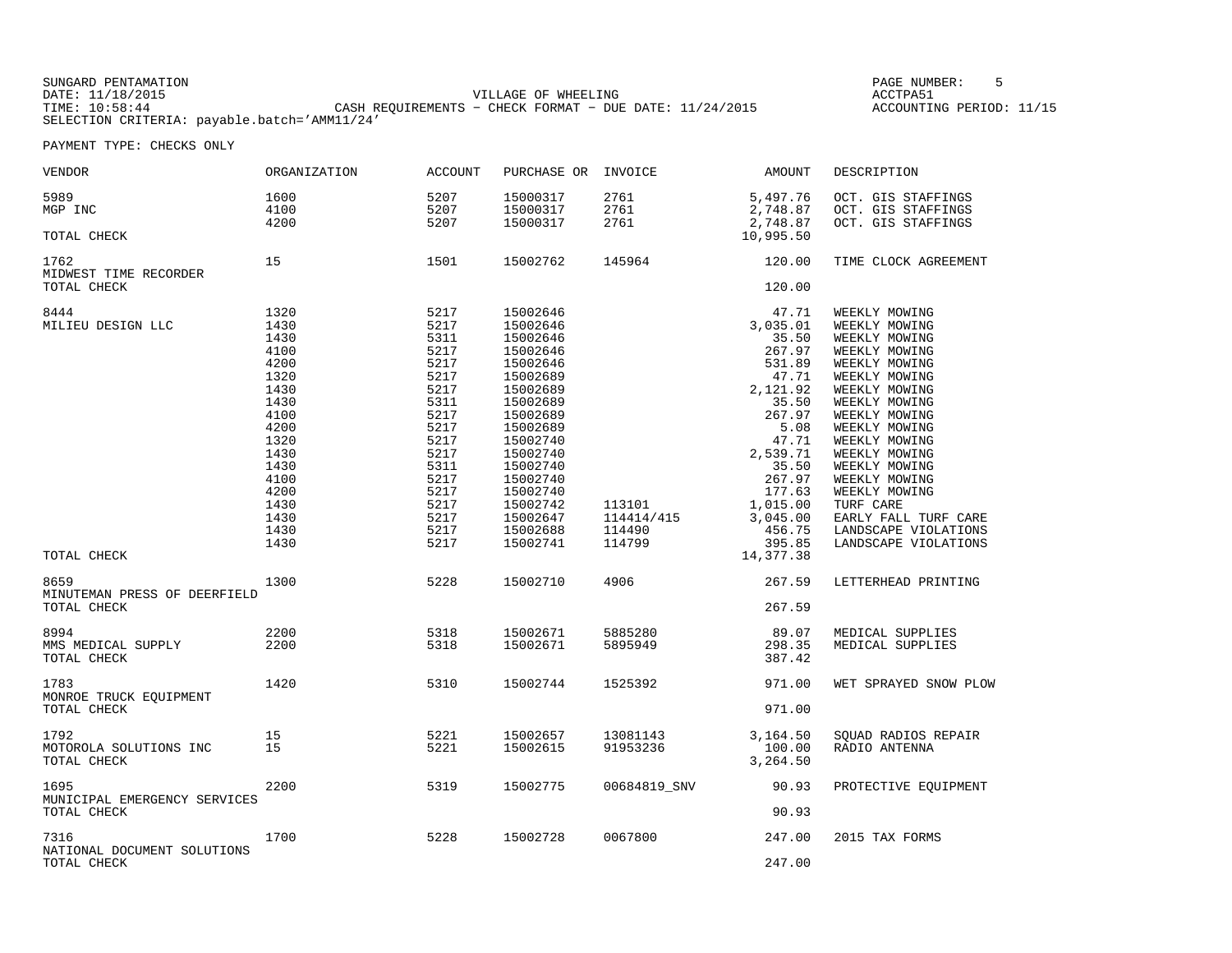SUNGARD PENTAMATION PAGE NUMBER: 6VILLAGE OF WHEELING **ACCTPA51** TIME: 10:58:44 CASH REQUIREMENTS − CHECK FORMAT − DUE DATE: 11/24/2015 SELECTION CRITERIA: payable.batch='AMM11/24'

ACCOUNTING PERIOD: 11/15

| VENDOR                                              | <b>ORGANIZATION</b>                                                  | <b>ACCOUNT</b>                                                       | PURCHASE OR                                                                                              | INVOICE                                      | AMOUNT                                                                                             | DESCRIPTION                                                                                                                                |
|-----------------------------------------------------|----------------------------------------------------------------------|----------------------------------------------------------------------|----------------------------------------------------------------------------------------------------------|----------------------------------------------|----------------------------------------------------------------------------------------------------|--------------------------------------------------------------------------------------------------------------------------------------------|
| 9511<br>NATIONAL WASH AUTHORITY LLC                 | 4100                                                                 | 5345                                                                 | 15002752                                                                                                 | 4898                                         | 3,418.00                                                                                           | TOUCH UP PAINTING                                                                                                                          |
| TOTAL CHECK                                         |                                                                      |                                                                      |                                                                                                          |                                              | 3,418.00                                                                                           |                                                                                                                                            |
| 5927<br>NICOR GAS<br>TOTAL CHECK                    | 1170<br>1320<br>1500<br>1600<br>2100<br>2200<br>3420<br>4100<br>4200 | 5209<br>5209<br>5209<br>5209<br>5209<br>5209<br>5209<br>5209<br>5209 | 15002829<br>15002829<br>15002829<br>15002829<br>15002829<br>15002829<br>15002829<br>15002829<br>15002829 |                                              | 94.72<br>131.46<br>275.47<br>1,649.19<br>576.17<br>315.56<br>283.49<br>95.73<br>106.96<br>3,528.75 | GAS SERVICE<br>GAS SERVICE<br>GAS SERVICE<br>GAS SERVICE<br>GAS SERVICE<br>GAS SERVICE<br>GAS SERVICE<br>GAS SERVICE<br><b>GAS SERVICE</b> |
| 1915                                                | 2100                                                                 | 5105                                                                 | 15002616                                                                                                 | 200414                                       | 200.00                                                                                             | TRAINING                                                                                                                                   |
| NORTH EAST MULTI REGIONAL TR 2100<br>TOTAL CHECK    | 2100                                                                 | 5105<br>5105                                                         | 15002677<br>15002764                                                                                     | 200506<br>201045                             | 250.00<br>50.00<br>500.00                                                                          | TRAINING<br>TRAINING                                                                                                                       |
|                                                     |                                                                      |                                                                      |                                                                                                          |                                              |                                                                                                    |                                                                                                                                            |
| 3294<br>NORTHEASTERN IL PUBLIC SAFET<br>TOTAL CHECK | 2200                                                                 | 5105                                                                 | 15002670                                                                                                 | 14479                                        | 1,900.00<br>1,900.00                                                                               | TRUCK OPS COURSE                                                                                                                           |
| 6361<br>NORTHSHORE UNIVERSITY<br>TOTAL CHECK        | 1500<br>1800<br>1800                                                 | 5246<br>5246<br>5246                                                 | 15002739<br>15002755<br>15002756                                                                         |                                              | 1,408.00<br>217.00<br>217.00<br>1,842.00                                                           | AUDIO TESTING<br>MEDICAL EXAM<br>MEDICAL EXAM                                                                                              |
| 3092<br>OFFICE DEPOT<br>TOTAL CHECK                 | 2100<br>2100<br>2100<br>2100<br>15<br>2200                           | 5318<br>5205<br>5318<br>5318<br>5318<br>5318                         | 15002619<br>15002763<br>15002763<br>15002767<br>15002766<br>15002776                                     | 801801283001<br>801801490001<br>802469662001 | 86.04<br>12.99<br>31.37<br>41.85<br>104.65<br>91.45<br>368.35                                      | OFFICE SUPPLIES<br>OFFICE SUPPLIES<br>OFFICE SUPPLIES<br>OFFICE SUPPLIES<br>OFFICE SUPPLIES<br>OFFICE SUPPLIES                             |
| 3194<br>OMNI-SITE.NET                               | 4200                                                                 | 5237                                                                 | 15002737                                                                                                 | 47175                                        | 432.00                                                                                             | LIFT STATION MONITORING F                                                                                                                  |
| TOTAL CHECK                                         |                                                                      |                                                                      |                                                                                                          |                                              | 432.00                                                                                             |                                                                                                                                            |
| 2003<br>ORANGE CRUSH, L.L.C.<br>TOTAL CHECK         | 1420                                                                 | 5314                                                                 | 15002694                                                                                                 |                                              | 2,208.85<br>2,208.85                                                                               | ASPHALT                                                                                                                                    |
|                                                     |                                                                      |                                                                      |                                                                                                          |                                              |                                                                                                    |                                                                                                                                            |
| 8988<br>OZINGA READY MIX CONCRETE IN<br>TOTAL CHECK | 1420                                                                 | 5314                                                                 | 15002693                                                                                                 | 631819                                       | 840.00<br>840.00                                                                                   | CONCRETE                                                                                                                                   |
| 8483                                                | 4200                                                                 | 5217                                                                 | 15002731                                                                                                 | 15571                                        | 1,884.08                                                                                           | DIVERSION CHANNEL MAINT.                                                                                                                   |
| PIZZO AND ASSOCIATES LTD<br>TOTAL CHECK             |                                                                      |                                                                      |                                                                                                          |                                              | 1,884.08                                                                                           |                                                                                                                                            |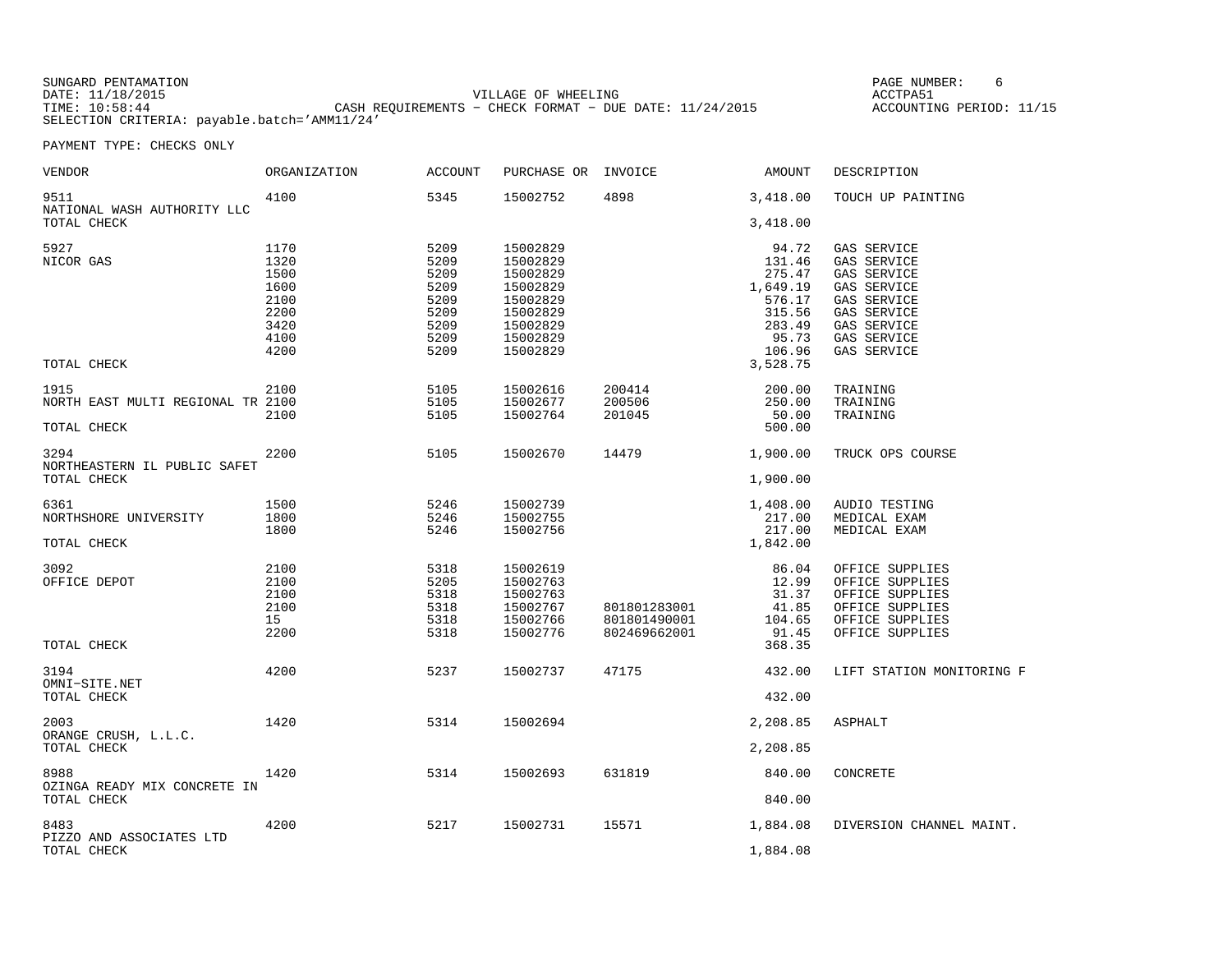SUNGARD PENTAMATION PAGE NUMBER: 7VILLAGE OF WHEELING **ACCTPA51** TIME: 10:58:44 CASH REQUIREMENTS − CHECK FORMAT − DUE DATE: 11/24/2015 SELECTION CRITERIA: payable.batch='AMM11/24'

ACCOUNTING PERIOD: 11/15

| VENDOR                                | <b>ORGANIZATION</b> | <b>ACCOUNT</b> | PURCHASE OR          | INVOICE         | AMOUNT                  | DESCRIPTION                                |
|---------------------------------------|---------------------|----------------|----------------------|-----------------|-------------------------|--------------------------------------------|
| 3884<br>POMP'S TIRE SERVICE INC       | 2200                | 5310           | 15002678             | 280048736       | 1,136.96                | ROAD SERVICE-TIRES                         |
| TOTAL CHECK                           |                     |                |                      |                 | 1,136.96                |                                            |
| 5470<br>POWER EQUIPMENT LEASING CO    | 51                  | 5272           | 15002704             | 23183           | 240.38                  | REAR LIGHT BOX                             |
| TOTAL CHECK                           |                     |                |                      |                 | 240.38                  |                                            |
| 2139                                  | 1220                | 5215           | 15002690             | 39102           | 6,517.00                | JANITORIAL SERVICES                        |
| <b>QBM MAINTENANCE</b><br>TOTAL CHECK | 1220                | 5215           | 15002691             | 39103           | 4,243.00<br>10,760.00   | JANITORIAL SERVICES                        |
| 2145                                  | 1700                | 5318           | 15002768             |                 | 209.26                  | OFFICE SUPPLIES                            |
| OUILL CORP                            | 1700                | 5228           | 15002810             |                 | 27.98                   | OFFICE SUPPLIES                            |
| TOTAL CHECK                           | 1700                | 5318           | 15002810             |                 | 215.99<br>453.23        | OFFICE SUPPLIES                            |
| 2185                                  | 15                  | 5231           | 15002419             | $301 - 16 - 12$ | 26,409.29               | DISPATCH SERVICE-DEC.                      |
| RED CENTER<br>TOTAL CHECK             | 2200                | 5313           | 15002819             | EQUIP 10-15     | 1,763.00<br>28, 172. 29 | AMB. WIRELESS MODEMS                       |
| 8852                                  | 4320                | 5502           | 15001284             | 05              | 1,334.45                | 2015 SANITARY SEWER                        |
| RJN GROUP INC<br>TOTAL CHECK          | 4340                | 5502           | 15001284             | 05              | 4,760.52<br>6,094.97    | 2015 SANITARY SEWER                        |
| 2291                                  | 2200                | 5105           | 15002388             |                 | 63.21                   | <b>REFRESHMENTS</b>                        |
| SAM'S CLUB DIRECT                     | 2200                | 5105           | 15002409             |                 | 67.60                   | REHAB SUPPLIES                             |
|                                       | 1320                | 5297           | 15002443             |                 | 20.98                   | COOKIES FOR COUPONS                        |
|                                       | 1320<br>5500        | 5317<br>5299   | 15002444<br>15002444 |                 | 11.48<br>43.44          | OPERATIONS SUPPLIES<br>OPERATIONS SUPPLIES |
|                                       | 1300                | 5317           | 15002517             |                 | 31.98                   | MEETING SUPPLIES                           |
|                                       | 5500                | 5299           | 15002727             |                 | 9.02                    | CONGREGATE DINING                          |
|                                       | 2100                | 5205           | 15002753             |                 | 21.96                   | MEETING SUPPLIES                           |
| TOTAL CHECK                           | 2100                | 5317           | 15002753             |                 | 52.00<br>321.67         | OFFICE SUPPLIES                            |
|                                       |                     |                |                      |                 |                         |                                            |
| 2297                                  | 2100                | 5220           | 15002655             | $SRS-77$        | 629.80                  | RANGE SERVICE                              |
| SARGE'S RANGE SERVICE<br>TOTAL CHECK  | 2100                | 5316           | 15002655             | $SRS-77$        | 1,890.20<br>2,520.00    | RANGE SERVICE                              |
| 2334<br>SECRETARY OF STATE            | 2100                | 5310           | 15002789             |                 | 202.00                  | LICENSE PLATE RENEWAL- U-                  |
| TOTAL CHECK                           |                     |                |                      |                 | 202.00                  |                                            |
| 2436                                  | 1420                | 5310           | 15002699             | C07546          | 820.98                  | WATER VALVE                                |
| STANDARD EQUIPMENT COMPANY            | 1420                | 5310           | 15002729             | C07779          | 754.03                  | SWEEPER BROOM                              |
|                                       | 4200                | 5220           | 15002747             | C07835          | 806.21                  | SEWER CAMERA REPAIR                        |
| TOTAL CHECK                           | 4200                | 5220           | 15002751             | C07969          | 235.20<br>2,616.42      | SEWER CAMERA REPAIR                        |
| 5415<br><b>STAPLES</b>                | 2100                | 5318           | 15002656             | 8036375664      | 206.51                  | OFFICE SUPPLIES                            |
| TOTAL CHECK                           |                     |                |                      |                 | 206.51                  |                                            |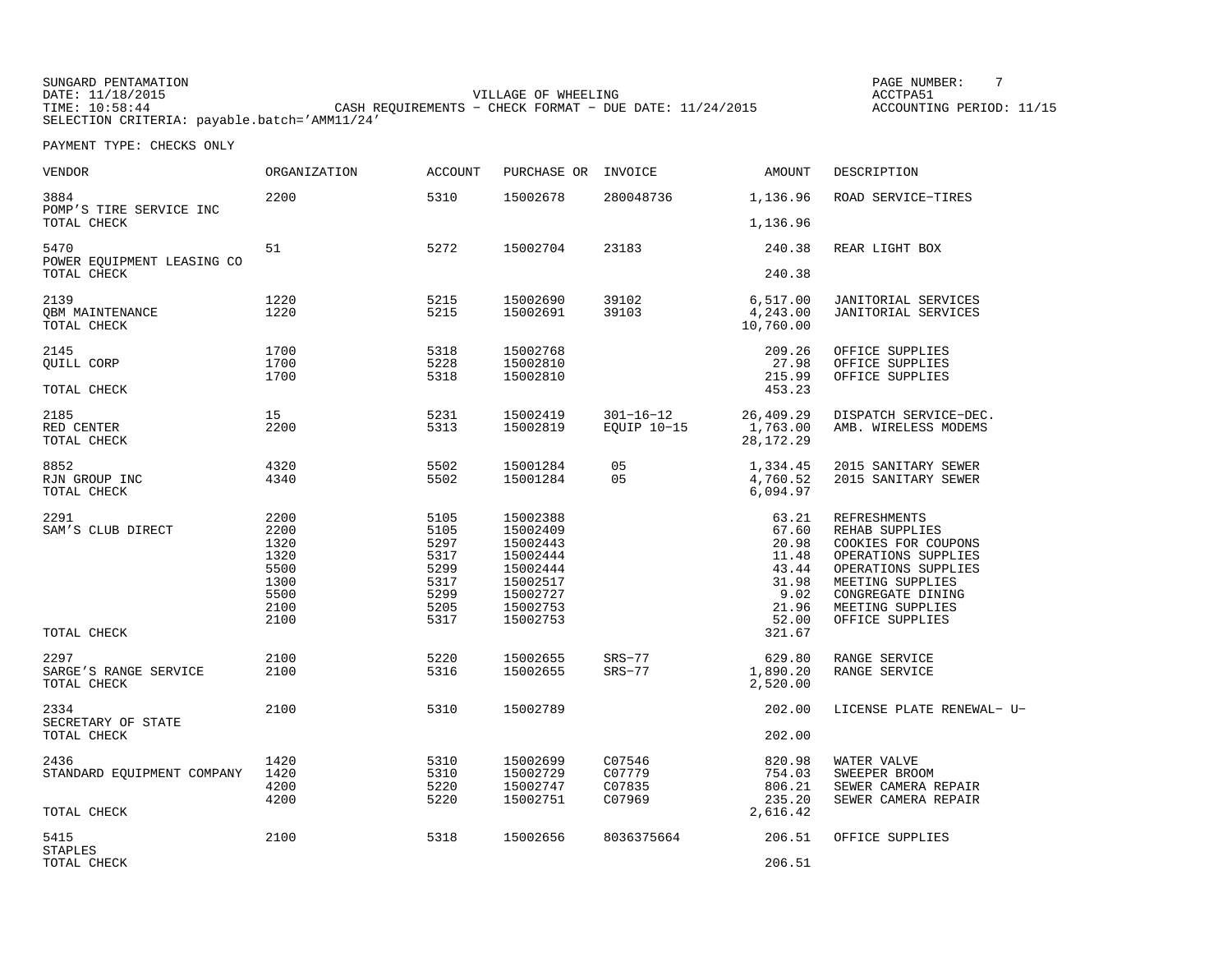SUNGARD PENTAMATION SUNGARD PENTAMATION SUNG PAGE NUMBER: 8 SUNGARD PAGE NUMBER: 8 SUNGARD PAGE NUMBER: 8 SUNG VILLAGE OF WHEELING **ACCTPA51** TIME: 10:58:44 CASH REQUIREMENTS − CHECK FORMAT − DUE DATE: 11/24/2015 SELECTION CRITERIA: payable.batch='AMM11/24'

ACCOUNTING PERIOD: 11/15

| VENDOR                                            | ORGANIZATION                 | <b>ACCOUNT</b>               | PURCHASE OR                                  | INVOICE                          | AMOUNT                              | DESCRIPTION                                                                        |
|---------------------------------------------------|------------------------------|------------------------------|----------------------------------------------|----------------------------------|-------------------------------------|------------------------------------------------------------------------------------|
| 2520<br>TAPCO                                     | 11                           | 5320                         | 15002718                                     | I505317                          | 1,003.80                            | STREET SIGNS                                                                       |
| TOTAL CHECK                                       |                              |                              |                                              |                                  | 1,003.80                            |                                                                                    |
| 2573<br>THIRD MILLENNIUM ASSOCIATES               | 1300<br>1160<br>4100<br>4200 | 5228<br>5228<br>5228<br>5228 | 15002824<br>15000041<br>15000041<br>15000041 | 18743<br>18743<br>18743<br>18743 | 138.08<br>27.12<br>786.02<br>153.96 | FLOOD INSERTS<br>WATER BILL PRINTING<br>WATER BILL PRINTING<br>WATER BILL PRINTING |
| TOTAL CHECK                                       |                              |                              |                                              |                                  | 1,105.18                            |                                                                                    |
| 3815<br>THOMSON REUTERS-WEST<br>TOTAL CHECK       | 2100                         | 5231                         | 15002664                                     | 832672796                        | 187.00<br>187.00                    | BACKGROUND CHECKS                                                                  |
| 8760                                              | 2200                         | 5106                         | 15002774                                     |                                  | 2,782.60                            | UNIFORM ALLOWANCE                                                                  |
| TODAY'S UNIFORMS<br>TOTAL CHECK                   |                              |                              |                                              |                                  | 2,782.60                            |                                                                                    |
| 4986                                              | 1170                         | 5311                         | 15002685                                     | 103212                           | 470.00                              | MEMORY CARD                                                                        |
| TOTAL PARKING SOLUTIONS INC<br>TOTAL CHECK        |                              |                              |                                              |                                  | 470.00                              |                                                                                    |
| 8243                                              | 1430                         | 5234                         | 15002692                                     | 18282                            | 46,500.00                           | PKWY TREE TRIMMING                                                                 |
| TREES R US INC<br>TOTAL CHECK                     |                              |                              |                                              |                                  | 46,500.00                           |                                                                                    |
| 2666                                              | 1600                         | 5227                         | 15000040                                     | 328T1T455                        | 19.61                               | OVERNIGHT DELIVERY                                                                 |
| UPS<br>TOTAL CHECK                                |                              |                              |                                              |                                  | 19.61                               |                                                                                    |
| 8862<br>USIC LOCATING SERVICES INC<br>TOTAL CHECK | 4100<br>4200                 | 5299<br>5299                 | 15002794<br>15002794                         | 152233<br>152233                 | 3,792.13<br>3,792.14<br>7,584.27    | JULIE LOCATING-OCT.<br>JULIE LOCATING-OCT.                                         |
| 2700                                              | 15                           | 5231                         | 15002822                                     | 9755055837                       | 418.11                              | WIRELESS BROAD BAND                                                                |
| VERIZON WIRELESS<br>TOTAL CHECK                   |                              |                              |                                              |                                  | 418.11                              |                                                                                    |
| 2707                                              | 4100                         | 5208                         | 15002735                                     | 1881                             | 4,200.00                            | SPOIL REMOVAL                                                                      |
| VICTORIA INDUSTRIES, INC<br>TOTAL CHECK           |                              |                              |                                              |                                  | 4,200.00                            |                                                                                    |
| 9457<br><b>BRUCE WALSTAD</b><br>TOTAL CHECK       | 2100<br>2100                 | 5105<br>5105                 | 15002627<br>15002628                         |                                  | 100.00<br>100.00<br>200.00          | TRAINING<br>TRAINING                                                               |
| 4537                                              | 4100                         | 5344                         | 15002733                                     | 0262143                          | 850.00                              | $B-BOX$                                                                            |
| WATER PRODUCTS CO OF AURORA<br>TOTAL CHECK        |                              |                              |                                              |                                  | 850.00                              |                                                                                    |
| 4339                                              | 2100                         | 5202                         | 15002625                                     |                                  | 285.00                              | ANIMAL IMPOUNDS-SEPT                                                               |
| WHEELING ANIMAL HOSPITAL<br>TOTAL CHECK           |                              |                              |                                              |                                  | 285.00                              |                                                                                    |